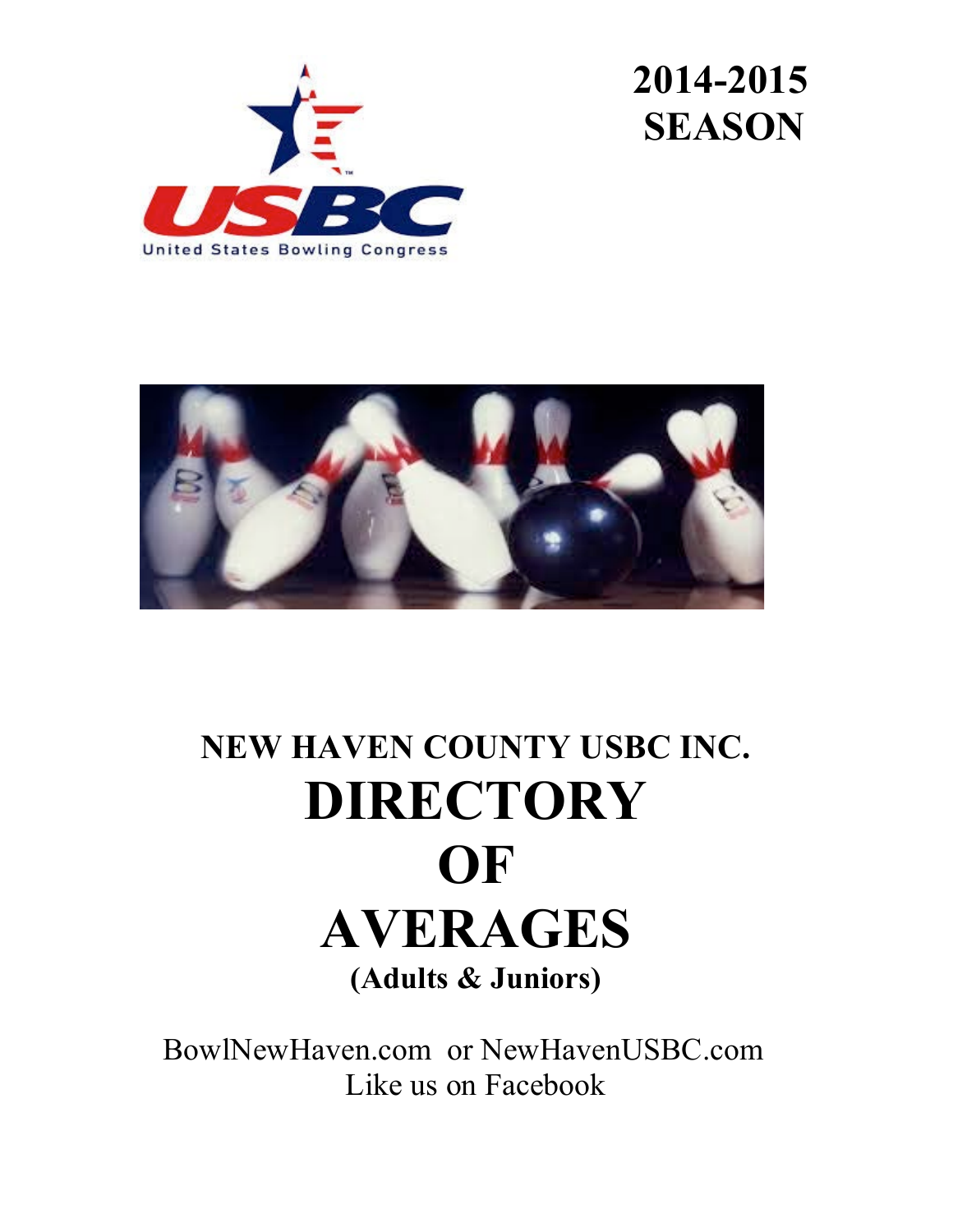### **NEW HAVEN COUNTY USBC INC. 2015-2016 SEASON 27 New Street West Haven, CT 06516 (203) 934-5299**

### **OFFICERS**

### **ASSOCIATION MANAGER -- CATHY MARTORELLA PRESIDENT -- BETTY AMATO 1ST VICE PRESIDENT – BARBARA WATTS 2ND VICE PRESIDENT – MIKE KLUTH**

### **BOARD OF DIRECTORS**

**BETTY AMATO JOHN PROKOP SHEILA PLAVCAN BARBARA WATTS JOHN TURGEON MELISSA BUECHELE DOM DILELLO NICK VITIELLO KAREN GRAHN AARON KEARSE DAVE MALARO BOB MALDONADO JENNIFER PEPE DIANE PAYNE JAISON HAYNES ALLAN McDANIEL MICHELLE GIARDINA HERB BARRETT MIKE KLUTH SR. ROB RASMUSSEN JENNIFER DENNIS CRAIG STARK NICKY MEROLA RICH VALENTI**

**JOHN MARCHITTO CATHY MARTORELLA**

**We were unable to include an average in this directory for anyone who did not have an application card submitted by his/her league secretary. If anyone thinks that their name and average should have been included in this directory, I urge them to give their name, address, league name and facts to any member of the Board of Directors, or mail the information to the Association office at 27 New Street, West Haven, CT 06516.**

**NEW HAVEN COUNTY USBC INC. accepts no responsibility for errors in this book, but makes it the individual bowler's responsibility to verify the average and use the correct average in case the average has been listed incorrectly or omitted.**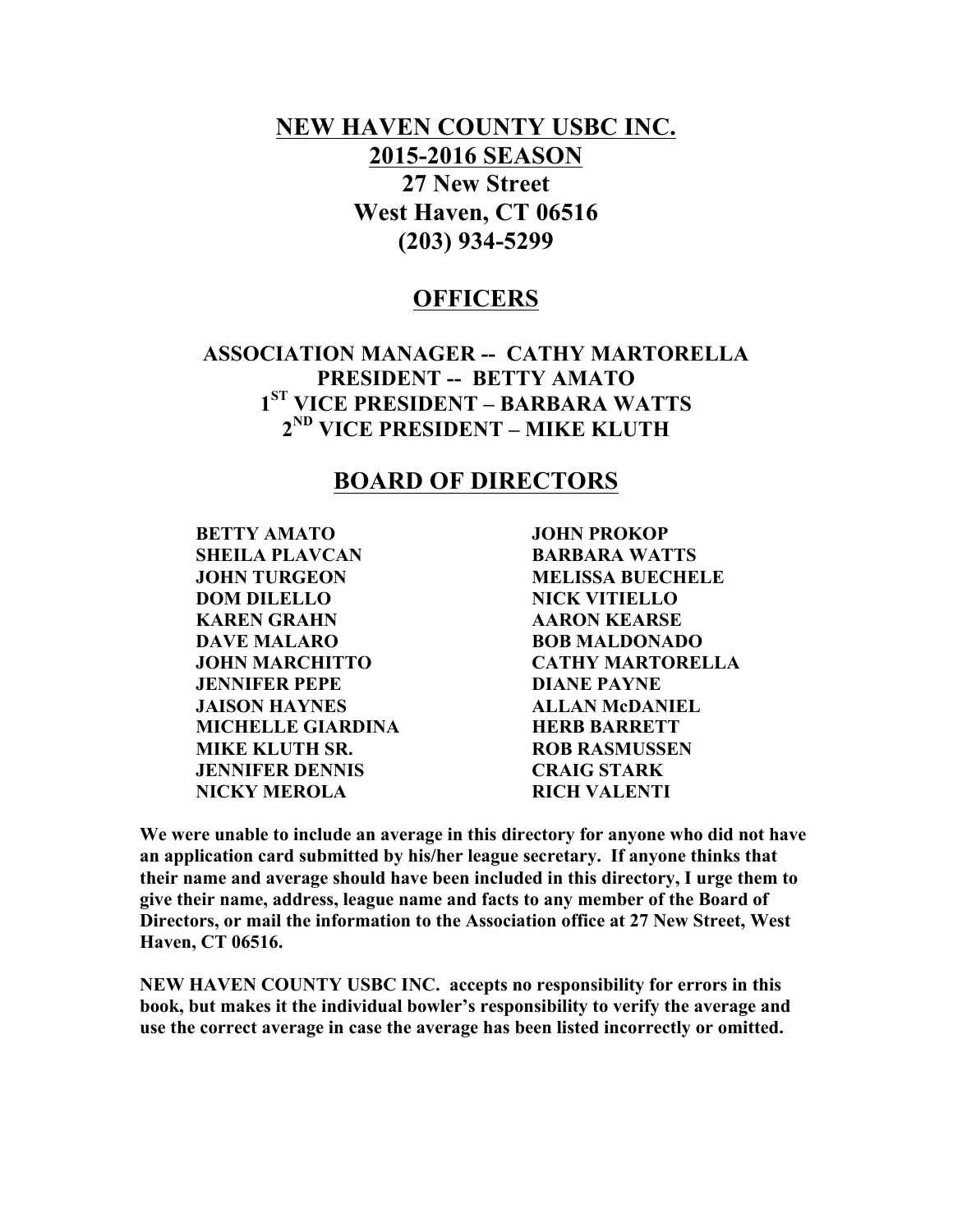### NEW HAVEN COUNTY USBC ASSOCIATION

President's Report



Hello All,

Well, another year has come to an end and now we prepare for the start of a new one.

This past year we have seen changes to most of our bowling centers with the takeover by Bowl New England and Bowlmor AMF, with the exception of privately owned centers. The changes have resulted in some centers opening later and closing earlier, which have affected many senior and youth leagues. Some centers have made concessions and are opening early on certain days to accommodate their leagues. The takeover has also affected the appearance of some the centers. These changes may affect the times we bowl, the days we bowl and the leagues we bowl in, but it will not stop us from enjoying the competition, joining the people we enjoy being with, or the love of the sport.

Our new awards program has been put into action, but as always the awards program success depends on the diligence of the league secretaries. A workshop was held in March to bring information to league officers and to alert them to any changes instituted by USBC. There was also a question and answer period that was very productive for the league officers that attended.

As always it is the responsibility of the league secretary to service his/her bowlers with answers to bowling question, clarification of rules and receiving his/her awards. We, your local board are always ready to assist if needed, but again we ask that league rules accompany the league certification, so we may be prepared when called on to do so.

Having said enough, I welcome you back to winter/summer league bowling and to extend to you good luck and good bowling for the coming season.

Betty Amato, President New Haven County USBC Association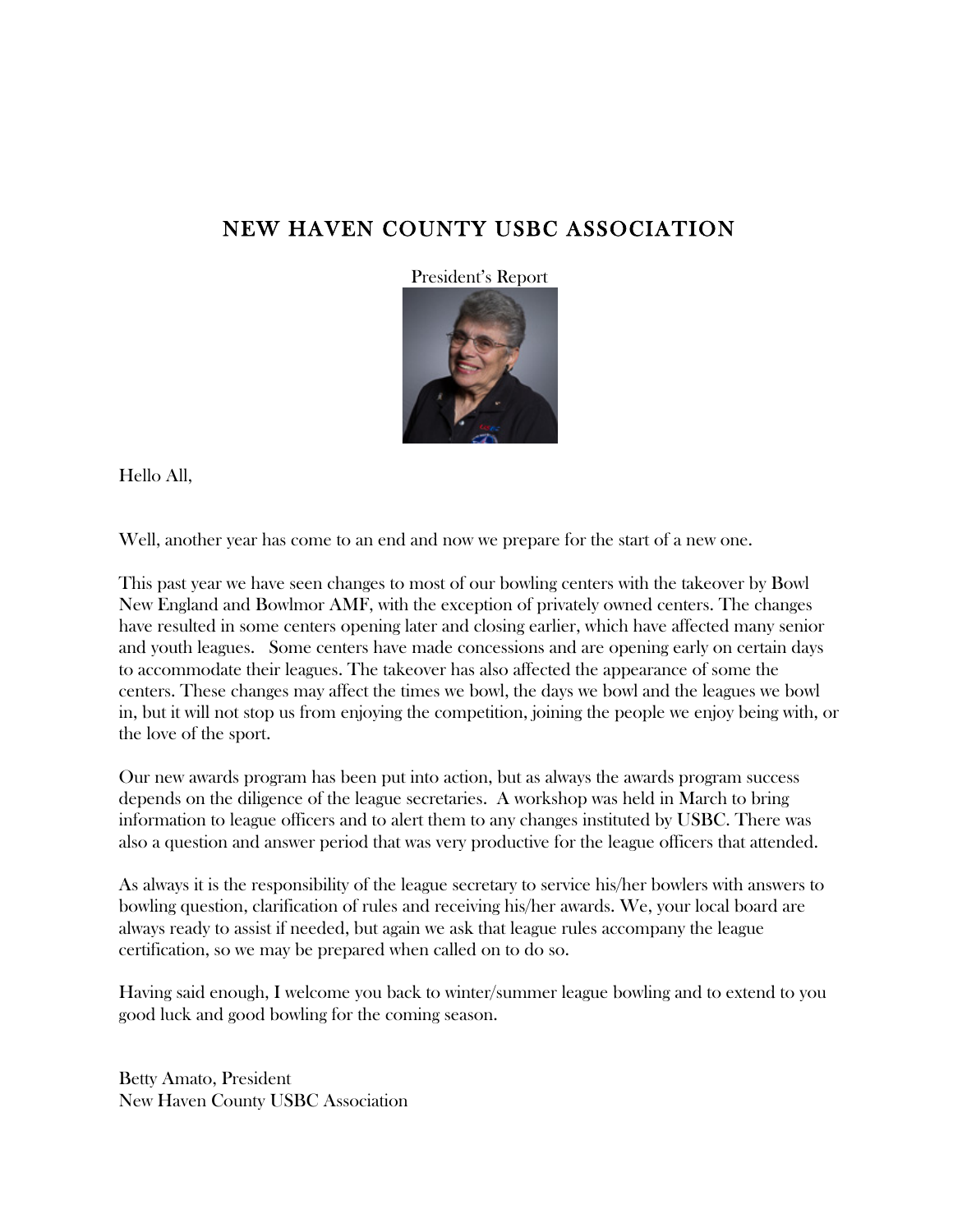### **Bowling Centers & Lane Representatives For 2015-2016**

| <b>Bowling Center</b>                                                            | <b>Phone</b><br><b>Number</b> | <b>Number</b><br>of Lanes | <b>Lane Representatives</b>                                                                      |
|----------------------------------------------------------------------------------|-------------------------------|---------------------------|--------------------------------------------------------------------------------------------------|
| <b>AMF</b> Circle Lanes<br>525 Main Street<br>East Haven, CT 06512               | 467-6351                      | 50                        | Dave Malaro, Mike Kluth Sr.,<br>Michelle Giardina, Rich Forsberg,<br>Jaison Haynes, Rich Valenti |
| <b>AMF Milford Lanes</b><br>1717 Boston Post Road<br>Milford, CT 06460           | 878-4658                      | 60                        | Sheila Plavcan, John Prokop<br>Diane Payne, Nick Vitiello,<br>Al McDaniel, Bob Maldonado         |
| <b>Amity Bowl</b><br>30 Seldon Street<br>Woodbridge, CT 06525                    | 389-2186                      | 24                        | Barbara Watts, Herb Barrett<br>Cathy Martorella,<br>John Turgeon, Nicky Merola                   |
| <b>Colony Lanes</b><br>600 Colony Road<br>Wallingford, CT 06492                  | 269-1415                      | 32                        | Diane Payne, Jennifer Pepe,<br>Jennifer Dennis, Aaron Kearse,                                    |
| Lakewood Lanes<br>694 Lakewood Road<br>P.O. Box 4010<br>Waterbury, CT 06704-4010 | 574-5131                      | 42                        | Diane Payne, John Marchitto                                                                      |
| <b>Wallingford Bowl</b><br>980 North Colony Road<br>Wallingford, CT 06492        | 949-1100                      | 40                        | Betty Amato, Michelle Giardina,<br>Rob Rasmussen, Melissa Buechele                               |
| <b>Wolcott Lanes</b><br>955 Wolcott Road<br>Wolcott, CT 06716                    | 879-1469                      | 20                        | John Marchitto                                                                                   |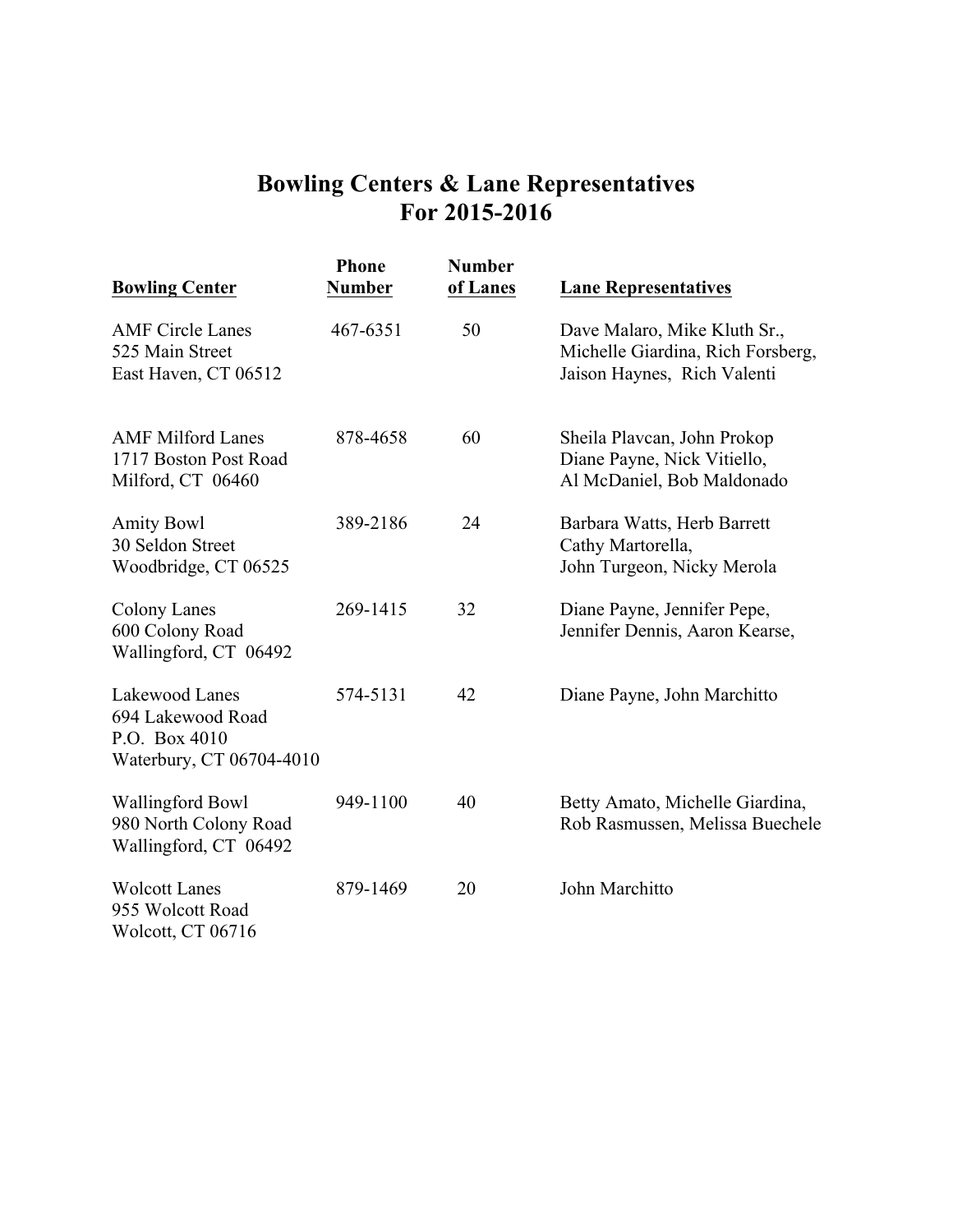### **THE NEW HAVEN COUNTY USBC INC. ASSOCIATION RECORDS AS OF JULY 31, 2015** 3-MAN TEAM 3-GAME SET WOLCOTT

|                 |                                    |      | <u>3-MAN IEAM 3-GAME SEI</u>                                    | WULCUTI           |
|-----------------|------------------------------------|------|-----------------------------------------------------------------|-------------------|
| 2 GAMES         | EAST HAVEN                         |      | <b>TEAM4</b>                                                    |                   |
|                 | <b>BOB GLENN</b>                   | 579  | <b>BILL WEBB</b>                                                | 705               |
| 3 GAMES         | COLONY                             |      | TOM DURAND                                                      | 814               |
|                 | TONY WALTERS                       | 896  | <b>VIN MARULLI</b>                                              | 857               |
| 4 GAMES         | <b>EAST HAVEN</b>                  |      |                                                                 | 2376              |
|                 | <b>LOU CASSANOVA</b>               | 1123 |                                                                 |                   |
| 5 GAMES         | <b>MILFORD</b>                     |      |                                                                 |                   |
|                 | ANDY LAMONTO                       | 1413 | 3-MAN TEAM 4-GAME SET EAST HAVEN                                |                   |
| 6 GAMES         | <b>WEST HAVEN</b>                  |      | <b>VALENTI'S PRO SHOP</b>                                       |                   |
|                 | <b>CHARLES LOBDELL</b>             | 1446 | RICHARD VALENTI                                                 | 1012              |
| 7 GAMES         | <b>WEST HAVEN</b>                  |      | <b>JOSEPH HARBADIN</b>                                          | 907               |
|                 | <b>CHARLES LOBDELL</b>             | 1690 | VINCENT SEVERINO                                                | 956               |
| 8 GAMES         | <b>HAMDEN</b>                      |      |                                                                 | 2875              |
|                 | <b>BILL SPIGNER</b>                | 1769 |                                                                 |                   |
|                 | 9 GAMES<br>WALLINGFORD             |      | 4- MAN TEAM SINGLE GAME AMITY                                   |                   |
|                 | <b>PAUL KURTY</b>                  | 2317 | <b>FAIRMONT PAVING</b>                                          |                   |
|                 |                                    |      | <b>STEVE MOORE</b>                                              | 253               |
|                 | ASSOCIATION TOURNAMENT ALL EVENTS  |      | TERRY PERSSICO, JR.                                             | 300               |
|                 | 9 GAMES - WALLINGFORD              |      | <b>BILLY DeLIZIO</b>                                            | 288               |
|                 | <b>PAUL KURTY</b>                  | 2317 | TONY DeLUCA                                                     | 267               |
|                 |                                    |      |                                                                 | 1108              |
|                 | ASSOCIATION HIGH 3-GAME TRIPLICATE |      |                                                                 |                   |
|                 | <b>JOHN BURTON</b>                 | 267  | 4-MAN TEAM 3-GAME SET                                           | <b>EAST HAVEN</b> |
|                 |                                    |      | <b>ART'S SERVICE CENTER</b>                                     |                   |
|                 | 2-MAN TEAM SINGLE GAME MILFORD     |      | <b>MARK LENTINE</b>                                             | 756               |
|                 | <b>JAY PIERELLI</b>                | 300  | <b>STEVE SPLAIN</b>                                             | 688               |
|                 | <b>RONALD HAUPLER</b>              | 300  | <b>CHRIS REBSTOCK</b>                                           | 803               |
|                 |                                    | 600  | <b>MARK HUGO</b>                                                | 817               |
|                 |                                    |      |                                                                 | 3064              |
|                 | 2-MAN TEAM 3-GAME SET LAKEWOOD     |      | 5-MAN TEAM SINGLE GAME                                          | <b>AMITY</b>      |
|                 | <b>HAROLD BARNES</b>               | 772  | <b>PLATT GROCERS</b>                                            |                   |
|                 | <b>DON JANNETTY</b>                | 857  | <b>JOE CYR</b>                                                  | 297               |
|                 |                                    | 1629 | ANGELO VACCARO                                                  | 257               |
|                 | 2-MAN TEAM 4-GAME SET BRANFORD     |      | RICHARD VISSELLI                                                | 266               |
|                 | <b>GERALD COBB</b>                 | 1056 | <b>BARRY BRESLOF</b>                                            | 257               |
|                 | <b>CHRIS ALDERUCCI</b>             | 1069 | <b>KERK FOSTER</b>                                              | 255               |
|                 |                                    | 2125 |                                                                 | 1332              |
|                 |                                    |      | 3-MAN TEAM SINGLE GAME WALLINGFORD 5-MAN TEAM 3-GAME SET COLONY |                   |
| <b>TEAM ONE</b> |                                    |      | <b>NEWTOWN CAR CARE</b>                                         |                   |
|                 | <b>BOB FLEETWOOD</b>               | 266  | PAUL PLOURDE                                                    | 772               |
|                 |                                    | 279  | <b>LYDELLE HICKEY</b>                                           |                   |
|                 | <b>JASON JOHNSON</b>               |      |                                                                 | 826               |
|                 | <b>JOE TALARCZYK</b>               | 300  | <b>BILL KOLO</b>                                                | 735               |
|                 |                                    | 845  | <b>DON JANNETTY</b>                                             | 651               |
|                 |                                    |      | K. GEMMELL                                                      | 695               |
|                 |                                    |      |                                                                 | 3679              |

NOTE: ASSOCIATION RECORDS MUST BE MADE ONLY BY MEMBERS OF OUR ASSOCIATION IN AN EVENT SANCTIONED THROUGH OUR ASSOCIATION. DUAL RECORDS, OTHER THAN SINGLE GAME AND EXACT SET, ARE NOT RECOGNIZED. ALL OF THE ABOVE LISTED WERE MADE IN SEPARATE EVENTS. PLEASE NOTIFY THE ASSOCIATION OFFICE IF ANY OF THE ABOVE RECORDS ARE BROKEN.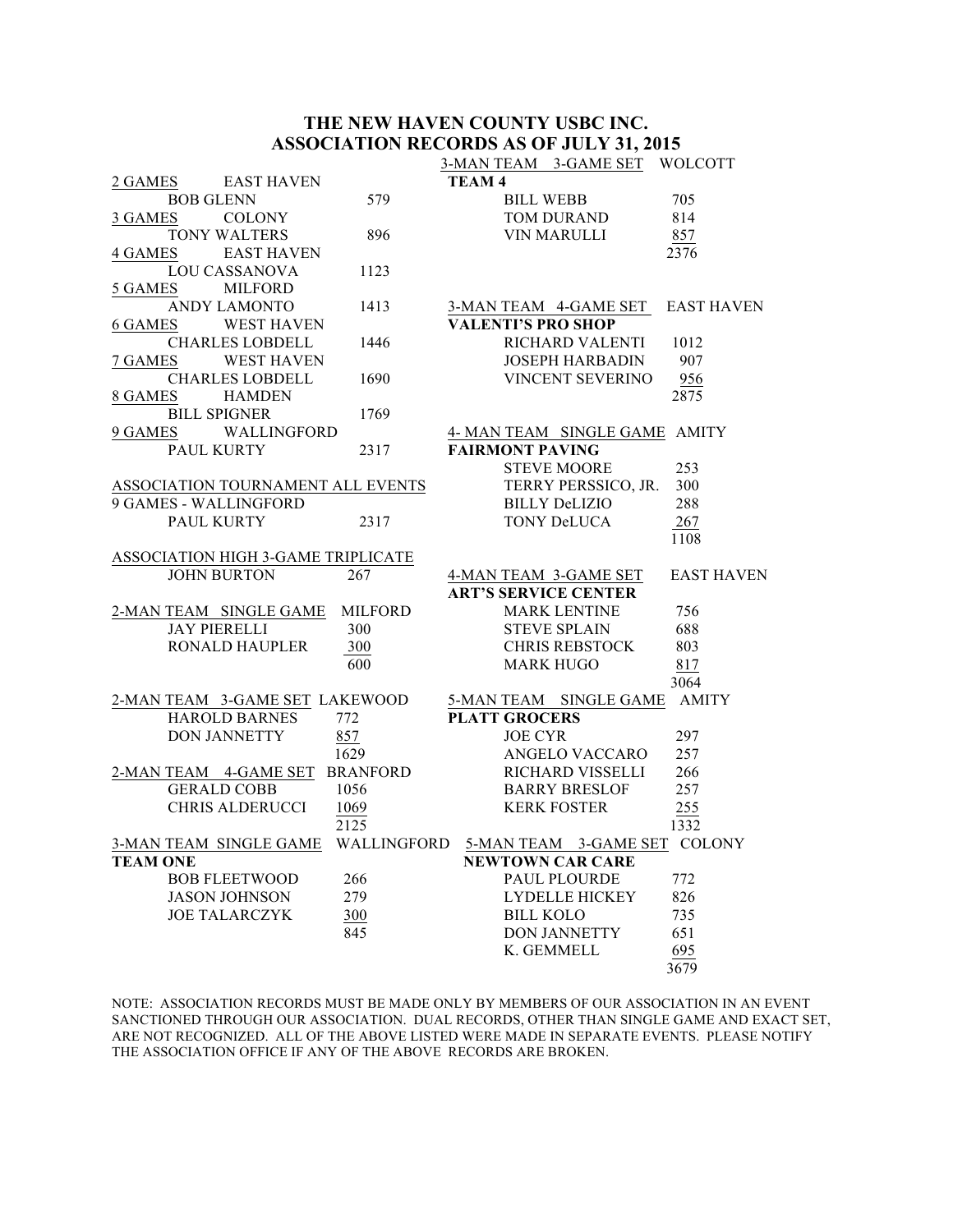### **2015 County Tournament Winners**

**Don Beatrice Jamie Smith Dave Chapman Daniel Nieves Steve Splain Richard Smith Mark Lentine Michael Baez Mark Hugo Jayson Johnson** 

**Melissa Hillman Melissa Hillman Megan McNiff Celina Broderick Paige Bodnar** 

**Melissa Hillman & Celina Broderick Sara Ford & Ernestine Miller** 

**Dan SanAngelo Michael Baez** 

### **Women's** – Singles Scratch **Women's** – Singles Handicap

**Michael Baez Michael Baez**

**Celina Broderick Catherine Vergati** 

### **Open - Team Scratch Open – Team Handicap**

### Women's – Team Scratch **Women's Team Handicap**

**Sabrina Kogelis Dawn Wisniewski Brandi Rowe Vera Wisniewski** 

### **Open – Doubles Scratch Open – Doubles Handicap**

**Matt Klein & John Perillo III Michael Nyholt & Robert Tosetti III** 

### **Women's – Doubles Scratch Women's - Double Handicap**

### **Open – Singles Scratch Chandicap Open – Singles Handicap**

**Jennifer Pepe Vera Wisniewski** 

**Open – All Events Scratch Open – All Events Handicap** 

**Women's - All Events Scratch Women's - All Events Handicap** 

**Future County Open Tournament Sites 2016 AMF Circle Lanes 2017 Wolcott Lanes**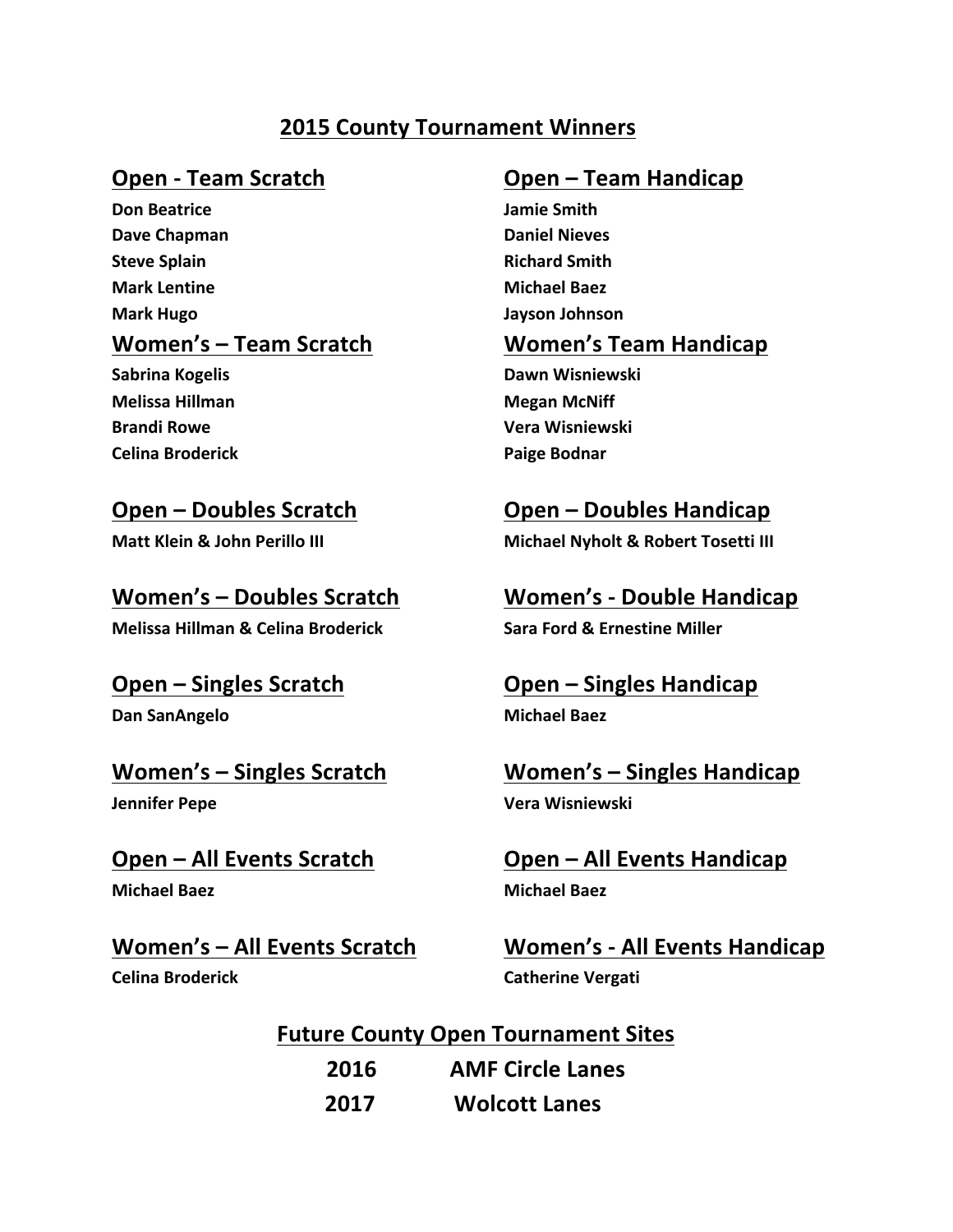**Veteran's Doubles Tournament:** Chris Lesczczynski & Darlene Kane **Veteran's League Tournament: Jesse Blondin - Tuesday Recreation Adult/Youth Tournament: A Division: Veronica Buzelle & Bruce Buzelle B Division: Zach Johnson & Clark Johnson** 

**C Division: Alexis Perugini & Lisa Mazzaferro** 

### **County Youth Tournament:**

Team: Nicole Ginter, Spencer Santagata, Karissa Massicott, Robert Massicott

**Doubles - Division A: CJ Underwood & Chris Anderson**

**Division B:** Spencer Santagata & Robert Massicott

**Division C: Alexis Perugini & Edison Marrero** 

**Singles - Division A: Chris Anderson**

**Division B:** Spencer Santagata

**Division C: Emily Lavoie** 

**All Events Scratch: Chris Anderson & Nicole Ginter** 

**All Events Handicap: Chris Anderson & Emily Lavoie** 

**2014 All Star Team – Men: David Kipperman, Paul Kurty, Thomas Scherrer,** 

**Chad Allison, Jason Mahon, Gary Kurensky & John Perillo III** 

**2014 All Star Team – Women: Jennifer Pepe, Lawanda Scott,** 

**Michelle Giardina, Julie Schaeffer, Caron Wegener & Brandi Rowe** 

**2014 Bowlers of the Year:** Dave Kipperman & Jennifer Pepe

**2014 Secretary of the Year:** Bill Uluski

**2014 Jo Bowler of the Year: Catherine Pelletier**

**2014 Directors of the Year: Jennifer Dennis & Rob Rasmussen**

**2015 Hall of Fame Inductees: Bob Fleetwood & John DeFederico**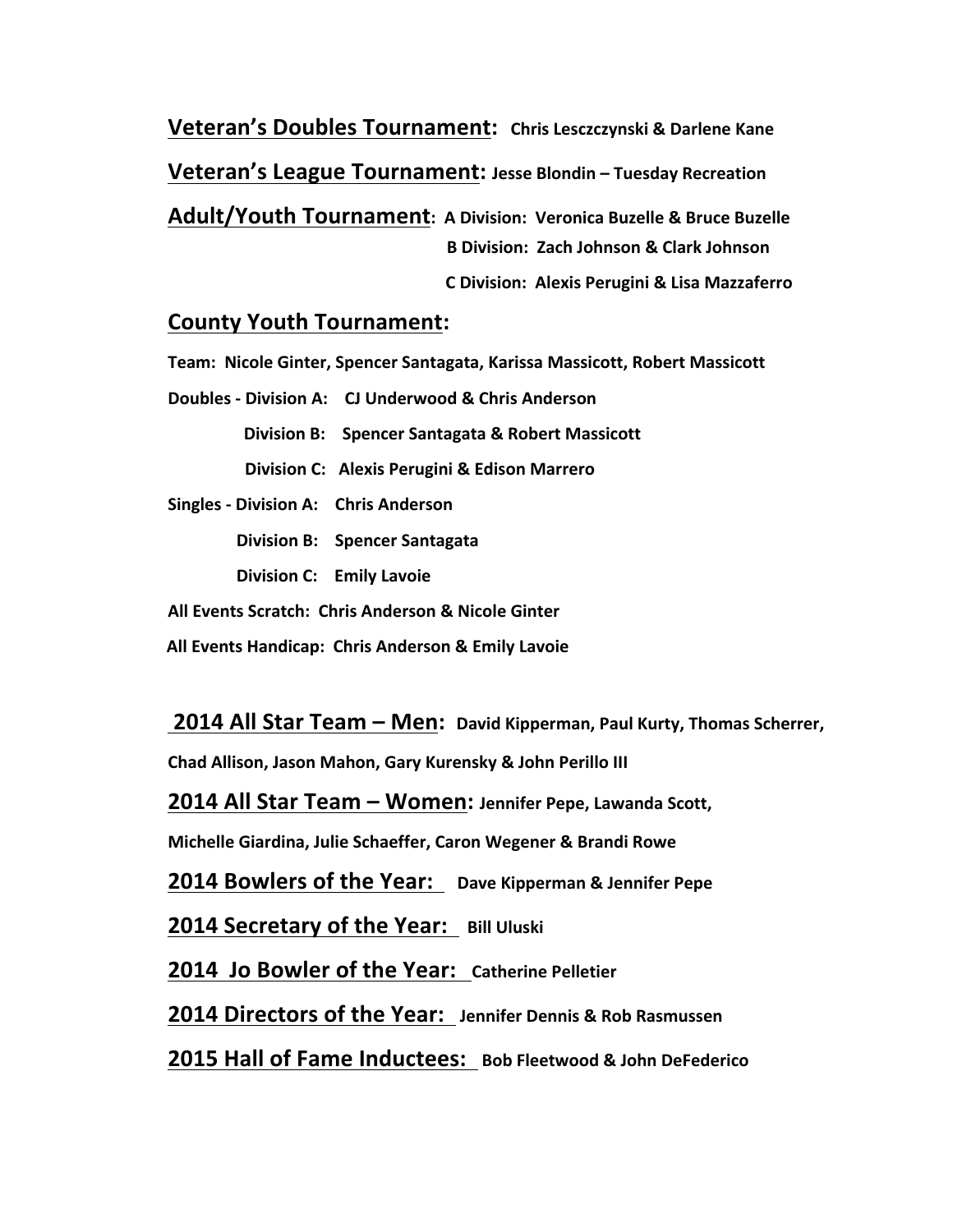# **2014 - 2015 New Haven County**

## **Junior**

**Averages**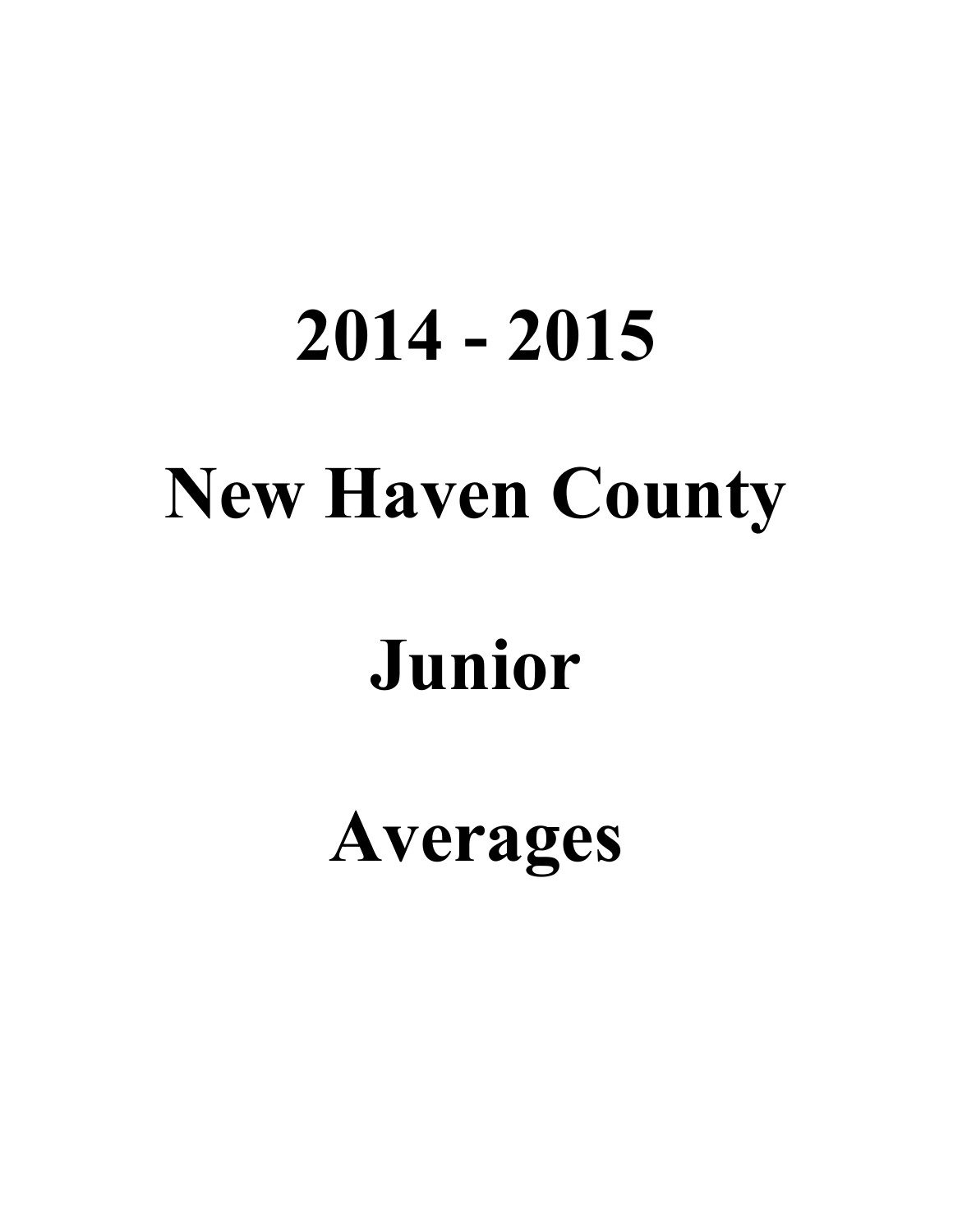| <b>Last Name</b>   | <b>First Name</b> | Hand        | <b>Total Pins</b> | # Games | Average        | League                            | Center                             |
|--------------------|-------------------|-------------|-------------------|---------|----------------|-----------------------------------|------------------------------------|
| Amarante           | Sierra            | Right       | 3,159             | 21      |                | 150 Saturday Jr's                 | <b>AMF Circle Lanes</b><br>[10749] |
| Amarante           | Sierra            | Right       | 924               | 6       |                | 154 Traveling Allstars            | <b>AMF Circle Lanes</b><br>[10749] |
| Anastasio          | Hope              | Right       | 7,016             | 87      |                | 80 Saturday Bantams               | <b>AMF Circle Lanes</b><br>[10749] |
| Anastasio          | Alex              | Right       | 4,939             | 53      |                | 93 Saturday Bumpers               | <b>AMF Circle Lanes</b><br>[10749] |
| Anderson           | Chris             | Right       | 14,484            | 78      |                | 185 Saturday Jr's                 | <b>AMF Circle Lanes</b><br>[10749] |
| Anderson           | Chris             | Right       | 4,513             | 24      |                | 188 Traveling Allstars            | <b>AMF Circle Lanes</b><br>[10749] |
| Andrews            | Scott             | Right       | 6,407             | 53      |                | 120 Saturday Jr's                 | <b>AMF Circle Lanes</b><br>[10749] |
| Andrews            | Scott             | Right       | 2,721             | 21      |                | 129 Traveling Allstars            | <b>AMF Circle Lanes</b><br>[10749] |
| Andrews            | Callie            | Right       | 1,600             | 21      |                | 76 Saturday Jr's                  | <b>AMF Circle Lanes</b><br>[10749] |
|                    |                   |             |                   |         |                |                                   | Lakewood Lanes                     |
| Andrews            | Keiyanna          | Right       | 6,151             | 78      |                | 78 Lakewood Jr's                  | [10695]<br><b>AMF Circle Lanes</b> |
| Andrews            | Samantha          | Right       | 3,135             | 50      |                | 62 Saturday Bantams               | [10749]<br>Lakewood Lanes          |
| Angle              | Alex              | Right       | 2,471             | 45      |                | 54 Lakewood Jr's                  | [10695]                            |
| Archambault        | Trevor            | Right       | 5,417             | 53      |                | 102 Saturday Bumpers              | <b>AMF Circle Lanes</b><br>[10749] |
| Arline             | Tiana             | Right       | 11,736            | 93      |                | 126 Lakewood Jr's                 | Lakewood Lanes<br>[10695]          |
| Avena              | Thomas            | Right       | 7,136             | 89      |                | 80 Saturday Bantams               | <b>AMF Circle Lanes</b><br>[10749] |
|                    |                   |             |                   | 60      |                | Saturday Jr's "A"                 | <b>AMF Milford Lanes</b>           |
| Bailey             | Yvette            | Right       | 7,898             |         |                | 131 Division<br>Saturday Jr's "B" | [5492]<br><b>AMF Milford Lanes</b> |
| Barreira           | Adelina           | Right       | 4,931             | 65      |                | 75 Division<br>Saturday Jr's      | [5492]<br><b>AMF Milford Lanes</b> |
| Beason             | Kaleb             | Right       | 5,366             | 62      |                | 86 Bumper                         | [5492]                             |
| Beedle             | Sara              | Right       | 3,240             | 21      |                | 154 Traveling Allstars            | <b>AMF Circle Lanes</b><br>[10749] |
| Beedle             | Sara              | Right       | 12,850            | 81      |                | Saturday Jr's "A"<br>158 Division | <b>AMF Milford Lanes</b><br>[5492] |
| Bellinger          | Todd              | Right       | 3,404             | 53      |                | 64 Saturday Bantams               | <b>AMF Circle Lanes</b><br>[10749] |
| Benjamin           | Sierrah           | Right       | 3,542             | 38      |                | 93 Lakewood Bumpers               | Lakewood Lanes<br>[10695]          |
| Blake-<br>Washburn | Ashley            | Right       | 8,991             | 81      |                | Saturday Jr's "B"<br>111 Division | <b>AMF Milford Lanes</b><br>[5492] |
|                    |                   |             |                   |         |                |                                   | <b>AMF Circle Lanes</b>            |
| Blanc              | Brett             | Right       | 4,936             | 27      |                | 182 Traveling Allstars            | [10749]<br>Lakewood Lanes          |
| Blanc              | Brett             | Right       | 16,679            | 87      |                | 191 Lakewood A Majors             | [10695]                            |
| Blanc              | Leanne            | Right       | 10,264            | 78      |                | 131 Lakewood C Majors             | Lakewood Lanes<br>[10695]          |
| Blanc              | Leanne            | Right       | 3,269             | 27      |                | 121 Traveling Allstars            | <b>AMF Circle Lanes</b><br>[10749] |
| Bogrette           | Tyler             | Right       | 9,771             | 69      |                | 141 Saturday Jr's                 | <b>AMF Circle Lanes</b><br>[10749] |
| Bogrette           | Tyler             | Right       | 3,865             | 27      |                | 143 Traveling Allstars            | <b>AMF Circle Lanes</b><br>[10749] |
| <b>Last Name</b>   | <b>First Name</b> | <u>Hand</u> | <b>Total Pins</b> | # Games | <b>Average</b> | League                            | Center                             |
| <b>Bostick</b>     | Kahlice           | Right       | 5,558             | 69      |                | Saturday Jr's<br>80 Bumper        | <b>AMF Milford Lanes</b><br>[5492] |
| Bourque            | Gregory           | Right       | 5,093             | 27      |                | 188 Traveling Allstars            | <b>AMF Circle Lanes</b><br>[10749] |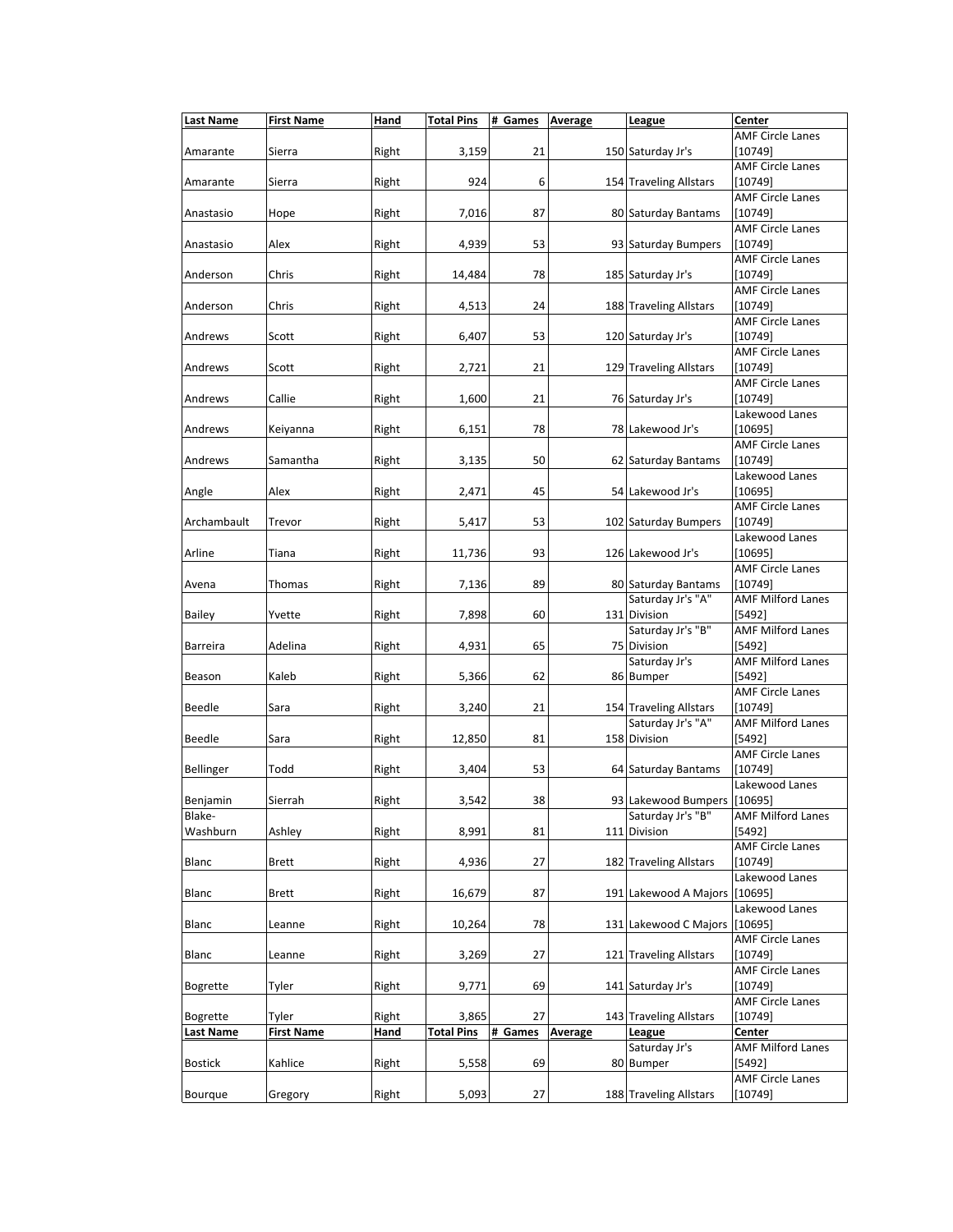|                 |           |       |        |    | Saturday Jr's "A"             | <b>AMF Milford Lanes</b> |
|-----------------|-----------|-------|--------|----|-------------------------------|--------------------------|
| Bourque         | Gregory   | Right | 14,870 | 81 | 183 Division                  | [5492]                   |
|                 |           |       |        |    |                               | Lakewood Lanes           |
| <b>Brantley</b> | Amari     | Right | 1,579  | 15 | 105 Lakewood Preps            | [10695]                  |
|                 |           |       |        |    | Saturday Jr's "B"             | <b>AMF Milford Lanes</b> |
| <b>Bromley</b>  | Rayford   | Right | 4,842  | 54 | 89 Division                   | [5492]                   |
|                 |           |       |        |    |                               | Lakewood Lanes           |
| <b>Burrus</b>   | Darius    | Right | 2,970  | 36 | 82 Lakewood C Majors          | [10695]                  |
|                 |           |       |        |    | Saturday Jr's "A"             | <b>AMF Milford Lanes</b> |
| <b>Buzelle</b>  | Veronica  | Right | 11,483 | 62 | 185 Division                  | [5492]                   |
|                 |           |       |        |    |                               | Lakewood Lanes           |
| Cardona         | Edward    | Right | 9,986  | 72 | 138 Lakewood C Majors         | [10695]                  |
|                 |           |       |        |    | Saturday Jr's "A"             | <b>AMF Milford Lanes</b> |
| Carr            | Ja-Quie   | Right | 8,701  | 63 | 138 Division                  | [5492]                   |
|                 |           |       |        |    |                               | Lakewood Lanes           |
| Castro          | Emely     | Right | 10,672 | 81 | 131 Lakewood Jr's             | [10695]                  |
|                 |           |       |        |    |                               | Lakewood Lanes           |
| Castro          | Melisa    | Right | 11,936 | 78 | 153 Lakewood C Majors         | [10695]                  |
|                 |           |       |        |    |                               | Lakewood Lanes           |
| Cipi            | Angela    | Right | 9,708  | 87 | 111 Lakewood Preps            | [10695]                  |
|                 |           |       |        |    |                               | Lakewood Lanes           |
| Cipi            | Redjan    | Right | 10,396 | 90 | 115 Lakewood Preps            | [10695]                  |
|                 |           |       |        |    |                               | Lakewood Lanes           |
| Clinton         | Storm     | Right | 9,990  | 89 | 112 Lakewood Jr's             | [10695]                  |
|                 |           |       |        |    |                               | <b>AMF Circle Lanes</b>  |
| Coady           | Derek     | Right | 8,272  | 75 | 110 Sunday Adult/Child        | [10749]                  |
|                 |           |       |        |    |                               | Lakewood Lanes           |
| Colon           | Angela    | Right | 2,687  | 42 | 63 Lakewood Preps             | [10695]                  |
|                 |           |       |        |    |                               | <b>AMF Circle Lanes</b>  |
| Criscuolo       | Madeline  | Right | 9,813  | 78 | 125 Saturday Jr's             | [10749]                  |
|                 |           |       |        |    |                               | <b>AMF Circle Lanes</b>  |
| Criscuolo       | Natalie   | Right | 4,136  | 55 | 75 Saturday Bumpers           | [10749]                  |
| Croce           | Alexandra | Right | 1,920  | 22 | 87 Amity Jr's                 | Amity Bowl [3673]        |
|                 |           |       |        |    |                               | <b>AMF Circle Lanes</b>  |
| Cronin          | Anthony   | Right | 2,835  | 24 | 118 Traveling Allstars        | [10749]                  |
|                 |           |       |        |    |                               | Lakewood Lanes           |
| Cronin          | Anthony   | Right | 10,533 | 87 | 121 Lakewood Jr's             | [10695]                  |
|                 |           |       |        |    |                               | Lakewood Lanes           |
| Cronin          | Ryan      | Right | 4,472  | 59 | 75 Lakewood Bumpers [10695]   |                          |
|                 |           |       |        |    |                               | <b>AMF Circle Lanes</b>  |
| Cuzio           | Tylar     | Right | 5,513  | 93 | 59 Saturday Bantams           | [10749]                  |
|                 |           |       |        |    |                               | <b>AMF Circle Lanes</b>  |
| Dalton          | Aidan     | Right | 1,033  | 15 | 68 Traveling Allstars         | [10749]                  |
|                 |           |       |        |    |                               | Lakewood Lanes           |
| Dalton          | Aidan     | Right | 6,655  | 93 | 71 Lakewood Bantams   [10695] |                          |
|                 |           |       |        |    | Saturday Jr's "A"             | <b>AMF Milford Lanes</b> |
| DaSilva         | Carla     | Right | 7,109  | 54 | 131 Division                  | [5492]                   |
|                 |           |       |        |    | Saturday Jr's "A"             | <b>AMF Milford Lanes</b> |
| DaSilva         | David     | Right | 10,906 | 75 | 145 Division                  | [5492]                   |
|                 |           |       |        |    | Saturday Jr's "A"             | <b>AMF Milford Lanes</b> |
| DaSilva         | Sofia     | Right | 4,688  | 72 | 65 Division                   | [5492]                   |
|                 |           |       |        |    | Saturday Jr's "B"             | <b>AMF Milford Lanes</b> |
| D'Aulizio       | Austin    | Right | 2,090  | 27 | 77 Division                   | [5492]                   |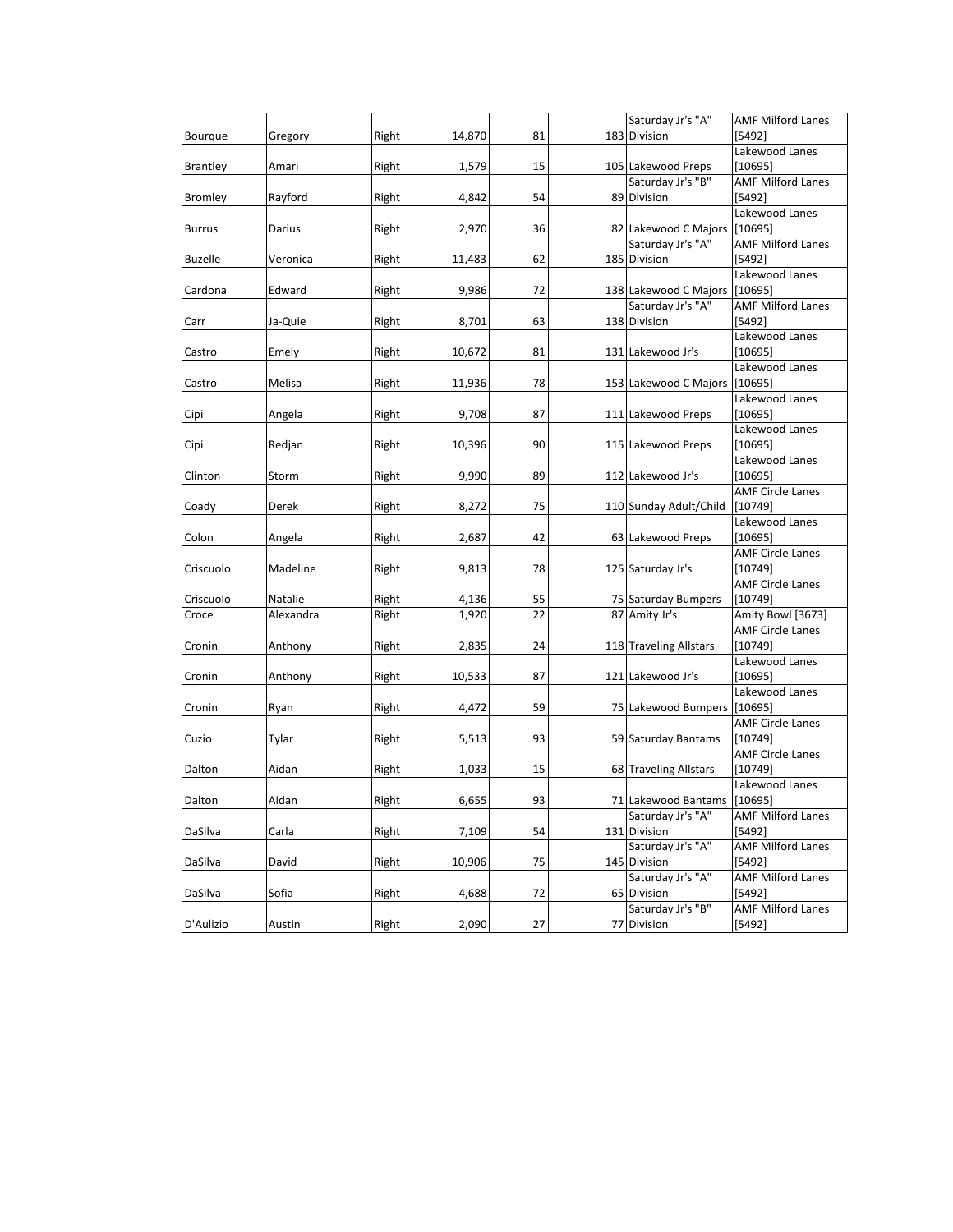| <b>Last Name</b> | <b>First Name</b> | Hand  | <b>Total Pins</b> | # Games | <b>Average</b> | League                        | Center                   |
|------------------|-------------------|-------|-------------------|---------|----------------|-------------------------------|--------------------------|
|                  |                   |       |                   |         |                | Saturday Jr's                 | <b>AMF Milford Lanes</b> |
| Davis            | Alissa            | Right | 2,807             | 36      |                | 77 Bumper                     | [5492]                   |
|                  |                   |       |                   |         |                | Saturday Jr's                 | <b>AMF Milford Lanes</b> |
| Davis            | Aleecia           | Right | 3,472             | 42      |                | 82 Bumper                     | [5492]                   |
|                  |                   |       |                   |         |                |                               | Lakewood Lanes           |
| Davis            | Cambrell          | Right | 17,203            | 93      |                | 184 Lakewood A Majors         | [10695]                  |
|                  |                   |       |                   |         |                | Saturday Jr's "B"             | <b>AMF Milford Lanes</b> |
| DeCesare         | Mitchell          | Right | 7,536             | 69      |                | 109 Division                  | [5492]                   |
|                  |                   |       |                   |         |                |                               | <b>AMF Circle Lanes</b>  |
| Demetrio         | Jeremy            | Right | 10,084            | 80      |                | 126 Saturday Jr's             | [10749]                  |
|                  |                   |       |                   |         |                |                               | <b>AMF Circle Lanes</b>  |
| Demetrio         | Jeremy            | Right | 3,183             | 24      |                | 132 Traveling Allstars        | [10749]                  |
|                  |                   |       |                   |         |                |                               | <b>AMF Circle Lanes</b>  |
| Demetrio         | Nicholas          | Right |                   | 81      |                | 80 Saturday Bantams           | [10749]                  |
|                  |                   |       | 6,520             |         |                |                               |                          |
|                  |                   |       |                   |         |                |                               | <b>AMF Circle Lanes</b>  |
| Demetrio         | Nicholas          | Right | 1,902             | 21      |                | 90 Traveling Allstars         | [10749]                  |
|                  |                   |       |                   |         |                |                               | <b>AMF Circle Lanes</b>  |
| Denny            | Jason             | Right | 6,520             | 81      |                | 80 Saturday Bantams           | [10749]                  |
|                  |                   |       |                   |         |                |                               | Lakewood Lanes           |
| Dinklocker       | Jacob             | Right | 8,537             | 45      |                | 189 Lakewood A Majors [10695] |                          |
|                  |                   |       |                   |         |                |                               | Lakewood Lanes           |
| Douglas          | Miranda           | Right | 1,387             | 24      |                | 57 Lakewood Bantams           | [10695]                  |
| Duffy            | Christopher       | Right | 4,226             | 24      |                | 176 Amity Jr's                | Amity Bowl [3673]        |
|                  |                   |       |                   |         |                | Saturday Jr's "A"             | <b>AMF Milford Lanes</b> |
| Fasanella        | Kyle              | Right | 12,128            | 75      |                | 161 Division                  | [5492]                   |
|                  |                   |       |                   |         |                |                               | <b>AMF Circle Lanes</b>  |
| Fortier          | Dylan             | Right | 3,366             | 21      |                | 160 Traveling Allstars        | [10749]                  |
|                  |                   |       |                   |         |                |                               | Lakewood Lanes           |
| Fortier          | Dylan             | Right | 13,880            | 78      |                | 177 Lakewood A Majors [10695] |                          |
|                  |                   |       |                   |         |                |                               | Lakewood Lanes           |
| Francis          | Sherene           | Right | 7,656             | 44      |                | 174 Lakewood A Majors         | [10695]                  |
|                  |                   |       |                   |         |                |                               | <b>AMF Circle Lanes</b>  |
| Frankforter      | Noah              | Right | 14,792            | 86      |                | 172 Saturday Jr's             | [10749]                  |
|                  |                   |       |                   |         |                | Saturday Jr's "A"             | <b>AMF Milford Lanes</b> |
|                  |                   |       | 9,091             | 69      |                | 131 Division                  | [5492]                   |
| Frese            | Nicole            | Right |                   |         |                |                               | <b>AMF Circle Lanes</b>  |
|                  |                   |       |                   |         |                |                               |                          |
| Gallo            | Joe               | Right | 2,937             | 34      |                | 86 Saturday Bantams           | [10749]                  |
|                  |                   |       |                   |         |                | Saturday Jr's "A"             | <b>AMF Milford Lanes</b> |
| Gibson           | Jolene            | Right | 6,505             | 56      |                | 116 Division                  | [5492]                   |
|                  |                   |       |                   |         |                | Saturday Jr's "A"             | <b>AMF Milford Lanes</b> |
| Gibson           | Jami Joy          | Right | 5,261             | 54      |                | 97 Division                   | [5492]                   |
|                  |                   |       |                   |         |                |                               | <b>AMF Circle Lanes</b>  |
| Ginter           | Nicole            | Right | 8,261             | 50      |                | 165 Saturday Jr's             | [10749]                  |
|                  |                   |       |                   |         |                |                               | <b>AMF Circle Lanes</b>  |
| Ginter           | Nicole            | Right | 4,435             | 26      |                | 170 Traveling Allstars        | [10749]                  |
|                  |                   |       |                   |         |                | Saturday Jr's "B"             | <b>AMF Milford Lanes</b> |
| Goodwine         | Tamar             | Left  | 5,091             | 54      |                | 94 Division                   | [5492]                   |
|                  |                   |       |                   |         |                |                               | <b>AMF Circle Lanes</b>  |
| Graham           | Jonathan          | Right | 4,561             | 24      |                | 190 Traveling Allstars        | [10749]                  |
|                  |                   |       |                   |         |                | Saturday Jr's "A"             | <b>AMF Milford Lanes</b> |
| Graham           | Jonathan          | Right | 13,980            | 76      |                | 183 Division                  | [5492]                   |
| Green            | Shay              | Right | 5,123             | 30      |                | 170 Amity Jr's                | Amity Bowl [3673]        |
| Green            | Bayley            | Right | 2,673             | 30      |                | 89 Amity Jr's                 | Amity Bowl [3673]        |
|                  |                   |       |                   |         |                |                               | Lakewood Lanes           |
| Green            | DJ                | Right | 161               | 2       |                | 80 Lakewood Bumpers           | [10695]                  |
|                  |                   |       |                   |         |                | Saturday Jr's "A"             | <b>AMF Milford Lanes</b> |
| Griffin          | Ryan              | Right | 7,712             | 63      |                | 122 Division                  | $[5492]$                 |
|                  |                   |       |                   |         |                |                               |                          |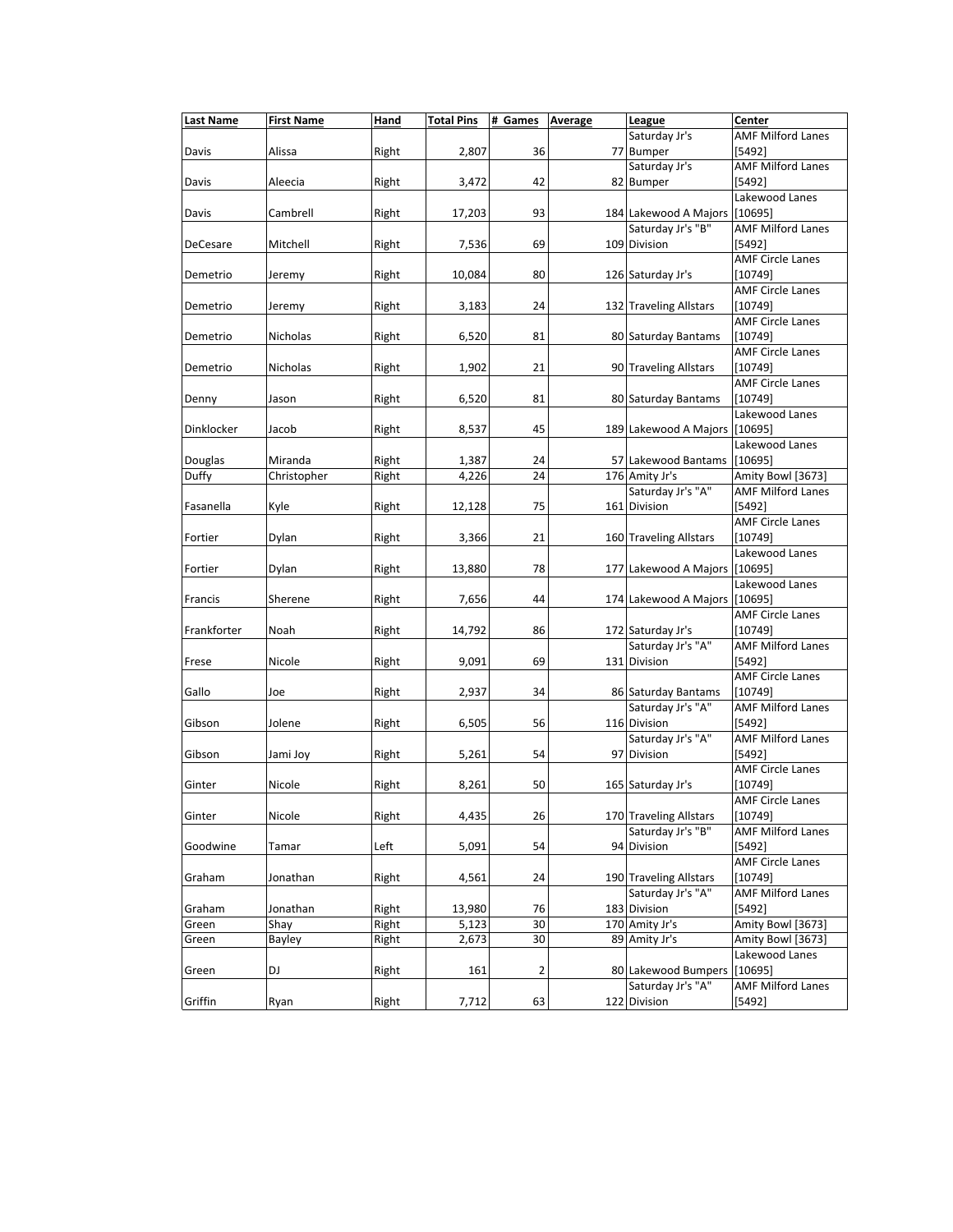| <b>Last Name</b> | <b>First Name</b>   | Hand   | <b>Total Pins</b> | # Games  | Average | <u>League</u>                   | Center                             |
|------------------|---------------------|--------|-------------------|----------|---------|---------------------------------|------------------------------------|
|                  |                     |        |                   |          |         |                                 | <b>AMF Circle Lanes</b>            |
| Griffith         | Madison             | Right  | 5,202             | 84       |         | 61 Saturday Bantams             | [10749]                            |
|                  |                     |        |                   |          |         |                                 | <b>AMF Circle Lanes</b>            |
| Griffith         | Makayla             | Right  | 7,712             | 81       |         | 95 Saturday Bantams             | [10749]                            |
|                  |                     |        |                   |          |         |                                 | <b>AMF Circle Lanes</b>            |
| Griffith         | Makayla             | Right  | 1,737             | 18       |         | 96 Traveling Allstars           | [10749]                            |
|                  |                     |        |                   |          |         |                                 | <b>AMF Circle Lanes</b>            |
| Griffith         | Samantha            | Right  | 4,153             | 52       |         | 79 Saturday Bumpers             | [10749]                            |
|                  |                     |        |                   |          |         |                                 | <b>AMF Circle Lanes</b>            |
| Harger           | Tyler               | Right  | 9,422             | 63       |         | 149 Saturday Jr's               | [10749]                            |
|                  |                     |        |                   |          |         |                                 | <b>AMF Circle Lanes</b>            |
| Hassinger        | Patricialynn        | Right  | 1,378             | 18       |         | 76 Traveling Allstars           | [10749]                            |
|                  |                     |        |                   |          |         |                                 | Lakewood Lanes                     |
| Hassinger        | Patricialynn        | Right  | 3,856             | 55       |         | 70 Lakewood Bantams             | [10695]                            |
|                  |                     |        |                   |          |         |                                 | <b>AMF Circle Lanes</b>            |
| Haupt            | Faith               | Right  | 2,331             | 21       |         | 111 Traveling Allstars          | [10749]                            |
|                  |                     |        |                   |          |         | Saturday Jr's "B"               | <b>AMF Milford Lanes</b>           |
| Haupt            | Faith               | Right  | 7,796             | 70       |         | 111 Division                    | [5492]                             |
|                  |                     |        |                   |          |         |                                 | <b>AMF Circle Lanes</b>            |
| Hernandez        | Krystal             | Right  | 7,743             | 77       |         | 100 Saturday Jr's               | [10749]                            |
|                  |                     | Two    |                   |          |         |                                 | Lakewood Lanes                     |
| Hernandez        | Quentin             | Handed | 1,505             | 27       |         | 55 Lakewood Preps               | [10695]                            |
|                  |                     | Two    |                   |          |         |                                 | Lakewood Lanes                     |
| Hernandez        | Talen               | Handed | 1,866             | 27       |         | 69 Lakewood Jr's                | [10695]                            |
|                  |                     |        |                   |          |         |                                 | <b>Wallingford Bowl</b>            |
| Hoffman          | Lauren              | Right  | 8,815             | 44       |         | 200 Collegiate Classic          | [4683]                             |
|                  |                     |        |                   |          |         | Saturday Jr's "A"               | <b>AMF Milford Lanes</b>           |
| Homes            | Sam                 | Right  | 8,812             | 69       |         | 127 Division                    | [5492]                             |
|                  |                     |        |                   |          |         | Saturday Jr's "A"               | <b>AMF Milford Lanes</b>           |
| Hripak           | Megan               | Right  | 8,566             | 80       |         | 107 Division                    | [5492]                             |
|                  |                     |        |                   |          |         |                                 | Lakewood Lanes                     |
| Hughes           | Skyanne             | Right  | 1,960             | 68       |         | 28 Lakewood Bantams             | [10695]                            |
|                  |                     |        |                   |          |         |                                 | Lakewood Lanes                     |
| Inabinett        | Ahzair              | Right  | 449               | 6        |         | 74 Lakewood Bumpers             | [10695]<br><b>AMF Circle Lanes</b> |
| Inglese          | Jessica             | Right  | 9,813             | 72       |         | 136 Saturday Jr's               | [10749]                            |
|                  |                     |        |                   |          |         |                                 | <b>AMF Circle Lanes</b>            |
|                  | John                |        |                   | 87       |         | 185 Saturday Jr's               | [10749]                            |
| Inglese          |                     | Right  | 16,122            |          |         |                                 | Lakewood Lanes                     |
| Jacobs           |                     | Right  |                   | 44       |         | 73 Lakewood Bumpers             | [10695]                            |
| Jaffe            | Aaliyah<br>Nicholas |        | 3,252<br>3,599    | 27       |         | 133 Amity Jr's                  | Amity Bowl [3673]                  |
|                  |                     | Right  |                   |          |         | Saturday Jr's                   | <b>AMF Milford Lanes</b>           |
| Johnson          |                     |        | 3,509             | 45       |         | 77 Bumper                       | [5492]                             |
|                  | Courtney            | Right  |                   |          |         |                                 | Lakewood Lanes                     |
| Johnson          | Laneshia            | Right  | 8,361             | 72       |         | 116 Lakewood C Majors   [10695] |                                    |
|                  |                     |        |                   |          |         |                                 | <b>AMF Circle Lanes</b>            |
| Johnson          | Zach                | Right  | 14,901            | 92       |         | 161 Saturday Jr's               | [10749]                            |
|                  |                     |        |                   |          |         | Saturday Jr's "A"               | <b>AMF Milford Lanes</b>           |
| Kandetzki        | Kevin               | Right  | 12,216            | 80       |         | 152 Division                    | [5492]                             |
|                  |                     |        |                   |          |         |                                 | Lakewood Lanes                     |
|                  | Ayden               |        |                   |          |         |                                 |                                    |
| Karpen           |                     | Right  | 4,448             | 56       |         | 79 Lakewood Bumpers             | [10695]<br><b>AMF Circle Lanes</b> |
|                  | Kahlid              | Right  | 7,009             | 75       |         | 93 Saturday Jr's                | [10749]                            |
| Khan             |                     |        |                   |          |         | Saturday Jr's "A"               | <b>AMF Milford Lanes</b>           |
|                  | Tyler               | Right  | 8,652             |          |         | 123 Division                    | [5492]                             |
| King<br>Klein    | Daniel              | Right  | 2,742             | 70<br>21 |         | 130 Amity Jr's                  | Amity Bowl [3673]                  |
|                  |                     |        |                   |          |         |                                 |                                    |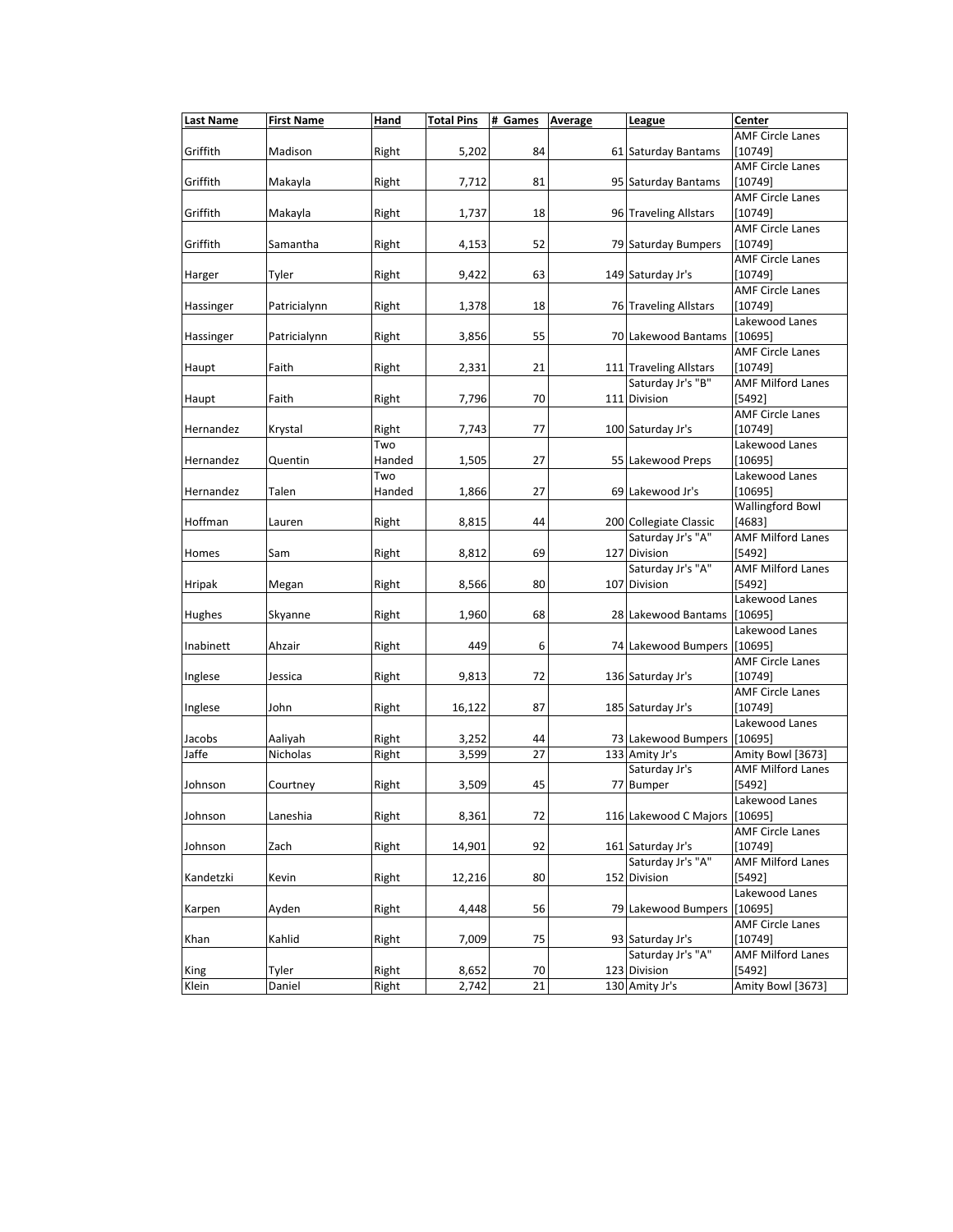| <b>Last Name</b> | <b>First Name</b> | Hand  | <b>Total Pins</b> | # Games | Average | League                        | Center                   |
|------------------|-------------------|-------|-------------------|---------|---------|-------------------------------|--------------------------|
|                  |                   |       |                   |         |         |                               | <b>AMF Circle Lanes</b>  |
| Kolowaski        | Matt              | Right | 5,193             | 55      |         | 94 Saturday Jr's              | [10749]                  |
|                  |                   |       |                   |         |         | Saturday Jr's                 | <b>AMF Milford Lanes</b> |
| Kosa             | Elizabeth         | Right | 5,754             | 69      |         | 83 Bumper                     | [5492]                   |
|                  |                   |       |                   |         |         | Saturday Jr's "A"             | <b>AMF Milford Lanes</b> |
| Kudej            | Steven            | Right | 11,120            | 75      |         | 148 Division                  | [5492]                   |
|                  |                   |       |                   |         |         |                               | <b>AMF Circle Lanes</b>  |
| Lapolt           | Alexa             | Right | 8,403             | 75      |         | 112 Sunday Adult/Child        | [10749]                  |
|                  |                   |       |                   |         |         |                               | <b>AMF Circle Lanes</b>  |
| LaPolt           | Ryan              | Right | 7,515             | 78      |         | 96 Sunday Adult/Child         | [10749]                  |
|                  |                   |       |                   |         |         |                               | <b>AMF Circle Lanes</b>  |
| Lavoie           | Emily             | Right | 7,866             | 74      |         | 106 Saturday Jr's             | [10749]                  |
|                  |                   |       |                   |         |         |                               | <b>AMF Circle Lanes</b>  |
| Lavoie           | Emily             | Right | 2,927             | 26      |         | 112 Traveling Allstars        | [10749]                  |
|                  |                   |       |                   |         |         |                               | Lakewood Lanes           |
| Lindholm         | Lucas             | Right | 3,849             | 54      |         | 71 Lakewood Bumpers   [10695] |                          |
|                  |                   |       |                   |         |         |                               | <b>AMF Circle Lanes</b>  |
|                  |                   |       |                   |         |         |                               |                          |
| Losacano         | Vincenzo          | Right | 1,162             | 18      |         | 64 Traveling Allstars         | [10749]                  |
|                  |                   |       |                   |         |         |                               | Lakewood Lanes           |
| Losacano         | Vincenzo          | Right | 6,361             | 90      |         | 70 Lakewood Preps             | [10695]                  |
|                  |                   |       |                   |         |         | Saturday Jr's "B"             | <b>AMF Milford Lanes</b> |
| Lynk             | Logan             | Right | 3,616             | 69      |         | 52 Division                   | [5492]                   |
|                  |                   |       |                   |         |         |                               | <b>AMF Circle Lanes</b>  |
| Mahon            | Arianna           | Right | 3,926             | 24      |         | 163 Saturday Jr's             | [10749]                  |
|                  |                   |       |                   |         |         |                               | <b>AMF Circle Lanes</b>  |
| Mahon            | Arianna           | Right | 568               | 3       |         | 189 Traveling Allstars        | [10749]                  |
|                  |                   |       |                   |         |         |                               | <b>AMF Circle Lanes</b>  |
| Marrero          | Edison            | Right | 2,041             | 15      |         | 136 Traveling Allstars        | [10749]                  |
|                  |                   |       |                   |         |         |                               | Lakewood Lanes           |
| Marrero          | Edison            | Right | 12,476            | 78      |         | 159 Lakewood Jr's             | [10695]                  |
|                  |                   |       |                   |         |         |                               | <b>AMF Circle Lanes</b>  |
| Marshall         | Dylon             | Right | 4,565             | 44      |         | 103 Saturday Bumpers          | [10749]                  |
|                  |                   |       |                   |         |         |                               | <b>AMF Circle Lanes</b>  |
| Martin           | Travis            | Right | 3,609             | 21      |         | 171 Traveling Allstars        | [10749]                  |
| Martin           | Travis            | Right | 4,091             | 24      |         | 170 Amity Jr's                | Amity Bowl [3673]        |
|                  |                   |       |                   |         |         | Saturday Jr's "A"             | <b>AMF Milford Lanes</b> |
| Martin           | Travis            | Right | 11,368            | 72      |         | 157 Division                  | [5492]                   |
|                  |                   |       |                   |         |         |                               | <b>AMF Circle Lanes</b>  |
| Martinez         | Pedro             | Right | 14,370            | 81      |         | 177 Saturday Jr's             | [10749]                  |
|                  |                   |       |                   |         |         |                               | <b>AMF Circle Lanes</b>  |
| Massaro          | Ethan             | Right | 5,380             | 60      |         | 89 Saturday Bumpers           | [10749]                  |
|                  |                   |       |                   |         |         |                               | <b>AMF Circle Lanes</b>  |
| Massicott        | Karissa           | Right | 14,481            | 89      |         | 162 Saturday Jr's             | [10749]                  |
|                  |                   |       |                   |         |         |                               | <b>AMF Circle Lanes</b>  |
| Massicott        | Karissa           | Right | 4,372             | 26      |         | 168 Traveling Allstars        | [10749]                  |
|                  |                   |       |                   |         |         |                               | <b>AMF Circle Lanes</b>  |
| Massicott        | Robert            | Right | 12,617            | 85      |         | 148 Saturday Jr's             | [10749]                  |
|                  |                   |       |                   |         |         |                               | <b>AMF Circle Lanes</b>  |
|                  |                   |       |                   |         |         |                               |                          |
| Massicott        | Robert            | Right | 4,468             | 27      |         | 165 Traveling Allstars        | [10749]                  |
|                  |                   |       |                   |         |         |                               | <b>AMF Circle Lanes</b>  |
| Massimino        | Matthew           | Right | 9,721             | 81      |         | 120 Saturday Jr's             | [10749]                  |
|                  |                   |       |                   |         |         |                               | <b>AMF Circle Lanes</b>  |
| Mazzaferro       | Justin            | Right | 4,043             | 27      |         | 149 Traveling Allstars        | [10749]                  |
|                  |                   |       |                   |         |         |                               | Lakewood Lanes           |
| Mazzaferro       | Justin            | Right | 13,481            | 93      |         | 144 Lakewood Jr's             | [10695]                  |
|                  |                   |       |                   |         |         |                               | <b>Wallingford Bowl</b>  |
| McGinn           | Courtney          | Right | 6,833             | 36      |         | 189 Collegiate Classic        | [4683]                   |
|                  |                   |       |                   |         |         |                               | <b>AMF Circle Lanes</b>  |
| Mcgovern         | Andrew            | Right | 17,090            | 93      |         | 183 Saturday Jr's             | [10749]                  |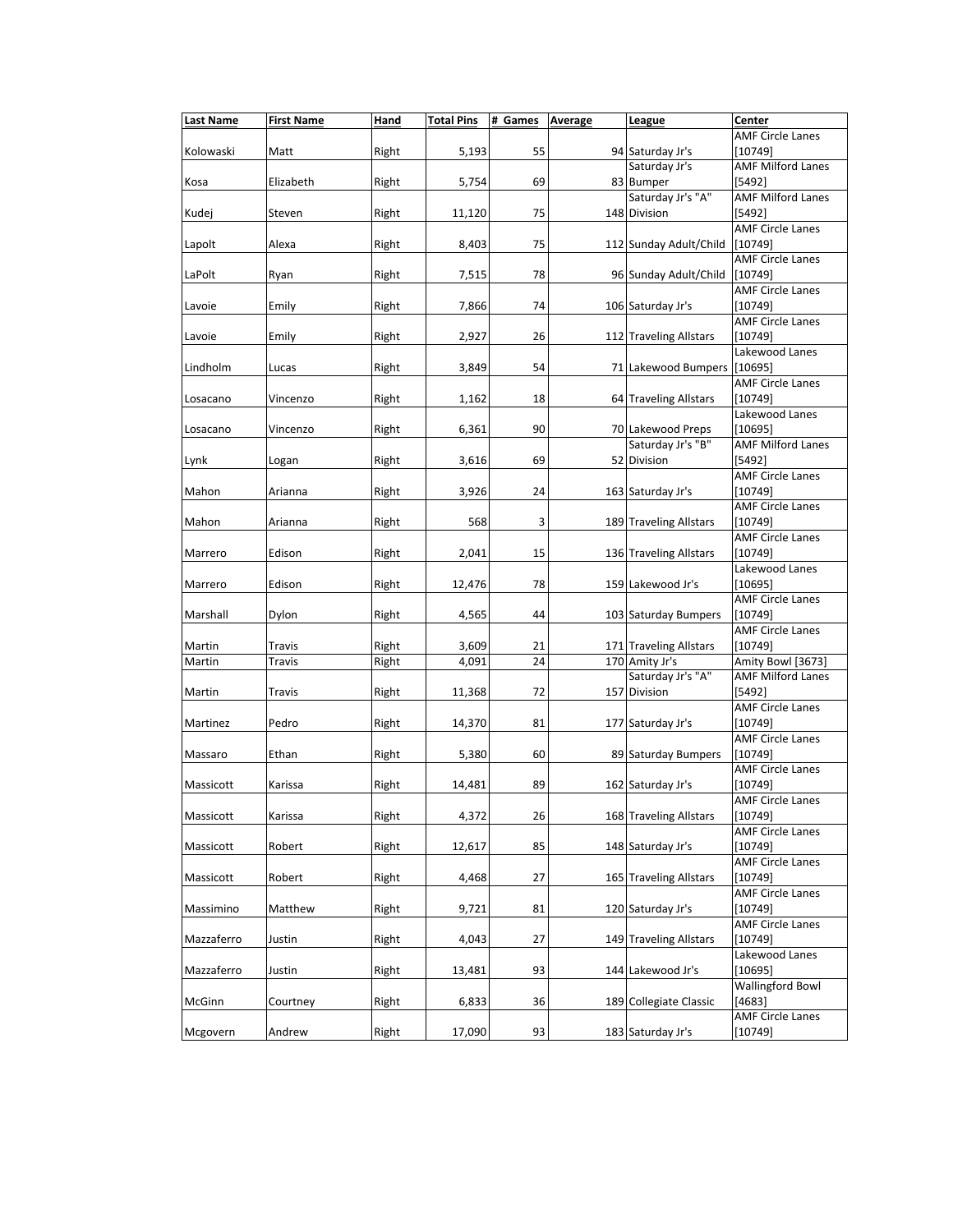| <b>Last Name</b> | <b>First Name</b> | Hand  | <b>Total Pins</b> | # Games | Average | <u>League</u>                              | Center                              |
|------------------|-------------------|-------|-------------------|---------|---------|--------------------------------------------|-------------------------------------|
|                  |                   |       |                   |         |         |                                            | <b>AMF Circle Lanes</b>             |
| Mcgovern         | John              | Right | 14,739            | 83      |         | 177 Saturday Jr's                          | [10749]                             |
| McSherry         | Mercedes          | Right |                   | 21      |         | 112 Saturday Jr's                          | <b>AMF Circle Lanes</b><br>[10749]  |
|                  |                   |       | 2,355             |         |         |                                            | <b>AMF Circle Lanes</b>             |
| Menillo          | Anthony           | Right | 7,739             | 71      |         | 109 Saturday Jr's                          | [10749]                             |
|                  |                   |       |                   |         |         |                                            | <b>AMF Circle Lanes</b>             |
| Miller           | Evan              | Right | 4,455             | 27      |         | 165 Traveling Allstars                     | [10749]                             |
|                  |                   |       |                   |         |         | Saturday Jr's "A"                          | <b>AMF Milford Lanes</b>            |
| Miller           | Evan              | Right | 13,771            | 84      |         | 163 Division                               | [5492]                              |
|                  | Kyle              | Right | 5,510             | 69      |         | 79 Lakewood Jr's                           | Lakewood Lanes<br>[10695]           |
| Moran            |                   |       |                   |         |         |                                            | <b>Wallingford Bowl</b>             |
| Morris           | Sarah             | Right | 7,735             | 44      |         | 175 Collegiate Classic                     | [4683]                              |
|                  |                   |       |                   |         |         |                                            | <b>AMF Circle Lanes</b>             |
| Mott             | Gage              | Right | 4,559             | 72      |         | 63 Sunday Adult/Child                      | [10749]                             |
|                  |                   |       |                   |         |         |                                            | <b>AMF Circle Lanes</b>             |
| Mott             | Glenn             | Right | 6,323             | 72      |         | 87 Sunday Adult/Child                      | [10749]                             |
|                  |                   |       |                   |         |         |                                            | <b>AMF Circle Lanes</b>             |
| Mott             | Justin            | Right | 6,194             | 72      |         | 86 Sunday Adult/Child<br>Saturday Jr's "A" | [10749]<br><b>AMF Milford Lanes</b> |
| Murphy           | Madison           | Right | 4,965             | 39      |         | 127 Division                               | [5492]                              |
|                  |                   |       |                   |         |         |                                            | Lakewood Lanes                      |
| Murphy           | Rorie             | Right | 3,314             | 49      |         | 67 Lakewood Bumpers                        | [10695]                             |
|                  |                   |       |                   |         |         |                                            | Lakewood Lanes                      |
| Murphy           | Rylee             | Right | 3,877             | 56      |         | 69 Lakewood Bumpers                        | [10695]                             |
|                  |                   |       |                   |         |         | Saturday Jr's "A"                          | <b>AMF Milford Lanes</b>            |
| <b>Myers</b>     | Jay               | Right | 6,861             | 67      |         | 102 Division                               | [5492]<br><b>Wallingford Bowl</b>   |
| Nardiello        | Amanda            | Right | 8,440             | 44      |         | 191 Collegiate Classic                     | [4683]                              |
|                  |                   |       |                   |         |         |                                            | <b>AMF Circle Lanes</b>             |
| Niro Jr          | Frank             | Right | 14,635            | 77      |         | 190 Saturday Jr's                          | [10749]                             |
|                  |                   |       |                   |         |         |                                            | <b>AMF Circle Lanes</b>             |
| Niro Jr          | Frank             | Right | 5,766             | 27      |         | 213 Traveling Allstars                     | [10749]                             |
|                  |                   |       |                   |         |         |                                            | Lakewood Lanes                      |
| Nohmy            | Ally              | Right | 12,437            | 93      |         | 133 Lakewood Preps                         | [10695]<br>Lakewood Lanes           |
| Nohmy            | Cassie            | Right | 8,826             | 93      |         | 94 Lakewood Bantams                        | [10695]                             |
|                  |                   |       |                   |         |         |                                            | Lakewood Lanes                      |
| Nohmy            | Noah              | Right | 13,282            | 93      |         | 142 Lakewood C Majors [10695]              |                                     |
|                  |                   |       |                   |         |         |                                            | <b>AMF Circle Lanes</b>             |
| Nohmy            | Noah              | Right | 3,661             | 27      |         | 135 Traveling Allstars                     | [10749]                             |
|                  |                   |       |                   |         |         | 72 Saturday Bumpers                        | <b>AMF Circle Lanes</b>             |
| Nyholt           | Bethany           | Right | 3,620             | 50      |         |                                            | [10749]<br><b>AMF Circle Lanes</b>  |
| Nyholt           | Faith             | Right | 9,019             | 84      |         | 107 Saturday Bantams                       | [10749]                             |
|                  |                   |       |                   |         |         |                                            | <b>AMF Circle Lanes</b>             |
| Nyholt           | Faith             | Right | 3,081             | 27      |         | 114 Traveling Allstars                     | [10749]                             |
|                  |                   |       |                   |         |         |                                            | <b>AMF Circle Lanes</b>             |
| Orozco           | Tim               | Right | 2,321             | 15      |         | 154 Traveling Allstars                     | [10749]                             |
|                  |                   |       |                   |         |         | Saturday Jr's "A"                          | <b>AMF Milford Lanes</b>            |
| Orozco           | Tim               | Right | 7,341             | 51      |         | 143 Division                               | [5492]<br>Lakewood Lanes            |
| Ortiz            | Jessica           | Right | 1,378             | 18      |         | 76 Lakewood Bantams                        | [10695]                             |
|                  |                   |       |                   |         |         |                                            | Lakewood Lanes                      |
| Ortiz            | Jonathan          | Right | 5,551             | 72      |         | 77 Lakewood Preps                          | [10695]                             |
|                  |                   |       |                   |         |         |                                            | Lakewood Lanes                      |
| Ovalles          | Anthony           | Right | 4,038             | 50      |         | 80 Lakewood Bumpers   [10695]              |                                     |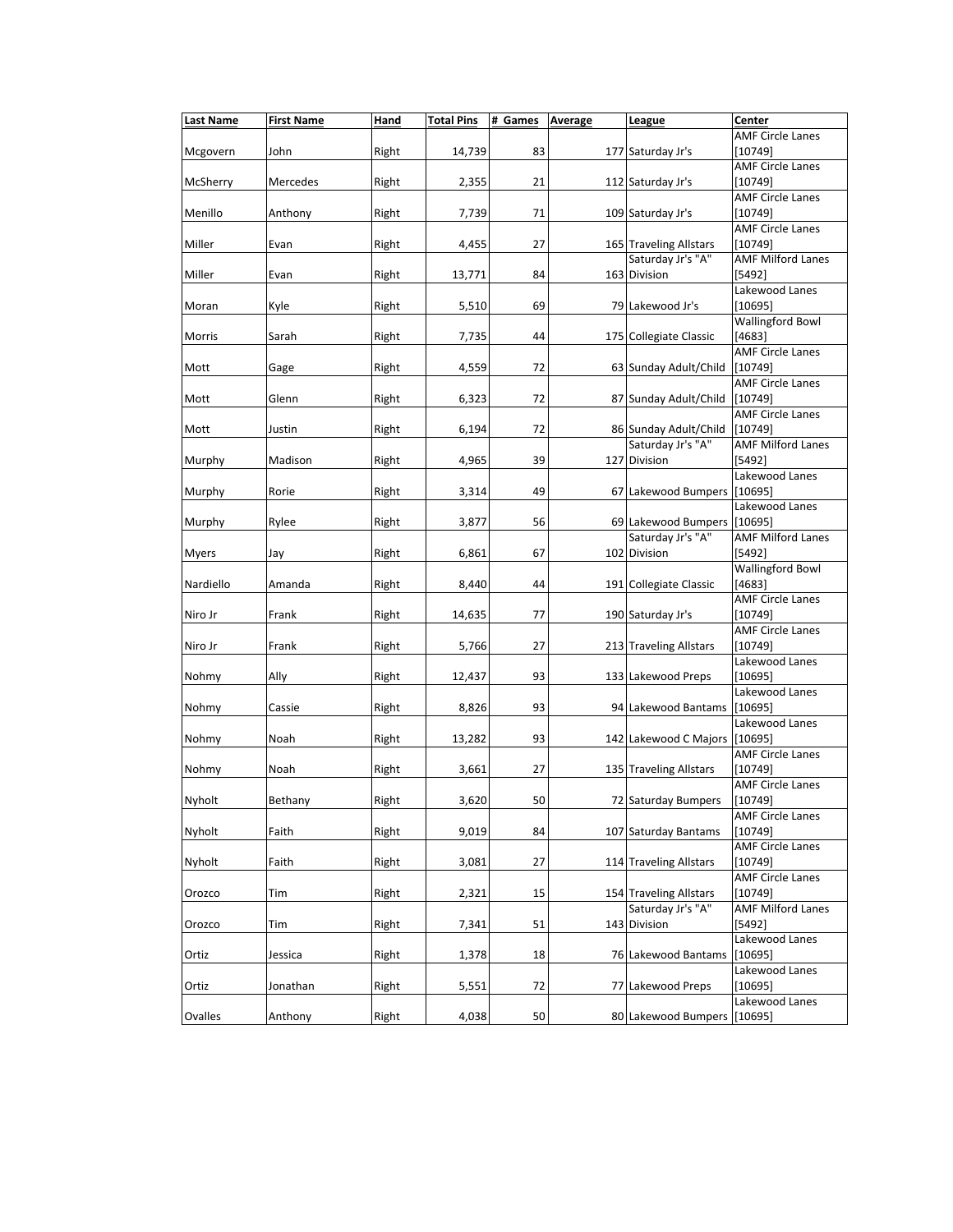| <b>Last Name</b> | <b>First Name</b> | Hand  | <b>Total Pins</b> | # Games | Average | League                            | Center                             |
|------------------|-------------------|-------|-------------------|---------|---------|-----------------------------------|------------------------------------|
| Overton          | Nicholas          | Right | 11,451            | 69      |         | 165 Lakewood C Majors             | Lakewood Lanes<br>[10695]          |
| Pazsak           | Gabrielle         | Right | 9,267             | 83      |         | 111 Saturday Bantams              | <b>AMF Circle Lanes</b><br>[10749] |
| Pazsak           | Gabrielle         | Right | 2,926             | 27      |         | 108 Traveling Allstars            | <b>AMF Circle Lanes</b><br>[10749] |
|                  |                   |       |                   |         |         |                                   | <b>AMF Circle Lanes</b>            |
| Pazsak           | Jessica           | Right | 7,239             | 87      |         | 83 Saturday Bantams               | [10749]<br><b>AMF Circle Lanes</b> |
| Pazsak           | Jessica           | Right | 2,482             | 27      |         | 91 Traveling Allstars             | [10749]                            |
| Pena             | Saul              | Right | 3,653             | 47      |         | 77 Lakewood Bumpers               | Lakewood Lanes<br>[10695]          |
| Perez            | Ricardo           | Right | 8,633             | 93      |         | 92 Lakewood Bantams               | Lakewood Lanes<br>[10695]          |
| Perreault        | Michael           | Right | 18,522            | 93      |         | 199 Lakewood A Majors             | Lakewood Lanes<br>[10695]          |
| Perugini         | <b>Alexis</b>     | Left  | 12,235            | 90      |         | 135 Lakewood Jr's                 | Lakewood Lanes<br>[10695]          |
|                  |                   |       |                   |         |         |                                   | <b>AMF Circle Lanes</b>            |
| Peterson         | Jeremy            | Right | 4,696             | 24      |         | 195 Traveling Allstars            | [10749]                            |
|                  |                   |       |                   |         |         | Saturday Jr's "A"                 | <b>AMF Milford Lanes</b>           |
| Peterson         | Jeremy            | Right | 15,551            | 79      |         | 196 Division                      | [5492]<br><b>AMF Circle Lanes</b>  |
| Piscitelli       | Frank             | Right | 8,835             | 83      |         | 106 Saturday Bantams              | [10749]                            |
|                  |                   |       |                   |         |         |                                   | <b>AMF Circle Lanes</b>            |
| Piscitelli       | Frank             | Right | 652               | 6       |         | 108 Traveling Allstars            | [10749]                            |
| Piscitelli       | Joseph            | Right | 4,347             | 36      |         | 120 Saturday Jr's                 | <b>AMF Circle Lanes</b><br>[10749] |
| Piscitelli       | Rachel            | Right | 6,137             | 37      |         | 165 Saturday Jr's                 | <b>AMF Circle Lanes</b><br>[10749] |
|                  |                   |       |                   |         |         |                                   | <b>AMF Circle Lanes</b>            |
| Piscitelli       | Rachel            | Right | 2,391             | 14      |         | 170 Traveling Allstars            | [10749]<br>Lakewood Lanes          |
| Pittman          | Stasia            | Right | 15,950            | 87      |         | 183 Lakewood A Majors [10695]     |                                    |
| Ploski           | Ben               | Left  | 13,088            | 84      |         | 155 Lakewood C Majors             | Lakewood Lanes<br>[10695]          |
| Plummer          | Ya'nyza           | Right | 511               | 8       |         | 63 Lakewood Bumpers               | Lakewood Lanes<br>[10695]          |
| Reed             | Matthew           | Right | 10,991            | 72      |         | 152 Saturday Jr's                 | <b>AMF Circle Lanes</b><br>[10749] |
|                  |                   |       |                   |         |         | Saturday Jr's "B"                 | <b>AMF Milford Lanes</b>           |
| Rempfer          | Chris             | Right | 2,833             | 46      |         | 61 Division                       | [5492]<br><b>Wallingford Bowl</b>  |
| Rhodes           | Sarah             | Right | 8,320             | 44      |         | 189 Collegiate Classic            | [4683]                             |
| Riehl            | Angela            | Right | 11,780            | 63      |         | 186 Sunday Adult/Child            | <b>AMF Circle Lanes</b><br>[10749] |
| Robison          | Alexandra         | Right | 2,169             | 18      |         | 120 Saturday Jr's                 | <b>AMF Circle Lanes</b><br>[10749] |
| Robison          | Sydney            | Right | 450               | 6       |         | 75 Saturday Bantams               | <b>AMF Circle Lanes</b><br>[10749] |
| Rockhill         | Justin            | Right | 11,901            | 90      |         | 132 Lakewood C Majors             | Lakewood Lanes<br>[10695]          |
| Rosario          | Karina            | Right | 7,426             | 65      |         | Saturday Jr's "B"<br>114 Division | <b>AMF Milford Lanes</b><br>[5492] |
|                  |                   |       |                   |         |         |                                   | Lakewood Lanes<br>[10695]          |
| Rybczyk          | Alex              | Right | 4,258             | 85      |         | 50 Lakewood Bantams               | Lakewood Lanes                     |
| Sa               | Brian             | Right | 680               | 10      |         | 68 Lakewood Bumpers               | [10695]                            |
| <b>Last Name</b> | <b>First Name</b> | Hand  | <b>Total Pins</b> | # Games | Average | League                            | Center<br>Lakewood Lanes           |
| Sabia            | Dillon            | Right | 12,594            | 66      |         | 190 Lakewood A Majors             | [10695]                            |
| Santagata        | Spencer           | Right | 13,464            | 78      |         | 172 Saturday Jr's                 | <b>AMF Circle Lanes</b><br>[10749] |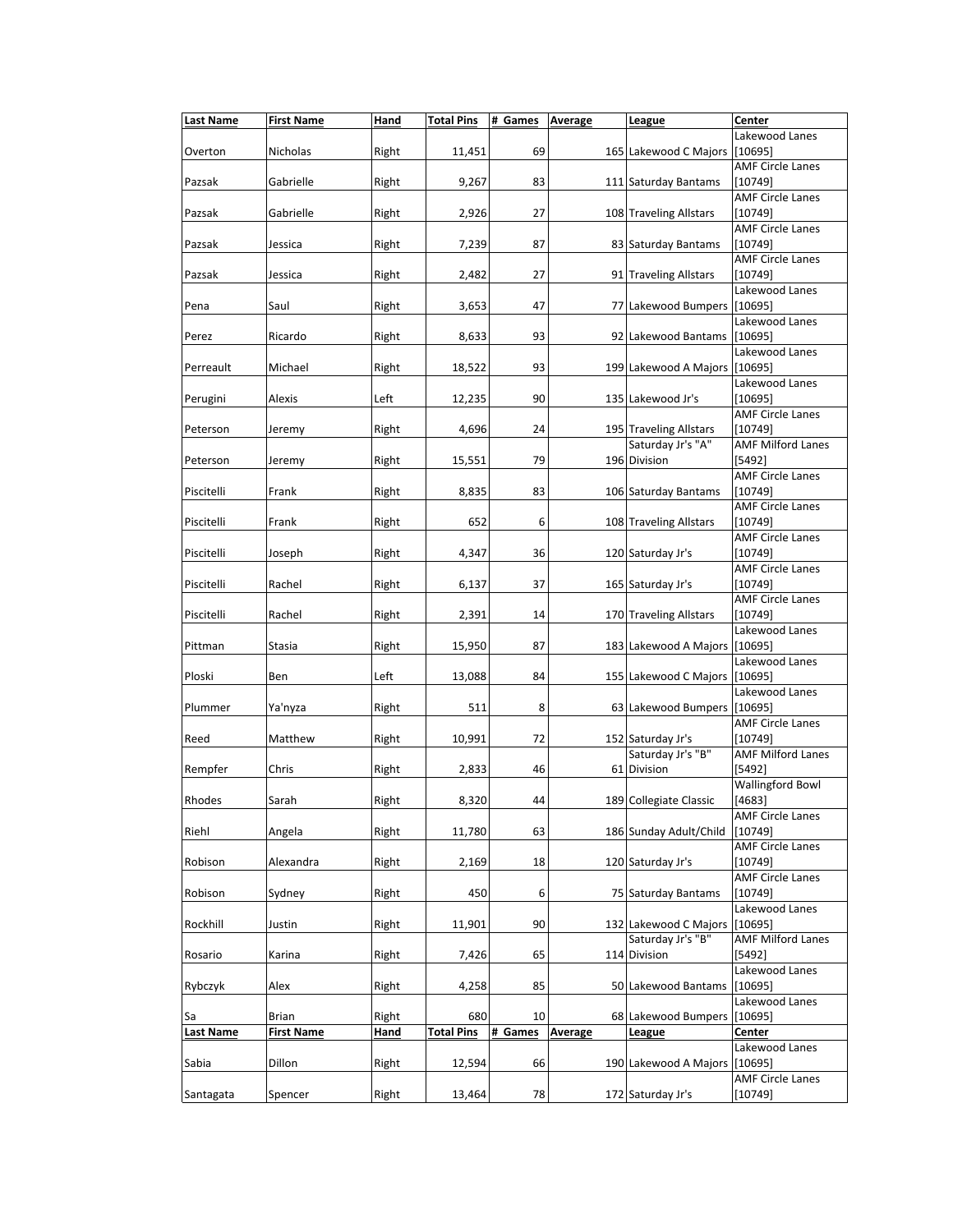|           |             |       |        |    | Saturday Jr's "B"             | <b>AMF Milford Lanes</b> |
|-----------|-------------|-------|--------|----|-------------------------------|--------------------------|
| Santiago  | Danielle    | Right | 1,555  | 33 | 47 Division                   | [5492]                   |
|           |             |       |        |    |                               | <b>AMF Circle Lanes</b>  |
| Santone   | Jacob       | Right | 3,480  | 42 | 82 Saturday Bumpers           | [10749]                  |
|           |             |       |        |    |                               | <b>AMF Circle Lanes</b>  |
| Santone   | Matthew     | Right | 3,663  | 44 | 83 Saturday Bumpers           | [10749]                  |
|           |             |       |        |    |                               | Lakewood Lanes           |
| Savoy     | Juel        | Right | 3,969  | 48 | 82 Lakewood Bumpers           | [10695]                  |
|           |             |       |        |    |                               | Lakewood Lanes           |
| Sayler    | Dezirae     | Right | 13,417 | 93 | 144 Lakewood A Majors [10695] |                          |
|           |             |       |        |    |                               | Lakewood Lanes           |
| Sayler    | Shawn       | Right | 15,564 | 93 | 167 Lakewood A Majors         | [10695]                  |
|           |             |       |        |    |                               | <b>AMF Circle Lanes</b>  |
| Seeds     | Edwin       | Right | 5,205  | 66 | 78 Sunday Adult/Child         | [10749]                  |
|           |             |       |        |    | Saturday Jr's "B"             | <b>AMF Milford Lanes</b> |
| Sennello  | Mark        | Right | 8,711  | 81 | 107 Division                  | [5492]                   |
|           |             |       |        |    |                               | <b>AMF Circle Lanes</b>  |
| Sibley    | Kyle        | Right | 7,016  | 87 | 80 Saturday Bantams           | [10749]                  |
|           |             |       |        |    |                               | Lakewood Lanes           |
| Silva     | Matheus     | Right | 6,978  | 42 | 166 Lakewood C Majors         | [10695]                  |
|           |             |       |        |    |                               | <b>AMF Circle Lanes</b>  |
| Slowinski | Joseph      | Right | 4,323  | 27 | 160 Traveling Allstars        | [10749]                  |
|           |             |       |        |    |                               | Lakewood Lanes           |
| Slowinski | Joseph      | Right | 15,473 | 90 | 171 Lakewood A Majors         | [10695]                  |
|           |             |       |        |    |                               | <b>AMF Circle Lanes</b>  |
| Slowinski | William     | Right | 4,844  | 27 | 179 Traveling Allstars        | [10749]                  |
|           |             |       |        |    |                               | Lakewood Lanes           |
| Slowinski | William     | Right | 17,306 | 93 | 186 Lakewood A Majors         | [10695]                  |
|           |             |       |        |    |                               | Lakewood Lanes           |
| Smith     | Daryl       | Right | 9,940  | 72 | 138 Lakewood C Majors         | [10695]                  |
|           |             |       |        |    |                               | <b>AMF Circle Lanes</b>  |
| Smith     | Joey        | Right | 4,594  | 24 | 191 Traveling Allstars        | [10749]                  |
|           |             |       |        |    | Saturday Jr's "A"             | <b>AMF Milford Lanes</b> |
| Smith     | Joey        | Right | 14,285 | 81 | 176 Division                  | [5492]                   |
|           |             |       |        |    |                               | <b>AMF Circle Lanes</b>  |
| Smith     | Kylie       | Right | 3,528  | 27 | 130 Traveling Allstars        | [10749]                  |
|           |             |       |        |    | Saturday Jr's "A"             | <b>AMF Milford Lanes</b> |
| Smith     | Kylie       | Right | 10,993 | 81 | 135 Division                  | [5492]                   |
|           |             |       |        |    |                               | Lakewood Lanes           |
| Solla     | Christopher | Right | 9,696  | 69 | 140 Lakewood C Majors         | [10695]                  |
|           |             |       |        |    |                               | <b>AMF Circle Lanes</b>  |
| Sotaski   | Randall     | Right | 3,080  | 40 | 77 Saturday Bumpers           | [10749]                  |
|           |             |       |        |    |                               | Lakewood Lanes           |
| Strikcani | Ferizat     | Right | 4,765  | 81 | 58 Lakewood Bantams           | [10695]                  |
|           |             |       |        |    |                               | <b>AMF Circle Lanes</b>  |
| Strikcani | Veli        | Right | 3,484  | 27 | 129 Traveling Allstars        | [10749]                  |
|           |             |       |        |    |                               | Lakewood Lanes           |
| Strikcani | Veli        | Right | 13,498 | 93 | 145 Lakewood C Majors         | [10695]                  |
|           |             |       |        |    |                               | <b>AMF Circle Lanes</b>  |
| Talnose   | Evan        | Right | 3,521  | 27 | 130 Traveling Allstars        | [10749]                  |
|           |             |       |        |    | Saturday Jr's "B"             | <b>AMF Milford Lanes</b> |
| Talnose   | Evan        | Right | 8,725  | 68 | 128 Division                  | [5492]                   |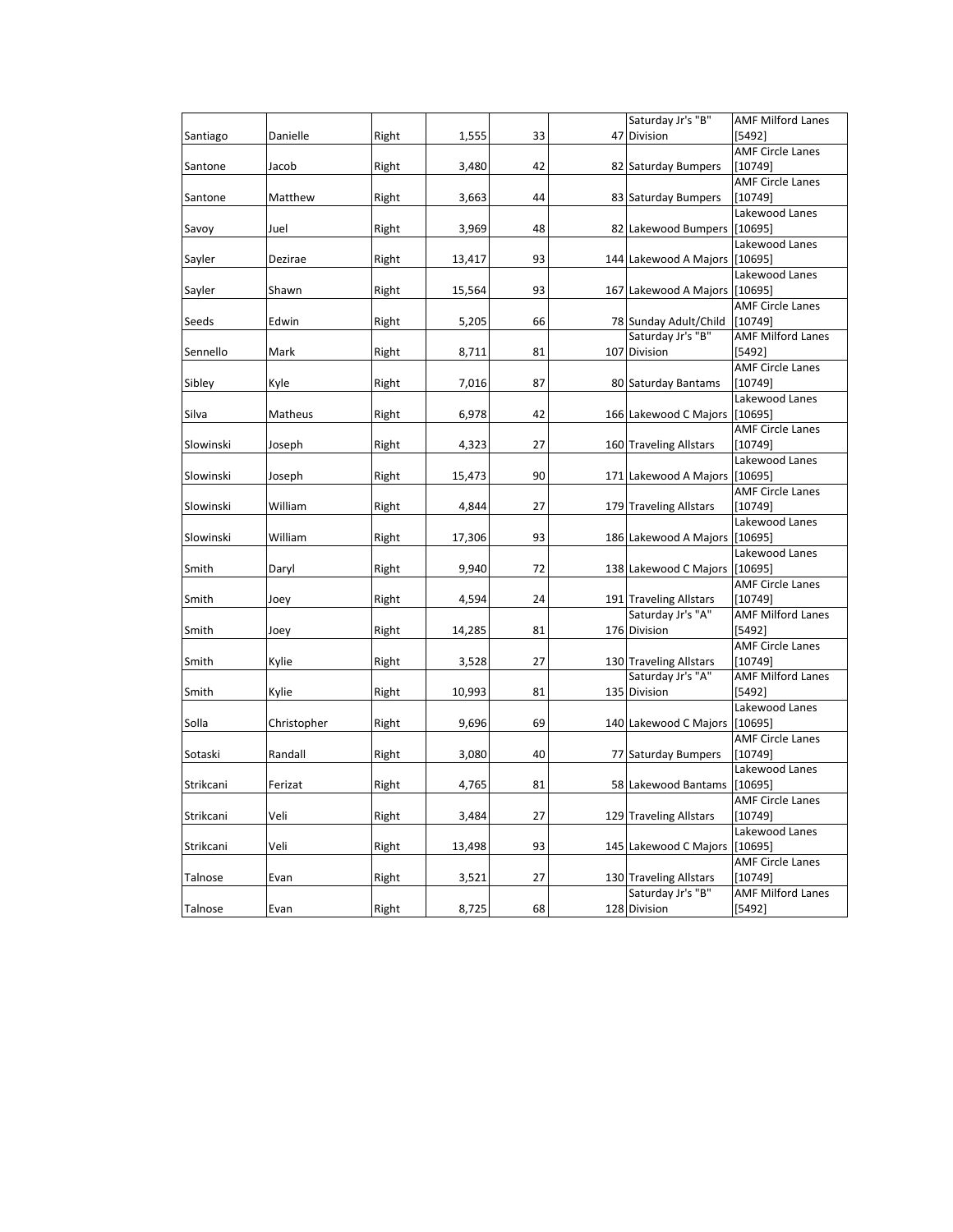| <b>Last Name</b>      | <b>First Name</b> | Hand           | <b>Total Pins</b> | # Games  | <b>Average</b> | <u>League</u>          | Center                             |
|-----------------------|-------------------|----------------|-------------------|----------|----------------|------------------------|------------------------------------|
|                       |                   |                |                   |          |                |                        | <b>AMF Circle Lanes</b>            |
| Talnose               | Jason             | Right          | 3,965             | 27       |                | 146 Traveling Allstars | [10749]                            |
|                       |                   |                |                   |          |                | Saturday Jr's "B"      | <b>AMF Milford Lanes</b>           |
| Talnose               | Jason             | Right          | 8,655             | 68       |                | 127 Division           | [5492]                             |
|                       |                   |                |                   |          |                |                        | <b>Wallingford Bowl</b>            |
| Tartaglia             | Jayna             | Right          | 7,869             | 41       |                | 191 Collegiate Classic | [4683]                             |
| Tennyson              | Michael           | Right          | 1,726             | 15       |                | 115 Amity Jr's         | Amity Bowl [3673]                  |
| Testa                 | Kalel             | Right          | 768               | 9        |                | 85 Amity Jr's          | Amity Bowl [3673]                  |
| Testa                 | Logan             | Right          | 771               | 9        |                | 85 Amity Jr's          | Amity Bowl [3673]                  |
|                       |                   |                |                   |          |                |                        | <b>Wallingford Bowl</b>            |
| Torres                | Jessica           | Right          | 5,388             | 32       |                | 168 Collegiate Classic | [4683]                             |
|                       |                   |                |                   |          |                |                        | <b>Wallingford Bowl</b>            |
| Tyrrell               | Amanda            | Right          | 8,485             | 44       |                | 192 Collegiate Classic | [4683]                             |
|                       |                   |                |                   |          |                | Saturday Jr's "A"      | <b>AMF Milford Lanes</b>           |
| Ulsamer               | Abigail           | Right          | 7,156             | 55       |                | 130 Division           | [5492]                             |
|                       |                   |                |                   |          |                |                        | <b>AMF Circle Lanes</b>            |
| Underwood             | Сj                | Right          | 15,510            | 90       |                | 172 Saturday Jr's      | [10749]<br><b>AMF Circle Lanes</b> |
|                       |                   |                |                   |          |                | 175 Traveling Allstars |                                    |
| Underwood<br>Vaniotis | Ci<br>Analia      | Right<br>Right | 4,042<br>2,840    | 23<br>24 |                | 118 Amity Jr's         | [10749]<br>Amity Bowl [3673]       |
|                       |                   |                |                   |          |                |                        | Lakewood Lanes                     |
| Velez                 |                   | Right          | 4,249             | 54       |                | 78 Lakewood Bumpers    | [10695]                            |
|                       | Iyanna            |                |                   |          |                |                        | Lakewood Lanes                     |
| Velez                 | Kaylee            | Right          | 1,852             | 24       |                | 77 Lakewood Bumpers    | [10695]                            |
|                       |                   |                |                   |          |                | Saturday Jr's "A"      | <b>AMF Milford Lanes</b>           |
| Wagner                | Erik              | Right          | 10,727            | 63       |                | 170 Division           | [5492]                             |
|                       |                   |                |                   |          |                |                        | Lakewood Lanes                     |
| Warner                | Ally              | Right          | 3,991             | 57       |                | 70 Lakewood Bumpers    | [10695]                            |
|                       |                   |                |                   |          |                |                        | Lakewood Lanes                     |
| Warner                | Victoria          | Right          | 7,138             | 83       |                | 86 Lakewood Preps      | [10695]                            |
|                       |                   |                |                   |          |                |                        | Lakewood Lanes                     |
| Waters                | Jalahn            | Right          | 3,200             | 44       |                | 72 Lakewood Bumpers    | [10695]                            |
|                       |                   |                |                   |          |                | Saturday Jr's "A"      | <b>AMF Milford Lanes</b>           |
| Waters                | Stan              | Right          | 5,839             | 62       |                | 94 Division            | [5492]                             |
| Wayland               | Justin            | Right          | 3,831             | 24       |                | 159 Amity Jr's         | Amity Bowl [3673]                  |
| Wayland               | Ryan              | Right          | 2,841             | 30       |                | 94 Amity Jr's          | Amity Bowl [3673]                  |
|                       |                   |                |                   |          |                |                        | <b>AMF Circle Lanes</b>            |
| Weber                 | James             | Right          | 3,802             | 27       |                | 140 Traveling Allstars | [10749]                            |
|                       |                   |                |                   |          |                | Saturday Jr's "B"      | <b>AMF Milford Lanes</b>           |
| Weber                 | James             | Right          | 8,189             | 59       |                | 138 Division           | [5492]                             |
|                       |                   |                |                   |          |                | Saturday Jr's "B"      | <b>AMF Milford Lanes</b>           |
| Weber                 | Juliana           | Right          | 3,743             | 43       |                | 87 Division            | [5492]                             |
|                       |                   |                |                   |          |                | Saturday Jr's          | <b>AMF Milford Lanes</b>           |
| Weber                 | Matthew           | Right          | 5,824             | 69       |                | 84 Bumper              | [5492]                             |
|                       |                   |                |                   |          |                |                        | <b>AMF Circle Lanes</b>            |
| Weber                 | Ryan              | Right          | 4,772             | 27       |                | 176 Traveling Allstars | [10749]                            |
|                       |                   |                |                   |          |                | Saturday Jr's "A"      | <b>AMF Milford Lanes</b>           |
| Weber                 | Ryan              | Right          | 14,294            | 78       |                | 183 Division           | [5492]                             |
|                       |                   |                |                   |          |                |                        | <b>Wallingford Bowl</b>            |
| Zimmerman             | Kristin           | Right          | 8,325             | 44       |                | 189 Collegiate Classic | [4683]                             |
|                       |                   |                |                   |          |                |                        | <b>AMF Circle Lanes</b>            |
| Zito                  | Jakob             | Right          | 10,806            | 90       |                | 120 Saturday Jr's      | $[10749]$                          |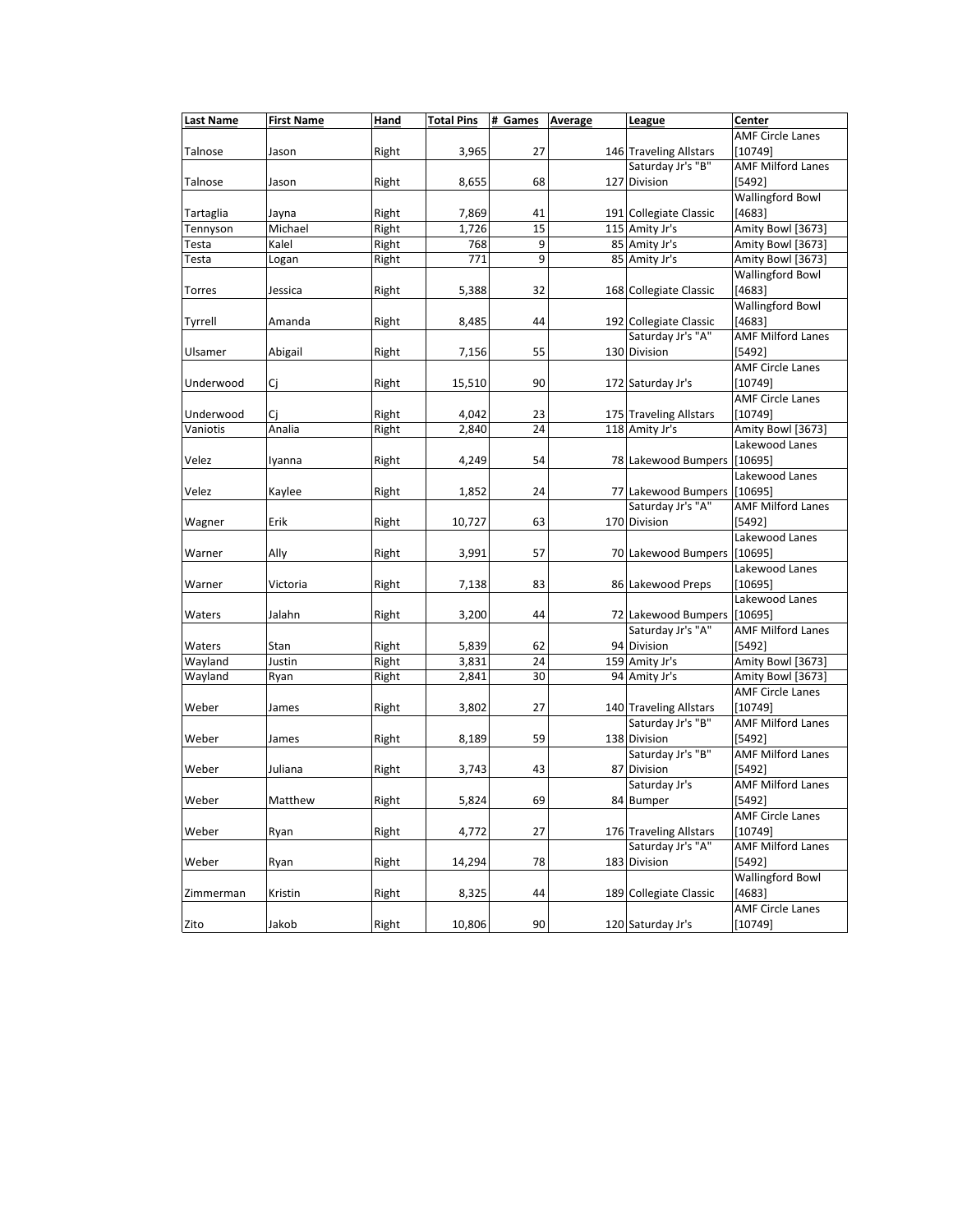# **2014 - 2015 New Haven County**

# **Adult**

## **Averages**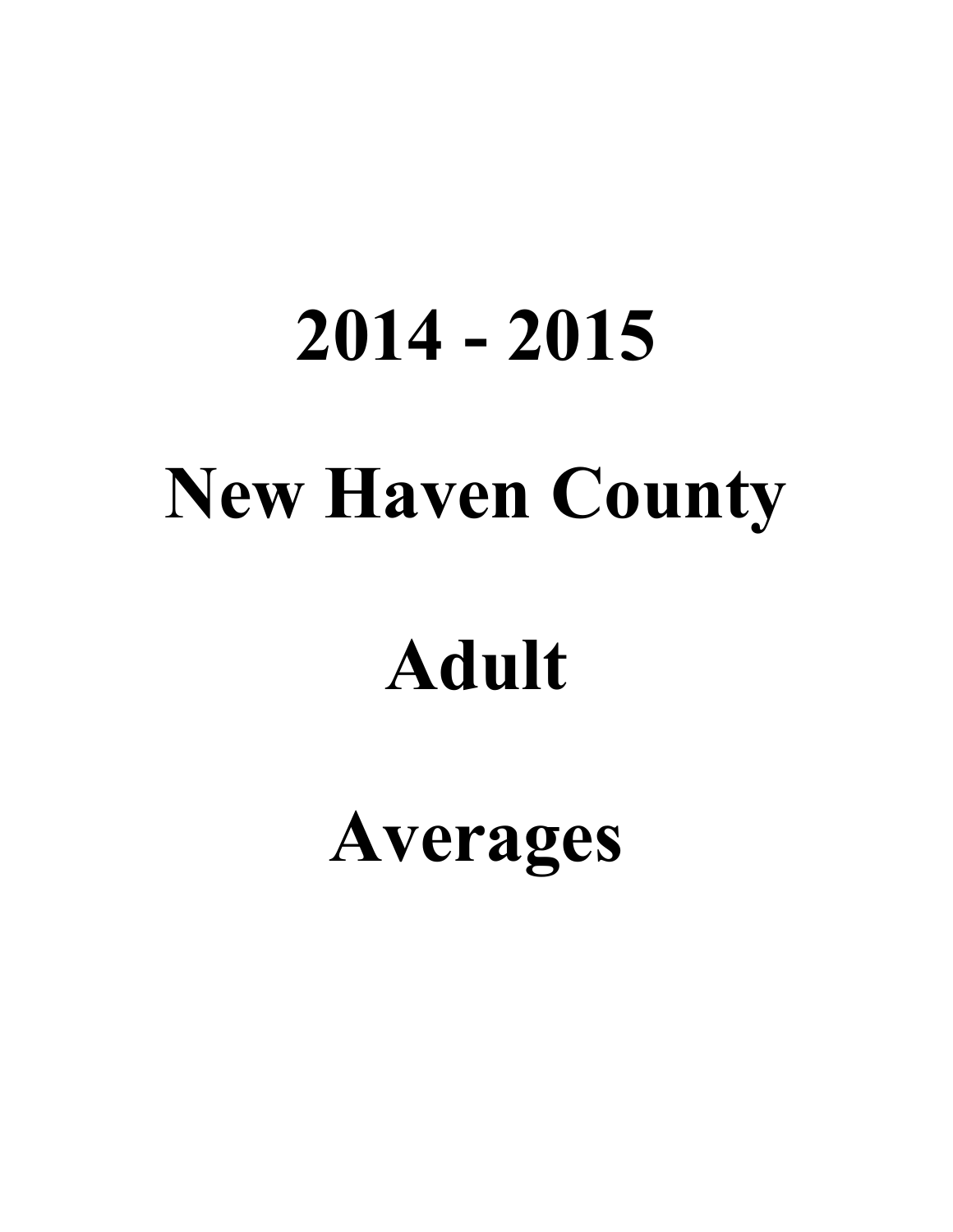| Name                         | Avg        | <b>Games</b> | <b>League</b>     | Name                                 | <b>Avg</b> |
|------------------------------|------------|--------------|-------------------|--------------------------------------|------------|
|                              |            |              |                   |                                      |            |
| Abate, Ci<br>Abbate, Patti A | 161<br>129 | 93<br>45     | WB01<br>C112      | Andrews, Philip S<br>Andrews, Yvonne | 178<br>152 |
|                              | 118        | 39           | CI09              | Angelo, Thomas                       | 177        |
| Acosta, Neal M               | 163        | 108          | <b>FM03</b>       | Angelucci, Joseph J                  | 191        |
|                              | 160        | 102          | <b>FM04</b>       | Angiletta, Patty                     | 117        |
| Adamczyk, Paul J, Jr         | 190        | 103          | CI01              | Annatone, Judy                       | 138        |
| Adams, Larry                 | 223        | 21           | LK04              | Annunzinta, John                     | 170        |
| Addenbrooke, Gail C          | 202        | 87           | LK <sub>06</sub>  |                                      | 156        |
|                              | 187        | 42           | <b>FM02</b>       | Anthony, Charles M                   | 156        |
| Addy, Sean T                 | 179        | 105          | <b>WB01</b>       | Anthony, Louis J, Jr                 | 205        |
| Addy, Tom H                  | 183        | 102          | <b>WB01</b>       | Anthony, Robert P                    | 177        |
| Adinolfi, Anne O             | 161        | 93           | CI06              | Antrum, John E                       | 181        |
| Affinito, Michael C          | 164        | 83           | CI01              |                                      | 181        |
| Agvent, Anthony J            | 151        | 90           | <b>FM01</b>       | Anzellotti, William                  | 188        |
| Ajello, Jacqueline M         | 134        | 48           | CI06              |                                      | 181        |
| Alain, Debra A               | 165        | 93           | <b>FM08</b>       | Appel, David G                       | 160        |
| Alain, Glen J                | 193        | 96           | <b>FM08</b>       | Appi, Elyse M                        | 174        |
| Albert, Jeffery D            | 226        | 99           | WB02              | Appleby, Joseph T                    | 175        |
| Alexander, Stuart            | 169        | 96           | AM03              | Appleby, Robert H                    | 157        |
| Allen, Cheryl A              | 126        | 96           | WO03              | Apuzzo, David P                      | 156        |
| Allen, Daniel V              | 178        | 105          | WO03              | Apuzzo, James A                      | 186        |
| Allen, Evelyn E              | 207        | 114          | LK04              | Apuzzo, Louis J                      | 196        |
|                              | 201        | 72           | AM02              |                                      | 183        |
|                              | 199        | 81           | AM03              | Archambault, Daniel T                | 201        |
| Allen, Lillian               | 161        | 93           | AM03              | Archambault, David J                 | 185        |
| Allen, Samuel L, Jr          | 183        | 99           | AM01              | Arellano, Richard A                  | 133        |
| Allison, Chadwick H          | 239        | 84           | LK05              | Aresco, Adam M                       | 192        |
|                              | 233        | 102          | WO02              | Aresco, Scott L                      | 219        |
|                              | 227        | 93           | WO01              | Argust, Elise A                      | 141        |
| Almodovar, Mark A            | 167        | 90           | CO08              | Argust, John F                       | 161        |
| Alsever, Carole M            | 90         | 102          | <b>FM03</b>       | Argyros, Katie A                     | 139        |
| Alston, Sidney E, Sr         | 180        | 90           | CI11              | Argyros, Louis C                     | 189        |
| Alston, Tyshaun              | 199        | 102          | AM01              |                                      | 170        |
|                              | 184        | 31           | AM02              | Armatino, Phil P                     | 225        |
| Alterio, David               | 193        | 104          | <b>FM04</b>       |                                      | 216        |
| Alterio, Ernie               | 190        | 78           | <b>FM04</b>       | Armatino, Richard R, Jr              | 211        |
| Alterio, Louis R, Jr         | 196        | 84           | <b>FM04</b>       |                                      | 199        |
| Altieri, Lou S               | 223        | 84           | WB02              |                                      | 198        |
| Alvarez, Jose                | 179        | 105          | WO01              | Armatino, Rob                        | 196        |
|                              | 178        | 120          | WO02              | Armstrong, Gregory J                 | 199        |
| Amato, Betty C               | 161        | 81           | CO <sub>01</sub>  | Arnone, Kevin B                      | 216        |
|                              | 155        | 66           | CI06              | Arnone, Kyle M                       | 149        |
| Amato, Edward J              | 175        | 84           | <b>FM01</b>       | Arnone, Michael P                    | 147        |
| Amato, Edward J, Jr          | 144        | 61           | <b>FM01</b>       | Arroyo, Rene J                       | 208        |
| Amato, Gabe                  | 193        | 84           | CI02              |                                      | 205        |
|                              | 192        | 96           | C101              |                                      | 205        |
| Amato, Gina M                | 129        | 90           | <b>FM07</b>       |                                      | 201        |
|                              | 125        | 75           | <b>FM01</b>       | Arsenault, Steven W                  | 181        |
| Amato, Marc                  | 194        | 79           | C <sub>I</sub> 01 | Asplund, David E                     | 107        |
| Ambrogio, John S             | 136        | 93           | CI03              | Auger, Jon J                         | 154        |
| Amidon, Gary, Jr             | 210        | 81           | CI02              | Augustyn, Jenny                      | 140        |
| Amodeo, Frank                | 215        | 96           | <b>FM05</b>       | Augustyn, Kathy                      | 146        |
| Anastasio, Fred              | 154        | 81           | <b>FM01</b>       | Aulston, Bruce H                     | 172        |
| Anastasio, Joey              | 177        | 99           | CI04              | Ausburger, Mike W                    | 197        |
| Anderson, Gary H             | 205        | 48           | LK07              | Austin, Elizabeth A                  | 122        |
| Anderson, Jeffrey E          | 216        | 82           | AM01              | Austin, James B                      | 141        |
|                              | 205        | 99           | CO07              | Austin, James B, Jr                  | 158        |
| Anderson, Steven E           | 199        | 49           | CO08              | Austin, May G                        | 159        |
|                              | 195        | 57           | CO10              | Austin, Tina A                       | 142        |
| Andrea, Christopher M        | 166        | 80           | <b>FM01</b>       | Autore, Chad M                       | 223        |
| Andreone, Alex               | 183        | 66           | <b>WB01</b>       |                                      | 221        |
| Andreone, Manya              | 141        | 30           | WB03              | Avitable, John                       | 170        |
|                              | 134        | 36           | WB01              |                                      | 168        |
| Andrews, Ashley N            | 146        | 21           | CI06              | Ayala, Michael J                     | 174        |
|                              | 134        | 96           | CI03              | Azukas, Joseph P, Jr                 | 227        |
| Andrews, Felicia M           | 148        | 108          | CI07              |                                      | 220        |
| Andrews, Mark                | 162        | 26           | CI03              |                                      | 216        |
|                              |            |              |                   |                                      |            |
|                              |            |              |                   |                                      |            |
| Azzarito, Erica              | 141        | 93           | AM03              | Belanger, Robert B                   | 215        |
| Azzarito, Richard J          | 170        | 70           | AM03              |                                      | 212        |
| Babcock, Jamison R           | 191        | 108          | LK06              |                                      | 207        |
| Bachard, Frank J, Jr         | 218        | 90           | CI02              |                                      | 202        |
| Bachinski, Anthony P         | 162        | 87           | CI03              | Belbusti, Nazzarene                  | 151        |
| Bagley, Sterling B           | 208        | 75           | CO07              | Beler, John R                        | 166        |
|                              | 206        | 69           | CO04              | Beliveau, Sylvain L                  | 145        |
| Bailey, Clarissa Y           | 208        | 83           | AM01              | Bell, Carlton J                      | 152        |
|                              | 197        | 81           | CO07              | Bell, Jack                           | 170        |
|                              | 190        | 78           | FM03              | Bell, Martha                         | 146        |
| Bailey, Donald W, Jr         | 186        | 69           | WB01              | Bell, Raymond E                      | 145        |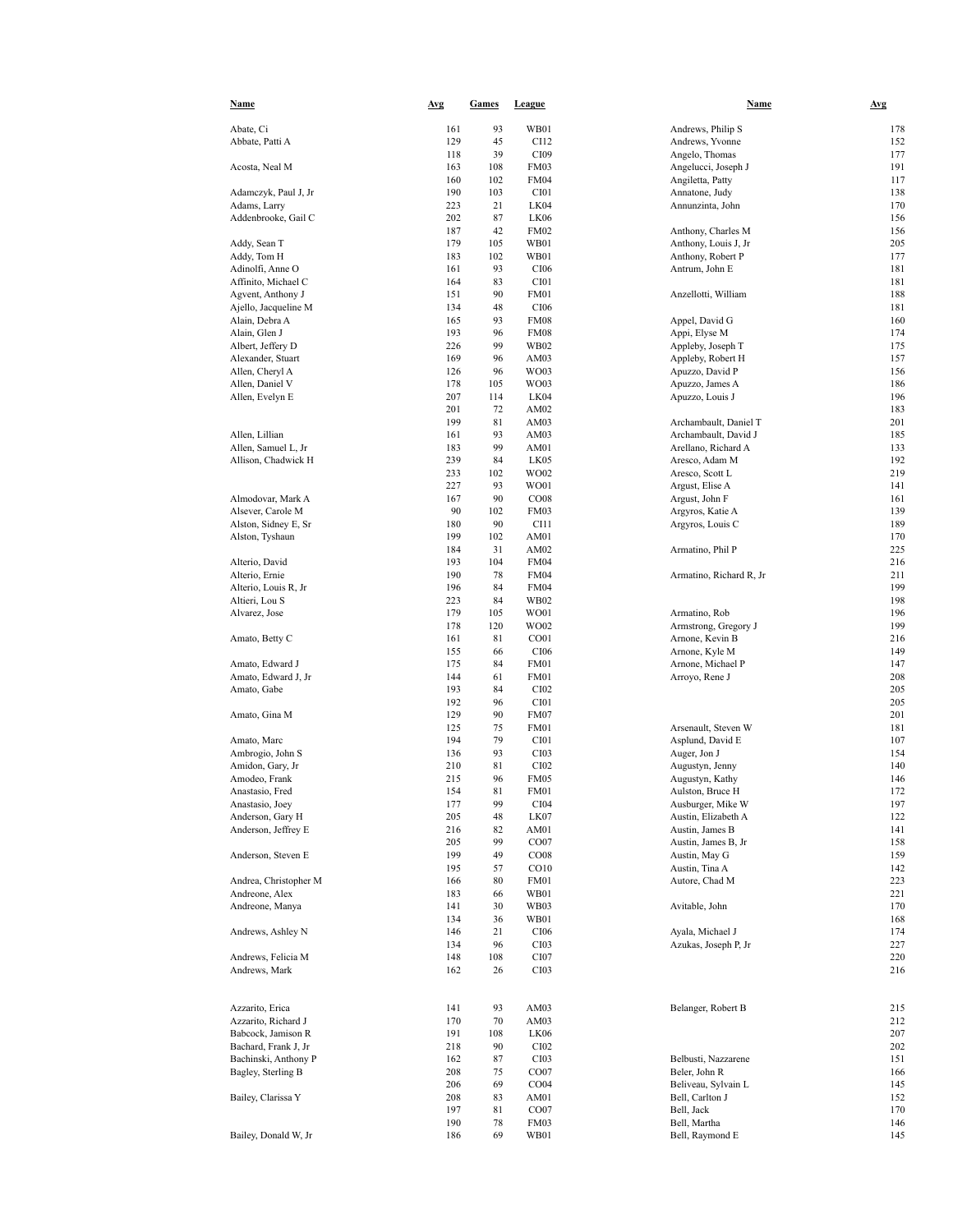| Bailey, Tracy L, Jr                   | 199          | 60         | <b>FM03</b>         | Bellamy, Benjamin                       | 187        |
|---------------------------------------|--------------|------------|---------------------|-----------------------------------------|------------|
|                                       | 192          | 105        | CO07                | Bellamy, Loretta                        | 204        |
| Bailey, Tracy L, Sr                   | 190<br>189   | 102<br>105 | CO07<br>AM01        | Belletti, Frank J                       | 193<br>185 |
| Baird, Joel D                         | 176          | 48         | AM07                | Bellofiore, Michael                     | 168        |
| Baker, Dwayne                         | 158          | 93         | <b>FM02</b>         | Belous, Emil J                          | 196        |
| Baker, James                          | 179          | 99         | AM01                | Belton, Tracy L                         | 150        |
| Baker, Jamie                          | 157          | 89         | CI11                | Benedetto, Courtney M                   | 178        |
| Baker, Robert J                       | 227          | 117        | LK04                | Benedetto, Jason                        | 210        |
|                                       | 219          | 96         | LK02                | Bennett, Anthony, Jr                    | 225        |
|                                       | 218          | 89         | LK <sub>06</sub>    |                                         | 219        |
|                                       | 216          | 99         | LK05                |                                         | 211        |
| Baker, Walter J                       | $\mathbf{1}$ | 81         | AM07                | Bennis, Timothy J, Jr                   | 194        |
| Bakshys, George                       | 214          | 102        | CI02                | Benson, Cody J                          | 144        |
| Ball, Christopher E                   | 218          | 99         | AM <sub>04</sub>    | Benson, Scott D                         | 216        |
| Ballard, Joe                          | 227          | 120        | WO02                | Benson, Sean M                          | 186        |
| Banack, Jesse T                       | 196          | 98         | LK <sub>06</sub>    | Bentley, Robert T                       | 176        |
| Banning, David W<br>Bannister, Jack S | 190<br>157   | 24<br>86   | CO07<br>CI10        | Berardi, Alex R<br>Berdan, Nicki I      | 132<br>133 |
| Baranowski, Charles J, III            | 127          | 24         | WO04                | Berdan, Steve                           | 150        |
| Baribeault, David E                   | 181          | 78         | CO06                | Bereski, Greg L                         | 185        |
| Barker, Chris J                       | 152          | 89         | <b>FM08</b>         | Berg, Elizabeth N                       | 122        |
| Barley, James T                       | 228          | 69         | WO05                | Bergami, Francine                       | 137        |
| Barnes, Alfred R                      | 203          | 98         | AM01                | Bernobich, Rosemarie E                  | 120        |
|                                       | 192          | 105        | CO07                | Berthelot, Brian Y                      | 194        |
| Barnes, Gary J                        | 221          | 117        | LK04                | Bethke, Justin                          | 185        |
|                                       | 219          | 108        | LK <sub>06</sub>    | Betts, Pamela J                         | 170        |
| Barnes, Harold A                      | 214          | 96         | LK <sub>02</sub>    | Biancur, Pat                            | 179        |
| Barnes, Harold J                      | 209          | 102        | LK <sub>06</sub>    | Biceglia, Anthony J                     | 227        |
| Barnum, Sharie L                      | 170          | 84         | <b>FM02</b>         | Bicknell, Zachary T                     | 111        |
| Barone, Harriet C                     | 131          | 102        | <b>WB01</b>         | Bicocchi, Ivan                          | 163        |
| Barresi, Daniel A                     | 167          | 99         | CO <sub>04</sub>    | Bier, Brian                             | 183        |
| Barrett, Cindy J                      | 143          | 105        | WO03                | Bier, Christopher                       | 122        |
| Barrett, Herb                         | 219          | 43         | AM01                | Bier, Jennifer L                        | 118        |
|                                       | 208          | 95         | CO07                | Bier, Susan M                           | 123        |
| Barrett, Richard G                    | 203          | 102        | <b>FM03</b>         | Billera, Barbara A                      | 115        |
| Barrett, Ron G                        | 203<br>169   | 90<br>105  | <b>FM05</b><br>WO03 | Billups, Rhonda G<br>Bimonte, Michael J | 137<br>179 |
| Bartalsky, David A                    | 212          | 99         | WO03                | Binder, Neil A                          | 220        |
|                                       | 207          | 93         | LK <sub>06</sub>    | Birdsall, Kyle R                        | 191        |
| Bartalsky, Mary H                     | 134          | 81         | WO03                | Bjarno, Pamela H                        | 140        |
| Bartlett, Lawrence R                  | 193          | 87         | CO10                | Black, Robert A                         | 176        |
| Barton, Hugh A                        | 190          | 62         | <b>FM05</b>         | Blackwell, Randy                        | 201        |
| Barton, Kevin R                       | 187          | 84         | AM03                | Blake, Karen J                          | 176        |
| Barton, Stephen P                     | 204          | 81         | CO10                | Blanc, Michelle L                       | 197        |
| Basque, Timothy J                     | 140          | 60         | <b>FM07</b>         |                                         | 193        |
| Batchelder, Christie A                | 122          | 87         | CO <sub>03</sub>    |                                         | 188        |
| Batista, Anthony                      | 188          | 95         | CI05                | Blanc, Rich L, Jr                       | 221        |
| Batlle, Alexander J                   | 140          | 30         | AM03                |                                         | 218        |
| Battipaglia, James                    | 171          | 96         | CO <sub>08</sub>    |                                         | 218        |
| Battle, Moses                         | 200          | 63         | AM01                |                                         | 211        |
| Baumgartner, Edward H                 | 153          | 30         | WB03                |                                         | 210        |
| Bayard, Josh A                        | 171          | 95         | <b>FM01</b>         | Blanc, Sean-Michael L                   | 184        |
| Bayusik, Bryan C                      | 205<br>224   | 30<br>102  | LK06<br>AM04        | Blanchard, Keith M<br>Blanchard, Matt J | 151<br>164 |
| Beady, James E, Jr                    | 219          | 92         |                     |                                         | 188        |
|                                       | 211          | 101        | AM01<br>CI02        | Blanck, Jeffrey M<br>Bleau, Gregory D   | 169        |
|                                       | 210          | 102        | CO07                | Blizzard, Essie M                       | 129        |
| Beason, Penord                        | 20           | 108        | CO07                | Blizzard, Vanessa A                     | 155        |
| Beatrice, Donald J                    | 226          | 108        | WO01                | Blockhus, Thomas E                      | 215        |
|                                       | 222          | 60         | AM04                | Blondin, Jesse L                        | 133        |
| Beatty, Joshua                        | 186          | 108        | CO10                | Blow, William                           | 212        |
| Beauchemin, Alan D                    | 128          | 93         | <b>FM01</b>         |                                         | 212        |
| Beck, Bill                            | 222          | 99         | WB02                | Blum, Terrence P                        | 173        |
| Beckert, Jeffrey R                    | 214          | 84         | CO <sub>04</sub>    |                                         | 171        |
|                                       |              |            |                     |                                         |            |
| Bodnar, Frances M                     | 178          | 108        | <b>FM03</b>         | Brogan, Debra A                         | 182        |
| Bodnar, Paige                         | 186          | 102        | CO07                | Brooks, Richard W                       | 152        |
|                                       | 183          | 102        | <b>FM04</b>         | Brosnan, James T                        | 144        |
| Body, Chris D                         | 188          | 92         | CO <sub>04</sub>    | Brosnan, Steve P                        | 129        |
| Bogart, Addam C                       | 193          | 90         | AM <sub>02</sub>    | Brouillette, Andrew J                   | 182        |
| Bogush, Michael J                     | 196          | 105        | WO05                | Brown, Bobby E                          | 202        |
| Bohn, Stephanie M                     | 200          | 72         | AM <sub>02</sub>    | Brown, Dinean C                         | 135        |
|                                       | 198          | 69         | <b>FM04</b>         |                                         | 134        |
|                                       | 197          | 75         | <b>FM02</b>         | Brown, Mecca C                          | 115        |
| Boisvert, Ernie A                     | 202          | 105        | LK05                | Brown, Ryan D                           | 184        |
| Boisvert, Nancy L                     | 152          | 88         | LK03                | Bruder, Matt D                          | 181<br>121 |
| Bojnec, Martin S, III                 | 174          | 72<br>99   | FM01                | Bruhin, Darlene M                       | 190        |
| Bokon, Matt J                         | 181<br>173   | 102        | WO04<br>WO05        | Bruno, John A                           | 149        |
| Boneski, Mathew J                     | 212          | 84         | AM03                | Bruno, Richard S<br>Brunski, Alyssa     | 121        |
|                                       | 202          | 90         | AM <sub>02</sub>    | Brunson, Calvin B                       | 123        |
| Bonilla, Freddie                      | 193          | 99         | CI <sub>02</sub>    | Brunson, Kelvin D                       | 168        |
|                                       |              |            |                     |                                         |            |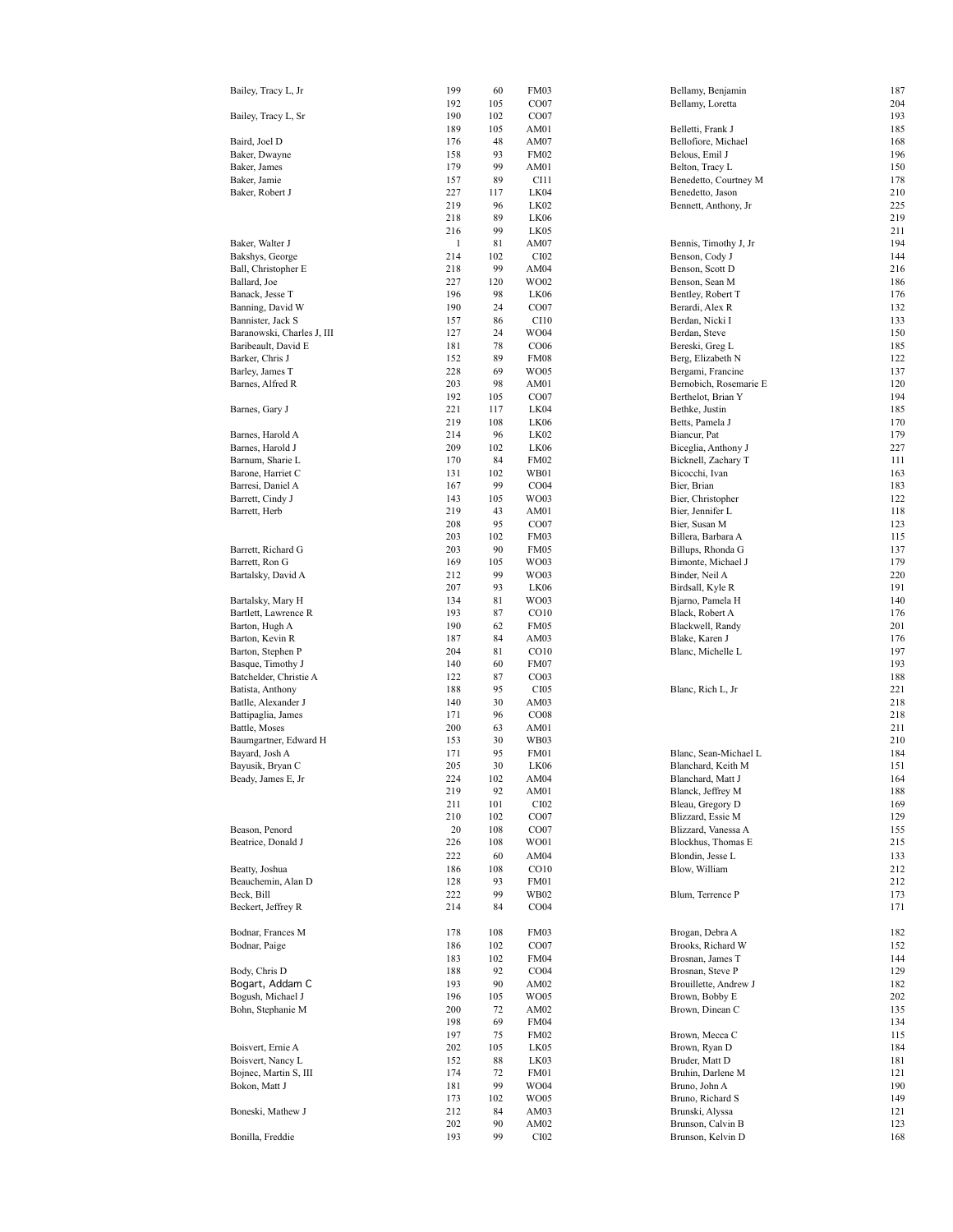| Booker, Cicero B, III              | 207        | 105      | LK <sub>02</sub>    | Brunson, Shelita                          | 102        |
|------------------------------------|------------|----------|---------------------|-------------------------------------------|------------|
|                                    | 204        | 96       | LK01                | Brunswick, Michael J                      | 215        |
| Booker, Margaret V                 | 126        | 86       | LK01                |                                           | 214        |
| Borelli, Anthony                   | 134        | 48       | <b>FM07</b>         | Bruschi, Aric                             | 176        |
| Borelli, Tony                      | 143        | 90       | <b>FM07</b>         | Bryant, Jewel B                           | 150        |
| Boroczky, Jeffrey J                | 194        | 99       | WO03                |                                           | 150        |
| Boroczky, Tracie C                 | 165        | 103      | WO03                | Bryant, John O                            | 200<br>194 |
| Borrelli, Dan<br>Borrelli, Peter   | 175<br>183 | 75<br>99 | <b>FM07</b><br>AM03 |                                           | 198        |
|                                    | 170        | 96       | CI10                | Bryant, Krystal                           | 198        |
| Borrelli, Vincent M                | 168        | 108      | <b>FM06</b>         |                                           | 195        |
| Borroto, William                   | 186        | 108      | <b>FM02</b>         | Bryant, Phillip M, Jr                     | 195        |
| Bostick, Craig L                   | 209        | 102      | AM01                |                                           | 96         |
|                                    | 195        | 108      | CO07                | Bryant, Todd L                            | 184        |
| Bostic-Mewborn, Sherry             | 136        | 45       | CO07                | Bryant, William T                         | 156        |
| Bott, Tina                         | 153        | 102      | CI04                | Buccieri, Jessica M                       | 134        |
|                                    | 148        | 66       | CI03                | Buckner, Daniel A                         | 194        |
| Bouchard, Gerald J                 | 189        | 90       | WO05                | Buden, Robert W                           | 211        |
| Boulton, James C                   | 195        | 99       | <b>FM02</b>         | Buechele, Melissa L                       | 207        |
| Bourassa, Christopher R            | 149        | 96       | WB03                |                                           | 200        |
| Bouthillier, Samantha L            | 115        | 95       | CI03                |                                           | 196        |
| Boutot, Daniel J                   | 213        | 105      | WO03                | Buechele, Michael M                       | 189        |
|                                    | 202        | 108      | WO05                |                                           | 188        |
| Boutot, Gail M                     | 127        | 94       | WO03                |                                           | 181        |
| Bowden, Michael W                  | 169        | 93       | CI <sub>05</sub>    | Buenger, Robert G, Jr                     | 232        |
| Bowman, Dorman G                   | 149        | 66       | AM05                |                                           | 216        |
| Bowolick, Brandon                  | 198        | 90       | AM03                | Bullock, James E, Jr                      | 127        |
| Boyd, Lucious K                    | 207        | 72       | CO <sub>04</sub>    | Bulls, Ricky, Sr                          | 168        |
|                                    | 206        | 99       | CO07                | Bumbula, Dan J                            | 154        |
|                                    | 202        | 69       | AM01                | Bunk, Leon J                              | 204        |
| Boyd, Shawn P                      | 220        | 84       | CO07                | Bunk, Tom D                               | 211        |
| Boyd-Carter, Keith T               | 160        | 96       | LK01                | Bunnell, Chris R                          | 171        |
| Boynton, Brett P                   | 183        | 96       | WO05                | Buonocore, Joseph P, III                  | 215        |
|                                    | 178        | 105      | WO02                | Burke, Etta G                             | 149        |
| Bozzuto, David W                   | 180        | 48       | LK <sub>02</sub>    | Burnell, Eric J                           | 172        |
|                                    | 180        | 99       | LK <sub>06</sub>    | Burnell, Michael W, Jr                    | 170        |
| Braese, Raymond C                  | 198        | 108      | <b>FM02</b>         | Burnell, Michael W, Sr                    | 177        |
| Bragaw, Wendy L                    | 148        | 105      | <b>FM03</b>         |                                           | 177        |
| Brainard, Gary W<br>Brainard, Gene | 212<br>198 | 87<br>99 | CO06                | Burns, Christopher A<br>Burns, Nicholas S | 169<br>153 |
| Brand, Matthew K                   | 156        | 90       | AM03<br>WB03        | Burr, Michael S                           | 217        |
| Brandalick, James A                | 177        | 93       | <b>FM01</b>         |                                           | 212        |
| Brandi, John J                     | 182        | 48       | CO <sub>09</sub>    | Burr, Robert L                            | 214        |
|                                    | 181        | 68       | AM01                |                                           | 207        |
| Brandon, Temika                    | 125        | 81       | <b>FM08</b>         |                                           | 205        |
| Brandon, Tinsley, Jr               | 115        | 93       | <b>FM08</b>         |                                           | 201        |
| Brantley, Richard A                | 191        | 108      | <b>FM03</b>         | Burr, William                             | 194        |
|                                    | 188        | 59       | <b>FM02</b>         | Burton, John M                            | 226        |
| Braun, Susan J                     | 111        | 105      | <b>FM02</b>         |                                           | 223        |
| Braunstein, Carl D                 | 200        | 84       | <b>FM05</b>         |                                           | 223        |
| Brazzell, Thomas L                 | 208        | 105      | AM01                | Burton, Wendy S                           | 174        |
|                                    | 206        | 90       | AM05                |                                           | 174        |
|                                    | 193        | 108      | CO07                | Burwell, Raymond P                        | 193        |
|                                    | 191        | 36       | CI10                |                                           | 185        |
|                                    | 191        | 48       | CI12                | Bush, Ed                                  | 169        |
|                                    | 190        | 48       | CI09                | Buss, Charles E                           | 193        |
|                                    | 184        | 27       | CI01                | Butler, Carolyn M                         | 142        |
| Breitenbach, Richard C             | 204        | 93       | C <sub>I</sub> 10   | Butler, Matthew J                         | 220        |
| Brenneman, Lisa A                  | 153        | 96       | WO04                | Buzelle, Bruce P                          | 211        |
| Breslof, Stephen J                 | 229        | 84       | AM01                | Byczko, Jeffery A                         | 217        |
|                                    | 222        | 87       | AM03                | Byrd, Tim B                               | 220        |
| Brickett, Timothy                  | 206        | 87       | AM07                | Cacioppo, John J                          | 134        |
| <b>Brissett</b> , Anthony          | 201        | 84       | AM05                | Cacioppo, Michael                         | 131        |
|                                    | 187        | 39       | CI12                | Caisse, David R                           | 229        |
|                                    | 176        | 47       | CI09                |                                           | 227        |
| Brockett, Jeff R                   | 183        | 96       | <b>FM04</b>         |                                           | 224        |
| Brockett, Sarah E                  | 164        | 105      | <b>FM04</b>         |                                           |            |
|                                    |            |          |                     |                                           |            |
| Caisse, Dawn M                     | 142        | 102      | WO04                |                                           |            |
| Calabrese, Alfred M                | 173        | 108      | WO05                | Castiglione, Karen                        | 151        |
| Calabrese, Richard K               | 215        | 99       | LK02                | Caterbone, Joseph J                       | 183        |
| Calabrese, Robert F                | 206        | 96       | LK02                | Cattanio, Janice D                        | 155        |
| Calabro, Roger T, Jr               | 193        | 78       | WO05                | Cazzolla, Mike J                          | 155        |
| Calandrelli, Joesph                | 207        | 81       | CI10                | Celone, Gene                              | 178        |
|                                    | 203        | 70       | CI08                | Celone, Judy                              | 114        |
| Calandrelli, Paul M                | 178        | 87       | CI10                | Ceniccola, Luigi A                        | 165        |
| Caliendo, Phyllis                  | 116        | 92       | CO <sub>01</sub>    | Centinaro, Nick V, Sr                     | 202        |
| Call, John F                       | 201        | 102      | <b>FM04</b>         | Centinaro, Nickolas V, Jr                 | 212        |
| Cameron, Catherine A               | 133        | 105      | CO <sub>10</sub>    | Cepelak, Brandon M                        | 231        |
| Cameron, Jesse                     | 194        | 69       | CO <sub>10</sub>    |                                           | 219        |
| Cameron, Joseph J                  | 204        | 84       | CO <sub>10</sub>    | Chabot, Joan T                            | 125        |
| Cameron, Peter D                   | 185        | 99       | CO10                | Chabot, Paul J                            | 173        |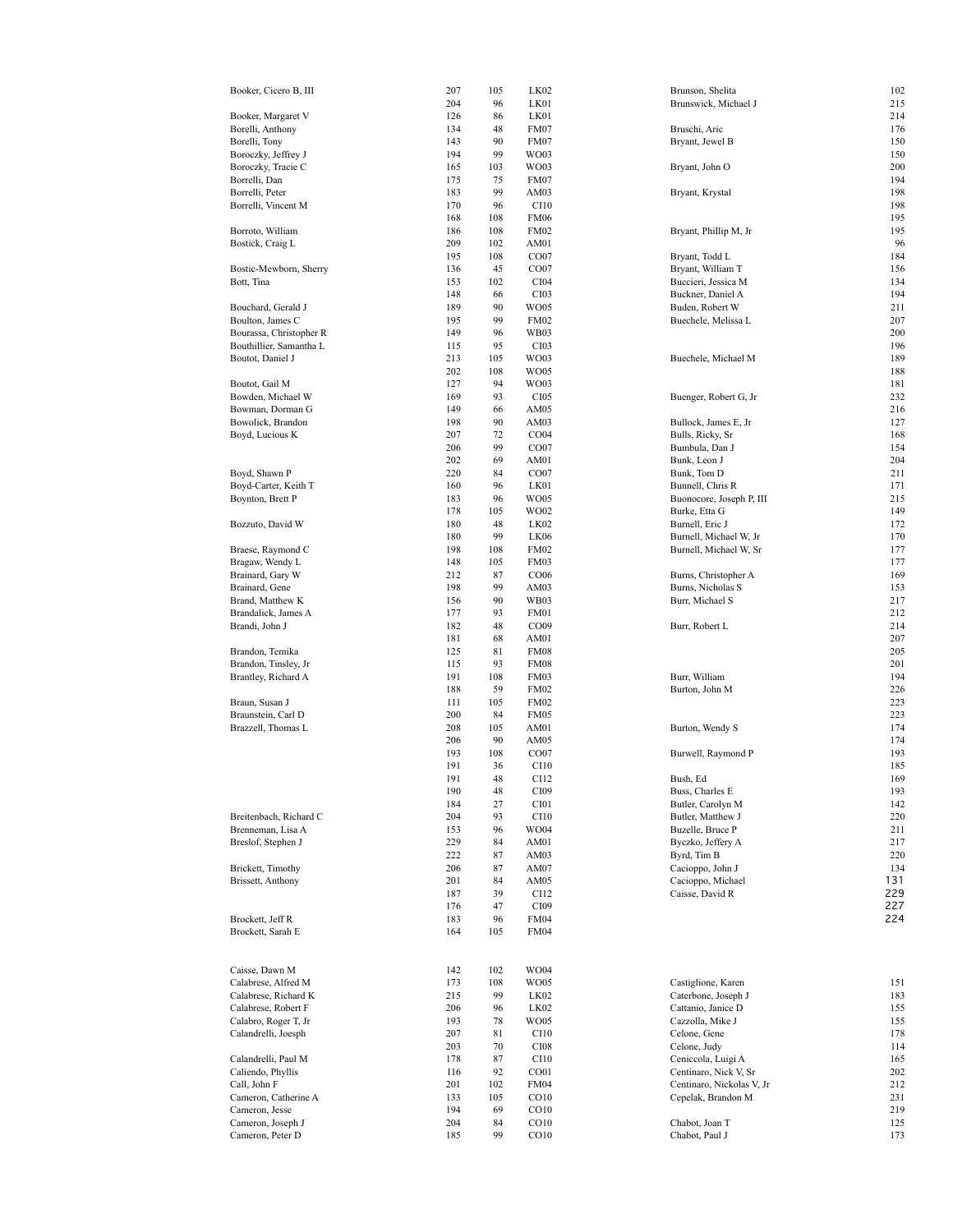| Campagna, Frank, Jr      | 220 | 105 | LK05              | Chabot, Peter R           | 184 |
|--------------------------|-----|-----|-------------------|---------------------------|-----|
| Campbell, Charles        | 168 | 93  | CI01              | Chabot, Steven P          | 140 |
| Campbell, Derick         | 118 | 84  | <b>WB03</b>       | Chaco, Michael G          | 191 |
| Canalia, Ronald J        | 235 | 60  | CO10              | Challenger, David         | 193 |
|                          | 231 | 30  |                   | Chamberlain, Bill         | 189 |
|                          |     |     | CO <sub>04</sub>  |                           |     |
|                          | 230 | 24  | CO07              | Chambers, Ann             | 126 |
| Candido, Gerald A        | 141 | 102 | <b>FM02</b>       | Chambers, Luann M         | 159 |
| Cannata, David E         | 217 | 113 | WO02              | Chapman, Doug D           | 219 |
| Cannavaciolo, Alphonse D | 163 | 78  | CO10              | Charbonneau, Sam A        | 191 |
| Capasso, James           | 184 | 75  | <b>FM03</b>       | Charles, Benjamin         | 218 |
| Capasso, Lisa A          | 175 | 105 | <b>FM03</b>       |                           | 211 |
| Capobiamco, Louis        | 187 | 83  | CI05              |                           | 207 |
| Capozzo, Anthony A       | 230 | 84  | AM <sub>04</sub>  |                           | 205 |
|                          | 223 | 90  | <b>FM06</b>       |                           | 203 |
|                          |     |     |                   |                           |     |
| Capozzo, Anthony T       | 227 | 96  | AM04              | Charles, Carolyn A        | 175 |
|                          | 210 | 99  | CI02              | Charles, Deborah R        | 138 |
| Cappetta, Dan L          | 194 | 41  | CO08              |                           | 135 |
| Capriotti, Patrick M     | 202 | 93  | FM02              | Charlton, Bryan J         | 213 |
| Caputo, Dan              | 185 | 59  | CO <sub>02</sub>  |                           | 211 |
| Caputo, Frank            | 188 | 95  | <b>FM05</b>       |                           | 200 |
| Caputo, Luigi            | 191 | 92  | <b>FM05</b>       | Charton, Ann L            | 140 |
| Caraballo, Armando E     | 206 | 105 | <b>FM03</b>       | Chasse, Robert E          | 161 |
| Carasone, Robert P       | 209 | 102 | CI04              | Cheezic, Scott A          | 236 |
|                          | 207 |     |                   |                           | 221 |
|                          |     | 96  | CI02              |                           |     |
| Carboni, Cora            | 108 | 87  | CI06              | Chen, Chia C              | 118 |
| Cardillo, Anthony M, Jr  | 211 | 81  | <b>FM05</b>       | Cheng, John               | 223 |
| Cardinale, Anthony J     | 189 | 99  | WO04              |                           | 220 |
| Cardinale, Heather L     | 140 | 99  | WO04              | Chernesky, Johanna J      | 127 |
| Carlson, Chris A         | 216 | 102 | CI02              | Chernesky, Victor W       | 159 |
| Carlson, Edward C, Jr    | 183 | 84  | C <sub>I</sub> 10 | Chernok, Andrew R         | 200 |
| Carlson, Kimberly A      | 205 | 108 | <b>FM02</b>       | Chiaraluce, Chris M       | 223 |
|                          | 202 | 105 | <b>FM04</b>       | Chiarluce, Leo J          | 175 |
|                          | 199 |     |                   | Chieffo, Anthony R        | 170 |
|                          |     | 105 | <b>FM03</b>       |                           |     |
| Carlson, Richard M       | 205 | 93  | CI10              | Chipello, John M          | 185 |
|                          | 205 | 105 | <b>FM04</b>       | Choma, Matt J             | 234 |
|                          | 200 | 105 | <b>FM03</b>       | Choma, Steve J            | 199 |
| Carmichael, Joe L        | 172 | 69  | CI11              |                           | 192 |
| Carnein, Thomas E        | 170 | 99  | WO03              | Choquette, Jason          | 195 |
| Carney, Deborah J        | 186 | 108 | CO07              | Chormanski, Joe           | 126 |
|                          | 175 | 108 | <b>FM03</b>       | Choromanski, Lori Ann     | 130 |
| Carney, Joe C            | 170 | 107 | <b>FM06</b>       | Christenson, Martin E     | 211 |
| Carney, Joel             | 142 | 96  | CI03              |                           | 204 |
|                          |     |     |                   |                           |     |
| Carney, Willie E         | 194 | 108 | CO07              | Chui, Steve S             | 107 |
| Caron, David J           | 154 | 93  | CI03              | Ciambriello, Jerri        | 126 |
| Caron, Michele E         | 131 | 84  | CI03              | Ciambriello, Robert       | 215 |
| Carosella, Douglas R     | 187 | 96  | CI02              | Ciarcia, Thomas R         | 194 |
| Carpenter, David G       | 142 | 92  | WO03              | Ciarlo, Alfredo           | 217 |
| Carr, Ezekiel            | 170 | 108 | CO07              | Cidela, Joseph M, Jr      | 182 |
| Carranzo, Robert M       | 194 | 60  | CI05              | Cieslewski, Raymond M, Jr | 198 |
| Carroll, Eric            | 181 | 91  | <b>FM05</b>       |                           | 198 |
|                          | 164 | 99  | CI05              |                           | 184 |
| Carroll, Joseph A, Jr    |     |     |                   | Cifarelli, Adolph P       |     |
| Carroll, Kevin J         | 168 | 86  | <b>FM05</b>       | Cifarelli, Clare F        | 126 |
| Carroll, Thomas J        | 201 | 87  | AM07              | Cifarelli, John A         | 214 |
| Carroll, William C       | 203 | 72  | <b>FM05</b>       |                           | 202 |
| Carter, Ellen M          | 151 | 72  | CI03              |                           | 201 |
|                          | 147 | 96  | CI06              | Cintron, Gina             | 119 |
| Carter, Robert W         | 186 | 48  | <b>WB01</b>       |                           | 146 |
| Carter, Tom M            | 165 | 29  | WO04              |                           | 139 |
|                          |     |     |                   | Cioffi, Sharon A          | 186 |
|                          |     |     |                   | Ciskowski, Stephen M      | 120 |
|                          |     |     |                   |                           |     |
| Caruso, Eric A           | 206 | 30  | AM05              |                           | 152 |
| Casalveri, Carol E       | 151 | 77  | AM05              | Civitillo, Michael J      | 217 |
| Casanova, Louis R        | 220 | 105 | WO01              |                           | 212 |
| Casey, Patricia E        | 162 | 105 | <b>FM04</b>       |                           | 211 |
| Casey, Patrick J         | 174 | 33  | CI12              |                           | 206 |
|                          | 173 | 45  | CI09              | Claiborne, Keith B        | 181 |
| Casiano, Delfin          | 164 | 73  | AM03              | Clark, Larry              | 212 |
| Cassan, Michael A        | 173 | 105 | CO10              | Clark, Stuart C           | 159 |
|                          |     |     |                   |                           |     |
| Cassan, Rita M           | 145 | 99  | CO10              |                           |     |
| Cassanova, Antony A      | 189 | 100 | CI05              |                           |     |
| Castelli, Gregory D      | 182 | 96  | CO09              |                           |     |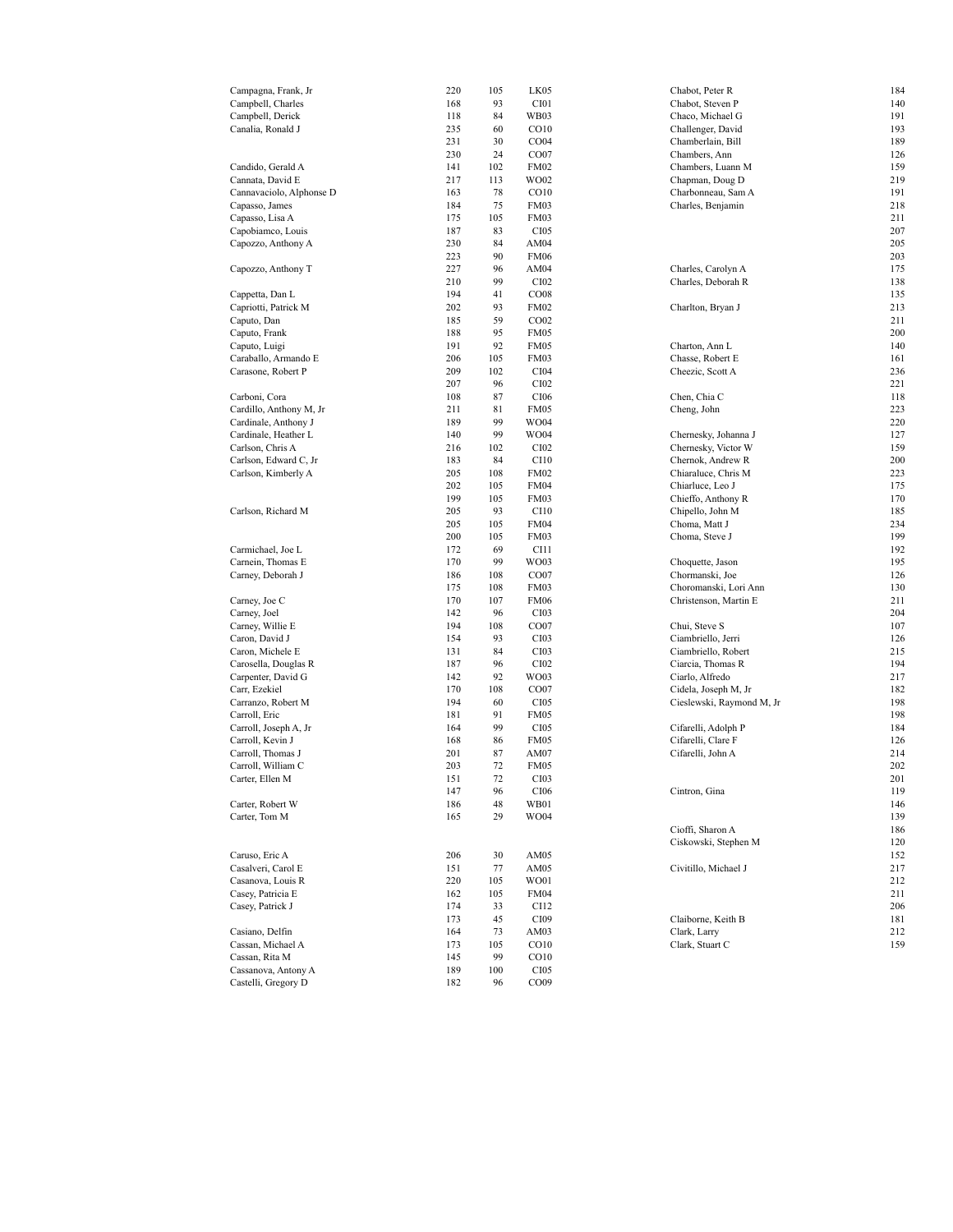| Clark, William R         | 223 | 23  | <b>FM04</b>      |                         |     |
|--------------------------|-----|-----|------------------|-------------------------|-----|
|                          | 220 | 96  | CO08             | Curnow, Christina L     | 153 |
|                          | 217 | 105 | CI04             | Curran, John A          | 187 |
|                          |     |     |                  |                         |     |
|                          | 208 | 102 | CI02             |                         | 180 |
| Clark, Willie L          | 228 | 120 | LK04             | Cusello, Fortunato      | 168 |
| Cleveland, Brian C       | 195 | 98  | CI <sub>01</sub> | Cutrone, Joseph N       | 138 |
| Close, Jonathan A        | 160 | 102 | FM02             | Cyr, Monica L           | 150 |
| Coady, David A           | 145 | 75  | <b>CI08</b>      | Czubatyj, Jake          | 172 |
| Coady, Derek             | 110 | 75  | <b>CI08</b>      | Czubatyj, Stephen M     | 182 |
| Cochran, David           | 168 | 104 | FM02             | Dacey, Nancy J          | 164 |
| Cody, Eldon A            | 184 | 87  | CO10             |                         | 163 |
| Cohen, Joann M           | 158 | 95  | WO04             |                         | 159 |
|                          |     |     |                  |                         |     |
| Colagiovanni, Tony       | 158 | 102 | CI <sub>01</sub> | DaCunto, Patricia A     | 158 |
| Cole, Candie L           | 120 | 93  | <b>FM03</b>      | DaCunto, Ronnie         | 174 |
| Colella, John            | 142 | 72  | CI <sub>01</sub> | D'Addio, Eric J         | 173 |
| Coleman, Bennie W        | 193 | 93  | AM03             | D'Addio, Rocky M        | 219 |
|                          | 181 | 21  | AM <sub>04</sub> | Daddona, Kyle           | 175 |
|                          | 176 | 102 | CO07             | Dagliere, Jean A        | 162 |
| Coleman, David K         | 208 | 105 | CO07             | D'Agostino, Theresa A   | 137 |
|                          | 198 | 36  | CI07             | Dahlin, Jeanne M        | 126 |
|                          |     |     |                  |                         | 204 |
| Coles, Deneisha          | 184 | 101 | AM01             | Daigle, John W          |     |
|                          | 172 | 90  | CI07             | Dais, Jeffery A         | 220 |
| Collodel, Eric           | 207 | 84  | LK02             | D'Alessio, Joe C        | 192 |
| Collucci, Joseph F       | 162 | 96  | <b>FM04</b>      |                         | 186 |
|                          | 158 | 99  | <b>FM06</b>      | Daley, Kevin R          | 170 |
| Colon, Carmen D          | 140 | 102 | <b>FM02</b>      |                         | 169 |
| Colonese, Catherine      | 184 | 87  | AM <sub>02</sub> | Daliposki, Ceasar       | 194 |
| Colson, Donald L         | 168 | 106 | CI01             | Daly, Robert R          | 224 |
|                          | 202 |     |                  |                         | 136 |
| Condos, George S         |     | 27  | AM <sub>02</sub> | D'Amico, Jeanette L     |     |
|                          | 198 | 33  | <b>FM03</b>      | D'Amico, Jerry          | 193 |
|                          | 198 | 93  | <b>CI04</b>      | D'Amico, Paul           | 131 |
| Conforte, Anthony E      | 160 | 87  | CI01             | D'Amico, Ralph J        | 200 |
| Confortini, Thomas A     | 167 | 105 | <b>FM04</b>      | D'Amico, Rosanna M      | 129 |
| Conley, Ryan C           | 164 | 96  | <b>FM02</b>      | D'Amico, Scot A         | 200 |
| Connolly, Bill J         | 194 | 75  | CO06             | Dandorph, Michael E     | 200 |
| Connolly, Johnston M, Jr | 160 | 102 | <b>WB01</b>      | D'Aniello, John R       | 224 |
|                          | 115 | 78  | CO <sub>03</sub> |                         | 169 |
| Conroy, Arline M         |     |     |                  | D'Aniello, Robert J     |     |
| Consiglio, Jason R       | 162 | 84  | CI03             | Danisevich, Michael J   | 196 |
| Consiglio, John P        | 163 | 93  | CI03             | Danna, Tony             | 221 |
| Consiglio, Lisa M        | 117 | 72  | CI03             |                         | 213 |
| Cook, Brian M            | 202 | 84  | WO05             |                         | 213 |
| Cook, David M            | 218 | 96  | LK05             | D'Antonio, Tony         | 205 |
|                          | 204 | 99  | WO05             | D'Antonio, Vincenzo     | 184 |
| Coppola, John W          | 190 | 95  | AM04             | DaPaz, Mary A           | 130 |
| Corciullo, Rick A        | 196 | 90  | CO09             | Dattilo, Albert A       | 144 |
|                          |     | 93  |                  |                         | 159 |
| Cordone, James L         | 135 |     | CO09             | Dattilo, Tom            |     |
| Corkery, John J          | 219 | 81  | CO06             | Dauphinias, Bill J      | 210 |
| Corrado, Yvonne T        | 127 | 84  | <b>FM07</b>      | D'Auria, Alphonse P     | 177 |
| Correia, Nick            | 167 | 99  | <b>FM02</b>      | D'Auria, Vincenzo       | 202 |
| Corris, Anne E           | 114 | 72  | <b>FM08</b>      | Davidson, Teresa        | 175 |
| Corris, Elaine           | 142 | 86  | <b>FM02</b>      | D'Avino, Debra M        | 187 |
| Corris, Richard L        | 171 | 95  | <b>FM02</b>      | Davis, Aida L           | 130 |
| Corsi, Maria             | 103 | 66  | CO <sub>03</sub> |                         | 129 |
| Corso, Rocco D           | 177 | 102 | WO05             | Davis, Cathy            |     |
| Corso, Rocco K           |     |     |                  |                         |     |
|                          | 167 | 87  | WO05             |                         |     |
| Cortina, Jeff D          | 143 | 84  | <b>FM03</b>      | Davis, Darrell          | 109 |
| Cortina, Robert P        | 199 | 84  | FM07             | Davis, Deborah          | 105 |
| Coughlin, James S, Jr    | 179 | 87  | CO10             | Davis, Doris L          | 166 |
| Coughlin, Jim D          | 172 | 90  | CO10             | Davis, Jonathan G       | 158 |
| Couture, Mark J          | 149 | 84  | CO04             | Davis, Josh E           | 150 |
| Cowell, John             | 175 | 93  | FM05             | Davis, Laura            | 166 |
| Coz, Matthew F           | 129 | 56  | <b>FM03</b>      | Davis, Laurie K         | 107 |
| Cozzi, Michael           | 127 | 36  | CI05             | Davis, Leighton A       | 122 |
| Crandall, Brandon        | 200 | 24  |                  |                         | 147 |
|                          |     |     | FM07             |                         |     |
| Crego, Robert L          | 154 | 87  | <b>FM07</b>      | Davis, Winston E        | 150 |
| Criscuolo, Ryan C        | 217 | 69  | CI02             |                         | 148 |
| Critelli, Joe C          | 167 | 105 | WO05             | Dawes, Robert J         | 164 |
| Critelli, Joseph C, Jr   | 205 | 102 | WO05             | Deaguila, Lianne        | 163 |
| Crosby, Benjamin E       | 200 | 105 | LK06             | DeAguila, Nicholas      | 156 |
|                          | 196 | 24  | LK02             | DeAngelis, Michael L    | 96  |
| Crowell, Glenn A         | 174 | 84  | FM01             | DeAngelo, Jim P         | 168 |
| Csvihinka, Stephen, III  |     | 87  |                  | DeAntonio, Timothy M    | 204 |
|                          | 183 |     | <b>FM05</b>      |                         |     |
| Culmo, Ronald J          | 165 | 82  | AM03             |                         | 171 |
| Cunliffe, Jennifer       | 191 | 102 | <b>FM04</b>      |                         | 177 |
| Cunningham, Taylor       | 187 | 102 | CO09             |                         | 209 |
| Cunningham, Wayne T      | 153 | 75  | CO09             |                         | 206 |
|                          | 187 | 38  | CO07             | DeBlasi, David C        | 197 |
| Defrancesco, Bob E       | 211 | 95  | CI04             |                         | 193 |
| DeGumbia, Mary K         | 157 | 90  | CI12             | Decaprio, Anthony J, Jr | 193 |
| Deleo, Scott E           | 164 | 30  | CO09             | Decaprio, Joseph P      | 112 |
|                          |     |     |                  |                         |     |
|                          | 159 | 102 | AM05             | Dedmond, Bryan W        | 162 |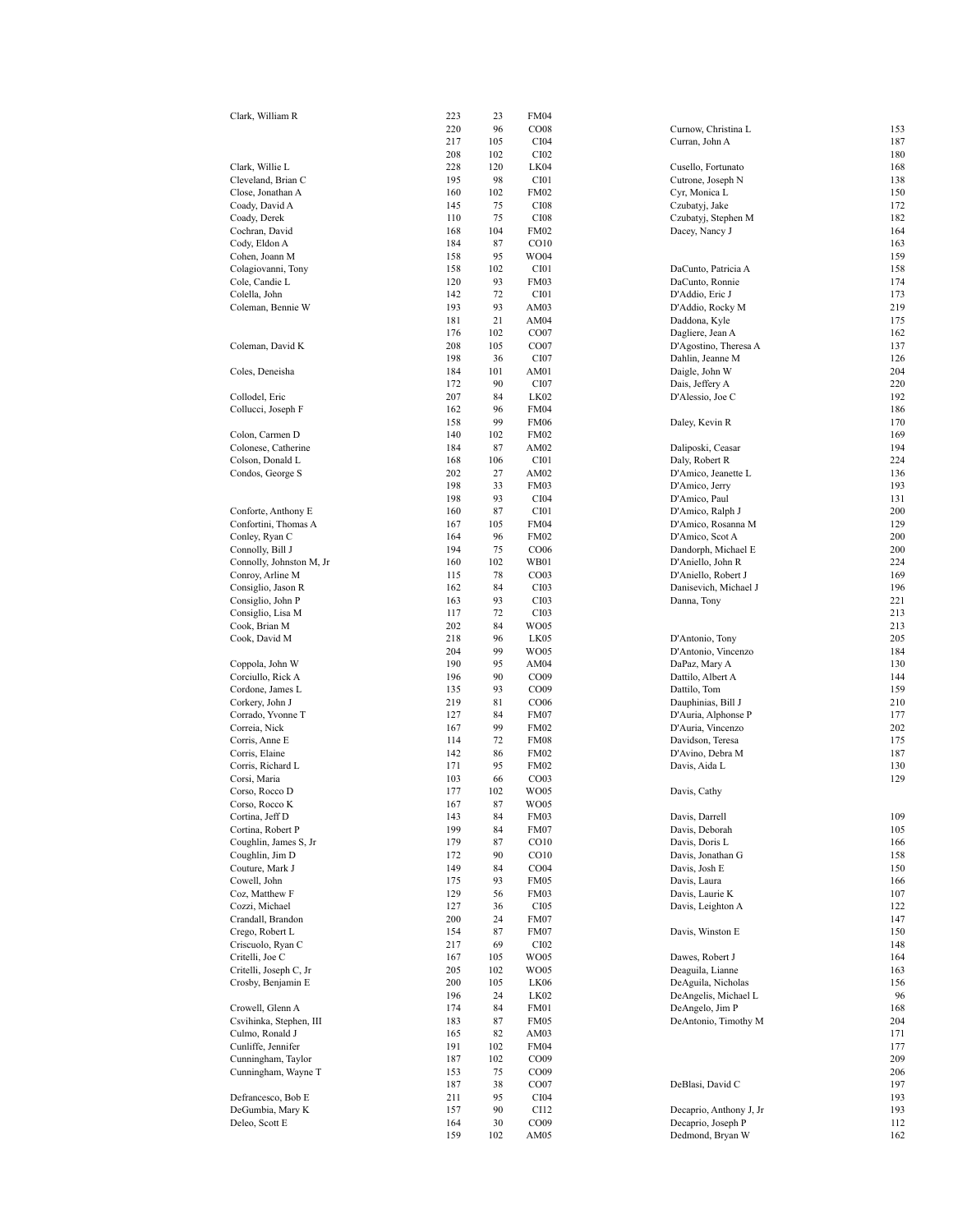| Delizio, John          | 204 | 70  | CI01              | Dinneen, Patrick F      |     |
|------------------------|-----|-----|-------------------|-------------------------|-----|
| Dellamonica, David     | 197 | 99  | CI04              | DiNuzzo, Linda J        |     |
| Dellavolpe, Daniel G   | 199 | 90  | AM04              | Dionizio, Anthony J     |     |
| Dellavolpe, Peter P    | 217 | 90  | AM03              | Dionne, Daniel          | 200 |
|                        | 211 | 92  | AM04              | Dionne, Gary R          | 199 |
| DeLorenzo, Rocky       | 176 | 99  | AM04              | Diorio, Kimberly A      | 181 |
| DeLozier, Adam J       | 198 | 95  | AM03              | Dipetto, Joseph A       | 210 |
| Delozier, Erica L      | 157 | 90  | <b>FM06</b>       |                         | 200 |
| Delsole, Donna L       | 152 | 95  | <b>FM08</b>       | Dixon, Henry            | 168 |
| Delsole, John J        | 220 | 96  | <b>FM08</b>       |                         | 148 |
| Delucia, Tony          | 227 | 96  | <b>FM02</b>       | Dixon, Mark P           | 193 |
| Delvalle, Jason        | 184 | 42  | CI10              | Dixon, Sara R           | 169 |
| DelVecchio, Chris      | 235 | 21  | AM04              | Doak, Erika             | 154 |
|                        | 218 | 60  | LK <sub>06</sub>  | Doak, Jennifer A        | 170 |
|                        | 200 | 63  | CI10              |                         | 163 |
| DelVecchio, James      |     |     |                   |                         |     |
| Delvecchio, Mike L     | 198 | 69  | CI02              | Doak, Rachel            | 154 |
| DeMarzo, Eddie         | 143 | 102 | CI02              | Dobek, Michael          | 167 |
| DeMarzo, Vincent J, Jr | 150 | 87  | CI02              | Doctor, Tyrone S        | 190 |
| DeMarzo, Wenda A       | 148 | 81  | CI01              |                         | 189 |
| DeMayo, Michael A      | 219 | 99  | C <sub>I</sub> 01 | Doerner, Pamela P       | 128 |
| DeMunda, John W        | 214 | 87  | CI01              | Dolny, David E          | 195 |
|                        | 209 | 96  | CI02              |                         | 179 |
| DeNigris, Michael A    | 186 | 95  | AM02              | Domack, Josh            | 202 |
| Dennett, Samantha      | 123 | 84  | CO <sub>04</sub>  | Dombkowski, Brenda J    | 156 |
| Dennis, Jennifer A     | 133 | 60  | <b>FM05</b>       | Dombroski, Karl S, Jr   | 199 |
| Denny, Jessica         | 137 | 96  | <b>FM07</b>       | Dombroski, Kevin J      | 174 |
| Denny, Michael A       | 187 | 105 | CO <sub>03</sub>  | Donahue, Dawn M         | 132 |
|                        | 136 | 90  | CI03              | Donaldson, Amanda B     | 133 |
| Depalma, John F        | 187 | 42  | <b>FM02</b>       | Donaldson, Jeff A       | 131 |
|                        | 179 | 48  | CI03              | Donofrio, Alton R       | 171 |
| Depalma, Michelle L    | 161 | 40  | CI12              | D'Onofrio, Francis T    | 150 |
|                        |     |     |                   |                         |     |
|                        | 156 | 42  | CI09              | Donovan, Garry A        | 229 |
| Depalma, Richard D     | 219 | 30  | CI12              |                         | 229 |
|                        | 217 | 48  | CI09              |                         | 226 |
|                        | 217 | 90  | CI09              | Doolittle, Bradley T    | 207 |
| DePalma, Steve J       | 164 | 24  | CI12              | Doran, Raymond F, Jr    | 203 |
| DePaolo, Michael L     | 180 | 51  | CI02              | Dorazio, Michael J      | 209 |
| Derbacher, Karl F, Sr  | 175 | 97  | CI09              | Dorsey, Olin D          | 223 |
| Derbacher, Karl J, Jr  | 199 | 96  | CO09              |                         | 220 |
| DeRosa, Norma          | 132 | 51  | CI02              | Dossantos, Donna        | 155 |
| DeSarli, Tony          | 154 | 62  | CI02              | Doucette, Dennis J      | 201 |
| Desautels, Christine D | 148 | 102 | CO08              | Douglass, Lamont E      | 231 |
|                        | 147 | 105 | <b>FM01</b>       |                         | 227 |
| DeStefano, David A     | 156 | 81  | CI01              |                         | 220 |
| Destefano, Lori A      | 152 | 99  | <b>FM03</b>       |                         | 212 |
| Detrick, Joyce A       | 123 | 78  | WB03              | Dowd, Michael J         | 204 |
|                        | 160 | 87  |                   |                         | 101 |
| Devine, Susan P        |     |     | WB01              | Downey, Amy L           |     |
| Devito, Erik           | 227 | 108 | CI01              | Downey, Brian D         | 190 |
|                        | 222 | 99  | AM05              | Downey, Joseph B        | 151 |
| DeVries, Gerrit M      | 130 | 27  | LK05              | Downey, Paul H          | 180 |
| deWarga, Chris J       | 194 | 81  | WO01              | Downs, Michele P        | 177 |
|                        | 187 | 78  | WB03              | Dozier, Kelly           | 189 |
| Dias, Antonio          | 143 | 99  | AM04              | Drago, Mandi M          | 111 |
| Dias, Manuel           | 160 | 96  | <b>FM04</b>       | Draper, Kenneth C       | 118 |
| DiBlasi, Jeffrey T     | 206 | 105 | <b>FM04</b>       | Draughn, James          | 121 |
| DiBona, Frank          | 208 | 96  | FM03              | Drechsler, Robert H, Jr | 190 |
| DiCarlo, Vincent       | 194 | 102 | WO05              | Drohan, John E          | 188 |
|                        | 176 | 96  | WO01              | Duarte, Patricia A      | 174 |
| Dichiara, Joe G        | 184 | 24  | AM04              | Dubar, Ann H            | 168 |
| Dickinson, Gary M      | 152 | 96  | <b>FM05</b>       | Dubey, Dwayne R         | 211 |
| Dickson, Kevin S       | 195 | 90  | LK03              | DuBois, David A         | 206 |
| Dicostanzo, Steve B    | 192 | 104 | WB01              | Duffy, Christopher E    | 216 |
|                        |     | 90  | AM03              | Dunlop, William S       | 182 |
| Dielsi, Flora L        | 136 |     |                   |                         |     |
| Dietrich, Art          | 176 | 96  | WB01              | Dunn, Bernadine         | 191 |
| DiFederico, Al A       | 216 | 99  | CI06              |                         | 183 |
| DiFederico, John S, Jr | 226 | 96  | CI05              | Dunn, Thomas J          | 157 |
|                        | 218 | 108 | WO01              | Dupuis, Philip H        | 182 |
| Diggs, Angel L         | 162 | 108 | WO01              |                         | 177 |
|                        |     |     | WO02              | Dupuis, Roger A         | 206 |
|                        |     |     | CO07              | Durand, Tom R           | 230 |
|                        |     |     |                   | D'Urbano, David M       | 225 |
|                        |     |     |                   |                         | 222 |
| Diggs, Barry J         | 171 | 99  |                   |                         | 210 |
| Diggs, Beverly A       | 160 | 87  |                   |                         |     |
|                        | 156 | 85  | AM01              |                         |     |
| Dilieto, Anthony D     | 214 | 65  | CO07              |                         |     |
|                        | 195 | 39  | <b>FM03</b>       |                         |     |
| Dillon, William E      | 188 | 93  | AM01              | Durkin, Ken J           | 169 |
| Dineson, DJ            | 189 | 92  | CO <sub>04</sub>  | Durley, John J          | 183 |
| Dyrek, Patrick W       | 211 | 102 | CO10              | Durso, Robin W          | 155 |
|                        |     |     |                   |                         |     |
|                        | 207 | 90  | <b>FM08</b>       | Dussan, Diego A         | 179 |
|                        | 204 | 102 | WB02              | Dussan, Luis            | 176 |
| Early, Paula D         | 124 | 84  | CO <sub>06</sub>  | Dydyn, Kevin F          | 157 |
|                        |     |     |                   |                         |     |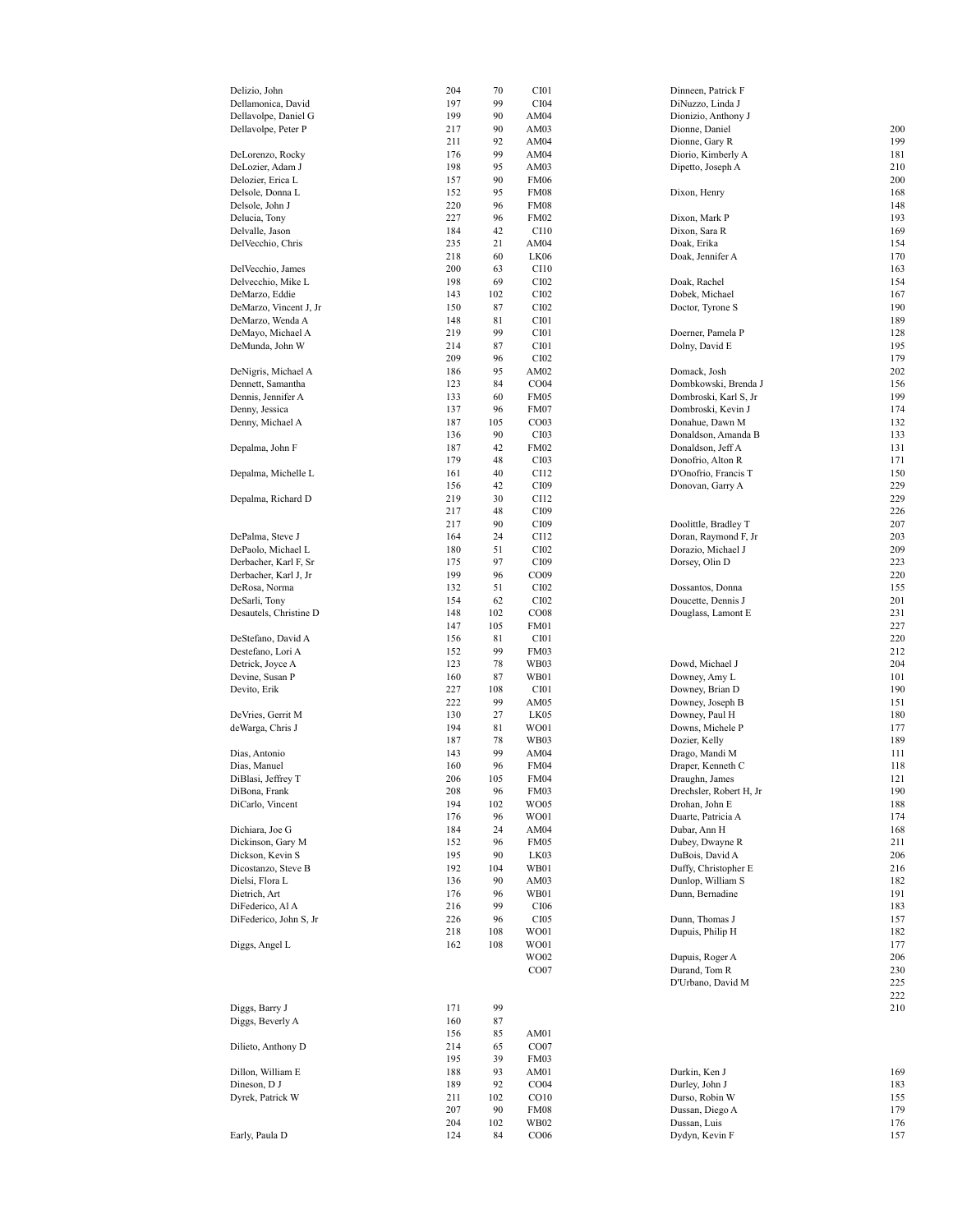| Eavens, Steven                                | 193        | 77         | CO <sub>04</sub>         | Dyoyn, Joshua T                            | 153        |
|-----------------------------------------------|------------|------------|--------------------------|--------------------------------------------|------------|
|                                               | 187        | 102        | CI07                     | Ferranti, Linda L                          | 123        |
| Eavens, Zachary M                             | 217<br>217 | 21<br>102  | WB01<br>CO <sub>09</sub> | Ferranti, Tony F<br>Ferrara, Anthony M     | 152<br>188 |
|                                               | 213        | 107        | CO <sub>09</sub>         | Ferrara, Thomas, Jr                        | 171        |
|                                               | 209        | 39         | WB02                     | Ferriolo, Leah                             | 97         |
| Eberg, Cheryl A                               | 140        | 87         | WB01                     | Ferrucci, Anthony                          | 106        |
| Ebert, Kevin J                                | 158        | 105        | CO07                     | Festa, Chelsey J                           | 164        |
| Ebron, Phaedra A                              | 137        | 90         | CO <sub>05</sub>         | Festa, Kimberly A                          | 151        |
| Eckleberry, Denis                             | 198        | 96         | <b>FM04</b>              | Festa, Robert F                            | 142        |
|                                               | 198        | 99         | WB01                     | Festa-Hammer, Wallie H                     | 124        |
| Eisler, Ashlie S                              | 188        | 29         | CI10                     | Fetcho, Michael A                          | 210        |
| Eldridge, Gary A                              | 174        | 81         | CI02                     | Fiddler, Deborah                           | 140        |
| Elliott, Alvia M                              | 134        | 103        | <b>FM02</b>              | Fiddler, Joseph R                          | 115        |
| Elliott, David S                              | 201        | 81         | LK07                     |                                            | 113        |
|                                               | 199        | 96         | CO07                     | Fiddler, Richard J                         | 183        |
|                                               | 199        | 98         | <b>FM03</b>              |                                            | 181        |
| Ellis, Sherwood W                             | 173        | 84         | CO07                     | Fiderio, Mark J                            | 182        |
| Ellison, Jayson L                             | 208        | 105        | AM01                     | Fields, Antonio                            | 182        |
|                                               | 206        | 102        | CO06                     | Fields, Avery L                            | 140        |
|                                               | 201        | 108        | AM01                     | Figuenick, Merlin, Jr                      | 182        |
| Engelhard, Howard D                           | 228        | 96         | WB02                     | Filanowski, Mike P                         | 149        |
|                                               | 222<br>142 | 96         | CO07<br>AM03             | Fine, Joseph                               | 127<br>207 |
| Engtrakul, Luba                               | 208        | 105<br>105 | AM04                     | Finelli, Raymond V, Jr<br>Finn, Jennifer J | 135        |
| Engtrakul, Somchai                            | 207        | 108        | <b>FM02</b>              | Fiondella, Paul J                          | 207        |
|                                               | 203        | 108        | <b>FM04</b>              |                                            | 193        |
|                                               | 198        | 42         | <b>FM02</b>              | Fiore, Joshua                              | 191        |
| Enright, John L                               | 167        | 95         | <b>FM06</b>              | Fiore, Matthew J                           | 183        |
| Eschner, Bruce                                | 215        | 102        | <b>FM05</b>              | Fisher, June D                             | 140        |
| Eschner, Bruce, Sr                            | 193        | 99         | <b>FM02</b>              | Fiske, Margaret A                          | 163        |
| Esposito, Anthony J                           | 160        | 84         | CI02                     | Fistola, Anthony J                         | 183        |
| Esposito, David J                             | 197        | 93         | CI02                     | Fitzgerald, Carolyn                        | 95         |
| Esposito, Donna M                             | 126        | 42         | CI10                     |                                            | 93         |
| Esposito, Frank V                             | 194        | 90         | C <sub>I</sub> 10        | Fitzgerald, Sandra B                       | 140        |
| Esposito, Philip A                            | 199        | 99         | CI09                     | Fitzpatrick, David P                       | 194        |
| Estes, Walter L                               | 196        | 93         | AM03                     | Fitzpatrick, Greg                          | 153        |
| Estrada, Pac                                  | 202        | 36         | CO10                     | Fitzroy, Russell                           | 169        |
| Eudy, John S                                  | 178        | 24         | CO10                     | Fitzsimons, Mark J                         | 206        |
|                                               | 177        | 87         | WO05                     | Flannigan, Charles J                       | 161        |
| Evan, John A                                  | 220        | 90         | CO10                     | Fletcher, George V                         | 184        |
| Evans, Abraham B                              | 187        | 105        | CO06                     | Fletcher, Phillip C                        | 201        |
| Everett, Bob                                  | 187        | 81         | LK07                     |                                            | 200        |
| Faass, Adam K                                 | 175        | 72         | <b>FM04</b>              | Florentino, Michael                        | 226        |
| Fabish, Anthony E                             | 199        | 93         | <b>FM05</b>              |                                            | 221        |
| Falcigno, Anthony P                           | 167        | 96         | CO <sub>04</sub>         | Flores, Albert J                           | 201        |
| Fallon, Thomas E                              | 154        | 87         | CO <sub>04</sub>         | Florio, Victor J                           | 197        |
| Falt, Gina M                                  | 172        | 97         | <b>FM04</b>              |                                            | 194        |
| Fann, April D                                 | 163        | 90         | <b>FM02</b>              | Floyd, Eric M                              | 147        |
| Fappiano, Ray A                               | 195        | 96         | <b>FM03</b>              | Flynn, Maureen E                           | 89         |
| Farrow, Kirk B<br>Faruolo, Carol L            | 222<br>161 | 30<br>82   | LK01<br>AM04             | Folcarelli, Mark A<br>Foley, Thomas J      | 182<br>196 |
| Fasano, Jennifer                              | 199        | 66         | WO01                     |                                            | 194        |
|                                               | 197        | 111        | AM05                     |                                            | 193        |
| Fasano, Mark                                  | 206        | 93         | LK <sub>06</sub>         |                                            | 193        |
| Faulkner, Aaron M                             | 210        | 114        | LK04                     | Fonda, Melinda C                           | 169        |
| Faulkner, Charles, Jr                         | 192        | 108        | LK04                     | Fonda, Samantha J                          | 137        |
| Faulkner, Chris                               | 171        | 75         | WO02                     | Forcier, Danny J                           | 170        |
| Faulkner, Donna R                             | 136        | 84         | CI01                     | Ford, Angela S                             | 180        |
| Faulkner, Joseph P, Sr                        | 202        | 101        | CI01                     |                                            | 174        |
| Faulkner, Paul C                              | 211        | 84         | CI01                     | Ford, Sara U                               | 143        |
| Faulkner, Walter E, Sr                        | 157        | 41         | CI01                     | Ford, Troy                                 | 173        |
| Fazzina, Steve                                | 210        | 87         | CI01                     | Forsberg, Ashlie R                         | 180        |
| Fazzino, Angelo J                             | 197        | 90         | CI01                     |                                            | 173        |
| Febles, Maria I                               | 108        | 78         | CO <sub>10</sub>         | Forsberg, Betty A                          | 175        |
| Fede, Virginia                                | 149        | 89         | CO <sub>07</sub>         |                                            | 169        |
| Fedun, Linda                                  | 89         | 57         | CO <sub>03</sub>         | Forsberg, Edward W                         | 214        |
|                                               |            |            | CO <sub>01</sub>         | Forsberg, Martin G                         | 203        |
|                                               |            |            | WO03                     | Forsberg, Rich K                           | 227        |
|                                               |            |            |                          |                                            | 220        |
|                                               |            |            |                          |                                            | 220        |
| Fedun, Stephen                                | 119        | 54         |                          |                                            | 218        |
| Ferguson, Reginald E                          | 154        | 108        |                          |                                            |            |
| Ferguson, Theresa B                           | 131        | 45         | WO03                     |                                            |            |
|                                               | 126        | 48         | <b>FM03</b>              |                                            |            |
| Fernandes, Tyler                              | 179        | 119        | C112                     |                                            |            |
| Fernandez, Melissa J<br>Ferraiuolo, Gaetano P | 144<br>204 | 84<br>87   | CI09<br>WO02             | Forte, Sharon A<br>Foster, Kent            | 137<br>182 |
|                                               | 194        | 87         | AM06                     |                                            | 179        |
| Ferrante, Daniel L                            | 180        | 93         | C110                     | Foster, Stephen A                          | 172        |
| Franceschet, Roy D                            | 187        | 99         | CI02                     | Foti, Lisa M                               | 124        |
|                                               | 186        | 62         | CO04                     | Fox, Christopher E                         | 169        |
|                                               |            |            |                          |                                            |            |
| Francisco, Chistopher M                       | 192        | 75         | CI02                     | Fox, John P                                | 160        |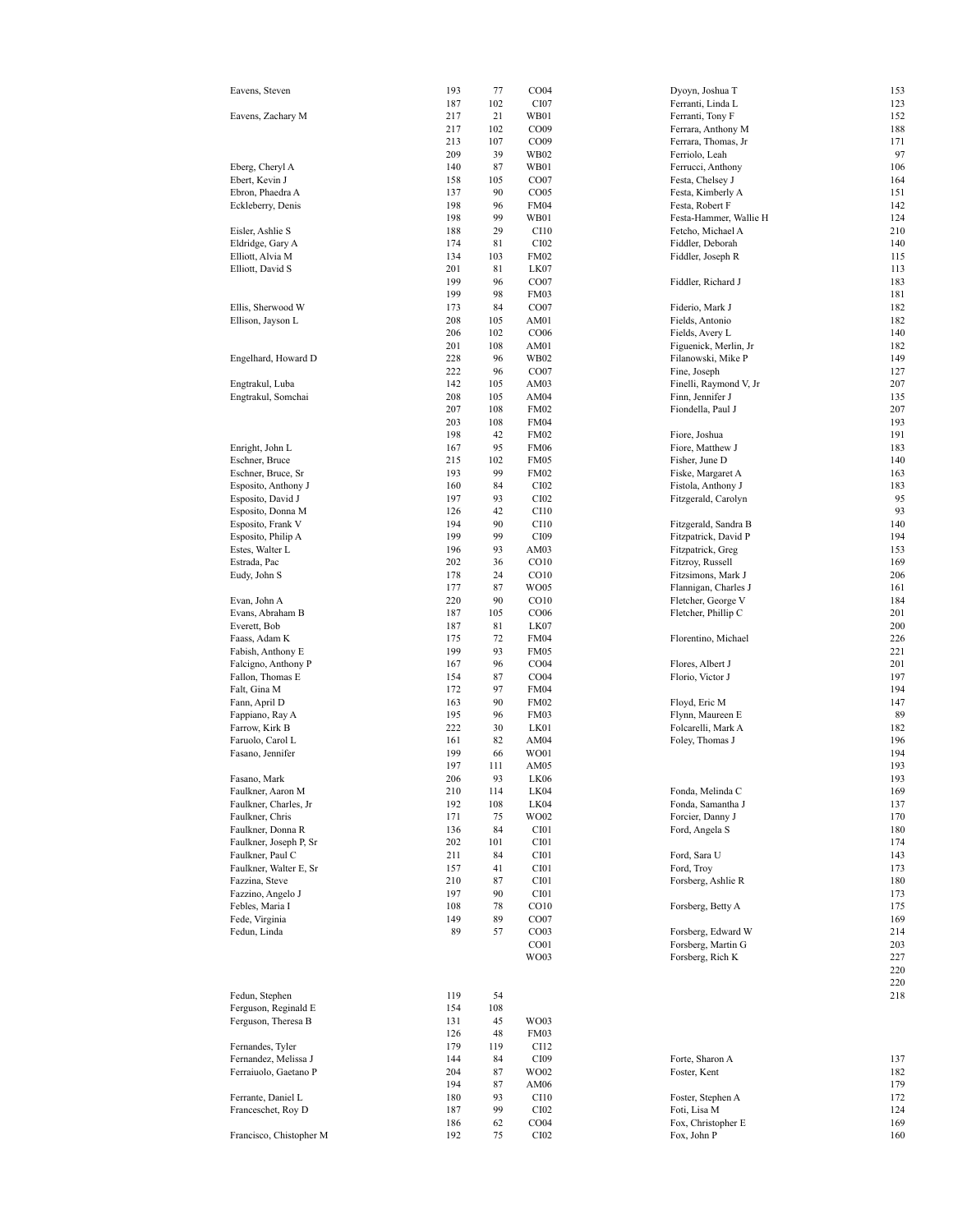|                         | 192 | 93  | CI01              |                        | 155 |
|-------------------------|-----|-----|-------------------|------------------------|-----|
|                         | 186 | 96  | LK03              | Foxx, Melissa          | 81  |
|                         |     |     |                   |                        |     |
| Franco, Antonio S       | 180 | 78  | LK <sub>06</sub>  | Gehm, Brian W          | 230 |
| Francoeur, Mark         | 178 | 99  | LK02              |                        | 225 |
| Frawley, Rich           | 162 | 87  | CI <sub>05</sub>  | Gehm, John P, Jr       | 225 |
|                         |     |     |                   |                        |     |
| Frazier, Ricky R        | 210 | 99  | AM03              |                        | 220 |
|                         | 204 | 105 | <b>FM01</b>       | Gehm, Kaitlyn M        | 128 |
| Freeman, Caroline       | 131 | 105 | LK02              | Geltman, Andy E        | 162 |
|                         |     |     |                   |                        |     |
| Freeman, Everett T      | 211 | 93  | LK01              | Gentile, Andrea M      | 138 |
| French, David A         | 186 | 84  | <b>FM03</b>       | Gentile, Salvatore A   | 165 |
| French, Jeff R          | 204 | 48  | CO09              |                        | 174 |
|                         |     |     |                   | Gerardi, Scott K       |     |
|                         | 201 | 51  | <b>FM07</b>       | German, Donald         | 154 |
| Fresa, Joseph L         | 219 | 99  | AM01              | Germe, Anthony A       | 186 |
|                         | 176 | 90  | AM02              |                        | 168 |
| Frese, Paul R           |     |     |                   | Giamo, Lou M           |     |
| Frith, Thomas M         | 193 | 102 | CI02              | Giamo, Mike            | 213 |
| Fritzsche, Robert T     | 196 | 81  | <b>FM07</b>       | Gianakos, Jerry O      | 192 |
|                         | 117 | 81  | <b>FM06</b>       |                        | 214 |
| Fucci, Joseph J         |     |     |                   | Giardina, Dominic E    |     |
| Fuller, Shane M         | 219 | 92  | AM05              |                        | 212 |
|                         | 215 | 96  | AM02              | Giardina, Michelle L   | 220 |
|                         | 162 | 108 | CO08              |                        | 208 |
| Funston, Bob B          |     |     |                   |                        |     |
| Furino, Joe             | 155 | 98  | CO10              | Gibbs, Daniel T        | 186 |
| Fusco, Edward J         | 165 | 69  | <b>FM02</b>       | Gibbs, Suzanne         | 163 |
|                         |     |     |                   |                        | 203 |
| Futschik, Christopher J | 143 | 87  | CI05              | Gibson, Jonathan A, Sr |     |
| Gabrielle, Noel R       | 214 | 87  | CI <sub>05</sub>  |                        | 198 |
|                         | 212 | 24  | <b>WB03</b>       | Gilbert, Jennifer A    | 125 |
|                         | 207 |     |                   |                        |     |
| Gagliardi, Al V         |     | 96  | <b>FM01</b>       | Gildersleeve, John P   | 188 |
| Gagne, Laurie           | 137 | 61  | AM07              | Gill, Ellis M          | 182 |
| Gagne, Patty M          | 168 | 102 | AM <sub>04</sub>  |                        | 182 |
|                         |     |     |                   |                        |     |
| Gagne, Roger J          | 168 | 90  | C <sub>I</sub> 01 | Gill, Sally Ann        | 133 |
| Gagne, Scott A          | 180 | 102 | CI06              | Gillard, Tyrone        | 189 |
| Gagnon, Carmela E       | 132 | 99  | CI01              | Gillespie, Stephen     | 169 |
|                         |     |     |                   |                        |     |
| Gagnon, Michael G       | 181 | 93  | CO04              | Gilliard, Charles E    | 192 |
| Gaj, Daniel             | 221 | 99  | CO <sub>05</sub>  | Gilliard, Sharon M     | 160 |
|                         | 215 | 90  | CO <sub>05</sub>  | Gilligan, Gary W       | 174 |
|                         |     |     |                   |                        |     |
| Gaj, Lisa               | 154 | 57  | AM03              | Gilligan, Laurie J     | 128 |
| Galgano, Gary           | 147 | 99  | AM01              | Gimler, Cindy          | 175 |
|                         |     |     |                   |                        |     |
|                         | 146 | 51  | AM03              | Ginn, Michael E        | 218 |
| Galich, Joseph J        | 166 | 39  | AM <sub>04</sub>  | Ginter, David M        | 175 |
| Galich, Michelle L      | 150 | 87  | AM <sub>02</sub>  | Giordano, Chris        | 173 |
|                         |     |     |                   |                        |     |
| Galich, Todd L          | 168 | 90  | <b>FM01</b>       | Giuliano, Dante V      | 213 |
| Gallagher, Dale         | 178 | 96  | <b>FM01</b>       | Giuliano, Dante V      | 201 |
| Gallagher, Ted          | 202 | 92  | <b>FM01</b>       | Gladue, Barry          | 127 |
|                         |     |     |                   |                        |     |
| Gallicano, Dakota M     | 122 | 55  | CO <sub>08</sub>  | Glenn, Bob W           | 205 |
| Gallignano, Mitchell L  | 161 | 63  | CO <sub>04</sub>  |                        | 203 |
| Gallo, David A          | 201 | 84  | <b>FM01</b>       | Glisson, Willie        | 212 |
|                         |     |     |                   |                        |     |
| Galloway, Bobby         | 203 | 90  | CI01              |                        | 210 |
|                         | 188 | 108 | AM03              | Glover, Adger L        | 140 |
| Galloway, Earl E        | 208 | 99  | AM <sub>05</sub>  | Goclowski, Joseph      | 183 |
|                         |     |     |                   |                        |     |
|                         | 206 | 99  | <b>FM02</b>       | Goldin, Scott C        | 201 |
|                         | 206 | 99  | <b>FM02</b>       | Golias, Angela C       | 144 |
| Galloway, O'Neil        | 172 | 88  | LK01              | Gomes, Edwin           | 160 |
|                         |     |     |                   |                        |     |
| Galloway, Shirley S     | 165 | 90  | <b>FM03</b>       | Gomes, Silvester M     | 196 |
| Gambardella, Stephen M  | 208 | 93  | AM05              | Goncalo, Gary M        | 189 |
|                         | 207 |     |                   | Gontarek, John F, III  | 196 |
|                         |     | 87  | AM05              |                        |     |
|                         | 204 | 33  | CI10              | Gonzales, Theresa      | 119 |
| Gambino, Michael J      | 125 | 96  | CI04              | Gonzalez, Javier E     | 179 |
|                         |     |     |                   |                        |     |
| Gamelli, Sara J         | 136 | 90  | CI05              | Gonzalez, Juan J       | 130 |
| Ganley, Ed K            | 205 | 105 | WB03              | Goodness, Jennifer N   | 121 |
| Garcia, Carmen M        | 145 | 96  | CI04              | Gookin, Daniel C       | 144 |
| Garcia, Christopher J   | 186 | 102 | LK05              | Gorman, Paul J         | 220 |
|                         |     |     |                   |                        |     |
|                         | 173 | 96  | <b>FM04</b>       | Gormley, Michael D     | 186 |
| Garcia, Hector, Jr      | 185 | 60  | AM <sub>04</sub>  | Goss, Kenneth J        | 196 |
|                         |     |     |                   |                        |     |
| Garcia, Jordan          | 185 | 105 | <b>FM04</b>       |                        | 187 |
| Garcia, Yasmarie        | 123 | 99  | AM07              | Gottlieb, Robin A      | 132 |
| Garde, Sandi J          | 138 | 84  | <b>FM04</b>       | Gould, Meredith        | 174 |
|                         |     | 93  |                   |                        | 132 |
| Gardner, Robert W       | 217 |     | CI04              | Gourley, Karl J        |     |
| Garofalo, Frank         | 175 | 75  | <b>FM07</b>       | Grabber, Ernie         | 194 |
| Garrett, Marion M       | 157 | 81  | WO01              | Graham, Dave           | 131 |
|                         |     |     |                   |                        |     |
|                         |     |     | AM03              | Graham, Edward R       | 158 |
|                         |     |     | AM06              | Graham, Kevin J        | 209 |
| Garrett, Teri           | 146 | 93  |                   |                        | 206 |
|                         |     |     |                   |                        |     |
| Garrison, Wayne T       | 212 | 84  |                   |                        | 196 |
| Gaspar, Marcia M        | 151 | 48  | AM03              |                        | 195 |
| Gaspar, Marco P         | 179 | 54  | <b>FM05</b>       |                        |     |
|                         |     |     |                   |                        |     |
| Gaudioso, Michael J     | 153 | 33  | <b>WB01</b>       |                        |     |
|                         | 144 | 48  | <b>WB01</b>       | Graham, Linda L        | 161 |
| Gayda, Robert W         | 163 | 66  | CI12              | Graham, Mark           | 129 |
|                         |     |     |                   |                        |     |
| Gaydos, Joseph A        | 203 | 108 | CI09              | Graham, Norma          | 118 |
| Geffert, George A       | 172 | 102 | AM07              | Graham, Susan J        | 115 |
|                         | 196 | 24  |                   | Graham, Thomas W       | 166 |
| Grande, Angelo          |     |     | WO02              |                        |     |
|                         | 194 | 93  | AM <sub>04</sub>  | Graham, Walter         | 202 |
| Grandy, Marissa         | 116 | 54  | CO10              | Graham, William, Jr    | 194 |
| Grant, Gary S           | 215 | 99  | CI10              | Grahn, Karen L         | 163 |
|                         |     |     |                   |                        |     |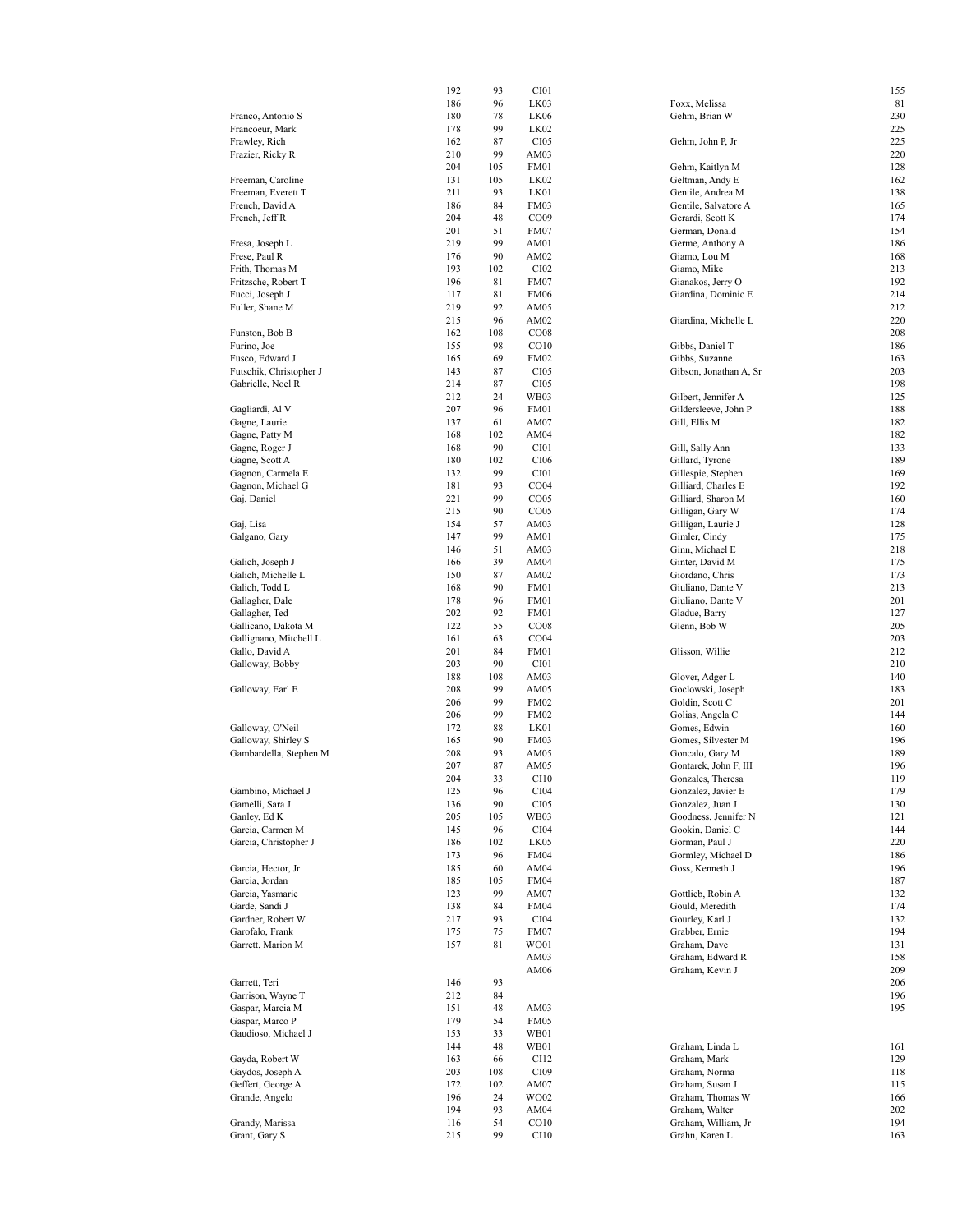|                                             | 204        | 96         | CO02                       |                                             |            |
|---------------------------------------------|------------|------------|----------------------------|---------------------------------------------|------------|
| Grasson, Jeffrey R                          | 150        | 90         | WB02                       | Hargrove, James L                           | 149        |
| Gray, Daniel E, Sr                          | 206        | 51         | AM04                       | Harlow, Robert B                            | 181        |
| Gray, Eric R                                | 212        | 105        | <b>FM07</b>                | Harrell, David B                            | 201<br>191 |
| Greco, Michael A                            | 217<br>205 | 102<br>21  | <b>FM01</b><br>WO05        | Harrigan, Kevin W                           | 184        |
| Gregoire, Jennifer A                        | 177        | 99         | WB02                       | Harrison, Michael R                         | 213        |
|                                             | 172        | 87         | CO <sub>04</sub>           | Hart, Timothy J                             | 217        |
| Gregory, Lynne A                            | 190        | 82         | AM04                       |                                             | 204        |
| Grennan, Thomas E                           | 168        | 41         | AM02                       | Hartnett, Jack                              | 176        |
|                                             | 167        | 45         | LK07                       | Hartsoe, Lois M                             | 114        |
| Grey, April M<br>Greytak, Ron F             | 132<br>208 | 78<br>99   | CI12<br>CI09               | Harvey, Charles L<br>Hasankolli, Reshat, II | 157<br>168 |
| Griffin, Bill J                             | 150        | 102        | AM02                       | Hassan, Frederick N                         | 160        |
| Griffin, Jaret A                            | 168        | 86         | <b>FM02</b>                | Hassan, Jennie L                            | 133        |
| Griffin, Tom                                | 170        | 93         | <b>FM04</b>                | Hassinger, Brent W, Jr                      | 208        |
| Griffin, Victoria P                         | 161        | 26         | CI07                       | Hassinger, Christopher M                    | 218        |
| Griffin, William J                          | 188        | 90         | <b>FM05</b>                |                                             | 214        |
| Grillo, Marry-Lou                           | 140        | 81         | <b>FM02</b>                | Hatch, John R, Jr                           | 208        |
| Grogan, Keith J<br>Grossjean, John R        | 193<br>204 | 90<br>36   | <b>FM05</b><br><b>FM07</b> | Hathway, Annie D<br>Hathway, Keith A        | 143<br>161 |
|                                             | 183        | 45         | <b>FM05</b>                | Haupt, Angela                               | 128        |
|                                             | 179        | 42         | AM02                       | Haupt, Peter                                | 133        |
| Grubka, Maggie                              | 188        | 102        | CI12                       | Hauser, Barbara J                           | 142        |
| Guadagnino, Charles A                       | 155        | 102        | CI09                       | Hawkins, Denise                             | 114        |
| Guarascio, Carmen                           | 160        | 99         | <b>FM04</b>                | Hawkins, Katie G                            | 138        |
| Gugliemo, Frank                             | 155        | 102        | C101                       | Hawkins, Paul S                             | 176        |
| Gugliemo, James P<br>Guiel, James M         | 211<br>129 | 96<br>96   | <b>FM06</b><br><b>FM06</b> |                                             | 175<br>171 |
| Guliani, Abel                               | 168        | 36         | CO10                       | Haynes, Jaison A                            | 233        |
| Gulley, Philip                              | 179        | 105        | CO <sub>05</sub>           |                                             | 223        |
|                                             | 177        | 107        | CI01                       |                                             | 220        |
| Gulley, Rodney A                            | 176        | 99         | AM01                       | Haynes, Marvin                              | 188        |
|                                             | 165        | 96         | CO07                       | Heath, Carlton                              | 153        |
|                                             | 164        | 62         | AM01                       | Heath, Virginia                             | 153        |
| Gura, Linda A                               | 133        | 81         | CO07                       | Heck, John K, Jr                            | 213        |
| Guyette, Brian K                            | 183<br>173 | 90<br>93   | CI11<br><b>FM02</b>        | Heffernan, David L<br>Heil, Mark F          | 177<br>116 |
| Guyette, Tracy M                            | 213        | 78         | CO09                       | Hein, Robert E                              | 156        |
| Haas, Russ                                  | 199        | 78         | CO <sub>04</sub>           | Hemenway, Shelley J                         | 144        |
| Haas, William R                             | 205        | 93         | CO09                       | Hench, Chris S                              | 116        |
| Hackley, Cara A                             | 186        | 42         | AM03                       | Hench, Michelle L                           | 102        |
|                                             | 183        | 86         | CO10                       | Henderson, Candace M                        | 134        |
|                                             | 172        | 42         | CI09                       |                                             | 132        |
| Haesche, Marianne E<br>Hagerty, James       | 153<br>199 | 99<br>96   | CI05<br>CI12               |                                             | 132<br>126 |
| Hagerty, Jimmy                              | 157        | 96         | WB01                       | Henderson, Dyran                            | 201        |
| Hairston, Raymond                           | 200        | 102        | CO08                       | Hendrickson, Ronda L                        | 154        |
| Hakun, Dee Dee                              | 147        | 96         | CO08                       | Hendrickson, Venus L                        | 139        |
| Halchak, Dan, Sr                            | 177        | 62         | <b>FM06</b>                | Herbst, Susan A                             | 148        |
|                                             | 166        | 93         | CI06                       | Herkner, Laszlo I                           | 162        |
| Halibozek, Frank J                          | 172        | 57         | AM03                       | Hernandez, Chris                            | 193<br>186 |
| Hall, Jennifer A<br>Hall, Michael B         | 133<br>208 | 87<br>84   | <b>FM06</b><br>WB03        | Hernandez, David<br>Hernandez, Eliu         | 216        |
|                                             | 204        | $80\,$     | CI03                       |                                             | 215        |
| Hall, Thomas J                              | 206        | 75         | CO <sub>04</sub>           | Hernandez, George D                         | 165        |
| Hamel, John S                               | 189        | 24         | CO10                       | Hernandez, Lucas J                          | 109        |
| Hamilton, Scott C                           | 128        | 34         | CO04                       | Hernandez, Maria R                          | 138        |
| Hamlett, Betty D                            | 96         | 79         | WO05                       | Herring, Alfred W                           | 209        |
| Hancock, Karen G                            | 183        | 96         | WB03                       |                                             | 205        |
| Handy, Courtland F, Jr<br>Handy, Everlena M | 176<br>128 | 100<br>107 | CI07<br>CO08               | Hessberger, Michael P<br>Hickey, Joe N      | 171<br>196 |
| Handy, Jonathan                             | 159        | 78         | CI07                       |                                             | 191        |
| Hanley, Dave M                              | 231        | 57         | CI07                       | Hickey, Lydell                              | 247        |
|                                             | 230        | 57         | CI01                       |                                             | 232        |
|                                             | 229        | 66         | LK05                       |                                             | 231        |
|                                             |            |            | LK02                       | Hicks, Jason R                              | 206        |
|                                             |            |            | LK <sub>06</sub>           | Hicks, Michael P                            | 211        |
|                                             |            | 99         |                            | Higgins, Jeffrey L                          | 221        |
| Hanna, Willie J                             | 231<br>228 | 69         |                            | Hill, Marie C                               | 216<br>173 |
|                                             | 226        | 102        | AM04                       |                                             |            |
| Hannon, Carol A                             | 135        | 76         | AM01                       |                                             |            |
| Hanscom, Mike E                             | 168        | 105        | CO07                       |                                             |            |
| Hansen, Deborah C                           | 136        | 108        | AM06                       | Hillman, Anita                              | 152        |
| Hanson, Philip B, Jr                        | 156        | 102        | <b>FM02</b>                |                                             | 152        |
| Hardy, David P                              | 168        | 96         | <b>FM02</b>                | Hillman, Martin                             | 195        |
| Harger, Don L, III                          | 214<br>203 | 99         | CO <sub>05</sub>           |                                             | 193        |
| Hines, Edward E                             | 178        | 45<br>96   | FM01<br>WB02               | Hillman, Melissa M                          | 186<br>193 |
|                                             | 172        | 102        | CO10                       | Hinde, Steve A                              | 211        |
| Hoffman, Brian                              | 144        | 87         | AM01                       |                                             | 206        |
| Holda, Richard E                            | 198        | 69         | CO <sub>07</sub>           |                                             | 201        |
|                                             |            |            |                            |                                             |            |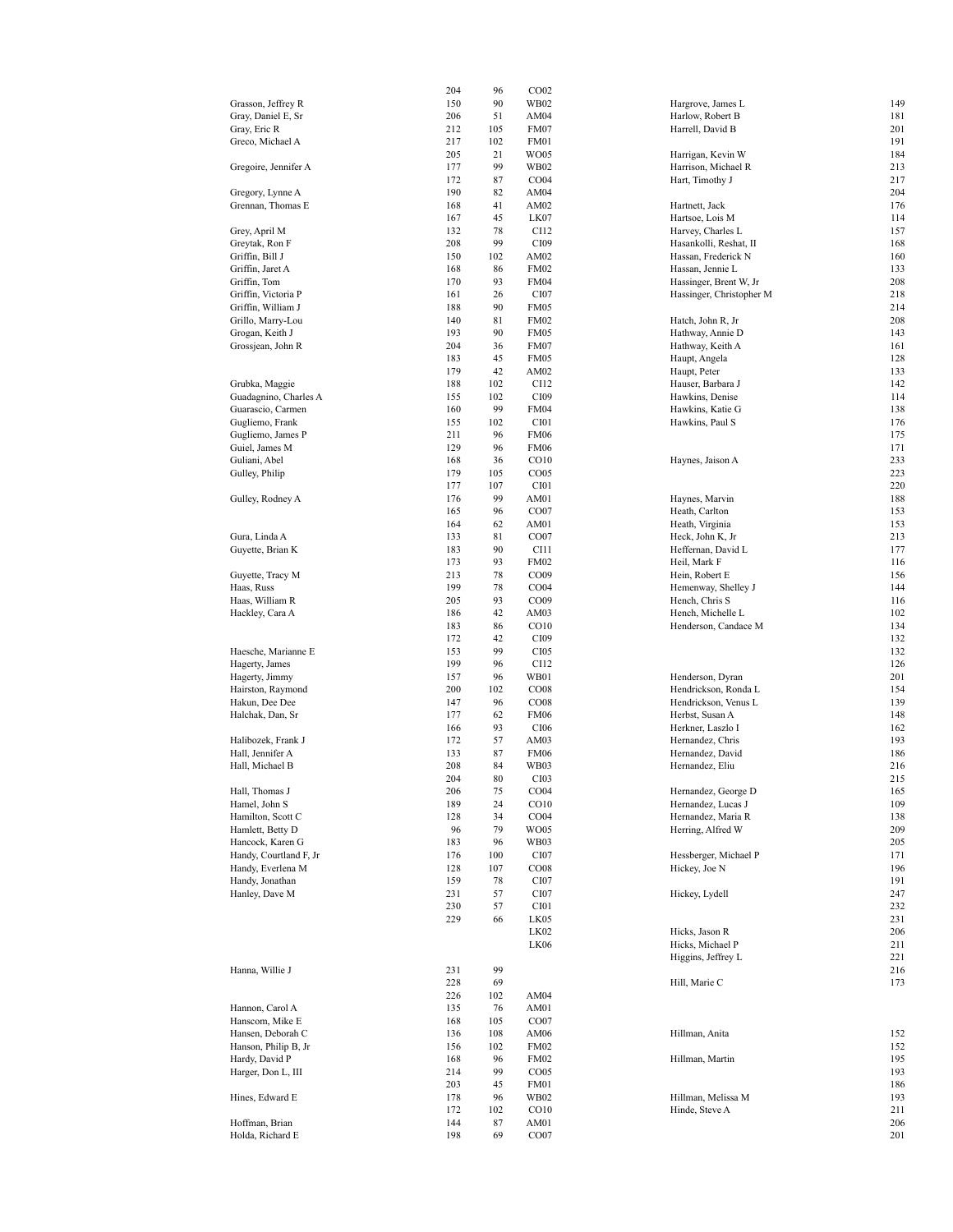| Holloway, Jason L       | 194 | 56  | <b>FM07</b>       | Hine, Darryl H           | 186 |
|-------------------------|-----|-----|-------------------|--------------------------|-----|
|                         | 137 | 108 | CO10              | Jennings, Mike J         | 156 |
| Holloway, Shirley       |     |     |                   |                          |     |
| Hood, Chris M           | 174 | 102 | CI02              | Jockle, William J        | 207 |
| Hood, Renee G           | 162 | 89  | CI07              | Johns, Susan             | 156 |
| Hood, Terry W           | 189 | 93  | C <sub>I</sub> 01 | Johnson, Calvin          | 153 |
| Horner, William L       | 185 | 108 | C <sub>I</sub> 01 | Johnson, Clark A         | 196 |
|                         | 176 | 96  | C <sub>I</sub> 01 | Johnson, David J         | 162 |
|                         |     |     |                   |                          |     |
| Horton, Crystal L       | 119 | 94  | <b>FM06</b>       | Johnson, Jason A         | 232 |
|                         | 116 | 91  | <b>FM04</b>       |                          | 227 |
| Hottin, Leonard A       | 207 | 93  | CO07              | Johnson, Kenneth R       | 148 |
| Houlberg, William G, Jr | 60  | 90  | CO <sub>09</sub>  | Johnson, Leon J          | 201 |
| Houlberg, William G, Sr | 156 | 90  | CI02              |                          | 187 |
|                         |     |     |                   |                          |     |
| House, Thomas E, Jr     | 174 | 72  | CO06              |                          | 185 |
|                         | 106 | 39  | CO06              | Johnson, Lisa L          | 177 |
| Howard, Andrew B        | 229 | 81  | CO <sub>07</sub>  |                          | 176 |
|                         | 224 | 106 | <b>FM03</b>       | Johnson, Ron E           | 173 |
|                         | 223 | 108 | WB03              | Johnson, Shelly          | 150 |
|                         |     |     |                   |                          |     |
| Howard, Brian H         | 181 | 105 | WB01              |                          | 138 |
| Howard, Frederick W     | 187 | 76  | LK05              | Johnson, Wilbert L       | 160 |
| Howard, Jennifer        | 187 | 104 | WB01              | Johnson, William         | 164 |
| Howard, Stephanie E     | 194 | 96  | FM05              |                          | 161 |
| Howell, Bob O           | 115 | 30  | WB01              | Jones, Beth A            | 164 |
| Hreschak, Joe           | 149 | 66  | WB01              |                          | 162 |
|                         |     |     |                   |                          |     |
| Hubeny, Shane M         | 215 | 60  | AM03              | Jones, Bobby G           | 195 |
|                         | 205 | 105 | <b>FM01</b>       | Jones, Enico J           | 181 |
|                         | 202 | 96  | LK05              | Jones, Eustace T         | 213 |
| Hughes, Betty S         | 134 | 93  | LK <sub>06</sub>  | Jones, Leonard P         | 196 |
| Hughes, James T         | 177 | 96  | LK <sub>02</sub>  | Jones, McClendon         | 206 |
|                         |     |     |                   |                          |     |
| Hugo, Raymond T         | 178 | 87  | LK07              |                          | 201 |
| Hugo, Sharon D          | 176 | 33  | LK07              |                          | 188 |
| Hugo, Steve T           | 215 | 42  | CO06              | Jones, Michael W         | 159 |
| Hull, Frank             | 153 | 74  | CO <sub>09</sub>  | Jones, Theresa L         | 151 |
| Humbles, Derrick, Sr    | 211 | 120 | CO <sub>09</sub>  | Joo, Jae                 | 203 |
| Huntley, Jason O        | 226 | 120 | AM03              |                          | 173 |
|                         |     |     |                   | Joo, Jane                |     |
| Huntley, John O         | 215 | 93  | LK04              | Joyce, Norman            | 204 |
| Hutchins, Benjamin J    | 159 | 96  | LK04              | Judkins, Theresa M       | 162 |
| Hyatt, Michael K        | 160 | 88  | LK04              | Julian, Danielle         | 183 |
| Hyder, Debra A          | 154 | 40  | CI <sub>05</sub>  | Julian, Guy A            | 229 |
|                         | 148 | 48  | <b>FM08</b>       |                          | 221 |
|                         |     |     |                   |                          |     |
| Hylinski, Mike J        | 196 | 84  | CI12              |                          | 218 |
| Iacobellis, Joseph      | 202 | 96  | CI09              | Julien, Hannible, III    | 146 |
| Iadorola, Ralph T, IV   | 137 | 63  | <b>FM04</b>       | Kaiser, William F        | 174 |
| Ianniello, Tony J       | 177 | 36  | <b>FM05</b>       | Kalafus, Noah            | 134 |
| Iannucci, Joseph R      | 160 | 90  | CO <sub>05</sub>  | Kalkowski, James G       | 206 |
|                         |     |     |                   |                          |     |
| Iazzetta, Linda J       | 157 | 102 | CI <sub>05</sub>  | Kallen, Dawn M           | 125 |
| Ieraci, Joseph          | 164 | 90  | <b>FM08</b>       | Kaminsky, Lou L          | 171 |
| Ieronimo, Judi          | 133 | 81  | CI <sub>01</sub>  |                          | 167 |
| Ifill, Tony             | 176 | 93  | CO <sub>08</sub>  | Kane, Anthony W          | 231 |
| Ignoto, Alphonse, Jr    | 204 | 69  | <b>FM02</b>       |                          | 218 |
|                         |     |     |                   |                          |     |
| Imme, Michael           | 137 | 95  | CO07              | Kane, Daniel J           | 160 |
| Imme, Shannon L         | 137 | 70  | CO <sub>04</sub>  | Kane, Darlene            | 180 |
| Innes, Sabrina E        | 198 | 24  | CO07              |                          | 172 |
| Innocenzi, Ken          | 138 | 90  | WB01              | Kane, Edward             | 186 |
| Ireland, Jeanne M       | 152 | 105 | WO02              |                          | 185 |
| Irizarry, Damian I, Sr  | 212 | 87  |                   |                          | 183 |
|                         |     |     | CO <sub>08</sub>  |                          |     |
| Ives, Brian W           | 162 | 84  | <b>FM04</b>       |                          | 173 |
| Ives, Victor W          | 196 | 78  | LK01              | Kang, Wonyong            | 181 |
| Jabarr, Akeem A         | 202 | 96  | CI10              | Kang, Youngae            | 145 |
| Jacek, Ann M            | 110 | 87  | AM07              | Kapavitch, John          | 184 |
| Jackson, Kenneth W      | 176 | 105 | LK <sub>02</sub>  | Kapinos, Christopher J   | 205 |
|                         |     |     |                   |                          |     |
| Jackson, Leon O         | 180 | 93  | CO <sub>01</sub>  | Kapinos, Frank R, III    | 199 |
| Jackson, Timothy M      | 198 | 102 | <b>FM02</b>       |                          | 198 |
| Jacques, Paul E         | 194 | 63  | CI11              | Kapinos, Frank R, Jr     | 189 |
| Jahn, Michael E         | 117 | 66  | WO05              |                          | 187 |
| James, Al J             | 201 | 99  | C <sub>I</sub> 10 | Kapinos, Frank, Sr       | 137 |
|                         |     |     |                   |                          |     |
|                         |     |     | <b>FM07</b>       | Kapinos, Lois M          | 129 |
|                         |     |     | CO10              | Kapitan, Edward J        | 195 |
|                         |     |     |                   | Kapsanis, Tony           | 189 |
| Jannetty, Donald A      | 232 | 105 |                   |                          | 185 |
|                         | 228 | 120 |                   |                          | 181 |
|                         | 227 | 93  | LK <sub>06</sub>  |                          |     |
|                         |     |     |                   |                          |     |
|                         | 227 | 99  | LK04              |                          |     |
| Jansen, Wayne J         | 172 | 93  | LK <sub>02</sub>  |                          |     |
| Jasmin, Kenneth         | 205 | 87  | LK05              | Karasinski, Michael J    | 234 |
| Jayne, Erika S          | 114 | 90  | <b>FM02</b>       |                          | 224 |
| Jeffreys, Justin        | 188 | 86  | <b>FM07</b>       | Kargle, Shari A          | 138 |
|                         |     |     |                   |                          |     |
| Jellison, Bill A        | 154 | 36  | CO <sub>05</sub>  | Karpinski, Christopher R | 162 |
| Jenkins, John L         | 184 | 87  | <b>FM01</b>       | Karsmarski, Beth         | 135 |
| Jennings, Barbara       | 114 | 54  | WB03              | Kasey, Christine A       | 142 |
| Katynski, Kevin M       | 198 | 84  | <b>WB03</b>       | Kasey, John              | 175 |
|                         |     |     |                   |                          |     |
|                         | 198 | 96  | CI06              |                          | 167 |
| Katynski, Peter E, Sr   | 149 | 87  | CI03              | Kasprzycki, Ryan R       | 164 |
| Kearse, Aaron           | 204 | 39  | CI01              | Kasten, Raymond, Sr      | 179 |
|                         |     |     |                   |                          |     |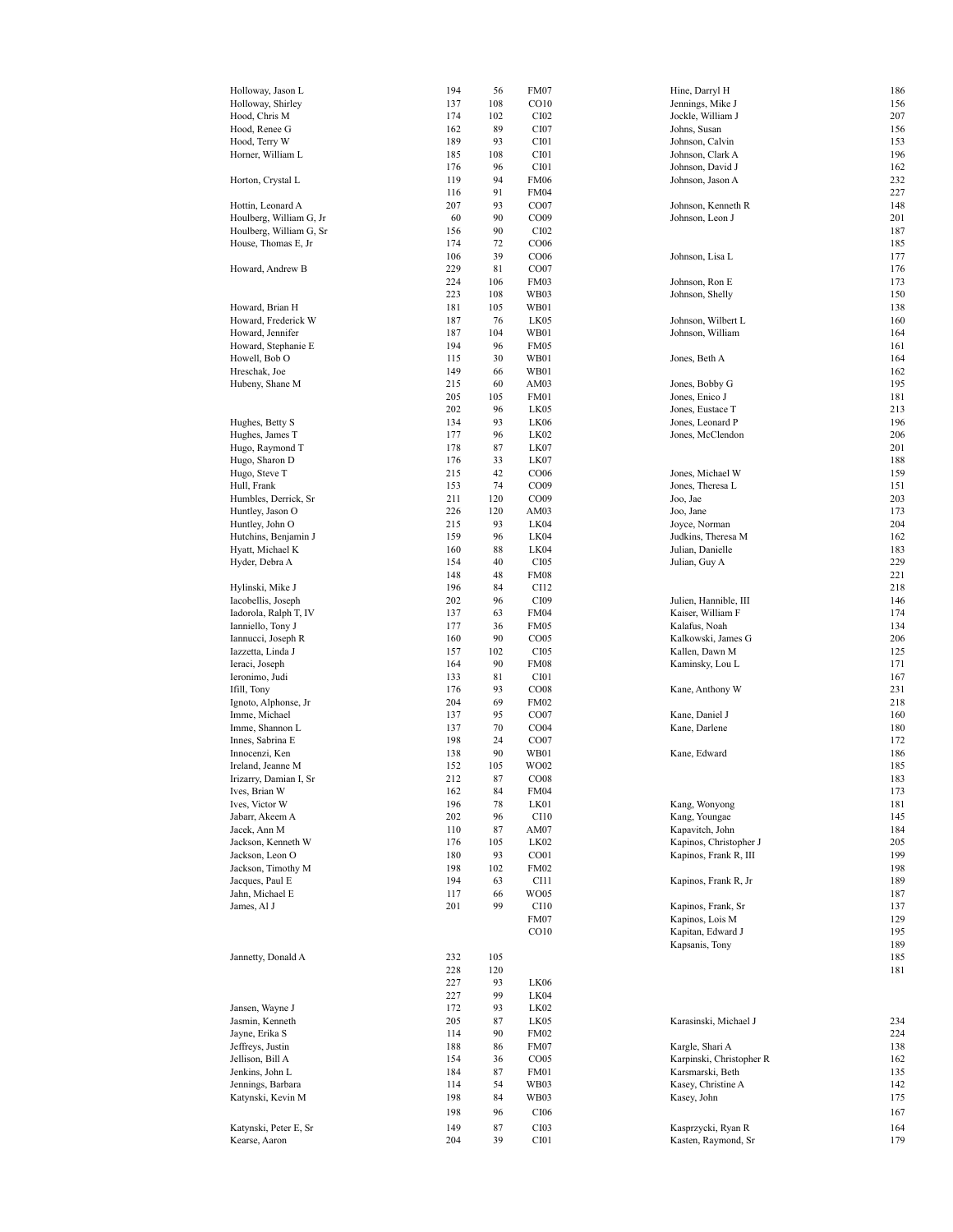|                                     | 202        | 102      | CI03              |                       |            |
|-------------------------------------|------------|----------|-------------------|-----------------------|------------|
|                                     | 170        | 102      | AM01              | Kupsik, Fran A        | 147        |
| Keeler, Robert                      |            |          |                   |                       |            |
| Keena, Cathy                        | 102        | 102      | CO07              | Kurensky, Gary, Jr    | 223        |
| Keena, Melody A                     | 138        | 99       | <b>FM04</b>       | Kurty, Paul J         | 227        |
| Keese, Fred J                       | 175        | 105      | CO09              | Kyle, Dave W, III     | 223        |
| Keiser, Steven R                    | 221        | 105      | CO09              |                       | 213        |
|                                     |            |          |                   |                       |            |
| Kelly, James W                      | 174        | 90       | <b>FM06</b>       | Labacz, Scott E       | 197        |
| Kelly, Thomas F                     | 209        | 54       | WB01              |                       | 189        |
| Kelvey, Jim E                       | 183        | 96       | CO <sub>04</sub>  | Labertrandie, Emery J | 191        |
|                                     | 188        | 87       | LK02              | Labiento, Michael J   | 180        |
| Kemp, Richard P                     |            |          |                   |                       |            |
| Kennelly, James F                   | 176        | 96       | CO10              | Labonte, Thomas J     | 195        |
| Kenney, John P                      | 175        | 72       | AM07              |                       | 193        |
| Kerrigan, Craig N                   | 203        | 90       | <b>FM05</b>       | Lackman, Catherine C  | 130        |
|                                     |            |          |                   |                       |            |
| Kerski, Ken                         | 215        | 21       | AM04              | Lafarier, Raymond J   | 156        |
|                                     | 197        | 87       | <b>FM05</b>       |                       | 153        |
| Kerski, Kyle D                      | 235        | 102      | WO01              | Lafleur, Robert J     | 214        |
|                                     | 233        | 114      | LK05              |                       | 222        |
|                                     |            |          |                   | Lagace, James F       |            |
|                                     | 230        | 105      | LK05              |                       | 214        |
| Kinell, Carl                        | 178        | 24       | WO02              | Lagace, Jerry F       | 181        |
| King, Dan R                         | 146        | 96       | WO01              | Lagerstrom, Shirley S | 171        |
|                                     |            |          |                   |                       |            |
| King, Joseph J                      | 189        | 83       | CI <sub>01</sub>  | Lake, Charles K       | 161        |
| King, Robin L                       | 151        | 39       | CI04              | Lamontagne, Laurie    | 172        |
| Kipperman, Andrew S                 | 223        | 68       | CO <sub>08</sub>  | Lamontagne, Renee A   | 154        |
| Kipperman, David L                  | 251        | 21       | LK07              | Landino, Frank C      | 150        |
|                                     |            |          |                   |                       |            |
|                                     | 246        | 102      | CO <sub>04</sub>  | Lando, Chad E         | 167        |
|                                     | 240        | 102      | WO02              | Landry, Timothy       | 192        |
| Kirstein, Thomas M                  | 184        | 87       | WO01              |                       | 184        |
|                                     |            |          |                   |                       |            |
| Klatzkin, Andy T                    | 164        | 84       | CO <sub>04</sub>  | Lang, Diane L         | 139        |
| Klatzkin, Ed M                      | 143        | 90       | CO06              | Langley, Eddie F      | 188        |
| Klatzkin, Joe C                     | 188        | 87       | <b>FM07</b>       |                       | 185        |
|                                     | 227        | 105      |                   |                       | 202        |
| Klein, Matt                         |            |          | <b>FM07</b>       | Lanza, Charles W      |            |
|                                     | 224        | 74       | <b>FM07</b>       | Lanza, Chelsea M      | 185        |
|                                     | 224        | 105      | LK06              | Lanza, Cory C         | 221        |
|                                     | 218        | 78       | LK02              |                       | 219        |
|                                     |            |          |                   |                       |            |
| Kline, Cheri A                      | 175        | 96       | WO01              |                       | 212        |
| Klisus, Kevin                       | 200        | 78       | LK05              | Lanzara, Robert E     | 205        |
| Klisus, William F                   | 196        | 81       | CO07              | Lanzillotta, MaryJo   | 106        |
|                                     |            |          |                   |                       |            |
| Kloeppner, Leon J                   | 195        | 108      | <b>FM05</b>       | Lapolt, Alexa         | 112        |
|                                     | 193        | 108      | <b>FM05</b>       | LaPolt, Mark          | 172        |
|                                     | 188        | 96       | <b>FM02</b>       | Lapolt, Ryan          | 96         |
| Kluth, Michael T, Jr                | 216        | 99       | <b>FM06</b>       | Larese, Todd A        | 178        |
|                                     |            |          |                   |                       |            |
| Kluth, Michael T, Sr                | 211        | 99       | <b>FM05</b>       | Larson, Glenn O       | 194        |
| Knapp, Charles A                    | 178        | 84       | CI02              |                       | 193        |
| Knapp, Jeffrey A                    | 192        | 87       | CI02              | Larson, Lorraine D    | 137        |
|                                     |            |          |                   |                       |            |
| Knepple, John J, III                | 208        | 33       | <b>FM01</b>       | Laskowski, Charlie J  | 230        |
| Kogelis, Aaron R                    | 218        | 96       | <b>FM01</b>       |                       | 225        |
| Kogelis, Robert J                   | 188        | 102      | <b>FM05</b>       |                       | 223        |
|                                     |            |          |                   |                       |            |
| Kolo, William                       | 209        | 105      | WO02              | Lathrop, Christopher  | 132        |
|                                     | 208        | 96       | WO02              | Laudano, Sal J        | 196        |
|                                     | 208        | 105      | LK06              |                       | 194        |
| Komoroski, George                   | 182        | 89       | LK02              | Lavoie, Cindy         | 134        |
|                                     |            |          |                   |                       |            |
| Koopmann, Ernest J                  | 163        | 36       | LK05              | Lavoie, Paul          | 179        |
| Koorse, Christine A                 | 141        | 102      | FM05              | Lavoie, Spring D      | 180        |
| Kopchak, Alan R                     | 167        | 80       | C <sub>I</sub> 10 | Lawrence, Norman C    | 196        |
|                                     |            |          |                   |                       |            |
| Kopchak, Kenneth A                  | 204        | 72       | <b>FM02</b>       |                       | 188        |
| Kopchinski, Richard                 | 187        | 87       | FM05              | Lawrence, Patricia A  | 132        |
| Korb, Steven J                      | 135        | 96       | FM05              | Lawson, Barry E, Jr   | 210        |
| Koret, Judith K                     | 135        | 87       | <b>FM01</b>       |                       | 198        |
|                                     |            |          |                   |                       |            |
|                                     |            | 96       | CO08              | Lawson, Donald C, Jr  | 181        |
| Kos, Mathew R                       | 220        |          |                   |                       |            |
|                                     | 217        | 27       | CI01              |                       | 174        |
|                                     |            |          |                   |                       |            |
|                                     | 215        | 39       | AM02              | Lawson, Vicki L       | 151        |
|                                     | 199        | 27       | AM04              | Leach, Dennis N       | 160        |
| Kos, Shawn T                        | 126        | 93       | AM03              | Leak, Sean            | 203        |
|                                     |            |          |                   |                       |            |
| Kosa, Thomas J                      | 189        | 90       | CI02              | Leblanc, Kenneth E    | 239        |
|                                     |            |          | AM02              |                       | 226        |
|                                     |            |          | FM08              | Lebron, Chrisann L    | 141        |
|                                     |            |          |                   | Lecza, Mike F         | 212        |
|                                     |            |          |                   |                       |            |
| Kourabas, John                      | 170        | 65       |                   | Lee, Joocheol         | 218        |
| Kovac, David K                      | 186        | 42       |                   |                       | 208        |
| Kovalsky, Paul B                    | 161        | 93       | WB03              |                       |            |
|                                     |            |          |                   |                       |            |
| Kozak, Scott B                      | 193        | 36       | FM05              |                       |            |
| Kraemer, Coleen                     | 159        | 105      | CO10              |                       |            |
| Krajak, Carrie                      | 93         | 21       | CO10              | Leeper, Joan          | 114        |
|                                     |            |          |                   |                       |            |
| Kraus, Michael T                    | 136        | 24       | <b>FM04</b>       | Legere, Glen S        | 216        |
| Kresen, Earl                        | 161        | 90       | AM05              |                       | 204        |
| Kristant, Kathy A                   | 168        | 101      | <b>FM02</b>       | LeMoult, Mike J       | 113        |
| Kross, Michael F                    | 167        | 93       | FM07              | Lenches, Laura L      | 168        |
|                                     |            |          |                   |                       |            |
| Krupienski, Jonathan E              | 186        | 81       | CI01              |                       | 160        |
| Kubic, Robert L                     | 129        | 93       | FM01              | Lengyel, Mark C       | 169        |
| Leoni, Ronald J                     | 211        | 90       | CO <sub>06</sub>  | Leniart, John J       | 162        |
|                                     |            |          |                   |                       |            |
| LePage, Troy G                      | 197        | 102      | FM01              | Lentine, Mark A       | 233        |
| Lepak, Ronald J<br>Lepisto, Larry A | 193<br>189 | 81<br>86 | WB01<br>WO01      | Lentini, Jonathan A   | 218<br>200 |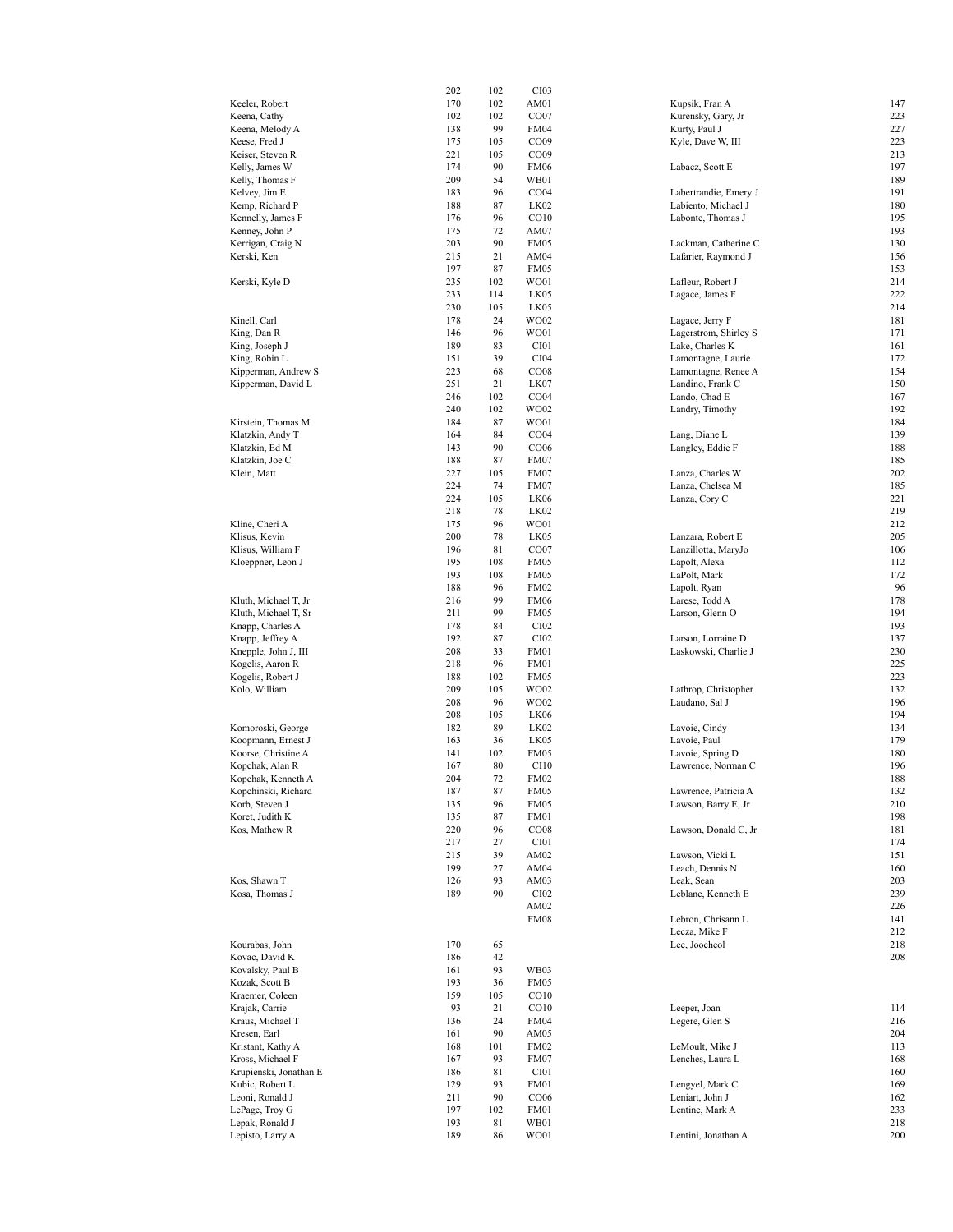| Lesczczynski, Christine              | 155        | 36        | CO06                | Leonardo, Donna M                           | 157        |
|--------------------------------------|------------|-----------|---------------------|---------------------------------------------|------------|
|                                      | 138        | 45        | CO <sub>06</sub>    | Lukos, Randy                                | 194<br>209 |
| Leslie, Lawanda                      | 164<br>161 | 100<br>97 | CI12<br>CI09        | Lukos, Robert M<br>Lumpinski, Kathleen A    | 155        |
|                                      | 160        | 103       | CO07                | Lupo, Ruth R                                | 196        |
| Lester, Terry L                      | 169        | 96        | WB01                | Luth, Mark S                                | 212        |
| Levatino, Steve J                    | 211        | 93        | CI <sub>07</sub>    |                                             | 212        |
|                                      | 199        | 84        | CO10                | Lutheran, Brian S                           | 190        |
| Leventhal, Mark A                    | 169        | 105       | CO <sub>04</sub>    |                                             | 188        |
| Levesque, Colleen E                  | 148        | 84        | CI <sub>05</sub>    | Lutheran, Joseph K                          | 108        |
| LeVesque, Joseph A                   | 195        | 96        | <b>FM06</b>         | Lynch, Alfred G                             | 211        |
| Levine, Priscilla B                  | 114        | 93        | LK07                | Lynch, Candice E                            | 130        |
| Levine, Robert                       | 170        | 74        | LK07                | Lynch, Cathleen M                           | 150        |
| Lewis, Carl D                        | 138        | 105       | AM03                | Lynch, Keisha E                             | 121        |
| Lewis, Chris M                       | 225        | 108       | CO <sub>04</sub>    | Lynch, Steven L                             | 198        |
|                                      | 221        | 69        | <b>FM04</b>         | Lynch, Terry A                              | 199        |
|                                      | 221        | 96        | LK05                |                                             | 193        |
|                                      | 217        | 102       | AM03                |                                             | 189        |
|                                      | 207        | 96        | AM02                | Lynn, Stacey L                              | 152        |
|                                      | 203        | 96        | AM04                | Lynn, Stephen A                             | 226        |
| Lewis, Linda<br>Lewis, Michelle M    | 144<br>131 | 96<br>90  | <b>FM04</b><br>CI02 |                                             | 224<br>218 |
| Libby, Keith E                       | 181        | 96        | AM02                |                                             | 211        |
| Libby, Robert D                      | 211        | 99        | <b>FM07</b>         | Lynn, Sylvia                                | 123        |
| Libero, Joseph                       | 166        | 96        | CI10                | Lynn, Yan N                                 | 136        |
|                                      | 161        | 98        | CO10                | Lyon, Stuart F, Sr                          | 149        |
|                                      | 158        | 102       | <b>FM06</b>         | Lyons, Joseph R                             | 193        |
| Ligi, Ed                             | 201        | 27        | <b>FM03</b>         | Lyons, Kahlil H                             | 209        |
| Likley, Robert K, Jr                 | 224        | 120       | <b>FM02</b>         |                                             | 198        |
| Likley, Robert K, Sr                 | 197        | 93        | WO01                |                                             | 196        |
| Lindberg, Michael J                  | 204        | 30        | LK04                | Lyons, Sean T                               | 189        |
| Lindgren, Brian G                    | 168        | 96        | LK04                | Maars, Dave W                               | 191        |
| Lionetti, Leo                        | 208        | 102       | <b>FM02</b>         |                                             | 191        |
| Liptak, Alex W                       | 176        | 21        | CI05                | Maars, Robert R                             | 164        |
| Liptak, Patricia A                   | 112        | 96        | CI02                |                                             | 162        |
| Liseo, Gary, Jr                      | 105        | 42        | <b>FM02</b>         | Macchio, Dean A                             | 189        |
| Little, Tyrone A                     | 177        | 87        | <b>FM02</b>         | Macchio, Elisa                              | 156        |
| Livingston, Gloria L                 | 163        | 105       | CO10                | Maciejak, Joseph F                          | 162        |
| Livolsi, Jon A                       | 203        | 84        | <b>FM03</b>         | Mack, Curtis M                              | 171        |
| Lizak, Barbi J                       | 125        | 63        | <b>FM03</b>         | Mackiewicz, Bryce G                         | 188<br>193 |
| Lizondro, Gerald<br>Lockman, Ralph P | 133<br>205 | 96<br>93  | AM03<br><b>FM07</b> | Mackiewicz, Gordon A<br>MacMillen, Robert S | 166        |
| Logan, Larry E                       | 175        | 75        | CI01                | Madden, Nikia S                             | 191        |
| Lohr, Peter A                        | 184        | 90        | CO10                |                                             | 179        |
| Lombardi, Joseph F                   | 182        | 96        | CO10                | Madonna, Steve                              | 167        |
| Lombardi, Laurie P                   | 169        | 93        | CO10                | Maggi, Edmond G                             | 202        |
| Lombardi, Rocco V, Jr                | 201        | 84        | AM03                |                                             | 200        |
| Long, Bobby                          | 216        | 27        | CO08                | Magliochetti, Dominic J                     | 206        |
|                                      | 202        | 93        | CO <sub>04</sub>    |                                             | 196        |
| Longhi, David J                      | 228        | 51        | AM01                | Magliochetti, Joseph                        | 190        |
|                                      | 224        | 105       | CO07                | Magliochetti, Michael                       | 194        |
|                                      | 223        | 96        | LK <sub>02</sub>    |                                             | 190        |
|                                      | 221        | 102       | LK <sub>06</sub>    | Magrath, Michael E                          | 188        |
|                                      | 218        | 81        | WO01                | Maheu, Gary R                               | 190        |
| Loomis, Monica                       | 144        | 99        | LK05                | Mahon, Jason M                              | 228        |
| Lopez, Alejandro                     | 177        | 96        | WO02                | Maillet, Renee F                            | 148        |
| Lopez, Angelo R                      | 133        | 105       | CI01                | Maiorino, Rachel                            | 111        |
| Lopez, Luis A                        | 143        | 96        | <b>FM08</b>         | Maiorino, Ray T                             | 157        |
| Lord, David                          | 119        | 55        | <b>FM03</b>         | Maisonet, Jose                              | 170        |
| Lorenz, Neil<br>Losnes, Donald W     | 208<br>127 | 81<br>102 | <b>FM04</b><br>WB03 | Majewski, Phillip M<br>Majkner, Robert A    | 158<br>185 |
| Losnes, Wanda S                      | 161        | 99        | <b>FM02</b>         | Maksymiw, Chris B                           | 184        |
|                                      | 158        | 102       | CI01                | Malaro, David P                             | 222        |
| Loubier, Alberta M                   | 152        | 75        | CI06                |                                             | 208        |
|                                      |            |           | C <sub>I</sub> 01   | Malavasi, Mark A                            | 176        |
|                                      |            |           | $_{\rm CO08}$       | Maldonado, Robert, Sr                       | 216        |
| Lucarelli, Joseph P                  | 111        | 69        |                     |                                             | 210        |
| Lucas, Gregory S                     | 149        | 107       |                     | Malena, Chris J                             | 219        |
| Lucatino, Albert                     | 172        | 97        | WB03                | Malena, Gail A                              | 134        |
| Lucatino, Gino                       | 183        | 99        | <b>FM06</b>         |                                             |            |
| Lucatino, Louis                      | 151        | 63        | CI <sub>05</sub>    |                                             |            |
| Lucatino, Vincent                    | 190        | 102       | CI <sub>05</sub>    | Malerba, Ron D, Sr                          | 191        |
| Luce, Nathan T                       | 211        | 90        | CI <sub>05</sub>    | Malone, Edward                              | 169        |
| Lucia, Jason D                       | 220        | 105       | CI <sub>05</sub>    | Maloney, Juleen A                           | 127        |
| Lugauskas, Andrew V                  | 226        | 108       | CO10                | Maloney, Shelby L                           | 120        |
| Lugo, Danny J                        | 188        | 102       | WO01                | Manning, James K                            | 135        |
|                                      | 186        | 42        | LK04                | Mannochi, Ralph                             | 146        |
|                                      | 171        | 36        | CI04                | Marcella, Robert A                          | 150        |
| Marchitto, John J, Sr                | 113        | 90        | C112                | Marcello, Colleen V                         | 133        |
| Marcus, Steven J                     | 179        | 96        | CI09                | Marcello, Nancy L                           | 160        |
| Marek, Ken F                         | 127        | 42        | CI03                | Marcello, Tom                               | 197        |
|                                      | 124        | 84        | WB03                | Marchese, John C                            | 154        |
| Marino, Gennaro J                    | 168        | 78        | LK07                |                                             |            |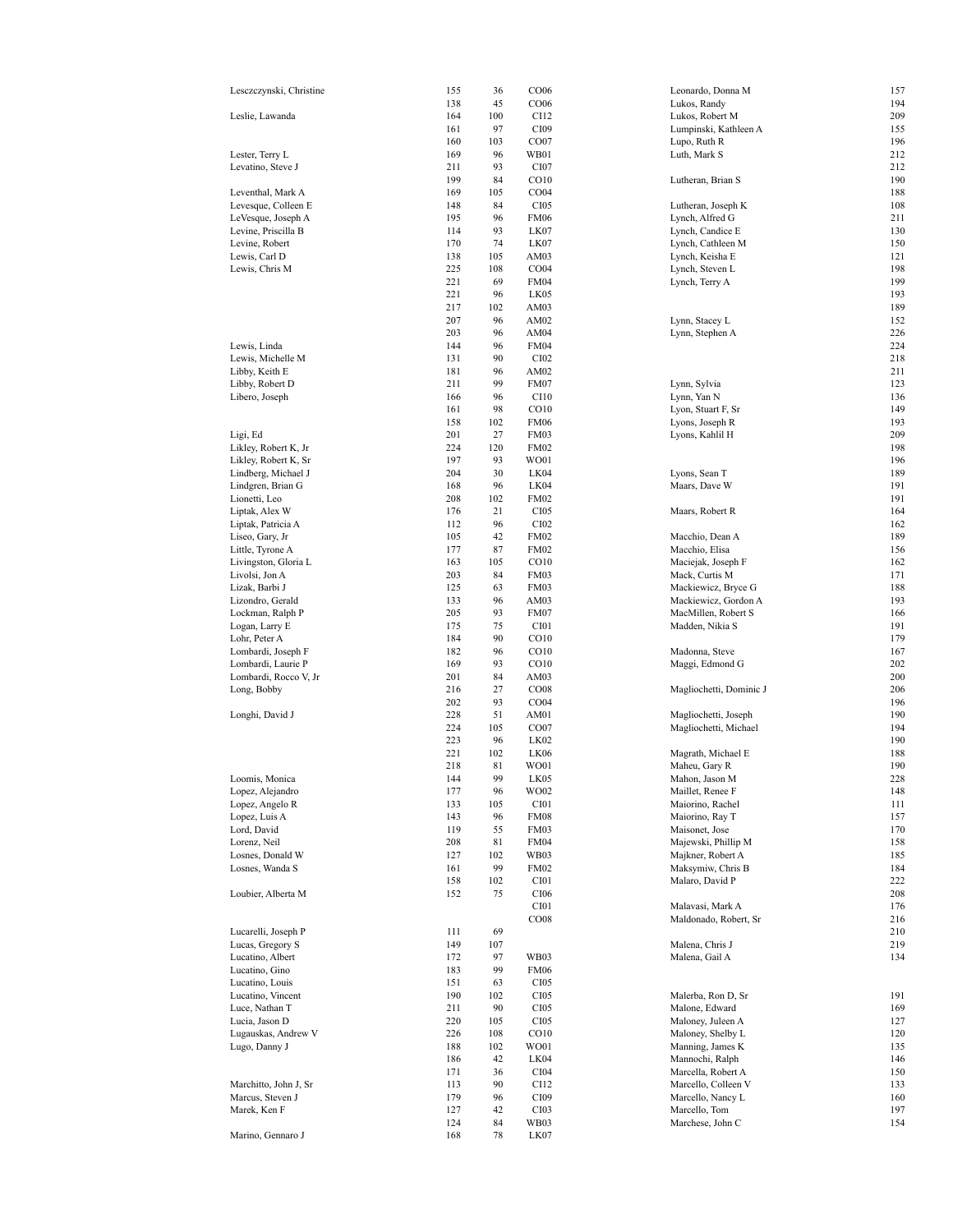| Marino, Susan               | 118 | 51  | LK03              | McGray, Lance J        | 206 |
|-----------------------------|-----|-----|-------------------|------------------------|-----|
| Mark, Mary-Jo               | 164 | 36  | AM <sub>04</sub>  | McGregor, Danny R      | 215 |
|                             |     |     |                   |                        |     |
| Markesich, Mike             | 186 | 90  | CO <sub>03</sub>  |                        | 213 |
| Markowicz, Matt L           | 160 | 96  | <b>FM02</b>       | Mcguire, Jay P         | 227 |
| Marks, Patricia N           | 145 | 75  | WB01              | Mclain, Paul H         | 127 |
| Marotta, Colleen A          | 154 | 87  | CO <sub>09</sub>  | Mclaughlin, Sean M     | 200 |
|                             | 153 | 96  | WB01              | McLean, Elena          | 147 |
|                             |     |     |                   |                        |     |
| Marotta, Mike A             | 227 | 98  | CO <sub>03</sub>  |                        | 139 |
|                             | 224 | 72  | CO <sub>09</sub>  | McLean, Marie          | 133 |
| Marotto, Vic                | 203 | 30  | CO <sub>09</sub>  |                        | 123 |
|                             | 202 | 21  | CO <sub>10</sub>  | McLean, Robert         | 170 |
|                             |     |     |                   |                        |     |
| Marottoli, Chris A          | 144 | 105 | AM <sub>04</sub>  | McLean, Sharon D       | 111 |
| Marottolo, Carmen F         | 166 | 99  | CO07              | McMullen, Melissa L    | 172 |
| Marozas, Lorenzo G          | 186 | 69  | CI07              | McNamara, Kelly        | 173 |
| Marrero, Modesto            | 164 | 48  | CO <sub>10</sub>  | McNeil, Nancy E        | 154 |
|                             |     |     |                   |                        |     |
| Marshall, Steven E          | 156 | 93  | WB03              | McNeill, John K        | 180 |
| Martancik, Andrea N         | 138 | 84  | LK01              | McNerney, Cindy L      | 155 |
| Martel, Dennis M            | 216 | 24  | CI04              | McNerney, David        | 199 |
|                             | 215 | 105 | CO <sub>03</sub>  | McNerney, Thomas J     | 215 |
|                             |     |     |                   |                        |     |
| Martin, Jim A               | 157 | 99  | WO02              | McNiff, Megan E        | 148 |
| Martin, Kenneth L           | 210 | 30  | WO01              | McSweeney, Robert A    | 182 |
|                             | 209 | 69  | FM04              | Medina, Carlos A       | 215 |
|                             | 206 | 27  | <b>FM03</b>       | Medley, Buck           | 159 |
|                             |     |     |                   |                        |     |
| Martin, Willie D            | 149 | 99  | <b>FM02</b>       | Meier, Mary Ann        | 122 |
| Martino, Juanita M          | 137 | 105 | LK <sub>02</sub>  | Meier, Matthew A       | 179 |
| Martorella, Cathy C         | 188 | 99  | AM01              | Meister, Doug J        | 184 |
| Martorella, David J         | 207 | 97  | <b>FM02</b>       | Mena, Marinella        | 159 |
|                             |     |     |                   |                        |     |
| Masas, Chris R              | 175 | 90  | CO07              | Mena, Raul E           | 192 |
| Maselli, Dorene M           | 154 | 105 | CO07              |                        | 192 |
| Masotta, Sharon A           | 160 | 108 | <b>FM05</b>       | Mendlestein, Rissa R   | 110 |
| Masotta, Vin P              | 165 | 81  | <b>FM02</b>       | Mennillo, Daniel J, Jr | 201 |
|                             |     |     | CI01              |                        | 213 |
| Massaro, Frank              | 187 | 87  |                   | Merola, Kai            |     |
| Masserelli, Bonnie          | 165 | 84  | C <sub>I</sub> 10 |                        | 210 |
|                             | 161 | 93  | CI05              |                        | 207 |
| Massicott, Roy S            | 216 | 96  | CI03              | Merola, Michael        | 170 |
|                             | 211 | 102 | <b>CI06</b>       | Merola, Nicky L        | 213 |
|                             |     |     |                   |                        |     |
| Massicott, Susan M          | 132 | 105 | CO10              |                        | 212 |
| Massores, Steven J          | 142 | 99  | CO <sub>05</sub>  |                        | 204 |
| Mastranunzio, Nick          | 217 | 96  | CO <sub>05</sub>  | Merritt, Aaron T, Sr   | 183 |
| Mastriano, Robert P         | 158 | 95  | CO <sub>04</sub>  | Merritt, Anthony J     | 196 |
|                             |     |     |                   |                        |     |
| Mastrofrancesco, Michael    | 193 | 56  | LK05              |                        | 195 |
| Mastroianni, Joseph M       | 215 | 78  | CI <sub>01</sub>  | Merritt, Mage M        | 159 |
|                             | 211 | 120 | LK <sub>06</sub>  | Merritt, Mike          | 199 |
|                             | 209 | 108 | LK03              |                        | 199 |
|                             |     |     |                   |                        | 193 |
|                             | 208 | 45  | LK04              |                        |     |
| Mathe, Kevin                | 214 | 84  | LK05              | Messina, Robert J      | 197 |
|                             | 210 | 45  | LK07              | Messolocitis, Tino     | 121 |
| Matthews, Austin D          | 149 | 81  | CO <sub>10</sub>  | Michaud, Aaron C       | 155 |
| Matthews, Patricia A        | 159 | 81  | CO <sub>04</sub>  | Michaud, Edward J      | 145 |
|                             |     |     |                   |                        |     |
| Mattingly, Michael J        | 162 | 90  | <b>FM01</b>       | Midolo, Diane          | 126 |
| Matts, Joan                 | 127 | 63  | <b>FM01</b>       | Midolo, James          | 186 |
| Matts, Phillip N            | 199 | 93  | CO <sub>04</sub>  |                        | 178 |
| Maud, Emily E               | 118 | 38  | CI03              | Midolo, Joseph A, Jr   | 195 |
|                             |     |     |                   |                        |     |
| Maud, Timothy P             | 129 | 70  | CI03              | Miele, Sue M           | 130 |
| Mauger, Jodi-Lyn            | 170 | 83  | AM03              | Miessau, Johnathan W   | 183 |
| Mauro, Chris B              | 202 | 93  | AM03              | Mieth, Christopher S   | 196 |
| Maust, Andrew R             | 105 | 84  | CI01              |                        | 196 |
| Maxwell, Kevin J            | 201 | 92  | <b>FM05</b>       |                        | 149 |
|                             |     |     |                   | Miket, Michael J       |     |
| Maxwell, Laureen A          | 152 | 99  | WB03              | Miket, Sarah B         | 117 |
| Mazzaferro, Jim L, Jr       | 192 | 99  | CI01              | Milardo, Matt V, Jr    | 153 |
| Mazzaferro, Lisa L          | 198 | 102 | C <sub>I</sub> 01 | Miller, Ernestine P    | 130 |
| Mazzella, Giuseppe          |     | 99  |                   |                        | 127 |
|                             | 212 |     | WO04              |                        |     |
| McBride, Jeffrey A          | 144 | 84  | WO04              | Miller, Joseph         | 165 |
|                             |     |     | CI02              | Miller, Joseph M       | 226 |
|                             |     |     | CO06              |                        | 222 |
| McCann, Bridget M           | 142 | 42  |                   | Miller, Kristie R      | 140 |
|                             |     |     |                   |                        |     |
|                             | 136 | 39  |                   | Miller, Pamela A       | 134 |
| McCarthy, Edward J, III     | 139 | 72  | CI09              | Miller, Robert T, III  | 182 |
| McCarthy, Kevin D           | 142 | 96  | CI12              |                        |     |
| McCarthy, Pat R             | 226 | 93  | CO10              |                        |     |
|                             |     |     |                   |                        |     |
| McClendon, Anthony C        | 183 | 99  | CO10              | Miller, Robert T, Jr   | 192 |
| McDaniel, Allan L, Jr       | 195 | 99  | CI02              | Miller, Sidney L       | 164 |
|                             | 181 | 102 | CO07              |                        | 162 |
| McDuffie, Kevin M           | 214 | 99  | <b>FM03</b>       | Miller, Stephen E      | 158 |
|                             |     |     |                   |                        |     |
| McGirr, David P             | 197 | 87  | <b>FM04</b>       | Miller, Thomas G       | 210 |
| McGirr, Stephen P           | 221 | 90  | AM03              | Miller, Vincent P      | 203 |
|                             | 218 | 96  | CO <sub>08</sub>  | Mills, Denise L        | 150 |
| Miskolczi, Roger S          | 235 | 108 | CO04              | Miner, Eric J          | 175 |
|                             |     |     |                   |                        |     |
|                             | 231 | 87  | CO <sub>08</sub>  | Minore, Darlene M      | 116 |
|                             | 229 | 93  | LK05              | Miranda, Juan F, Jr    | 202 |
|                             | 227 | 51  | AM <sub>02</sub>  |                        |     |
| Mitchell, Mary Ann K        | 130 | 66  | WB01              |                        |     |
| Moccia-Worrell, Steffanie G |     | 90  |                   | Naber, Gisele A        |     |
|                             | 132 |     | AM01              |                        | 161 |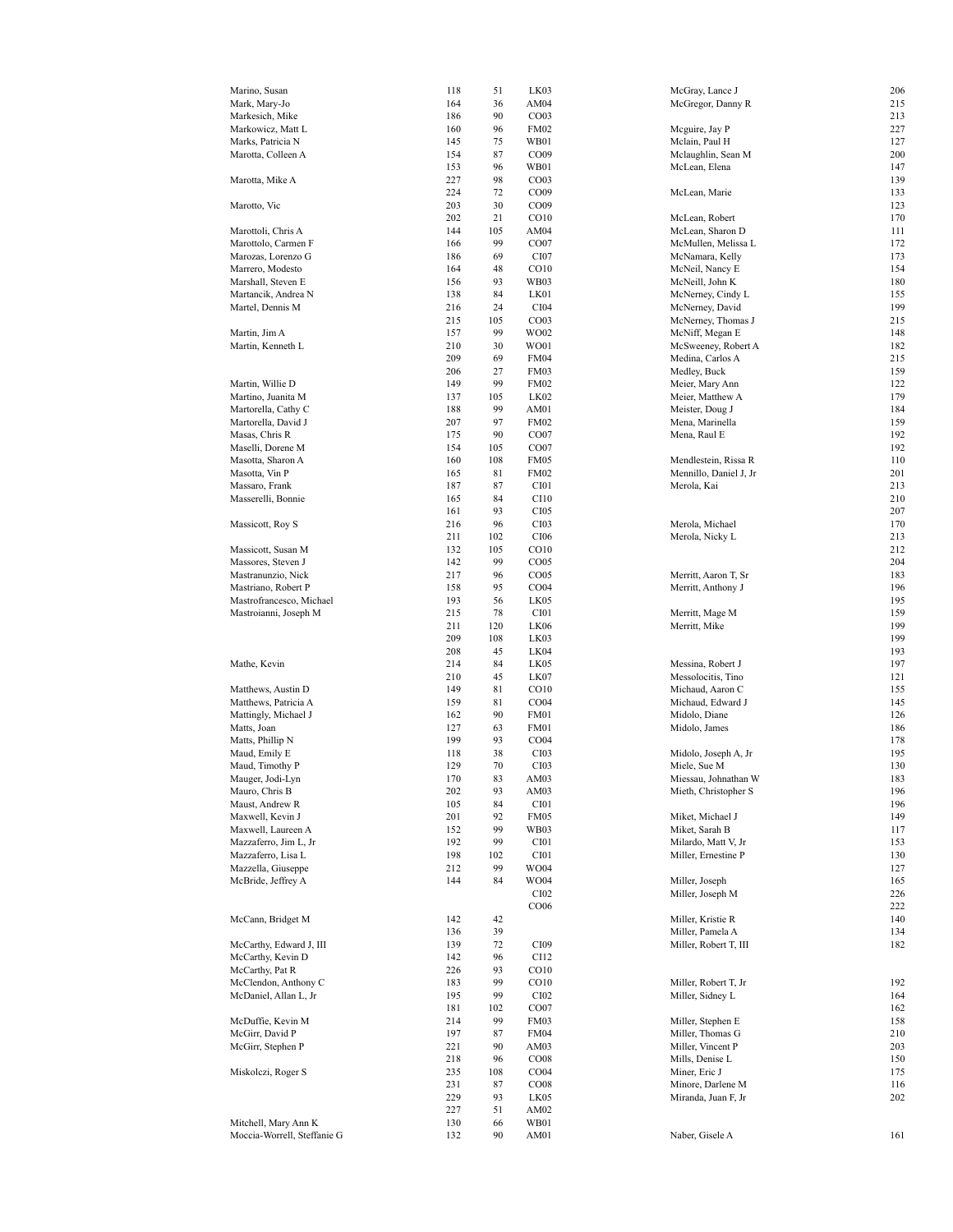| Molloy, Karen L         | 161 | 96  | CO <sub>01</sub> | Najda, John           | 143 |
|-------------------------|-----|-----|------------------|-----------------------|-----|
| Molloy, Robert A        | 208 | 99  | CI03             | Narrow, James E       | 176 |
| Monroe, James, III      | 154 | 116 | WB01             | Narus, Kevin L        | 187 |
| Montagna, Gail E        | 150 | 39  | CO <sub>04</sub> | Narus, Susan L        | 151 |
|                         | 137 | 48  | WO02             | Nastri, Anthony R     | 165 |
|                         |     |     |                  |                       |     |
| Montagna, Joseph, Jr    | 178 | 96  | CI12             | Natter, Vincent J     | 197 |
| Montagna, Joseph, Sr    | 152 | 84  | CI09             | Navarro, Anthony      | 198 |
| Montanez, Angel D       | 170 | 87  | CI05             |                       | 196 |
| Montanez, Carmen J      | 131 | 68  | CI05             | Nazario, Jason A, Jr  | 135 |
| Monti, Ralph A          | 194 | 90  | <b>FM04</b>      | Nazzaro, Edmund A, Sr | 155 |
| Montini, Macaire M      | 127 | 59  | <b>FM04</b>      | Neidt, Scott          | 203 |
| Moon, Robert C          | 191 | 93  | LK <sub>02</sub> | Nelson, Rob           | 148 |
|                         |     |     |                  |                       |     |
| Moore, Charlie, Jr      | 169 | 105 | AM <sub>05</sub> | Nemec, Rick A         | 196 |
| Moore, Daniel J         | 171 | 105 | CO <sub>08</sub> | Nemergut, Krista J    | 96  |
| Moore, Deborah A        | 127 | 54  | CI <sub>07</sub> | Nemet, Lois           | 145 |
| Moore, Leamon E         | 166 | 51  | <b>FM02</b>      | Nemeth, Dave A        | 193 |
| Moquin, Tony            | 179 | 81  | CO <sub>02</sub> | Neri, Mark A          | 232 |
| Morales, Kathy          | 152 | 99  | CO <sub>02</sub> | Neumahr, Michael      | 174 |
|                         |     |     |                  |                       |     |
| Moran, Carole J         | 128 | 93  | CI03             | Nevola, Robert A      | 187 |
| Moran, Lynn M           | 158 | 93  | <b>FM04</b>      | Newsome, Perry L, Jr  | 194 |
| Moras, Eleanor          | 133 | 48  | CO <sub>05</sub> |                       | 182 |
|                         | 129 | 45  | CO <sub>05</sub> |                       | 181 |
| Morelli, Jim V          | 146 | 48  | CI09             | Newton, Willie        | 159 |
| Moretti, Lisa A         | 152 | 96  | CI12             |                       | 155 |
|                         |     |     |                  |                       |     |
| Morgillo, Angelo C, Sr  | 205 | 108 | LK07             | Nichols, Bruce A      | 146 |
| Moritz, Mike            | 124 | 90  | <b>FM04</b>      | Nichols, Rodney F     | 216 |
| Morosko, Ronald         | 180 | 87  | CI <sub>01</sub> | Nicholson, Calvin     | 196 |
| Morris, Ronald D        | 172 | 107 | <b>FM07</b>      | Nied, Ralph E         | 179 |
| Morrison, Christopher M | 143 | 105 | AM03             | Nielsen, Todd C       | 188 |
|                         |     |     |                  |                       |     |
| Morrone, Anita          | 127 | 102 | <b>CI07</b>      | Nieves, Daniel J      | 192 |
| Morrow, Christopher M   | 206 | 63  | CO10             |                       | 187 |
|                         | 198 | 60  | CI04             |                       | 186 |
| Morse, Emily A          | 156 | 90  | LK05             | Nieves, Nick J        | 162 |
| Moskey, Adam            | 181 | 101 | LK <sub>02</sub> | Nieves, Tony          | 190 |
| Moskey, Nicholas P      | 186 | 99  | <b>FM08</b>      | Nihill, Todd M        | 171 |
|                         |     |     |                  |                       |     |
| Mott, Candice M         | 94  | 63  | CO <sub>04</sub> | Nimons, Albert P      | 184 |
| Mott, Gage              | 63  | 72  | CO <sub>04</sub> | Niro, Frank J         | 229 |
| Mott, Glenn S, Jr       | 181 | 46  | <b>CI08</b>      |                       | 225 |
|                         | 174 | 72  | <b>CI08</b>      | Nobile, Karin A       | 123 |
|                         | 170 | 48  | C112             |                       | 120 |
| Mott, Glenn, III        | 87  | 72  | <b>CI08</b>      | Noble, Jon W          | 178 |
| Mott, Justin            | 86  | 72  | CI09             | Noonan, Joann F       | 130 |
|                         |     |     |                  |                       |     |
| Mucha, Kim A            | 154 | 99  | <b>CI08</b>      | Novella, William      | 162 |
| Mucha, Stan             | 193 | 102 | <b>CI08</b>      | Nowak, Jason A        | 183 |
| Muizulis, Bert          | 158 | 89  | CO <sub>05</sub> | Nunley, Arthur T, III | 196 |
| Mullally, James F       | 205 | 105 | AM <sub>04</sub> |                       | 191 |
|                         | 192 | 99  | AM <sub>04</sub> |                       | 186 |
| Muraski, Joe            | 113 | 27  | WO01             | Nurnberg, Charles J   | 187 |
|                         |     |     |                  |                       |     |
| Murawski, Francis S     | 156 | 26  | CO <sub>04</sub> |                       | 184 |
|                         | 154 | 27  | <b>FM07</b>      | Nuzzo, Dawn           | 175 |
| Murawski, Joseph F      | 186 | 45  | C112             | Nuzzo, Michael        | 169 |
| Murgatroy, Frank        | 230 | 108 | CI09             | Nyholt, Michael D     | 182 |
|                         | 230 | 120 | CI09             | Oakes, Mary M         | 144 |
|                         | 223 | 42  |                  |                       | 119 |
|                         |     |     | LK05             | O'Brien, Daniel P     |     |
| Murphy, Kathleen F      | 138 | 81  | LK04             | O'Brien, Patricia A   | 110 |
| Murphy, Richard B, Jr   | 213 | 102 | LK02             | Obuchowski, Charles L | 161 |
| Murphy, Rodney A        | 157 | 68  | AM05             | Och, John J           | 212 |
| Murphy, Sean P          | 160 | 90  | AM04             | O'Connor, Michael     | 153 |
| Murray, Christal        | 214 | 105 | CO10             | O'Donnell, Jason M    | 181 |
|                         | 201 | 27  | <b>FM07</b>      | O'Donnell, Kevin M    | 175 |
|                         |     |     |                  |                       |     |
|                         | 196 | 107 | AM01             | Ogety, Bharath        | 115 |
| Murray, Jerome R        | 168 | 105 | CI04             | Ogrisek, Walter       | 182 |
|                         |     |     | CO07             | Ohr, Edward G         | 168 |
|                         |     |     | CO07             |                       | 168 |
| Murray, Kenneth R       | 182 | 93  |                  | O'Keefe, Michael G    | 130 |
| Musco, George A         |     | 90  |                  |                       | 159 |
|                         | 201 |     |                  | Oliva, Joseph A       |     |
| Mushinski, Joe          | 182 | 96  | CO <sub>08</sub> | Oliver, Catrina D     | 188 |
|                         | 177 | 96  | CO <sub>04</sub> |                       |     |
| Musso, Paul J, Jr       | 196 | 27  | CO10             |                       |     |
|                         | 196 | 93  | CO <sub>08</sub> |                       | 179 |
| Musso, Theresa C        | 127 | 90  | WO05             |                       | 161 |
| Mwando, Angaza S        |     |     |                  |                       |     |
|                         | 131 | 72  | WO04             | Oliver, Doris E       | 137 |
| Myer, Nicole M          | 182 | 83  | WO04             |                       | 135 |
|                         | 177 | 47  | CO07             | Oliver, Ernest A, Sr  | 185 |
|                         | 175 | 105 | CI <sub>05</sub> | Oliver, James C       | 215 |
|                         | 174 | 45  | C112             |                       | 197 |
| Olson, Ed C             | 149 | 58  | <b>FM04</b>      | Oliver, Robert D      | 180 |
|                         |     |     |                  |                       |     |
| Olszewski, John J       | 201 | 99  | CI09             | Olmstead, Jay         | 220 |
| O'Neil, James F         | 200 | 87  | CO <sub>04</sub> |                       | 215 |
| O'Neil, Jonathan P      | 203 | 90  | CI02             | Olsen, John R         | 164 |
| Onofrio, John F         | 196 | 61  | FM <sub>05</sub> | Olson, David A        | 159 |
|                         | 192 | 104 | FM <sub>05</sub> |                       |     |
| Oram, Robyn             | 159 | 90  | <b>FM01</b>      | Pastore, Frank J      | 203 |
|                         |     |     |                  |                       |     |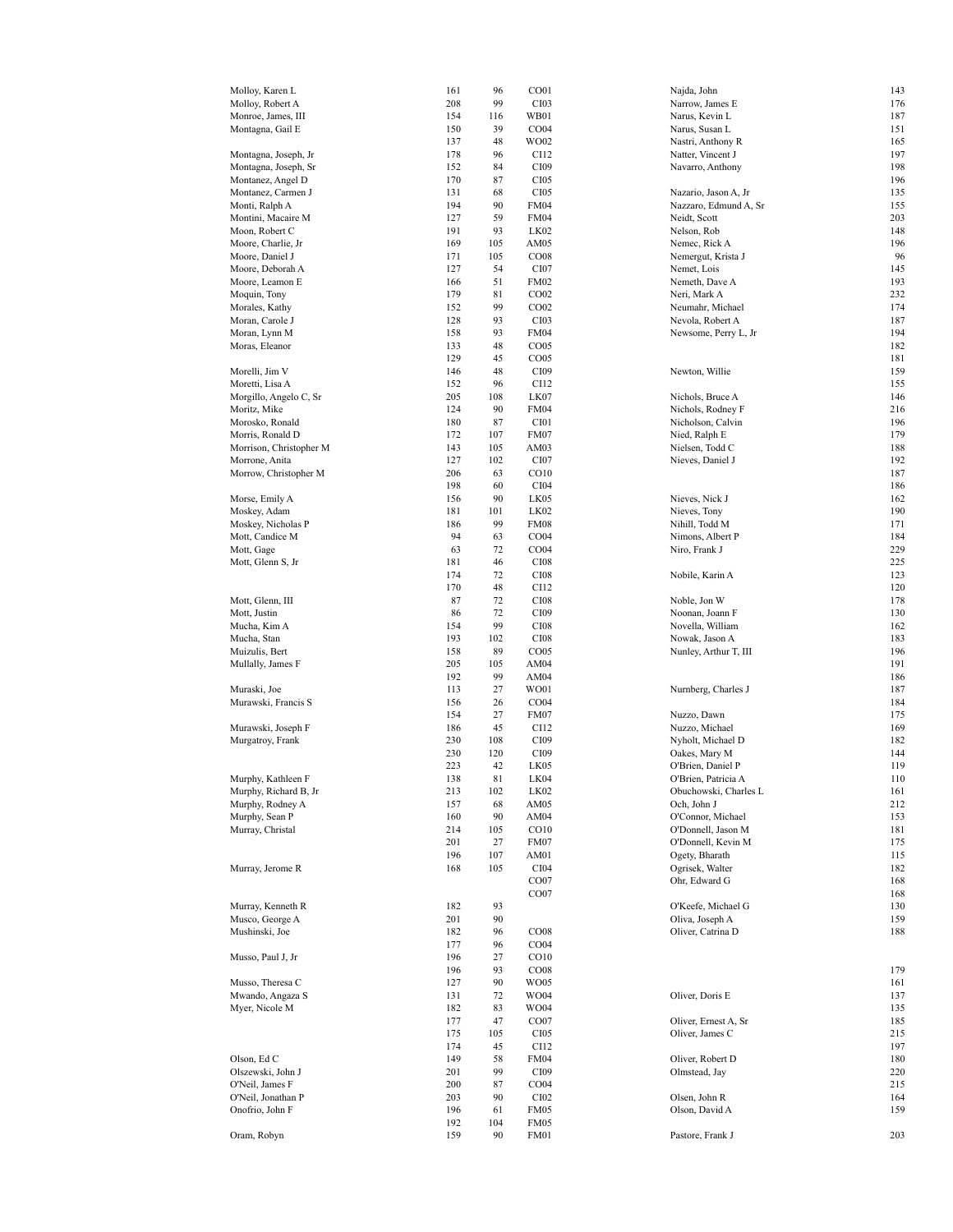| Orosz, Joshua D                       |            | 93        | <b>FM02</b>         | Pastore, James M                 |            |
|---------------------------------------|------------|-----------|---------------------|----------------------------------|------------|
|                                       | 209        |           |                     |                                  | 159        |
| Orosz, Richard J                      | 188        | 33        | CO <sub>03</sub>    | Pastore, Leonard F               | 208        |
| Ortiz, Luis R                         | 133        | 81        | <b>FM01</b>         |                                  | 206        |
| Ortiz, Michael A                      | 183        | 92        | <b>FM01</b>         |                                  | 204        |
| Osborne, Marge P                      | 150        | 90        | <b>WB03</b>         |                                  | 202        |
|                                       |            |           |                     |                                  |            |
| Otero, Miguel A                       | 219        | 114       | CI10                | Pastrana, Ramon                  | 174        |
|                                       | 215        | 99        | CO08                |                                  | 173        |
|                                       | 199        | 51        | LK04                |                                  | 169        |
| O'Toole, John J                       | 192        | 92        | LK <sub>02</sub>    |                                  | 161        |
| Oun, Nick J                           | 201        | 108       | LK01                | Patrizzi, Mark G                 | 151        |
|                                       |            |           |                     |                                  |            |
|                                       | 199        | 114       | AM04                | Patton, Garland E                | 197        |
| Outlaw, Michael D                     | 161        | 49        | LK05                |                                  | 196        |
| Overton, David                        | 195        | 105       | WO02                | Pavlo, Robert M                  | 190        |
| Overton, Donna M                      | 127        | 99        | CI03                | Pawlak, Tracey H                 | 146        |
|                                       |            |           | WO01                |                                  | 203        |
| Overton, Rodney K                     | 162        | 90        |                     | Pawson, Daniel W                 |            |
| Owen, Patrick D                       | 222        | 102       | WO04                |                                  | 201        |
| Owens, Donald W, Jr                   | 171        | 99        | LK01                |                                  | 197        |
| Owens, Leroy, Jr                      | 226        | 90        | CO <sub>04</sub>    | Payne, Cortney G                 | 203        |
|                                       | 210        | 99        | WO04                |                                  | 203        |
|                                       |            |           |                     |                                  |            |
| Owens, Toni                           | 106        | 89        | AM01                | Payne, Diane D                   | 188        |
| Owens, Valerie J                      | 156        | 69        | CO07                |                                  | 182        |
| Pace, Chris L                         | 183        | 96        | LK03                |                                  | 177        |
| Pack, Tammi J                         | 131        | 99        | WO04                | Payne, Louis T                   | 191        |
|                                       | 147        |           |                     |                                  | 160        |
| Padden, Mary M                        |            | 42        | CI <sub>05</sub>    | Payne, Michael W                 |            |
|                                       | 144        | 39        | <b>FM04</b>         | Payne, Rachel M                  | 137        |
| Padula, Matt G                        | 216        | 93        | CI09                | Pecor, Richard J                 | 216        |
| Page, Heather C                       | 165        | 83        | CI12                | Pekoske, Thomas A                | 205        |
| Pagliaro, Christopher J               | 161        | 62        | LK <sub>02</sub>    | Pelkey, Christopher              | 208        |
|                                       |            |           |                     |                                  |            |
| Pagliaro, Ernest H, III               | 210        | 94        | AM02                |                                  | 202        |
| Pagliaro, Ernie H, Jr                 | 189        | 92        | AM03                |                                  | 198        |
| Pal, Botond                           | 150        | 90        | AM03                | Pelletier, Catherine E           | 128        |
| Paladino, Fred A                      | 172        | 66        | AM03                | Pelletier, Steve J               | 176        |
|                                       |            |           |                     |                                  |            |
| Palama, David J                       | 203        | 84        | CI03                | Pelletier, Tim R                 | 205        |
| Pallace, Robert                       | 191        | 96        | <b>FM06</b>         | Pello, John W                    | 175        |
| Palmer, Glenn F                       | 214        | 93        | AM03                | Pendleton, Craig A               | 183        |
| Palmer, Roger A                       | 177        | 96        | CI01                |                                  | 180        |
| Palmieri, Angela M                    | 124        | 75        | CI02                | Penkrat, Anthony D               | 207        |
|                                       |            |           |                     |                                  |            |
| Palmucci, Michael                     | 194        | 84        | WO05                | Penkrat, Anthony D, III          | 152        |
| Palumbo, David L                      | 204        | 84        | C <sub>I</sub> 01   | Penna, Debra L                   | 210        |
|                                       | 203        | 72        | CI01                | Pentino, JoAnne P                | 161        |
|                                       | 200        | 35        | CO04                | Pepe, Jennifer M                 | 206        |
|                                       |            |           |                     |                                  |            |
|                                       | 194        | 48        | AM02                | Pepe, Michelle L                 | 181        |
| Paluszewski, Walter J                 | 185        | 72        | CI01                |                                  | 178        |
| Pandolfi, Jason S                     | 171        | 93        | CI04                | Perez, Ryan                      | 183        |
| Pandolfi, Nancy L                     | 148        | 91        | CO10                | Perillo, John D, III             | 235        |
| Pandolfi, William L                   | 173        | 33        | AM03                |                                  | 230        |
|                                       |            |           |                     |                                  |            |
|                                       | 171        | 99        | AM03                |                                  | 226        |
| Paolino, Chip                         | 207        | 108       | AM07                |                                  | 225        |
| Papakos, John P                       | 198        | 96        | AM03                | Perillo, Louis M                 | 134        |
| Papale, Christine                     | 138        | 86        | WO05                | Perna, Andy                      | 216        |
| Papale, Fred A, Sr                    | 152        |           | AM04                |                                  | 136        |
|                                       |            | 21        |                     | Perrelli, Dee                    |            |
| Pape, David A                         | 221        | 105       | CO08                | Perrin, Ronald                   | 207        |
| Paquet, Gerald R                      | 211        | 93        | CO <sub>04</sub>    |                                  | 203        |
| Paradis, Mark A                       | 224        | 95        | LK05                |                                  | 200        |
|                                       |            | 108       |                     |                                  |            |
|                                       |            |           |                     |                                  |            |
| Parcella, Cheryl L                    | 152        |           | LK02                | Perry, James                     | 229        |
| Parcells, Joel H                      | 215        | 99        | WO02                |                                  | 228        |
| Pardes, Sandy                         | 120        | 63        | WB01                |                                  | 218        |
|                                       |            |           |                     | Perssico, Cathy                  |            |
| Parker, Buzz                          | 209        | 108       | CO07                |                                  | 158        |
| Parker, Richard J                     | 209        | 108       | WB03                | Perssico, Terry K, Jr            | 239        |
|                                       | 206        | 45        | <b>FM06</b>         |                                  | 228        |
|                                       | 203        | 102       | <b>FM02</b>         | Perugini, Judy                   | 136        |
|                                       |            |           | <b>FM04</b>         | Perugini, Salvatore, Jr          | 221        |
|                                       |            |           |                     |                                  |            |
|                                       |            |           | CI02                |                                  | 217        |
| Parniawski, Charles R                 | 213        | 99        |                     |                                  | 217        |
| Parrillo, Stephen J                   | 224        | 102       |                     | Pesch, Nicholas H                | 170        |
| Parrino, Laurie A                     | 211        | 69        | FM04                | Peterson, Jerry                  | 187        |
| Parrish, James R                      | 173        | 102       | WB02                |                                  |            |
|                                       |            |           |                     |                                  |            |
| Parrish, Jesse L                      | 202        | 93        | LK02                |                                  |            |
|                                       | 201        | 93        | <b>FM04</b>         | Peterson, Joseph S               | 193        |
| Parrish, Lorna R                      | 151        | 102       | LK <sub>06</sub>    | Peterson, Lexy A                 | 169        |
|                                       | 149        | 96        | LK02                | Peterson, Mark J                 | 213        |
|                                       |            |           |                     |                                  |            |
| Pascale, Monica R                     | 124        | 51        | <b>FM03</b>         | Peterson, Monica                 | 184        |
| Pask, Sharon J                        | 135        | 60        | <b>FM04</b>         | Petrillo, Rob J                  | 187        |
| Paskin, Todd J                        | 228        | 93        | CO09                | Petrillo, Steven D               | 202        |
|                                       | 223        | 87        | <b>FM02</b>         | Petro, Michael D                 | 204        |
|                                       |            |           |                     |                                  |            |
|                                       |            |           | AM04                | Petrosino, Mary Anne             | 142        |
| Philipse, Peter A                     | 187        | 90        | AM03                | Petrucci, Harry J                | 204        |
| Piascik, Edward B, Sr                 | 159        | 93        |                     | Petruzielo, Scott F              | 201        |
| Picard, PeterAnn E                    | 155        | 96        | AM05                | Pettis, Kevin C                  | 216        |
|                                       |            |           |                     |                                  |            |
| Piccirillo, Lisa M                    | 170        | 81        | <b>FM04</b>         | Pharr, Dwight J                  | 218        |
| Pierce, Kevin M                       | 182        | 54        | CO09                | Pharr, Evan E                    | 226        |
| Pierro, Louis R<br>Pilloise, Joseph J | 190<br>208 | 96<br>105 | <b>FM08</b><br>CO10 | Quarz, Robert<br>Quick, Edward L | 192<br>162 |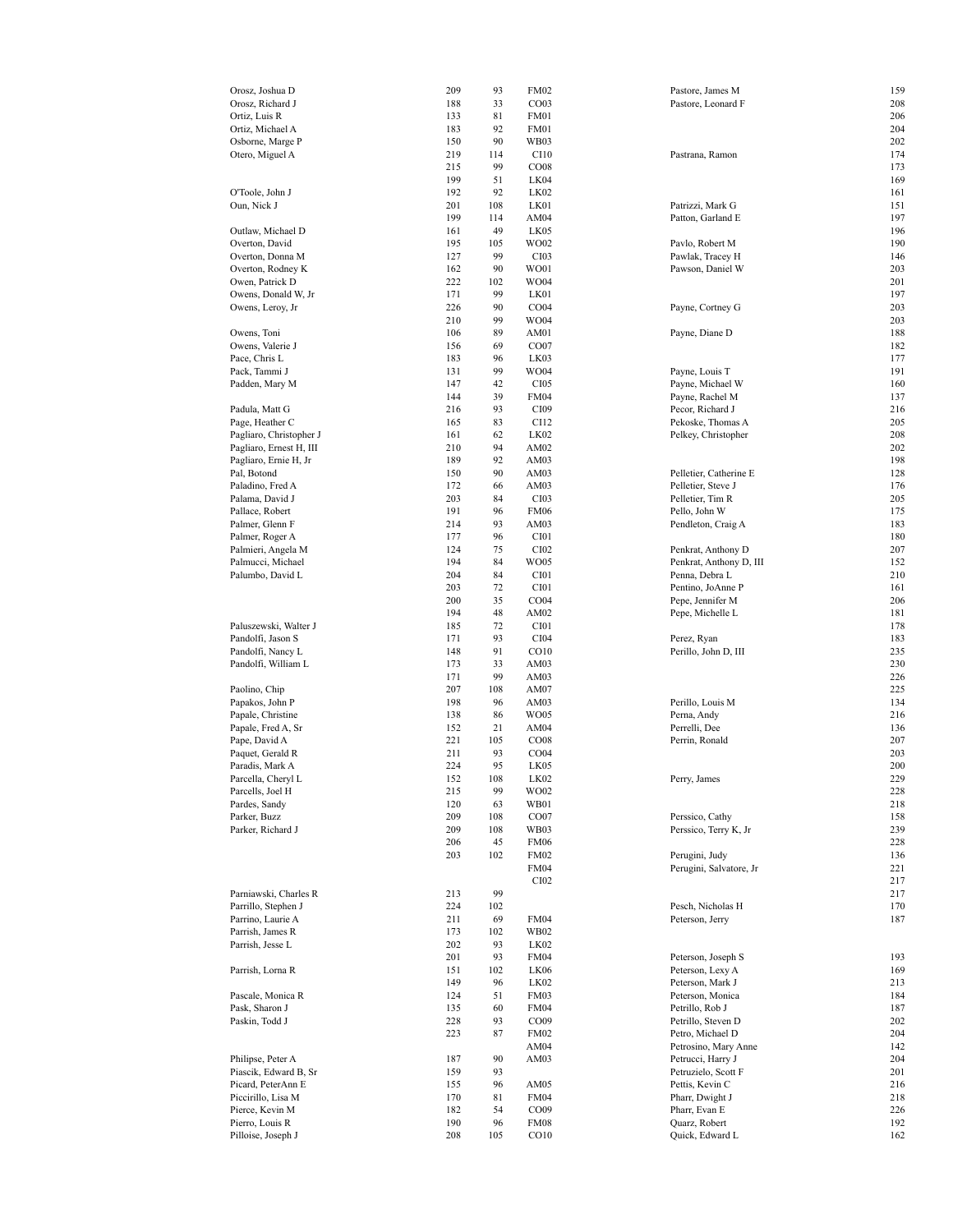| Pires, Mel                               | 199        | 108       | FM <sub>05</sub>    | Quillia, Gene                          | 176        |
|------------------------------------------|------------|-----------|---------------------|----------------------------------------|------------|
| Pisano, Joe A                            | 175        | 90        | WO05                | Quinn, Michael J                       | 196        |
| Piscitelli, Alphonse M                   | 212        | 42        | <b>FM06</b>         | Quinn, Michelle                        | 163        |
|                                          | 204        | 39        | <b>FM07</b>         | Quiriconi, Mary Ann C                  | 166        |
| Piscitelli, Clemente                     | 207        | 99        | CI01                | Radecki, Tina M                        | 178        |
| Piscitelli, Philip C                     | 222        | 51        | CO <sub>04</sub>    | Radecki, Troy D                        | 217        |
|                                          | 200        | 90        | CI02                | Rainey, Ronald D                       | 186        |
| Plank, Edward J                          | 175        | 87        | AM02                | Ramos, Martina R                       | 184        |
| Plantamura, William C<br>Platt, Joseph R | 183<br>191 | 81<br>78  | CI02<br>LK01        | Ramos, Oscar                           | 100<br>140 |
|                                          | 184        | 99        | <b>FM05</b>         | Ramos, Tiemarcie                       | 204        |
| Plavcan, Michael J                       | 221        | 105       | CI02                |                                        | 201        |
| Plavcan, Sheila                          | 196        | 105       | CI01                | Randall, David                         | 182        |
|                                          | 195        | 44        | <b>FM04</b>         | Randis, Edward J                       | 210        |
|                                          | 194        | 105       | <b>FM03</b>         | Rankin, John H                         | 139        |
| Plourde, Albert J, IV                    | 178        | 87        | <b>FM02</b>         | Ransom, Travis                         | 170        |
| Plourde, Michael A                       | 202        | 93        | <b>FM04</b>         | Rasbach, Justin R                      | 192        |
| Plourde, Paul                            | 222        | 111       | CO06                | Rasmussen, Rob J                       | 235        |
|                                          | 221        | 90        | CO <sub>09</sub>    |                                        | 227        |
| Plucinski, Stephen J                     | 154        | 88        | WO02                | Ratchford, Geraldine G                 | 182        |
| Podpolucha, Betty A                      | 149        | 81        | WO01                |                                        | 174        |
| Polino, Jeffery                          | 139        | 36        | FM01                | Raucci, Teresa                         | 166        |
|                                          | 136        | 93        | AM06                | Ravenell, Sheryl L                     | 196        |
| Polino, Richard T                        | 207        | 96        | CO <sub>08</sub>    |                                        | 195        |
|                                          | 200        | 87        | AM03                | Readel, Joanne                         | 145        |
| Polony, Dave                             | 213        | 93        | AM03                | Readel, Robert J                       | 162        |
| Polony, James W                          | 156        | 44        | CO08                | Reale, Dominic A, III                  | 164        |
| Polverani, Ashley M                      | 144        | 96        | FM01                | Reed, L H, Jr                          | 179        |
| Polzella, Mark A                         | 205        | 105       | <b>FM01</b>         | Reese, Julee C                         | 136        |
| Pontelandolfo, Tara N                    | 149        | 96        | CI <sub>01</sub>    | Regan, Daniel T                        | 198        |
|                                          | 143        | 96        | <b>WO05</b>         |                                        | 191        |
| Ponzillo, Joseph J                       | 199        | 93        | LK03                | Regina, Joseph                         | 185        |
| Poorman, Norman P                        | 132        | 75        | LK07                | Reid, Emmett                           | 147        |
| Pope, Connie V                           | 153        | 80        | AM02                | Reid, Gloria H                         | 152        |
|                                          | 149        | 87        | <b>CI08</b>         | Reiff, Thomas K                        | 222        |
| Popovich, George J                       | 140        | 66        | LK01                |                                        | 222        |
| Porter, Toni P                           | 138        | 96        | <b>FM03</b>         | Reiff, Wanda I                         | 166        |
| Porto, Mike                              | 200        | 87        | CO <sub>06</sub>    | Reilly, Carol R                        | 131        |
| Potter, James F                          | 163        | 96        | CO <sub>01</sub>    |                                        | 130        |
| Poulin, Barry M                          | 209        | 96        | C <sub>I</sub> 10   | Reilly, Frank P                        | 157        |
| Powell, Dennis K                         | 157        | 105       | CI10                | Reilly, Joe F                          | 129        |
| Powell, Martin J                         | 176        | 102       | CO <sub>04</sub>    |                                        | 122        |
| Powell, Michael S                        | 220        | 38        | WO03                | Reinish, Carolyn                       | 115        |
| Prentice, Robert W                       | 203        | 87        | <b>FM02</b>         | Reis, Brittney A                       | 139        |
| Pressley, Amy S                          | 144        | 84        | AM02                | Reis, John                             | 193        |
| Prestiano, Mathew S                      | 166        | 66        | CO <sub>04</sub>    | Reis, Jonathan A                       | 188        |
| Prestiano, Mike                          | 194        | 81        | FM01                | Reitberg, Darren                       | 193        |
| Priest, William F                        | 158        | 108       | AM07                | Reiter, Mark L                         | 157        |
| Priviti, Frank J                         | 148        | 42        | AM07                | Remillard, Barbara A                   | 176        |
| Proctor, Vernon B                        | 198        | 93        | <b>FM06</b>         | Remiszewski, Edward W                  | 205<br>197 |
| Prokop, John, Jr                         | 200<br>198 | 105<br>24 | <b>FM03</b>         |                                        | 151        |
|                                          | 191        |           | LK07<br><b>FM02</b> | Reuter, Christel J<br>Reuter, Steven J | 179        |
|                                          | 190        | 60<br>90  | AM02                |                                        | 192        |
| Prokop, Karen J                          | 176        | 30        | <b>FM04</b>         | Reynolds, Chris G                      | 185        |
| Pronechen, Natalie J                     | 150        | 87        | FM <sub>05</sub>    | Reynolds, Philip A                     | 166        |
| Pronechen, Stephen J, Sr                 | 219        | 36        | <b>FM04</b>         | Rhodes, Curtis L                       | 184        |
| Pruden, Wallace                          | 193        | 90        | <b>FM02</b>         | Ricci, Mike                            | 184        |
| Prunier, Peter E                         | 173        | 108       | AM03                | Ricciardi, Joseph A, Jr                | 197        |
| Prutting, Charlie N                      | 203        | 93        | LK <sub>02</sub>    | Ricciuti, Robert A                     | 221        |
|                                          |            |           | <b>FM06</b>         | Rice, Jan                              | 105        |
|                                          |            |           | AM02                | Rice, Ronald S                         | 211        |
| Pudvah, Bernard E                        | 180        | 81        |                     |                                        | 206        |
| Pugliese, Rocco F                        | 180        | 93        |                     | Richard, Antoinette M                  | 104        |
| Puglisi, Anthony R, Jr                   | 191        | 102       | CO <sub>04</sub>    | Richardson, Garry A                    | 187        |
| Puglisi, Anthony R, Sr                   | 190        | 41        | LK07                |                                        |            |
| Puglisi, Mario, Jr                       | 196        | 100       | AM04                |                                        |            |
| Puglisi, Mario, Sr                       | 184        | 48        | AM04                | Richardson, Kendall                    | 208        |
| Pulcifer, Taylor R                       | 125        | 93        | AM04                |                                        | 206        |
| Pullman, Robert J                        | 229        | 87        | AM04                | Richardson, Michael D                  | 120        |
| Quaranta, Steven M                       | 222        | 108       | CO <sub>08</sub>    | Richter, Angela                        | 133        |
|                                          | 215        | 87        | AM <sub>05</sub>    | Rickevicius, Steve P                   | 210        |
|                                          | 215        | 96        | <b>FM02</b>         |                                        | 208        |
| Riehl, Angela                            | 186        | 63        | <b>FM07</b>         | Ricks, Terrence S                      | 151        |
| Riehl, Douglas S                         | 207        | 107       | <b>FM05</b>         | Ridolfi, Christopher W                 | 179        |
| Riehl, Rosanna                           | 166        | 89        | <b>CI08</b>         | Ridolfi, Darlene S                     | 147        |
|                                          | 164        | 86        | <b>FM02</b>         |                                        |            |
| Riep, William J                          | 158        | 90        | CI06                |                                        |            |
| Riggs, Timothy J                         | 185        | 84        | <b>FM02</b>         | Rowe, Brandi L                         | 208        |
| Rignoli, Michael F                       | 187        | 26        | FM01                |                                        | 187        |
| Riles, Babe                              | 187        | 104       | LK07                | Rowe, Chris                            | 228        |
|                                          | 186        | 108       | FM05                |                                        | 226        |
|                                          | 175        | 24        | AM01                | Rowe, Ken                              | 119        |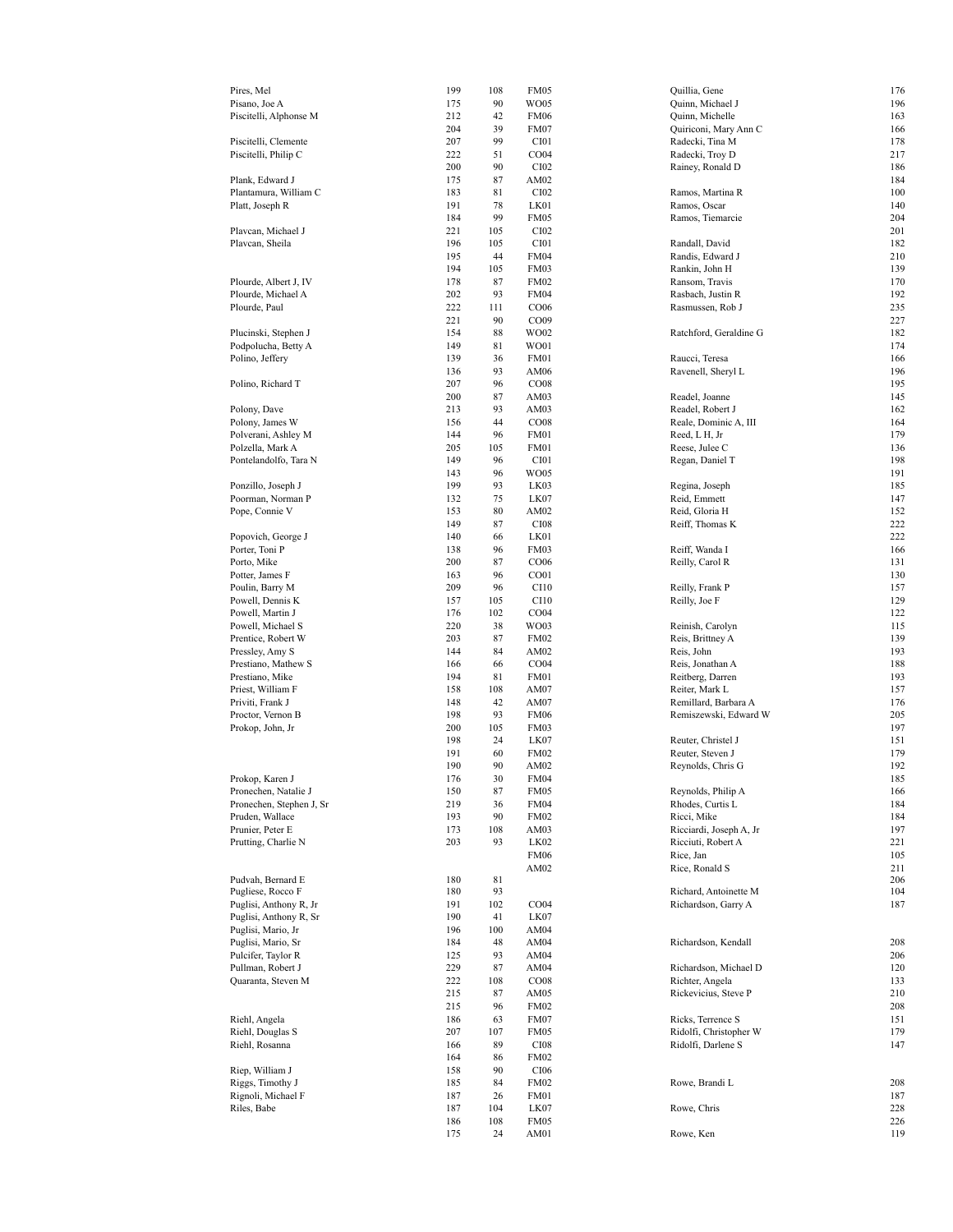|                         | 174 | 41  | CO07             | Roy, Alicia M           | 124 |
|-------------------------|-----|-----|------------------|-------------------------|-----|
| Ring, Kathleen M        | 167 | 66  | CI04             | Roy, Judy A             | 123 |
|                         |     |     |                  |                         |     |
| Rispoli, Babe           | 161 | 93  | CI01             | Roy, Kristine           | 101 |
| Rivas, Luis             | 194 | 36  | AM05             | Roy, Tom, Jr            | 139 |
| Rivera, Angel M         | 177 | 93  | CO <sub>08</sub> | Roy, Tommy P, III       | 159 |
| Rivera, Carmelo         | 211 | 60  | CI05             | Rubbo, Jennifer         | 121 |
|                         |     |     |                  |                         |     |
|                         | 208 | 96  | <b>FM05</b>      | Rubbo, Marc             | 227 |
| Rivera, Esteban         | 179 | 68  | LK02             |                         | 217 |
| Rivera, Jason           | 163 | 45  | LK01             | Rubbo, Robert A         | 208 |
| Rivera, Sammy           | 195 | 81  | AM01             |                         | 192 |
| Rivera, Steven R        | 169 | 75  | CO09             | Rubbo, Steven           | 161 |
|                         | 193 |     |                  |                         |     |
| Rivoli, Jordan S        |     | 84  | LK <sub>06</sub> | Rubbo, Tony             | 150 |
| Roach, O'Neal           | 191 | 70  | <b>FM07</b>      | Ruben, Thomas C         | 214 |
| Roberts, Jim E          | 194 | 93  | CO06             | Rubino, Darlene G       | 150 |
| Roberts, Joshua J       | 220 | 102 | AM <sub>02</sub> | Rubino, David J         | 165 |
| Roberts, Justin E       | 205 | 108 | WO01             | Rucker, Anthony S       | 220 |
| Roberts, Matt F         | 212 | 108 | WO01             |                         | 216 |
|                         |     |     |                  |                         |     |
| Robinson, Donald H, Jr  | 169 | 99  | WO01             |                         | 198 |
| Robinson, Edward L      | 176 | 108 | WO01             | Rucker, Pamela S        | 168 |
| Robinson, Mark          | 220 | 102 | CO <sub>04</sub> | Ruderman, Deborah A     | 144 |
| Robinson, Nick C        | 157 | 90  | CO07             | Ruffoni, Karen A        | 149 |
| Robinson, Noble         | 190 | 72  | WB02             | Ruggiero, Amber         | 153 |
|                         |     |     |                  |                         |     |
| Robles, Justin C        | 166 | 69  | <b>FM05</b>      |                         | 151 |
|                         | 161 | 108 | AM01             | Ruggiero, Christine V   | 160 |
| Roby, Gerry L           | 135 | 93  | <b>FM04</b>      |                         | 149 |
|                         | 134 | 87  | <b>FM03</b>      | Ruggiero, Dominic A, Jr | 213 |
| Rockhill, Denise M      | 127 | 84  | CI06             |                         | 211 |
|                         |     |     |                  |                         |     |
| Rockhill, Joseph E      | 167 | 102 | CI03             |                         | 210 |
| Rockwell, Jack, III     | 183 | 30  | LK07             |                         | 206 |
|                         | 175 | 45  | WO04             |                         | 206 |
| Rodbourn, Mark D        | 182 | 85  | CI12             |                         | 197 |
| Roddy, Doreen T         | 117 | 45  | CI09             | Ruggiero, Frank J, Jr   | 211 |
|                         |     |     |                  |                         |     |
| Rodrigues, Pablo        | 206 | 39  | CI <sub>05</sub> | Ruggiero, Richard A     | 200 |
| Rodriguez, Denise B     | 111 | 42  | CO <sub>03</sub> | Ruiz, Cynthia A         | 152 |
| Rodriguez, Denise M     | 186 | 30  | CO07             | Rully, Matt L           | 170 |
| Rodriquez, Victor A, Jr | 190 | 27  | AM05             | Runions, Rich A         | 220 |
| Roedel, John R          | 145 | 92  | CO07             |                         | 209 |
|                         |     |     |                  |                         |     |
| Rohne, Raymond E        | 170 | 90  | CO <sub>08</sub> | Rusate, Miguel          | 163 |
|                         | 165 | 27  | CI01             | Russell, Agnes C        | 149 |
| Roka, Shawn A           | 222 | 92  | CI03             | Russell, Eric S, Sr     | 184 |
| Roke, Eric              | 161 | 50  | CI01             | Russell, Sharon L       | 149 |
| Roldan, Michael P       | 153 | 40  | LK05             | Russo, Chris J          | 197 |
|                         |     |     |                  |                         |     |
| Roman, Rolando R        | 187 | 96  | AM03             | Russo, Joseph           | 184 |
| Romano, Nick E          | 194 | 89  | CI12             | Russo, Michael J        | 161 |
| Rondinello, Jan L       | 160 | 105 | WO02             | Russo, Theresa A        | 139 |
| Rosa, Debbie            | 135 | 48  | <b>FM05</b>      | Russomanno, JoAnn       | 183 |
| Rosa, Hermes            | 170 | 102 | <b>FM02</b>      | Rustico, Erika N        | 184 |
|                         |     |     |                  |                         |     |
| Rosabianca, Laurie D    | 124 | 42  | CI01             |                         | 184 |
|                         | 115 | 30  | LK01             | Rutherford, Timothy R   | 197 |
| Rose, Tina L            | 159 | 99  | CI12             |                         | 194 |
| Rosello, Ken L          | 206 | 51  | CI09             | Ruzicka, Frank J        | 211 |
| Rosenzweig, Benjamin C  | 112 | 27  | AM03             |                         | 199 |
|                         |     |     |                  |                         | 198 |
| Rosman, Ian             | 143 | 90  | CO10             | Ruzicka, John V         |     |
| Ross, Allison           | 148 | 103 | WB01             | Ryan, Carolyn           | 164 |
| Ross, Arthur D          | 147 | 90  | WB03             | Ryan, Donald T          | 172 |
| Ross, Christopher D     | 133 | 74  | CI04             | Sabella, Daniel V       | 185 |
| Ross, John              | 165 | 105 | <b>FM03</b>      | Sabol, Joseph J         | 167 |
| Rossi, Ryan P           | 180 | 108 | <b>FM01</b>      | Sadowski, Bob A         | 167 |
|                         |     |     |                  |                         |     |
|                         | 177 | 21  | CI04             | Sakowicz, Carl M, Jr    | 147 |
|                         |     |     | WO05             | Sakowicz, Carl M, Sr    | 198 |
|                         |     |     | WO04             | Sakowicz, Charles M     | 190 |
| Rossignol, Scott S      | 193 | 105 |                  | Salamon, George P, Jr   | 211 |
| Rostkowski, Carolyn     | 137 | 48  |                  | Salcito, Flo            | 111 |
|                         |     |     |                  |                         |     |
|                         | 132 | 45  | WO05             | Salemi, James M         | 155 |
| Rotatori, Jay M         | 187 | 99  | CI12             |                         |     |
| Rotatori, Michael       | 182 | 84  | CI09             |                         |     |
| Rothwell, Danny B       | 205 | 69  | WO05             | Salinsky, Barbara R     | 129 |
|                         | 202 | 90  | <b>FM07</b>      | SanAngelo, Dan          | 218 |
|                         |     |     |                  |                         |     |
| Roure, Johnny A         | 202 | 105 | CO04             |                         | 217 |
|                         | 198 | 114 | CO10             |                         | 214 |
|                         | 185 | 36  | LK05             |                         | 214 |
| Rourke, Michael T       | 162 | 51  | WO02             | SanAngelo, Donna M      | 156 |
| Sanford, Michael D      | 190 | 96  | WO01             | Sanca, Peter J          | 194 |
|                         |     |     |                  |                         | 203 |
|                         | 184 | 49  | CO09             | Sanchez, Bradley K      |     |
| Sansone, James A        | 228 | 102 | CO10             | Sanford, Guy E          | 222 |
|                         | 222 | 24  | CO09             | Sanford, Melinda C      | 136 |
|                         | 220 | 102 | AM04             |                         |     |
|                         | 220 | 105 | AM01             | Scranton, Christopher M | 183 |
|                         |     |     |                  |                         |     |
|                         | 211 | 108 | CO09             | Scrivines, Daniel J     | 191 |
| Santagata, Anthony J    | 197 | 90  | WO01             | Sebestyen, Kristie      | 128 |
| Santelle, Gail          | 103 | 21  | CO07             | Seeds, Brian K          | 177 |
| Santiago, Hector L      | 224 | 114 | AM04             | Seeds, Edwin            | 78  |
|                         | 219 | 96  | <b>FM03</b>      | Seeds, Eric J           | 161 |
|                         |     |     |                  |                         |     |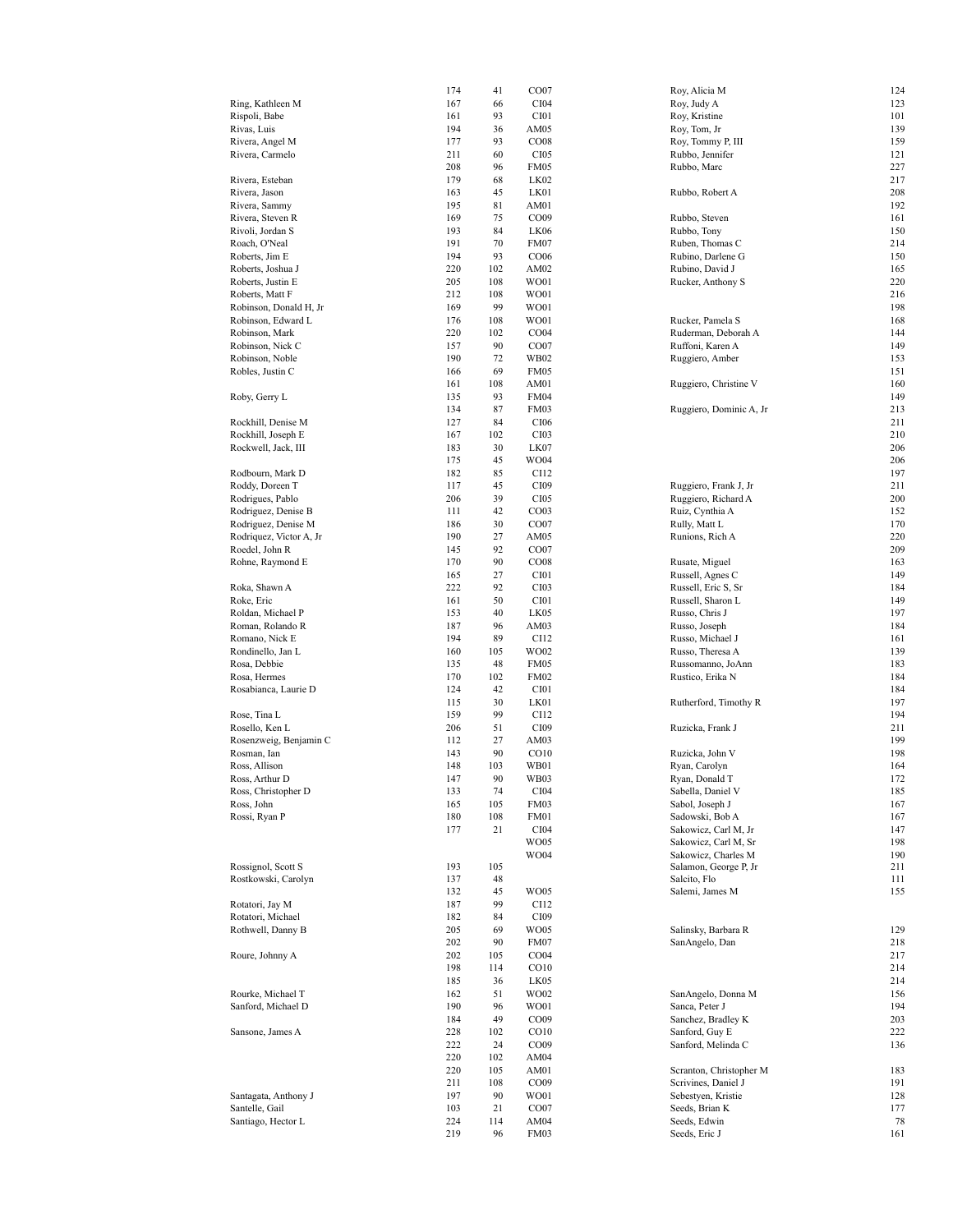|                         | 205 | 102 | LK04             | Seeley, Steven A      | 210 |
|-------------------------|-----|-----|------------------|-----------------------|-----|
|                         |     |     |                  |                       |     |
| Santiago, Marquis       | 158 | 87  | LK05             | Segui, Angelo L       | 140 |
| Santiago, Will          | 175 | 96  | WO01             | Seidel, Rick J        | 218 |
| Santino, Pete           | 114 | 96  | CO07             |                       | 216 |
|                         |     |     |                  |                       |     |
| Santoli, Douglas J      | 224 | 120 | <b>FM08</b>      | Self, Kathleen A      | 119 |
| Santore, Alphonse       | 191 | 99  | CO <sub>04</sub> | Semeraro, Rose        | 144 |
| Santore, Frank D        | 204 | 105 | LK04             | Semeraro, Thomas E    | 197 |
|                         |     |     |                  |                       |     |
|                         | 196 | 57  | CI02             | Semonich, John M      | 162 |
| Santore, Linda          | 145 | 86  | WO03             | Senel, Cemal          | 169 |
| Santore, Luke           | 224 | 48  | WO01             | Serapiglia, Marla J   | 133 |
|                         |     |     |                  |                       |     |
|                         | 208 | 99  | CI01             | Serkins, Ray J        | 205 |
| Santore, Phillip, Jr    | 173 | 99  | AM04             |                       | 202 |
|                         | 169 | 30  | CI02             |                       | 197 |
|                         |     |     |                  |                       |     |
| Santore, Theresa A      | 139 | 102 | CI01             |                       | 192 |
| Santos, John A          | 213 | 84  | CI04             |                       | 190 |
|                         |     |     | WO03             |                       | 215 |
| Sapiente, Marquerite    | 120 | 96  |                  | Server, Shawn M       |     |
| Sass, Edward P          | 223 | 87  | CO10             |                       | 211 |
|                         | 208 | 21  | CO <sub>01</sub> | Severino, Vincent L   | 219 |
|                         |     |     |                  |                       |     |
| Sass, Judy A            | 147 | 81  | CO08             | Sevilla, Edgar D      | 167 |
| Saturno, Edward F       | 212 | 93  | CI04             | Shandro, Beatrice C   | 144 |
| Savage, Ella M          | 117 | 51  | CO08             | Shanklin, Kevin O     | 188 |
|                         |     |     |                  |                       |     |
| Savage, Richard A       | 197 | 90  | LK04             | Shanley, Richard J    | 167 |
|                         | 196 | 84  | AM06             | Shara, Patricia A     | 160 |
| Savinelli, Jeff A       | 159 | 90  | LK02             |                       | 146 |
|                         |     |     |                  | Sharik, Cathie R      |     |
| Savo, David A           | 182 | 90  | LK01             | Shatas, Bill C        | 167 |
| Saylor, Mary-Ellen      | 154 | 96  | <b>FM01</b>      | Shaw, Harold E        | 218 |
|                         | 192 | 74  | <b>FM04</b>      |                       | 216 |
| Scaccia, Sisto C        |     |     |                  |                       |     |
| Scaife, Robert M, Sr    | 195 | 39  | AM03             |                       | 214 |
| Scarzella, Denise M     | 146 | 84  | AM07             |                       | 212 |
|                         |     |     |                  |                       |     |
| Scarzella, Joseph A     | 190 | 96  | LK03             |                       | 208 |
|                         | 187 | 108 | WO04             |                       | 206 |
| Schaeffer, Julie R      | 197 | 87  | WO04             | Shaw, Samuel K        | 168 |
|                         |     |     |                  |                       |     |
| Schaumburg, Jason J     | 175 | 72  | WO05             | Shea, Frances D       | 139 |
| Scherb, Robert C        | 196 | 90  | CO07             | Shea, John            | 169 |
| Scherrer, Thomas H      | 237 | 99  | CI <sub>01</sub> |                       | 165 |
|                         |     |     |                  |                       |     |
| Schiffer, James B       | 232 | 96  | CO <sub>04</sub> | Shea, William C       | 120 |
|                         | 225 | 99  | WB02             | Sheltman, James       | 217 |
|                         |     |     |                  |                       |     |
| Schiffer, Norma J       | 141 | 93  | AM02             |                       | 212 |
| Schmitt, Robert         | 136 | 60  | AM03             | Sheltman, Sonny       | 198 |
| Schmitt, William P, III | 224 | 102 | AM <sub>02</sub> | Sherman, Barbara J    | 155 |
|                         |     |     |                  |                       |     |
|                         | 221 | 114 | <b>FM03</b>      |                       | 150 |
| Schnitzke, John W       | 174 | 96  | LK05             |                       | 148 |
| Schofield, Agnes        | 131 | 69  | LK04             | Sherman, Jason        | 209 |
|                         |     |     |                  |                       |     |
| Schreyer, Matt R        | 150 | 99  | CI03             |                       | 209 |
| Schroeder, Zeke         | 222 | 93  | CI07             |                       | 207 |
| Schultz, Daniel S       | 163 | 93  | <b>FM04</b>      |                       | 201 |
|                         |     |     |                  |                       |     |
| Schultz, Debbie         | 132 | 90  | AM04             | Sherman, Mathew R     | 174 |
| Schultz, Richard K      | 162 | 70  | CO <sub>09</sub> | Shields, Connie       | 168 |
| Schumacher, James W     | 140 | 96  | CO09             | Shields, Tyiesha      | 146 |
|                         |     |     |                  |                       |     |
| Schumacher, Stacy L     | 186 | 84  | CO09             | Shields, Vincent G    | 206 |
| Schwartz, Beth          | 138 | 57  | <b>FM03</b>      |                       | 205 |
|                         |     |     |                  |                       |     |
| Schwartz, Randy C       | 178 | 99  | LK07             |                       | 202 |
|                         | 175 | 60  | CO <sub>02</sub> | Shinglar, John A      | 168 |
| Sciaraffa, Deborah M    | 130 | 66  | CO10             |                       | 160 |
|                         |     |     |                  |                       |     |
| Sciaraffa, Paul         | 138 | 57  | CO <sub>02</sub> | Shirling, Michael J   | 214 |
| Scioscia, Robin E       | 139 | 36  | FM03             | Shirling, Teresa N    | 123 |
| Scipio, Betty P         | 141 | 108 | <b>FM03</b>      | Shreders, Alvin       | 161 |
|                         |     |     |                  |                       |     |
|                         |     |     | <b>FM01</b>      | Shriver, Andrew H     | 121 |
|                         |     |     | <b>FM03</b>      | Shriver, Claudia M    | 144 |
|                         |     |     |                  | Shuckerow, Michael R  | 187 |
|                         |     |     |                  |                       |     |
| Scirocco, Joseph J      | 165 | 48  |                  | Shultz, Christopher J | 130 |
|                         | 161 | 45  |                  | Shupenis, Paul V, Sr  | 205 |
| Sciuto, Al              | 177 | 69  | CI09             |                       |     |
|                         |     |     |                  |                       |     |
| Sciuto, Mary Ann        | 108 | 42  | C112             |                       |     |
| Scott, Donna L          | 146 | 73  | WO04             |                       |     |
| Scott, Dorothy M        | 135 | 45  | WO04             | Shura, Stephen M      | 170 |
|                         |     |     |                  |                       |     |
|                         | 135 | 94  | CO08             | Siconolfi, Albert J   | 206 |
|                         | 132 | 102 | CI06             | Sideris, Christos     | 115 |
| Scott, Morgan           | 219 | 93  | <b>FM03</b>      | Sieracki, Mary S      | 138 |
|                         |     |     |                  |                       |     |
| Scott, Ronald S         | 182 | 93  | CI04             | Sikorski, William M   | 129 |
| Scott, Timothy E        | 222 | 93  | LK06             | Silva, Bruce D        | 204 |
|                         | 221 | 102 | CO <sub>08</sub> | Silvestros, Louis N   | 167 |
|                         |     |     |                  |                       |     |
| Sinclair, Allen O       | 191 | 107 | CO08             | Simmons, Clinton S    | 148 |
|                         | 183 | 99  | <b>FM04</b>      | Simone, Daniel J      | 193 |
|                         | 181 | 104 | LK04             | Simone, Philip D, Jr  | 211 |
|                         |     |     |                  |                       |     |
|                         | 180 | 33  | LK01             | Sims, WaEuniqua C     | 211 |
| Sirois, Dawn M          | 169 | 102 | <b>FM02</b>      |                       |     |
|                         |     |     |                  |                       |     |
| Sirois, Dean J          | 216 | 99  | WO05             | Spinnato, Paul J, III | 215 |
|                         | 213 | 39  | WO04             |                       | 202 |
|                         | 202 | 108 | AM03             | Splain, Steve A       | 224 |
|                         |     |     |                  |                       |     |
|                         | 195 | 105 | AM04             | Spruill, Van M, Jr    | 188 |
| Sisson, Edward R        | 191 | 99  | <b>FM03</b>      | Square, Samuel        | 200 |
| Skelly, Brian           | 184 | 90  | <b>FM04</b>      |                       | 198 |
|                         |     |     |                  |                       |     |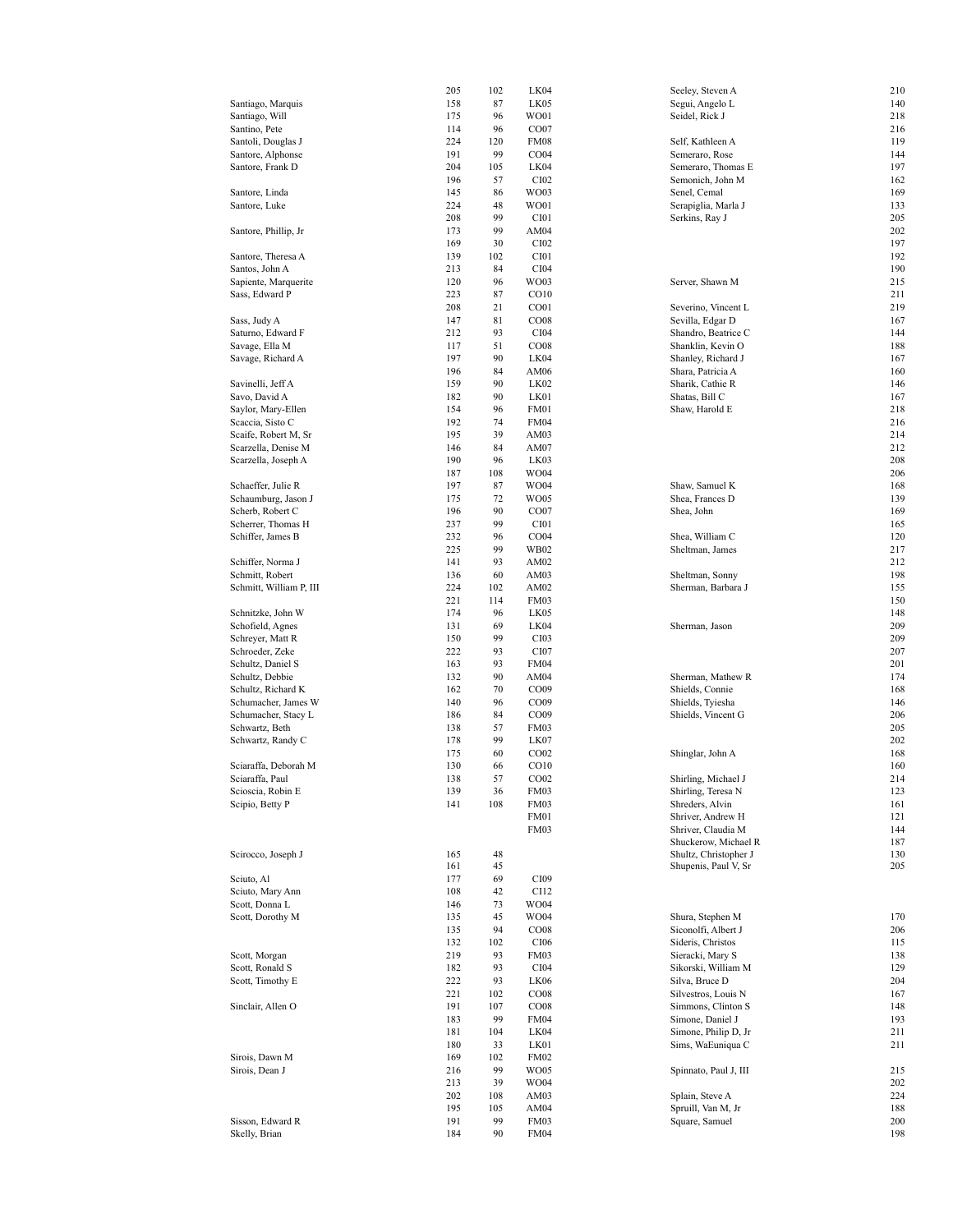| Skurja, Gerard M         | 179 | 89  | AM03             |                        | 191 |
|--------------------------|-----|-----|------------------|------------------------|-----|
| Slack, Ronald A          | 189 | 99  | <b>FM05</b>      | St. Hilaire, Bob A     | 216 |
|                          | 184 | 93  | <b>FM01</b>      | St. Pierre, Henriette  | 129 |
| Slowinski, AnnMarie      | 127 | 93  | CO10             | St.Jean, Darlene M     | 127 |
|                          |     |     |                  |                        |     |
| Slowinski, Summer R      | 157 | 96  | CO08             | Stabach, Theresa A     | 139 |
| Slowinski, William F     | 195 | 90  | LK03             | Staffieri, Dondi M     | 120 |
| Smart, Gladys M          | 175 | 48  | LK03             | Stairs, Steve M        | 190 |
|                          | 173 | 90  | LK03             | Stankus, Joseph G      | 173 |
|                          |     |     |                  |                        |     |
|                          | 162 | 47  | CI12             | Stanley, Francine L    | 195 |
| Smith, Carla D           | 184 | 89  | AM05             |                        | 185 |
|                          | 183 | 96  | CI09             |                        | 182 |
| Smith, Charles E         | 192 | 105 | AM04             | Stark, Craig L         | 195 |
|                          |     |     |                  |                        |     |
|                          | 185 | 85  | AM01             | Starno, Fred P, III    | 227 |
| Smith, Gwendolyn I       | 164 | 95  | CO07             |                        | 224 |
| Smith, Irene L           | 133 | 98  | AM05             | Starno, Judi P         | 125 |
| Smith, Jacques K         | 222 | 105 | CO07             | Staskiewiez, Raymond J | 176 |
|                          |     |     |                  |                        |     |
|                          | 215 | 96  | <b>FM04</b>      | Stawiarski, Michael P  | 204 |
| Smith, Jaime L           | 182 | 90  | AM01             | Stefanowicz, Cheryl A  | 133 |
| Smith, Joseph M          | 176 | 54  | CO07             | Stewart, Daniel G, Jr  | 188 |
| Smith, Kyle C            | 139 | 93  | CO07             |                        | 181 |
| Smith, Matthew           | 203 | 105 | CO <sub>02</sub> | Stewart, Jason P       | 182 |
|                          |     |     |                  |                        |     |
| Smith, Michael           | 167 | 87  | WB03             |                        | 172 |
| Smith, Paul J            | 222 | 99  | <b>FM04</b>      | Stewart, Josette A     | 175 |
| Smith, Richard W         | 192 | 27  | CO07             |                        | 170 |
|                          | 191 | 93  | CI02             | Stilkey, Hazen O       | 185 |
|                          | 188 |     | CI02             |                        |     |
|                          |     | 105 |                  |                        | 181 |
| Smith, William A         | 152 | 99  | CO08             | Stoddard, Brandt M     | 138 |
| Smutko, Mike S, Sr       | 194 | 90  | <b>FM04</b>      | Stollmer, Kenneth L    | 207 |
| Snedeker, Ana M          | 141 | 105 | CO10             | Stone, Lee Ann R       | 148 |
| Snedeker, William R, Jr  | 201 | 104 | CO06             | Stone, Pete M          | 208 |
|                          |     |     |                  |                        |     |
|                          | 196 | 98  | CI04             | Strickland, Trina R    | 147 |
| Snow, William            | 192 | 96  | CI04             | Strout, Douglas J      | 194 |
| Sobczak, John J          | 190 | 30  | CI02             |                        | 192 |
| Sofia, Paul A            | 145 | 78  | CI01             | Strout, Tyler J        | 191 |
|                          |     |     |                  |                        |     |
| Sokolis, John J, II      | 233 | 90  | <b>FM05</b>      | Suarez, Carlos E       | 156 |
| Sokolis, Zak V           | 232 | 99  | WB03             | Sudell, Andrew T       | 209 |
| Solada, Angela G         | 164 | 48  | WB02             | Sullivan, William D    | 138 |
|                          | 147 | 93  | WB02             | Summa, Cristina A      | 127 |
|                          | 139 | 45  | CI12             | Summa, Frank J         | 197 |
|                          |     |     |                  |                        |     |
| Solada, Dawn E           | 178 | 46  | CI04             | Summa, Frank M         | 194 |
|                          | 177 | 47  | CI09             | Summa, Nicholas C      | 194 |
| Solustri, Daniel T       | 166 | 87  | CI09             | Summerfield, Alan K    | 215 |
| Sonnemann, Barbara E     | 133 | 82  | C112             | Super, Elinore E       | 149 |
| Sonsini, Nicole L        | 170 | 51  | <b>FM02</b>      | Suppa, Alphonse        | 172 |
|                          |     |     |                  |                        |     |
| Soucy, Ryan J            | 223 | 108 | AM06             | Supranovich, Katherine | 158 |
| Soucy, Tony C            | 184 | 87  | CO09             | Suraci, Jessica M      | 193 |
| Spadacenta, Dave A       | 169 | 96  | WO01             |                        | 188 |
|                          | 160 | 90  | WB03             | Sutcliffe, Walter H    | 172 |
| Spadacenta, Deana M      | 154 | 96  | CO <sub>08</sub> | Swain, Bill            | 200 |
|                          |     |     |                  |                        |     |
| Spadacenta, Fran D       | 155 | 39  | CI03             | Swanson, Glenn P       | 152 |
|                          | 150 | 33  | <b>FM04</b>      | Swanson, Kevin R, Sr   | 180 |
| Spadacenta, Mark J       | 161 | 42  | CI09             | Sweeney, Brian P       | 198 |
|                          | 159 | 45  | CI12             | Sweeney, Gary J        | 219 |
|                          |     |     |                  |                        |     |
| Spadacenta, Paul P       | 135 | 45  | CI12             |                        | 216 |
|                          | 134 | 24  | C <sub>109</sub> |                        | 216 |
|                          |     |     | C112             |                        | 215 |
|                          |     |     | CI09             |                        | 212 |
|                          |     |     |                  |                        | 204 |
|                          |     |     |                  |                        |     |
|                          |     |     |                  | Sweeney, John F, III   | 190 |
| Sparks, Janet            | 134 | 105 |                  |                        | 187 |
| Spath, Gregory A         | 172 | 96  |                  |                        |     |
| Spear, Timothy R, Sr     | 193 | 93  | <b>FM02</b>      |                        |     |
| Speers, Anthony          | 205 | 87  | AM03             |                        |     |
|                          |     |     |                  |                        |     |
|                          | 198 | 96  | WO04             |                        |     |
| Speers, Robert G, Sr     | 215 | 93  | C <sub>I10</sub> | Sweeney, Joyce C       | 158 |
| Spell, Kunta K           | 127 | 36  | CI02             |                        | 151 |
| Spell-Ashmore, Delores I | 136 | 99  | CI02             |                        | 149 |
|                          | 135 | 93  | AM02             | Sweeney, Maria M       | 157 |
|                          |     |     |                  |                        |     |
| Spellman, Henry L        | 211 | 63  | CI06             | Swirski, Steve M       | 182 |
|                          | 210 | 87  | CI03             | Swoszowski, Daniel     | 183 |
| Spencer, Michael J       | 222 | 105 | LK03             | Sylvan, Aron J         | 217 |
| Spickle, Mary C          | 165 | 75  | LK05             | Sylvester, Gregory D   | 215 |
| Spikes, Freddie L        | 151 | 105 | WO05             | Szafko, John L, Jr     | 180 |
|                          |     |     |                  |                        |     |
| Taft, Jacqueline         | 155 | 93  | <b>FM02</b>      | Szentmiklosy, Julius L | 173 |
| Tafuto, David A          | 214 | 93  | <b>FM03</b>      | Szigeti, Amanda M      | 159 |
| Tagliatela, Mike A       | 205 | 93  | CI07             | Szigeti, Vincent       | 167 |
| Talamadge, George J      | 187 | 87  | AM04             | Szmajlo, Walter        | 226 |
| Talento, Tim J           | 192 | 78  | CI10             |                        |     |
|                          |     |     |                  |                        |     |
| Talnose, William E       | 195 | 96  | CI10             | Torres, Roger V        | 186 |
| Tamagni, Steve           | 149 | 87  | CO10             | Torres, Wilfor G       | 212 |
| Tardif, Yvan J           | 191 | 105 | C110             |                        | 210 |
| Tasco, Bill A            | 198 | 102 | <b>FM07</b>      |                        | 208 |
|                          | 197 | 87  | WO03             |                        | 208 |
|                          |     |     |                  |                        |     |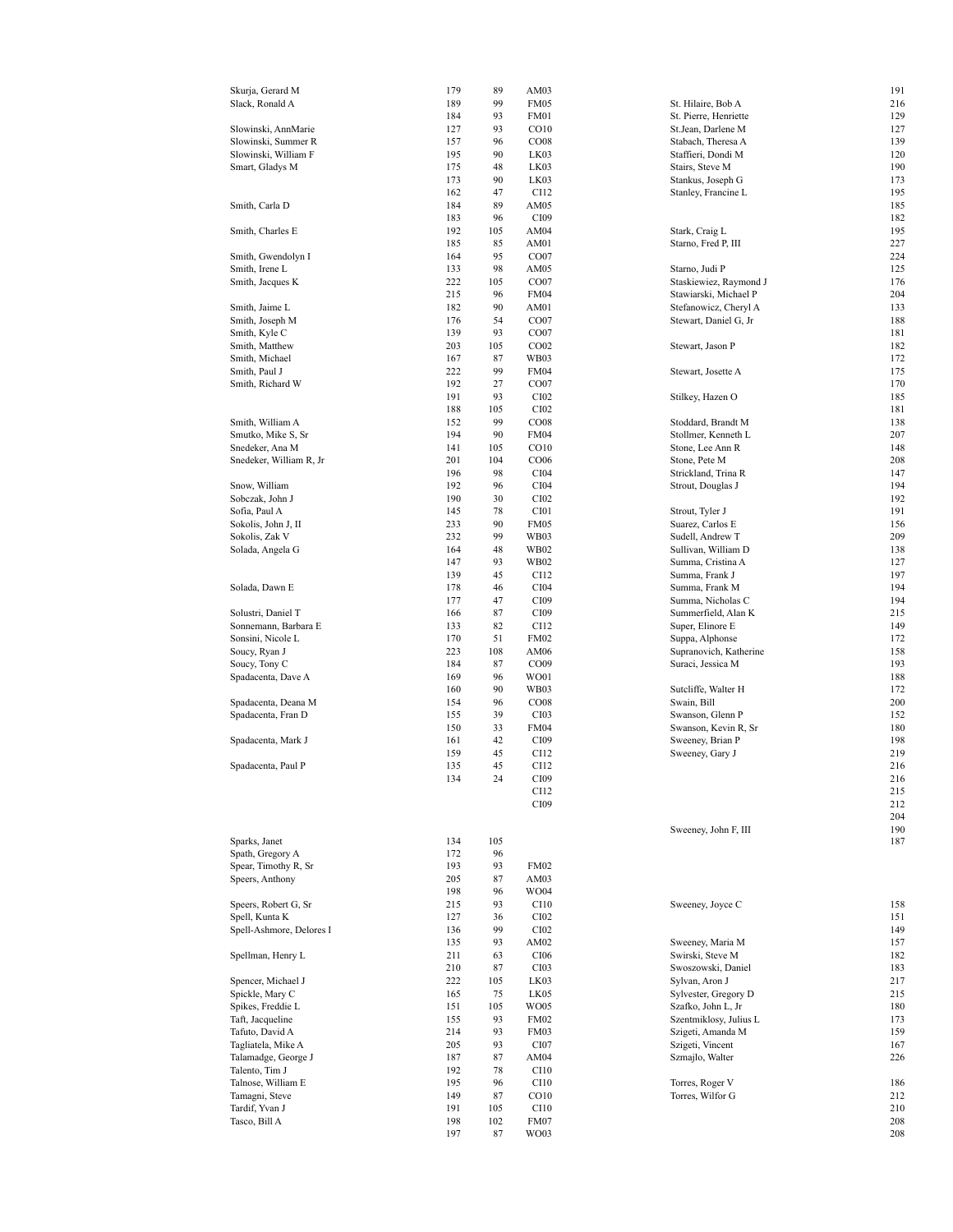| Tassmer, Paul            | 182 | 36  | AM04             | Torres, Wilfor X, Jr    | 186        |
|--------------------------|-----|-----|------------------|-------------------------|------------|
| Tavares, Edward          | 196 | 98  | AM07             | Tosetti, Robert J, III  | 202        |
| Taylor, Emma L           | 163 | 99  | WB01             |                         | 198        |
|                          | 160 | 96  | LK05             |                         | 194        |
| Taylor, Randall C, Jr    | 178 | 55  | LK01             |                         | 190        |
| Taylor, Ursalene M       | 195 | 107 | <b>FM02</b>      | Tosetti, Robert J, Jr   | 178        |
| Teague, Steven S         | 169 | 41  | WB01             | Tosetti, Yvonne         | 164        |
| Teasley, Katherine R     | 149 | 91  | CO07             |                         | 156        |
| Tendler, David E         | 213 | 75  | CO <sub>04</sub> |                         | 154        |
| Testagrossa, Peter M     | 188 | 75  | LK01             | Tosto, Jane             | 120        |
| Thibodeau, Dave L        | 227 | 108 | CO <sub>04</sub> | Toucet, Tino, Jr        | 210        |
|                          | 223 | 102 | CO10             |                         | 207        |
| Thibodeau, Joe W         | 207 | 105 | WO02             | Townsend, Don C         | 162        |
| Thissell, Rachel L       | 179 | 81  | WO01             | Tramontano, Harry P     | 168        |
| Thomas, Christi C        | 113 | 42  | WO01             | Tran, Ky T              | 206        |
| Thomas, Jay              | 183 | 32  | CO <sub>08</sub> | Trisko, Mark R          | 176        |
| Thomas, Phil             | 172 | 99  | CO <sub>03</sub> | Troy, Denise L          | 191        |
| Thomas, Susan G          | 143 | 93  | AM01             | Troy, Mike              | 208        |
| Thomas, Timothy E        | 192 | 102 | CI <sub>01</sub> | Troy, Roseanne          | 122        |
|                          | 184 | 108 | <b>FM02</b>      | Trueheart, Kenneth L    | 169        |
| Thompson, Cassandra S    | 135 | 57  | CO07             |                         | 168        |
|                          | 191 | 36  | CI07             | Tuazon, Glenn D         | 20         |
| Thompson, Dave           |     |     |                  |                         | 132        |
|                          | 188 | 64  | CO <sub>08</sub> | Tubman, Graylon L       | 107        |
| Thompson, Debbie         | 141 | 45  | CO08             | Tufano, Adrienne        |            |
|                          | 131 | 48  | CI05             | Tuozzoli, Michael C     | 169        |
| Thompson, Joan S         | 136 | 81  | CI12             | Turek, Andrew J         | 159        |
| Thompson, Leona N        | 168 | 42  | CI09             | Turek, Diane D          | 149        |
| Thompson, Paul R         | 105 | 27  | CI07             | Turgeon, John P         | 233        |
| Thompson, Sue C          | 114 | 60  | <b>FM03</b>      | Turiano, Robert W       | 217        |
| Tichy, Robert F          | 172 | 90  | AM05             |                         | 209        |
| Ticino, Scott E          | 209 | 102 | CO <sub>03</sub> | Turner, Elma B          | 137        |
| Tingley, Kevin E         | 157 | 87  | CI10             | Turner, Glenn T         | 161        |
| Tippett, Donna M         | 133 | 99  | CO <sub>04</sub> | Turner, Raymond C       | 193        |
| Tippett, Terry C         | 176 | 99  | AM07             | Tuttle, Gary P          | 190        |
| Titus, Christopher M     | 168 | 96  | CO <sub>09</sub> | Twohill, Carol          | 122        |
| Titus, Margaret M        | 162 | 87  | CO <sub>09</sub> | Tyson, Ethel            | 181        |
| Titus, Scott             | 201 | 87  | CO10             |                         | 168        |
| Tobin, Charles R         | 186 | 90  | CO <sub>03</sub> |                         | 165        |
| Tobin, Dennis M          | 158 | 96  | CO10             |                         | 163        |
| Todd, Brent M            | 229 | 102 | CI10             | Tyson, Terry            | 151        |
|                          | 223 | 86  | CO09             | Uhelsky, John           | 180        |
| Toland, John E           | 134 | 93  | WB02             | Uliano, Barbara J       | 151        |
| Tomlinson, Michael C     | 194 | 60  | AM01             | Uliase, Hazel A         | 133        |
| Tomlinson, Rich D        | 120 | 78  | WB03             | Ullrich, Lauren M       | 125        |
| Tones, Lou E             | 233 | 30  | AM05             | Ullrich, Richard J      | 166        |
|                          | 229 | 96  | WB03             | Ulrich, Scott D, II     | 216        |
|                          | 227 | 96  | LK05             | Uluski, Bill            | 162        |
|                          | 225 | 102 | AM02             | Underwood, Kay-Ann C    | 117        |
|                          | 220 | 27  | AM04             | Urbano, Linda M         | 86         |
|                          | 218 | 104 | AM01             | Urbano, Sara M          | 115        |
| Toni, Sergio F, Sr       | 134 | 84  | WB01             | Urbanowicz, Vincent D   | 197        |
|                          | 115 | 68  | <b>FM04</b>      |                         | 191        |
| Toni, Sergio, Jr         | 178 | 81  | CI05             |                         | 166        |
| Topliff, Stuart W        | 163 | 74  | CI <sub>05</sub> | Ursini, Louis           | 201        |
| Torino, Anthony          |     |     |                  | Vadnais, Adam           |            |
| Torino, John             | 184 | 96  | $_{\rm CO08}$    | Vaillancourt, William   | 206        |
|                          | 179 | 57  | CI05             | Vaiuso, David P         | 162        |
|                          |     |     | <b>FM02</b>      | Valenti, Daniel R       | 193        |
|                          |     |     | CI02             | Valenti, Peter S, Jr    | 223        |
| Torniero, Denise A       | 110 | 48  |                  | Valenti, Rich P         | 229        |
|                          | 107 | 48  |                  |                         | 223<br>209 |
| Torniero, Vicotria R     | 138 | 48  | CI12             |                         |            |
|                          | 131 | 36  | CI09             |                         |            |
| Torre, Anthony           | 210 | 99  | CI12             |                         |            |
| Torres, Carl E           | 211 | 87  | CI09             | Valentine, Tina-Marie   | 177        |
| Torres, Carl E, Jr       | 182 | 96  | CO09             |                         | 176        |
| Torres, Jacinto          | 163 | 87  | LK03             | Valletta, Richard C     | 211        |
| Torres, Jason L          | 136 | 108 | LK03             | Van Wagner, Albert      | 170        |
| Torres, Jennifer J       | 89  | 90  | AM04             | Vanacore, Cindy Lou     | 145        |
| Torres, Juan             | 187 | 93  | <b>FM03</b>      |                         | 144        |
| Torres, Marcos W         | 210 | 105 | LK03             | Vanacore, Margaret A    | 172        |
|                          | 197 | 99  | LK03             |                         | 172        |
|                          | 194 | 104 | AM01             | Vanacore, Michael F, Sr | 180        |
| VanNockay-Ndoye, Bobbi   | 165 | 105 | CO <sub>04</sub> | Vanacore, Michael, Jr   | 181        |
| Varney, Glenn S          | 219 | 42  | CO07             | Vanacore, Thomas J      | 178        |
| Varrone, Dan R           | 190 | 96  | CO07             |                         | 174        |
| Vaspasiano, Dylan V      | 179 | 39  | AM03             | Vaniotis, Maria A       | 154        |
| Vaught, Lucila N         | 140 | 93  | WO05             |                         | 144        |
| Vaught, William C, Jr    | 208 | 96  | CI05             | Walukiewicz, Joseph M   | 177        |
|                          | 206 | 21  | AM03             | Wambolt, Thomas A       | 179        |
| Vece, Jane M             | 161 | 88  | AM03             | Ward, Joe P             | 185        |
| Vega, Carlos R           | 191 | 66  | CO <sub>08</sub> | Warrick, PJ             | 211        |
| Vegter, Tiffany          | 116 | 77  | CO07             | Waters, Bryan R         | 204        |
| Veillette, Walter E, III | 231 | 120 | FM01             | Waters, John J          | 210        |
|                          |     |     |                  |                         |            |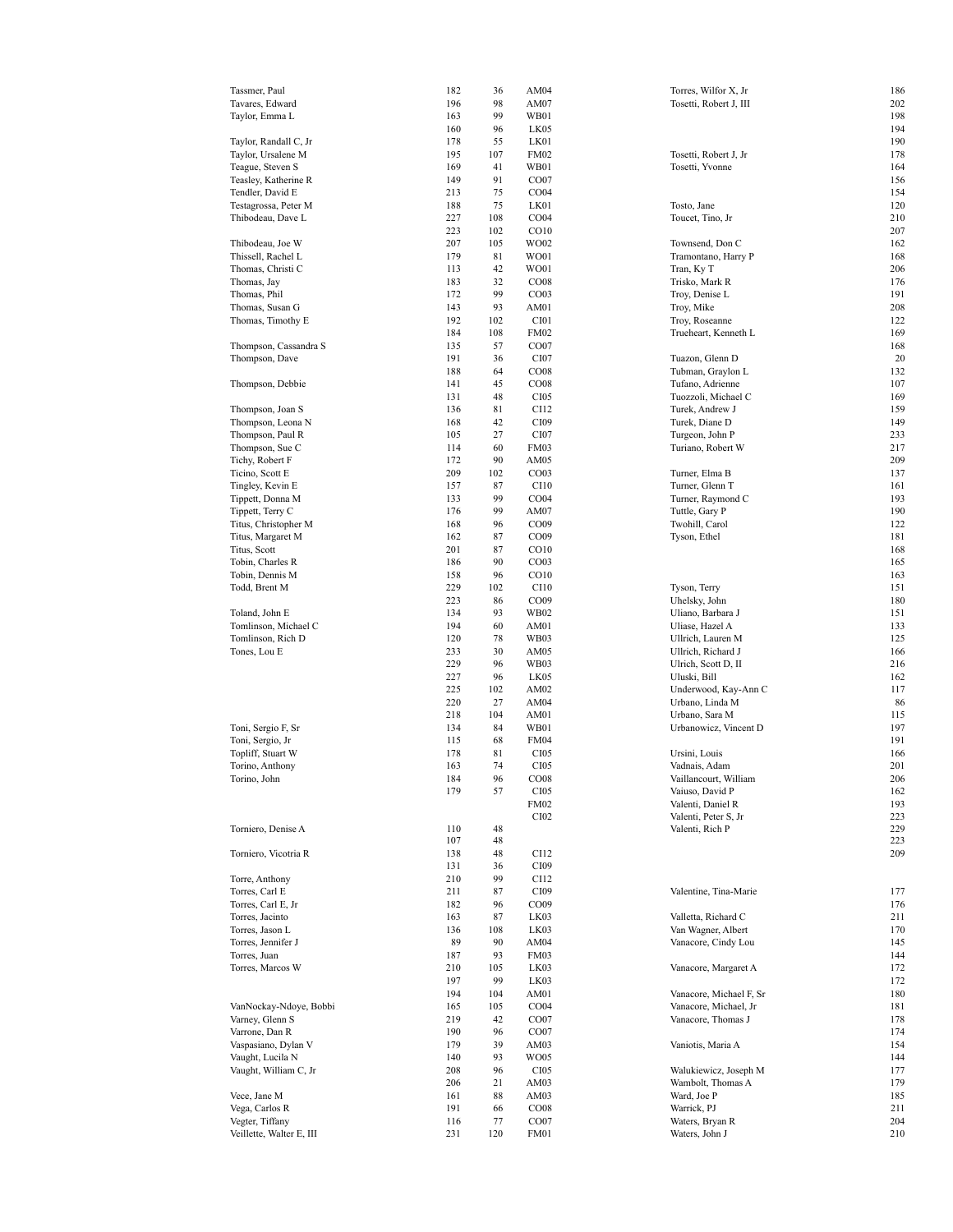|                         |     |     |                                 |                      | 208 |
|-------------------------|-----|-----|---------------------------------|----------------------|-----|
|                         | 228 | 90  | CI01                            |                      |     |
|                         | 225 | 27  | LK04                            | Watkins, Andre B     | 210 |
|                         | 223 | 99  | AM02                            |                      | 198 |
| Vendola, John M, Jr     | 171 | 108 | AM04                            | Watkins, Gordon L    | 214 |
|                         |     |     |                                 |                      |     |
| Verbickas, Domenic R    | 158 | 99  | AM03                            |                      | 195 |
| Verbickas, Jeanne A     | 164 | 93  | WB01                            | Watson, Kenneth R    | 191 |
| Verbickas, Kayla M      | 119 |     | WO04                            | Watts, Barbara D     | 164 |
|                         |     | 102 |                                 |                      |     |
| Verdi, Felicia          | 136 | 102 | WO04                            |                      | 162 |
| Verdi, Joseph J, II     | 202 | 99  | WO04                            | Watts, Michael A     | 217 |
|                         |     |     |                                 |                      |     |
| Vergati, Catherine A    | 150 | 45  | <b>FM04</b>                     |                      | 212 |
|                         | 144 | 40  | <b>FM04</b>                     | Webb, Bill           | 237 |
| Vernale, Al             | 158 | 90  | CI12                            | Webb, Glenn R        | 198 |
|                         |     |     |                                 |                      |     |
| Vernick, Heidi G        | 140 | 90  | CI09                            | Webb, Mark J         | 212 |
| Vernick, Jeffery M      | 204 | 81  | WB03                            | Webb, Wayne T        | 190 |
| Vernon, Brett J         | 208 | 54  | WB01                            | Weber, Joseph R      | 181 |
|                         |     |     |                                 |                      |     |
| Verrastro, Paul         | 126 | 72  | WB02                            | Weeks, Andrew F, Jr  | 223 |
| Verterame, George V     | 198 | 92  | CO10                            |                      | 222 |
| Vetter, Gina M          | 150 | 93  | WB03                            |                      | 220 |
|                         |     |     |                                 |                      |     |
| Vickstrom, Raymond V    | 168 | 96  | LK03                            | Weeks, Kim           | 201 |
| Vieira, Matthew C       | 175 | 69  | <b>FM02</b>                     |                      | 198 |
|                         | 153 | 87  | CI10                            |                      | 195 |
| Vincent, Charlene L     |     |     |                                 |                      |     |
| Vincent, Christine A    | 134 | 81  | WB01                            | Weinman, Erin        | 204 |
| Vincent, Coleman, Jr    | 196 | 99  | <b>FM02</b>                     | Wells, Marshall F    | 158 |
|                         | 190 | 96  | <b>FM02</b>                     | Welton, Todd R       | 219 |
|                         |     |     |                                 |                      |     |
| Vinci, George N         | 99  | 74  | <b>FM03</b>                     | Wengler, Kaitlyn A   | 120 |
| Vine, Alan S            | 141 | 99  | CI03                            | Wentworth, David     | 186 |
| Vine, Kevin A           | 151 | 21  | WB03                            | Weston, Mark         | 167 |
|                         |     |     |                                 |                      |     |
| Vine, Kristina L        | 136 | 90  | CO10                            | Wetowitz, Ryan P     | 177 |
| Vine, Patricia A        | 153 | 96  | CO10                            | Weymouth, Brett W    | 177 |
|                         |     |     |                                 |                      |     |
| Vinston, Tom R          | 205 | 84  | CO10                            |                      | 172 |
|                         | 193 | 93  | CO10                            | Weymouth, Evelia     | 126 |
|                         | 192 | 93  | AM05                            | Whalen, Sandra L     | 125 |
|                         |     |     |                                 |                      |     |
| Violante, Kaaren E      | 146 | 86  | <b>FM04</b>                     | Wheeler, Francis E   | 167 |
| Violette, Brian         | 175 | 93  | AM04                            | Whitaker, Bobbie B   | 188 |
| Violette, Michael R     | 213 | 48  | <b>FM02</b>                     | White, Donald L      | 209 |
|                         |     |     |                                 |                      |     |
|                         | 211 | 48  | WO04                            |                      | 197 |
|                         | 204 | 81  | CI09                            |                      | 195 |
| Vitale, Richard A       |     | 87  |                                 |                      | 173 |
|                         | 157 |     | CI12                            | White, Ella M        |     |
| Vitiello, Nick          | 188 | 105 | CI08                            | White, Robert F      | 162 |
| Voira, Michael          | 176 | 94  | <b>FM02</b>                     | White, Ryan E        | 184 |
|                         | 124 | 72  | <b>FM04</b>                     |                      | 163 |
| Volo, Christine J       |     |     |                                 | Wieczorek, Robert J  |     |
| Volo, Richard M         | 158 | 27  | CI05                            | Wilcox, Henry R, Jr  | 202 |
| Volpe, Michael J        | 140 | 30  | AM05                            | Wilcox, Henry R, Sr  | 209 |
|                         |     |     |                                 |                      |     |
| Volpe, Richard          | 150 | 59  | AM05                            |                      | 189 |
| Volpert, Christopher    | 209 | 93  | <b>FM07</b>                     | Wilder, Aaron D      | 211 |
| Von Allmen, Robert P    | 203 | 96  | CI05                            |                      | 211 |
|                         |     |     |                                 |                      |     |
| Votto, Brian T          | 211 | 42  | CO08                            |                      | 207 |
| Votto, Chris J          | 212 | 96  | <b>FM05</b>                     |                      | 204 |
| Votto, John D           | 213 | 84  | CO10                            | Wilder, Dan D        | 198 |
|                         |     |     |                                 |                      |     |
| Vynalek, Jeff R         | 204 | 84  | CO10                            |                      | 191 |
|                         | 199 | 90  | CO10                            |                      | 189 |
|                         | 199 | 96  | CO <sub>06</sub>                | Wilkins, Mary E      | 148 |
|                         |     |     |                                 |                      |     |
| Vynalek, Stacy L        | 144 | 93  | CO <sub>05</sub>                | Wilkins, Timothy C   | 158 |
|                         | 140 | 87  | CO09                            | Willette, David R    | 173 |
|                         |     |     |                                 |                      |     |
| Waitkus, John P         | 175 | 93  | CO09                            | Williams, Alfred, Sr | 158 |
|                         |     |     | CO <sub>05</sub>                | Williams, Brian T    | 168 |
|                         |     |     | <b>WO04</b>                     | Williams, Carl       | 193 |
| Waitkus, Sandra M       |     | 96  |                                 |                      |     |
|                         | 138 |     |                                 | Williams, Denise H   | 170 |
| Wakefield, Curtiss      | 128 | 93  |                                 | Williams, Lasander D | 182 |
| Walker, Brant A         | 219 | 96  | WO04                            | Williams, Marc C     | 177 |
|                         | 206 | 99  | CI04                            |                      |     |
|                         |     |     |                                 |                      |     |
| Walker, Jameson H       | 185 | 74  | WO01                            |                      |     |
|                         | 181 | 78  | CO04                            | Williams, Richard H  | 212 |
| Walker, Jason R         | 207 | 84  |                                 |                      | 205 |
|                         |     |     | CI03                            |                      |     |
|                         |     | 108 | CI04                            | Williams, Sue        | 152 |
|                         | 206 |     |                                 |                      |     |
|                         |     |     |                                 |                      |     |
| Walker, Keith L         | 197 | 105 | CO07                            | Williamson, Ruth D   | 134 |
|                         | 197 | 108 | <b>FM03</b>                     | Willis, Davon        | 118 |
| Walkinshaw, Debbie A    | 177 | 45  | <b>FM02</b>                     | Willis, Willie R     | 213 |
|                         |     |     |                                 |                      |     |
| Walters, Anthony G      | 232 | 102 | <b>FM03</b>                     |                      | 211 |
|                         | 232 | 102 | AM03                            |                      | 210 |
|                         | 229 | 105 | AM04                            | Willoughby, Mary     | 148 |
|                         |     |     |                                 |                      |     |
| Winus, Diane A          | 177 | 24  | AM01                            | Wilmott, Kim         | 122 |
| Wirkus, Dave            | 162 | 87  | CO07                            | Wilmott, Mark        | 131 |
|                         |     |     |                                 |                      |     |
| Wise, Gary S            | 216 | 96  | CI03                            | Wilson, Bob P        | 177 |
| Wise, Michael C         | 154 | 84  | <b>FM07</b>                     | Wilson, John B       | 160 |
| Wisniewski, David J, Jr | 226 | 60  | WO01                            | Winkle, Craig J      | 167 |
|                         |     |     |                                 |                      |     |
|                         | 223 | 105 | <b>FM07</b>                     | Zuraw, Patricia A    | 169 |
|                         | 221 | 102 | <b>FM03</b>                     | Zurkus, Buddy        | 172 |
|                         | 148 |     | <b>FM04</b>                     |                      | 184 |
| Wisniewski, Dawn M      |     | 102 |                                 | Zyrlis, John V, Jr   |     |
| Wisniewski, Michael J   | 211 | 102 | AM04                            | Zyrlis, Mary E       | 138 |
|                         | 200 | 102 | <b>FM04</b>                     |                      |     |
| Wisniewski, Vera A      | 188 | 108 |                                 |                      |     |
|                         | 180 | 99  | <b>FM04</b><br>CO <sub>07</sub> |                      |     |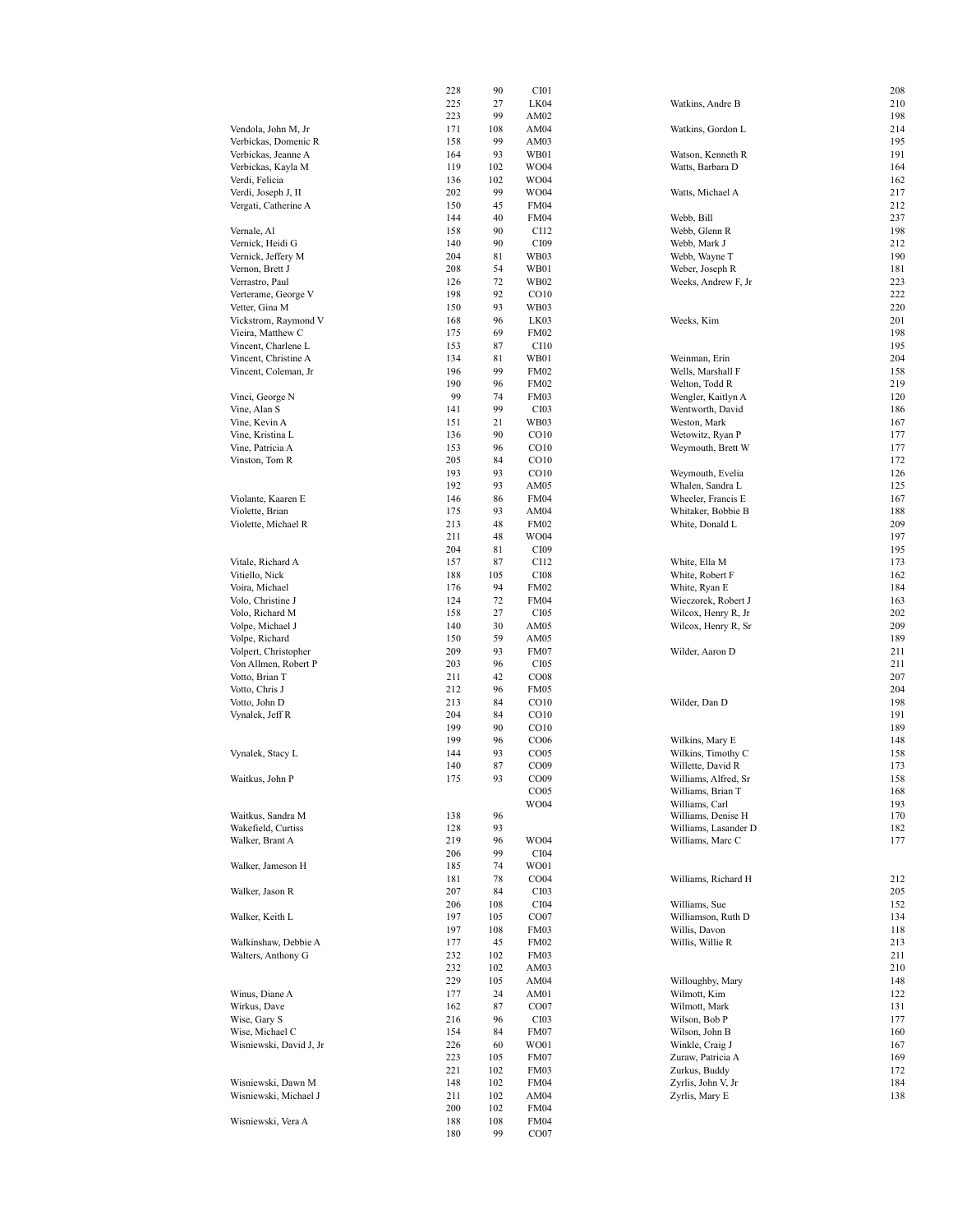| Witherspoon, Roderick      | 162 | 105 | WB01             |
|----------------------------|-----|-----|------------------|
| Witkowsky, Michelle A      | 126 | 102 | <b>FM04</b>      |
| Wnek, Paul R               | 166 | 96  | CO07             |
| Wolfe, Chuck N             | 212 | 93  | <b>FM04</b>      |
| Wolk, Kory A               | 176 | 99  | CO08             |
|                            | 173 | 105 | CO08             |
| Wolk, Steven M             | 178 | 99  | CO10             |
| Wolkow, Lisa               | 120 | 99  | CO07             |
| Wood, Keith                | 162 | 75  | CO10             |
| Wood, Thomas J             | 195 | 102 | CI06             |
| Woods, Eric                | 168 | 102 | <b>FM08</b>      |
| Woods, Erika               | 118 | 87  | CO <sub>04</sub> |
| Woodson, Randall E         | 208 | 108 | CI04             |
| Woody, Tim                 | 169 | 63  | CI04             |
| Woron, Alexander J         | 198 | 96  | FM03             |
|                            | 190 | 96  | CI01             |
| Woron, John J, II          | 209 | 90  | CO10             |
|                            | 206 | 93  | CO09             |
| Woron, John J, III         | 149 | 24  | CO10             |
| Woron, Susan D             | 164 | 72  | CO09             |
|                            | 157 | 78  | CO09             |
| Woronick, Dave             | 177 | 84  | CO <sub>03</sub> |
|                            |     | 64  |                  |
| Wray, Charlene J           | 160 |     | CO09             |
| Wray, Dennis M             | 183 | 60  | CO <sub>06</sub> |
| Wray, Jason                | 235 | 42  | CI01             |
| Wright, Antwon L           | 229 | 117 | CI01             |
| Wright, Charles T          | 178 | 48  | WO01             |
|                            | 176 | 39  | LK04             |
| Wright, Elizabeth M        | 142 | 96  | CI09             |
| Wright, Stuart C           | 165 | 50  | CI12             |
| Wright, Wilburt            | 191 | 120 | <b>FM03</b>      |
| Wuchek, Michael J          | 201 | 81  | CI05             |
| Wynosky, Jacki             | 122 | 99  | LK04             |
| Wyrebek, Bryan T           | 172 | 95  | CO10             |
| Yancik, Brandon            | 227 | 108 | <b>FM04</b>      |
|                            | 220 | 78  | CO10             |
|                            | 218 | 48  | LK05             |
| Yankowski, Henry T         | 149 | 99  | LK02             |
| Yarosh, Rick               | 167 | 75  | LK04             |
| Yeung, Sung                | 176 | 72  | CI05             |
| Yopp, Willie S             | 208 | 24  | AM03             |
|                            | 203 | 24  | <b>FM08</b>      |
| Young, Rebecca M           | 147 | 57  | LK04             |
| Zackery, Melvin            | 164 | 102 | LK02             |
| Zackery, Webster, Jr       | 189 | 92  | CO <sub>02</sub> |
|                            | 187 | 99  | CI07             |
| Zaczkowski, Ethan A        | 189 | 85  | CO07             |
| Zakowski, John W, Jr       | 136 | 105 | CI07             |
| Zannino, Amanda            | 158 | 75  | FM05             |
| Zannino, Jerri L           | 144 | 42  | CO <sub>05</sub> |
| Zarnoch, Stanley M         | 137 | 87  | <b>FM07</b>      |
| Zarrella, Deborah A        | 164 | 96  | <b>FM07</b>      |
| Zasimovich, Stephen F, III | 198 | 99  | WB03             |
| Zentkovich, Barbara M      | 150 | 63  | LK03             |
| Zgradden, Stephen J        | 193 | 41  | WO01             |
| Zielinski, Jennifer L      | 138 | 84  | AM06             |
| Zilinskas, Daniel A        | 177 | 96  | FM05             |
| Zima, Henry J              | 164 | 30  | AM03             |
| Zimmerman, Dennis          | 219 | 99  | CO08             |
| Zinsky, Ed                 | 195 | 96  | CO10             |
| Zinsky, Robert M           | 175 | 57  | LK05             |
|                            |     |     |                  |
| Zmijewski, Mark G          | 191 | 93  | <b>FM05</b>      |
| Zmijewski, Raymond J, Sr   | 188 | 27  | <b>FM05</b>      |
|                            | 181 | 96  | CO08             |
| Zujewski, David C          | 225 | 87  | CO06             |
| Zulawski, Tina             | 112 | 93  | CO08             |
| Zunda, Stanley             | 149 | 84  | AM02             |
| Zupkus, Thomas A           | 193 | 58  | CI03             |
|                            |     |     | CO10             |

LK07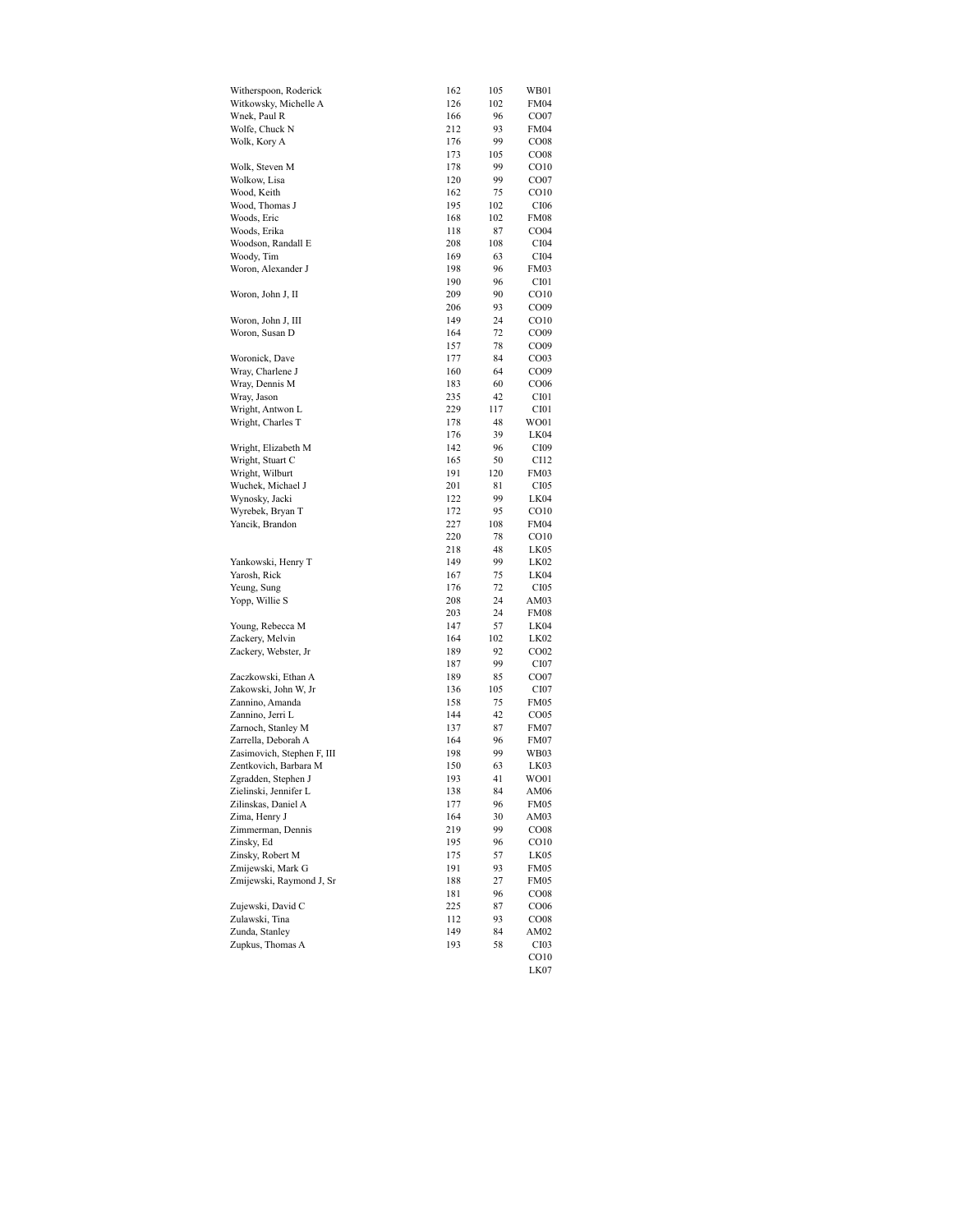| <b>Games</b> | League                          |
|--------------|---------------------------------|
| 93           | WB01                            |
| 96           | CI03                            |
| 67<br>93     | CI05<br>AM04                    |
| 86           | CO <sub>03</sub>                |
| 86           | CO <sub>01</sub>                |
| 27           | AM03                            |
| 84           | CO <sub>08</sub>                |
| 69<br>78     | CO <sub>06</sub><br><b>FM05</b> |
| 98           | CO <sub>04</sub>                |
| 86           | AM07                            |
| 102          | AM04                            |
| 90           | <b>FM06</b>                     |
| 72<br>72     | FM05<br><b>FM07</b>             |
| 36           | CI04                            |
| 87           | <b>FM05</b>                     |
| 99           | <b>FM06</b>                     |
| 96           | CO10                            |
| 87<br>87     | CO10<br>C <sub>I10</sub>        |
| 28           | CI03                            |
| 102          | WO05                            |
| 108          | WO05                            |
| 96           | <b>FM03</b>                     |
| 99<br>83     | CO04<br>CO <sub>04</sub>        |
| 59           | <b>FM08</b>                     |
| 81           | <b>FM08</b>                     |
| 30           | CI09                            |
| 42<br>42     | C112<br>CI09                    |
| 102          | LK06                            |
| 105          | LK05                            |
| 72           | LK04                            |
| 102<br>83    | LK06<br>LK02                    |
| 99           | LK <sub>06</sub>                |
| 87           | AM05                            |
| 90           | FM07                            |
| 90<br>81     | <b>FM07</b><br><b>FM07</b>      |
| 30           | LK <sub>03</sub>                |
| 78           | LK06                            |
| 92<br>75     | WO05<br>LK <sub>05</sub>        |
| 40           | <b>FM01</b>                     |
| 21           | CO09                            |
| 81           | <b>FM05</b>                     |
| 102<br>54    | <b>FM03</b><br>CO <sub>02</sub> |
| 102          | C101                            |
| 90           | C110                            |
| 84           | <b>FM03</b>                     |
| 96           | <b>FM03</b>                     |
| 105<br>66    | <b>FM03</b><br>AM05             |
| 96           | CI03                            |
| 99           | WO01                            |
| 111          | WO02<br>CI05                    |
| 102<br>96    | C110                            |
| 77           | <b>FM04</b>                     |
| 93           | WO02                            |
| 78<br>21     | <b>WB02</b><br>WO01             |
|              |                                 |
|              |                                 |
| 96<br>93     | WB02<br>AM04                    |
| 54           | <b>WB01</b>                     |
| 87           | <b>WB03</b>                     |
| 84           | FM07                            |
| 96<br>105    | CI05<br><b>FM03</b>             |
| 29           | AM01                            |
| 96           | AM03                            |
| 69           | AM06                            |
| 77           | LK03                            |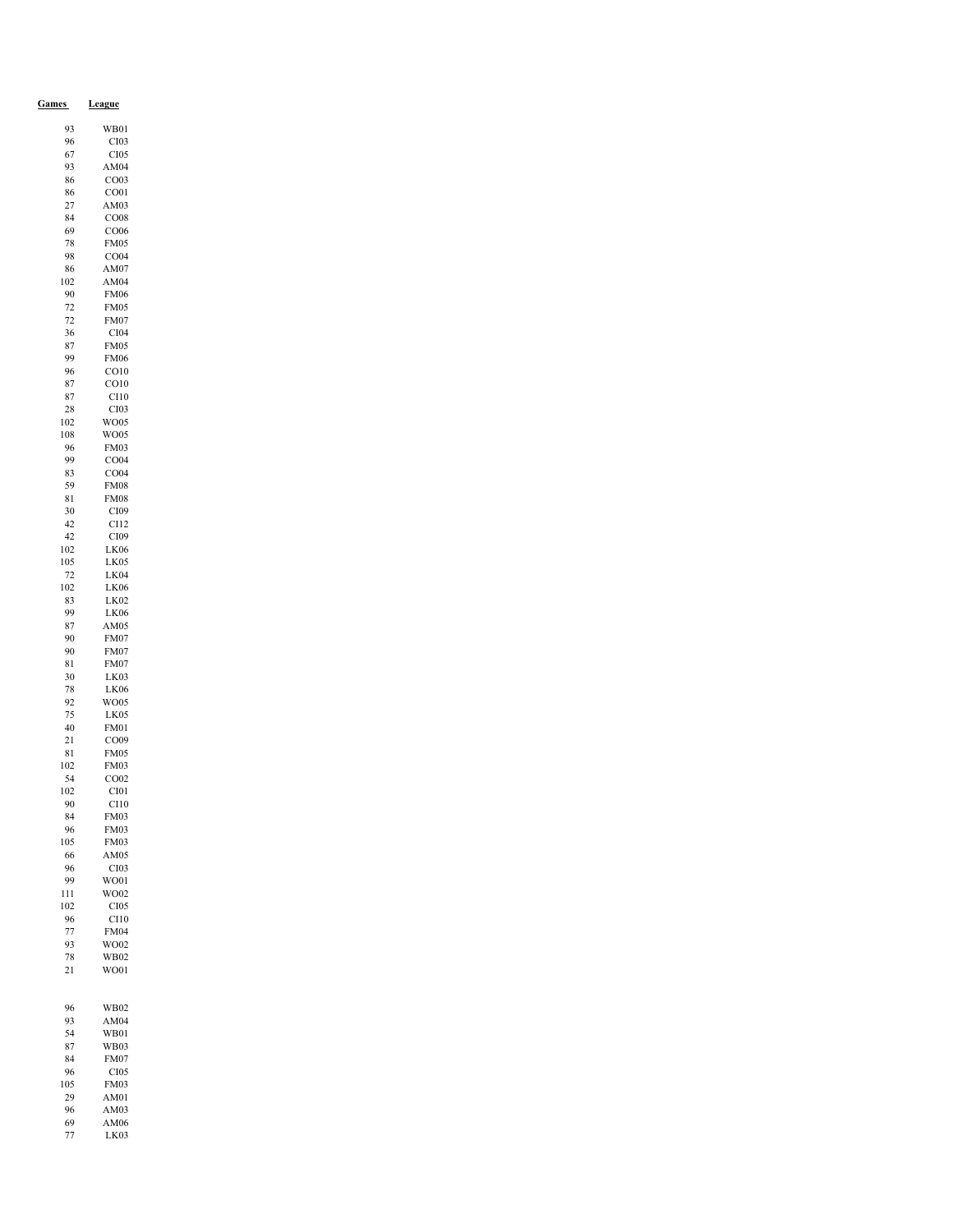| 78              | AM01                            |
|-----------------|---------------------------------|
| 91<br>92        | AM01<br>CO07                    |
| 84              | CO04                            |
| 105             | <b>FM02</b>                     |
| 90<br>57        | <b>FM01</b><br>C <sub>I11</sub> |
| 78              | AM03                            |
| 107             | <b>FM02</b>                     |
| 105             | FM02                            |
| 102<br>24       | <b>FM03</b><br><b>FM04</b>      |
| 108             | FM02                            |
| 93              | CO08                            |
| 90              | FM05                            |
| 81<br>96        | FM05<br><b>FM03</b>             |
| 85              | AM03                            |
| 90              | WO04                            |
| 81<br>83        | WO04<br>CO <sub>04</sub>        |
| 96              | <b>FM02</b>                     |
| 99              | CI01                            |
| 102             | CI04                            |
| 69<br>92        | FM07<br>CI02                    |
| 81              | AM05                            |
| 100             | CI05                            |
| 90<br>29        | AM04<br>CO05                    |
| 105             | <b>FM06</b>                     |
| $\overline{21}$ | <b>FM02</b>                     |
| 93              | <b>FM02</b>                     |
| 93<br>99        | <b>FM02</b><br>FM02             |
| 24              | <b>FM02</b>                     |
| 108             | <b>FM02</b>                     |
| 108             | <b>FM02</b>                     |
| 99<br>84        | AM04<br>FM07                    |
| 75              | CO <sub>03</sub>                |
| 84              | WO04                            |
| 105<br>99       | AM01<br>AM04                    |
| 27              | LK06                            |
| 87              | LK03                            |
| 45              | LK04                            |
| 66<br>33        | LK05<br>LK04                    |
| 84              | LK03                            |
| 27              | LK02                            |
| 24<br>84        | WO05<br>LK03                    |
| 79              | AM07                            |
| 76              | AM07                            |
| 99<br>102       | AM03<br>LK06                    |
| 99              | LK01                            |
| 88              | LK01                            |
| 95              | <b>WB01</b>                     |
| 87<br>93        | <b>FM02</b><br><b>LK06</b>      |
| 93              | LK02                            |
| 42              | CO10                            |
| 57              | CO02                            |
| 66              | AM03                            |
| 90<br>54        | CI07<br>CO06                    |
| 39              | <b>WB03</b>                     |
| 96              | <b>WB01</b>                     |
| 102<br>38       | CO07<br>C <sub>I11</sub>        |
| 84              | CO07                            |
| 89              | <b>FM03</b>                     |
| 96              | CO10                            |
| 90<br>78        | <b>FM05</b><br>AM03             |
| 75              | <b>FM05</b>                     |
| 35              | <b>FM05</b>                     |
| 99<br>63        | <b>FM02</b><br>CI11             |
| 52              | CI11                            |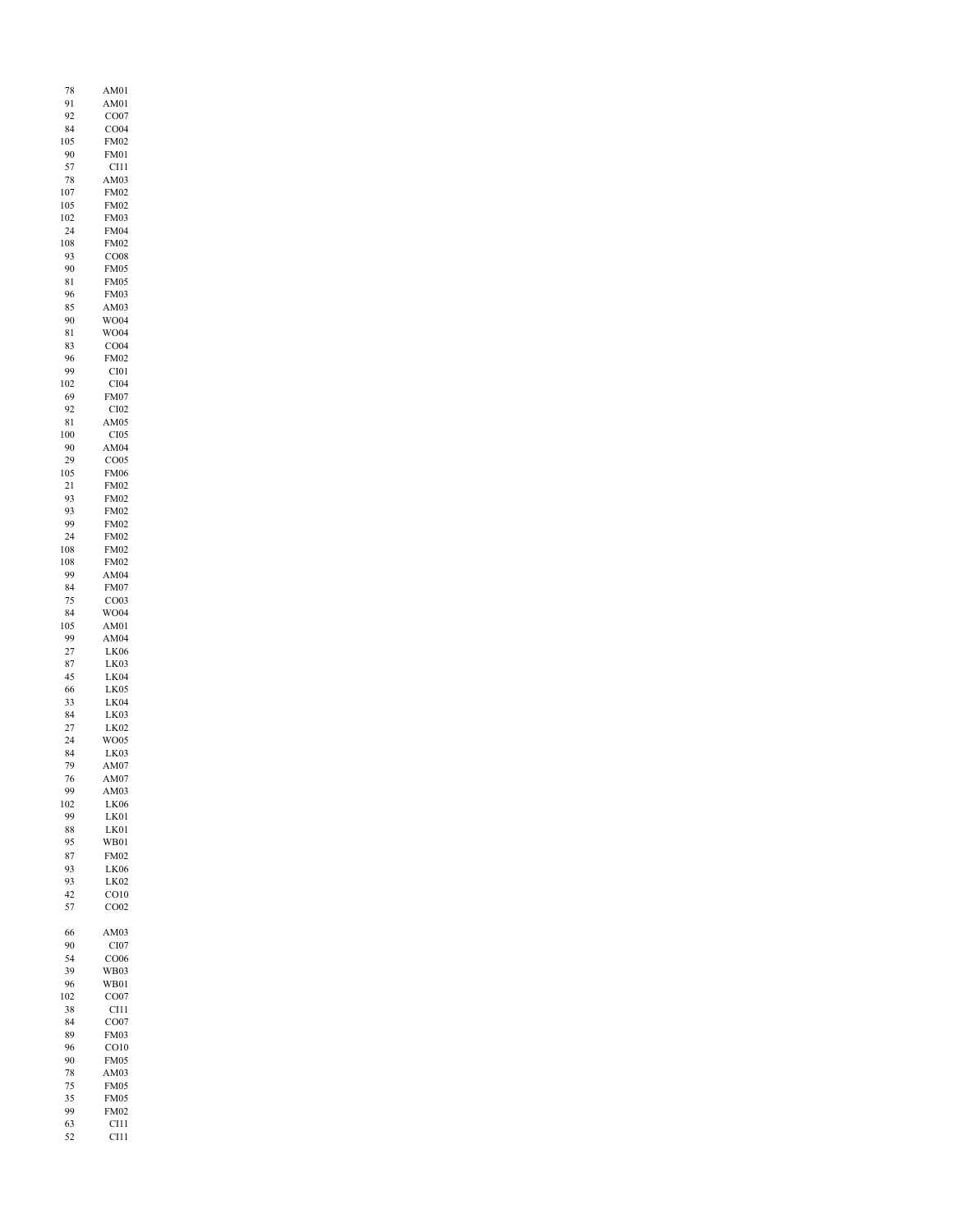| 50              | CI11                    |
|-----------------|-------------------------|
| 93              | AM04                    |
| 98              | FM04                    |
| 96              | WB01                    |
| 96              | CI04                    |
| 96              | <b>FM04</b>             |
| 102             | LK06                    |
| 96              | LK <sub>02</sub>        |
| 93              | <b>FM04</b>             |
| 97              | CI04                    |
| 45              | AM01                    |
| 104             | <b>FM03</b>             |
| 105             | CO07                    |
| 108             | CI01<br>CI01            |
| 108             | CI04                    |
| 95              | AM04                    |
| 90              | CO04                    |
| 90              | WB02                    |
| 99              | WB01                    |
| 21              | CI04                    |
| 84              | C <sub>I10</sub>        |
| 93              | CI04                    |
| 27              | CI01                    |
| 21              | WB01                    |
| 39              | CO04                    |
| 99              | AM05                    |
| 68              | $_{\rm H11}$            |
| 66              | $\mathbf{\mathfrak{c}}$ |
| 90              | FM04                    |
| 75              | AM03                    |
| 76              | AM03                    |
| 99              | CI04                    |
| 87              | CI02                    |
| 78              | AM06                    |
| 99              | WB01                    |
| 103             | WB01                    |
| 69              | AM07                    |
| 101             | WB01                    |
| 87              | WB01                    |
| 92              | CO <sub>05</sub>        |
| 96              | FM01                    |
| 105             | <b>FM02</b>             |
| 90              | AM01                    |
| 96              | C <sub>I10</sub>        |
| 42              | CI02                    |
| 92              | CI01                    |
| 96              | FM01                    |
| 67              | CI03                    |
| 96              | CI01                    |
| 105             | CI <sub>04</sub>        |
| 101             | CI04                    |
| 102             | C101                    |
| 93              | C <sub>I10</sub>        |
| $^{21}$         | CI02                    |
| 36              | FM06                    |
| 90              | CO08                    |
| 93              | <b>FM02</b>             |
| 96              | CI03                    |
| 90              | AM04                    |
| 120             | LK04                    |
| 30              | AM04                    |
| 78              | CI <sub>03</sub>        |
| 93              | CI <sub>03</sub>        |
| 108             | WO01                    |
| $\overline{21}$ | WO04                    |
| 108             | WO05                    |
| 103             | WB01                    |
| 98              | <b>FM03</b>             |
| 102             | LK06                    |
| 21              | <b>FM06</b>             |
| 99              | CIO1                    |
| 95              | CIO1                    |
| 95              | CI05                    |
| 119             | LK04                    |
| 119             | LK04                    |
| $\overline{21}$ | LK05                    |
| 108             | WO01                    |
| 99              | WO03                    |
| 30              | WO03                    |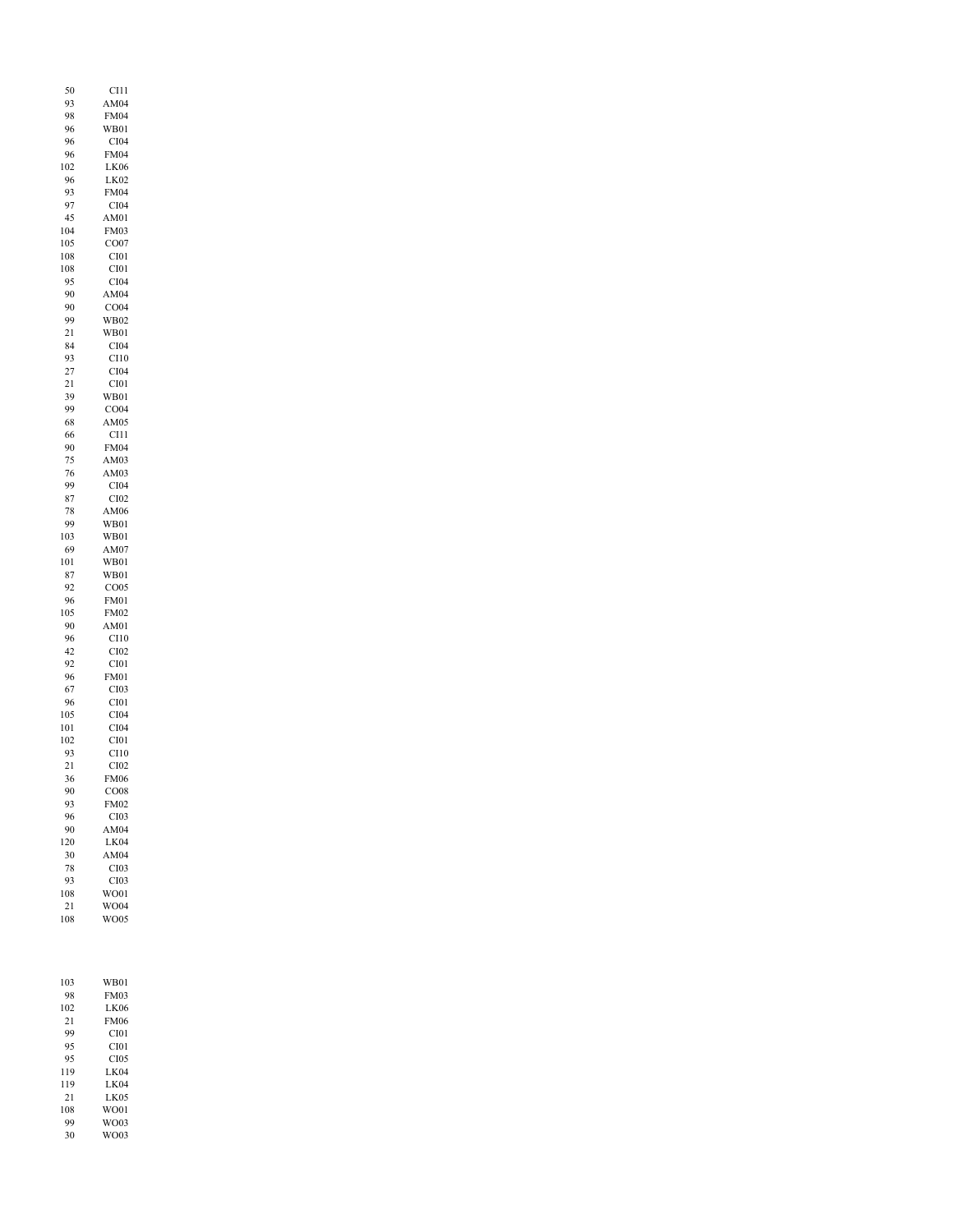| 105             | WO03              |
|-----------------|-------------------|
| 102             | WO03              |
| 84              | FM01              |
| 87              | AM07              |
|                 |                   |
| 23              | <b>FM06</b>       |
| 75              | CO <sub>01</sub>  |
| 87              | CO08              |
| 99              |                   |
|                 | WO01              |
| 90              | WO04              |
| 48              | C112              |
| 99              | CI04              |
|                 |                   |
| 90              | C101              |
| 108             | CO07              |
| 48              | CI09              |
| 99              | CI04              |
|                 |                   |
| 78              | <b>FM03</b>       |
| 90              | CO07              |
| 84              | WB02              |
|                 |                   |
| 21              | CO09              |
| 21              | CO04              |
| 84              | CO <sub>01</sub>  |
| 102             | FM06              |
|                 |                   |
| 114             | LK04              |
| 95              | LK05              |
| 87              | WB03              |
|                 |                   |
| 24              | AM01              |
| 102             | CI02              |
| 90              | WO04              |
| 86              | WO04              |
|                 |                   |
| 87              | AM05              |
| 87              | CO06              |
| 108             | <b>FM02</b>       |
|                 |                   |
| 96              | CI05              |
| 90              | AM05              |
| 103             | <b>FM04</b>       |
| 40              | <b>FM05</b>       |
|                 |                   |
| 105             | <b>FM04</b>       |
| 51              | C <sub>I</sub> 10 |
| 66              | <b>FM02</b>       |
| 27              | FM02              |
|                 |                   |
| $\overline{21}$ | LK <sub>02</sub>  |
| 105             | LK05              |
| 54              | <b>FM03</b>       |
| 101             | <b>FM02</b>       |
|                 |                   |
| 108             | <b>FM02</b>       |
| 105             | WB01              |
| 87              | LK02              |
| 93              | LK06              |
|                 |                   |
| 87              | LK05              |
| 111             | LK04              |
| 81              | C <sub>I10</sub>  |
| 78              | AM03              |
|                 |                   |
| 96              | AM03              |
| 105             | WO01              |
| 120             | WO02              |
| 57              | <b>FM03</b>       |
|                 |                   |
| 57              | <b>WB01</b>       |
| 84              | WB03              |
| 79              | FM05              |
| 93              | <b>FM04</b>       |
|                 |                   |
| 96              | CO09              |
| 102             | AM04              |
| 45              | <b>FM05</b>       |
| 21              | CO10              |
|                 |                   |
| 36              | CO07              |
| 93              | CO08              |
| 111             | K04               |
| 87              | FM01              |
|                 |                   |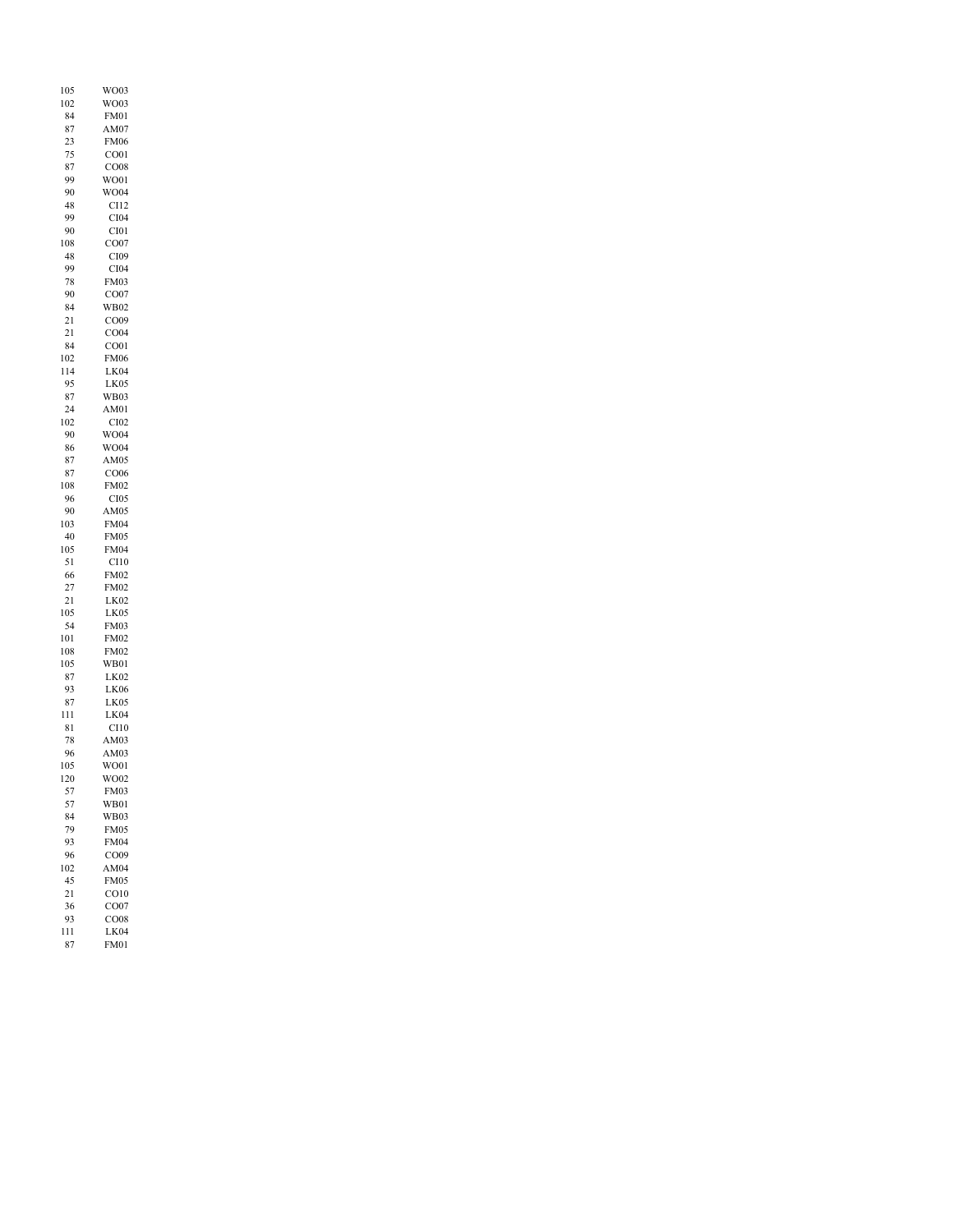| 75       | CI04             |
|----------|------------------|
| 38       | CII2             |
| 48       | CI09             |
| 85       | AM03             |
| 108      | <b>FM06</b>      |
| 69       | WB03             |
| 105      | <b>FM03</b>      |
| 108      | <b>FM03</b>      |
| 93       | CO08             |
| 90       | CI01             |
| 99       | CI04             |
| 93       | CI03             |
| 93       | CI03             |
| 102      | <b>FM04</b>      |
| 102      | AM04             |
| 102      | WO04             |
|          | <b>FM01</b>      |
| 93       |                  |
| 21<br>33 | FM07<br>CI09     |
|          |                  |
| 42       | LK03             |
| 48       | CO07             |
| 27       | FM02             |
| 94       | <b>FM01</b>      |
| 84       | <b>FM06</b>      |
| 72       | <b>FM05</b>      |
| 66       | LK03             |
| 105      | LK05             |
| 75       | CI <sub>03</sub> |
| 84       | LK02             |
| 39       | C112             |
| 30       | FM05             |
| 108      | FM03             |
| 108      | <b>FM03</b>      |
| 99       | AM04             |
| 42       | LK05             |
| 99       |                  |
|          | LK05             |
| 108      | WO02             |
| 111      | LK04             |
| 99       | LK <sub>02</sub> |
| 108      | --<br>LK06       |
| 99       | CI05             |
| 96       | CI05             |
| 93       | <b>FM03</b>      |
| 21       | WB01             |
| 99       | WB01             |
| 96       | WO05             |
| 96       | C <sub>I10</sub> |
| 93       | <b>FM03</b>      |
| 69       | AM02             |
| 96       | WO01             |
| 108      | <b>FM03</b>      |
| 72       | <b>FM04</b>      |
|          |                  |
|          |                  |
|          |                  |
| 42       | CI12<br>CI09     |
| 45       |                  |
| 105      | WO03             |
| 102      | CI06             |
| 87       | LK01             |
| 84       | <b>FM07</b>      |
| 30       | WB03             |
| 78       | <b>FM07</b>      |
| 87       | AM03             |
| 45       | C112             |
| 48       | CI09             |
| 72       | <b>FM04</b>      |
| 108      | <b>FM03</b>      |
| 24       | FM04             |
| 72       | <b>FM04</b>      |
|          |                  |
|          |                  |
| 99       | <b>FM04</b>      |
| 114      | LK04             |
| 86       | AM05             |
| 96       | C <sub>I10</sub> |
| 75       | <b>FM03</b>      |
| 76       | CI04             |
| 90       | AM04             |
| 98       | AM04             |
| 95       | CIO1             |
| 36<br>90 | <b>FM03</b>      |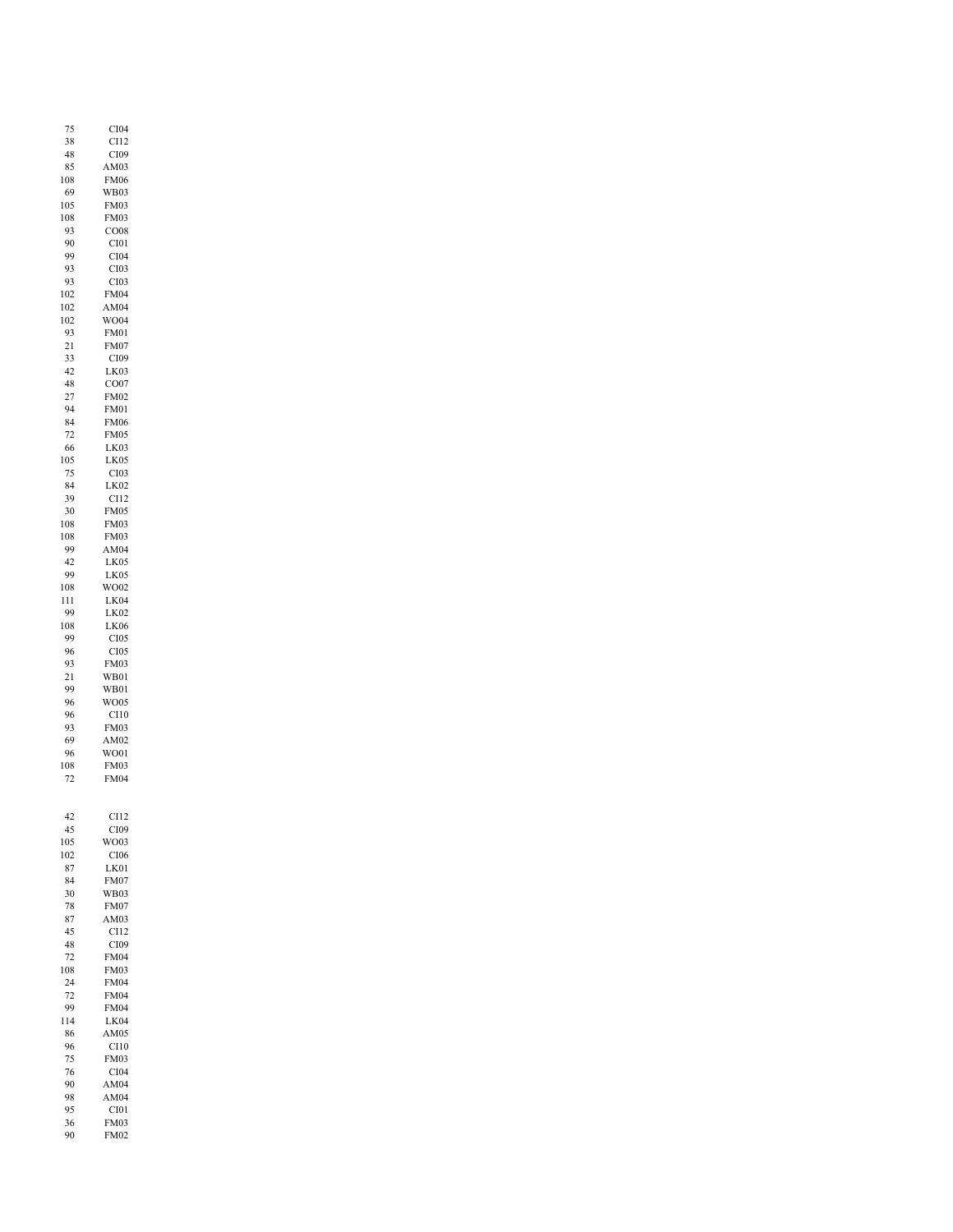| 96         | LK02                     |
|------------|--------------------------|
| 87         | LK03                     |
| 84<br>102  | LK07<br>CI04             |
| 57         | C <sub>I10</sub>         |
| 51         | AM01                     |
| 36         | <b>FM03</b>              |
| 87         | <b>WB01</b>              |
| 96<br>78   | WB01<br>WB03             |
| 72         | CO07                     |
| 69         | CO <sub>03</sub>         |
| 69         | WB01                     |
| 93<br>99   | FM01<br>AM01             |
| 105        | CO07                     |
| 68         | CO <sub>03</sub>         |
| 39         | CI12                     |
| 41<br>90   | CI09<br>FM05             |
| 84         | CI04                     |
| 81         | AM07                     |
| 73         | AM07                     |
| 99<br>80   | CI04<br>CI03             |
| 30         | CI03                     |
| 81         | FM01                     |
| 96         | CI03                     |
| 33         | LK <sub>02</sub>         |
| 105<br>120 | LK05<br>LK04             |
| 99         | FM03                     |
| 81         | C110                     |
| 99         | AM04                     |
| 90<br>66   | LK <sub>02</sub><br>LK06 |
| 99         | <b>FM03</b>              |
| 66         | AM03                     |
| 96         | AM03                     |
| 97<br>108  | AM01<br>CO07             |
| 91         | <b>FM03</b>              |
| 87         | CO09                     |
| 102        | FM03                     |
| 108<br>96  | FM03<br>CI04             |
| 105        | <b>FM03</b>              |
| 78         | <b>FM01</b>              |
| 69         | LK04                     |
| 75         | WB03                     |
| 87<br>52   | <b>FM08</b><br>CI03      |
| 90         | CO06                     |
| 87         | FM05                     |
| 99         | <b>FM03</b>              |
| 93<br>81   | CO08<br><b>FM04</b>      |
| 84         | C <sub>I10</sub>         |
| 99         | LK05                     |
| 90         | AM03                     |
| 120<br>99  | LK04<br>LK02             |
| 24         | CO10                     |
| 81         | AM02                     |
| 81         | AM03                     |
| 71<br>96   | LK03<br>CI02             |
| 105        | LK06                     |
| 108        | LK04                     |
| 84         | WO01                     |
|            |                          |
|            |                          |
| 101        | CI01                     |
| 84         | AM02                     |
| 63         | CI04                     |

 CI05 CI05 CO10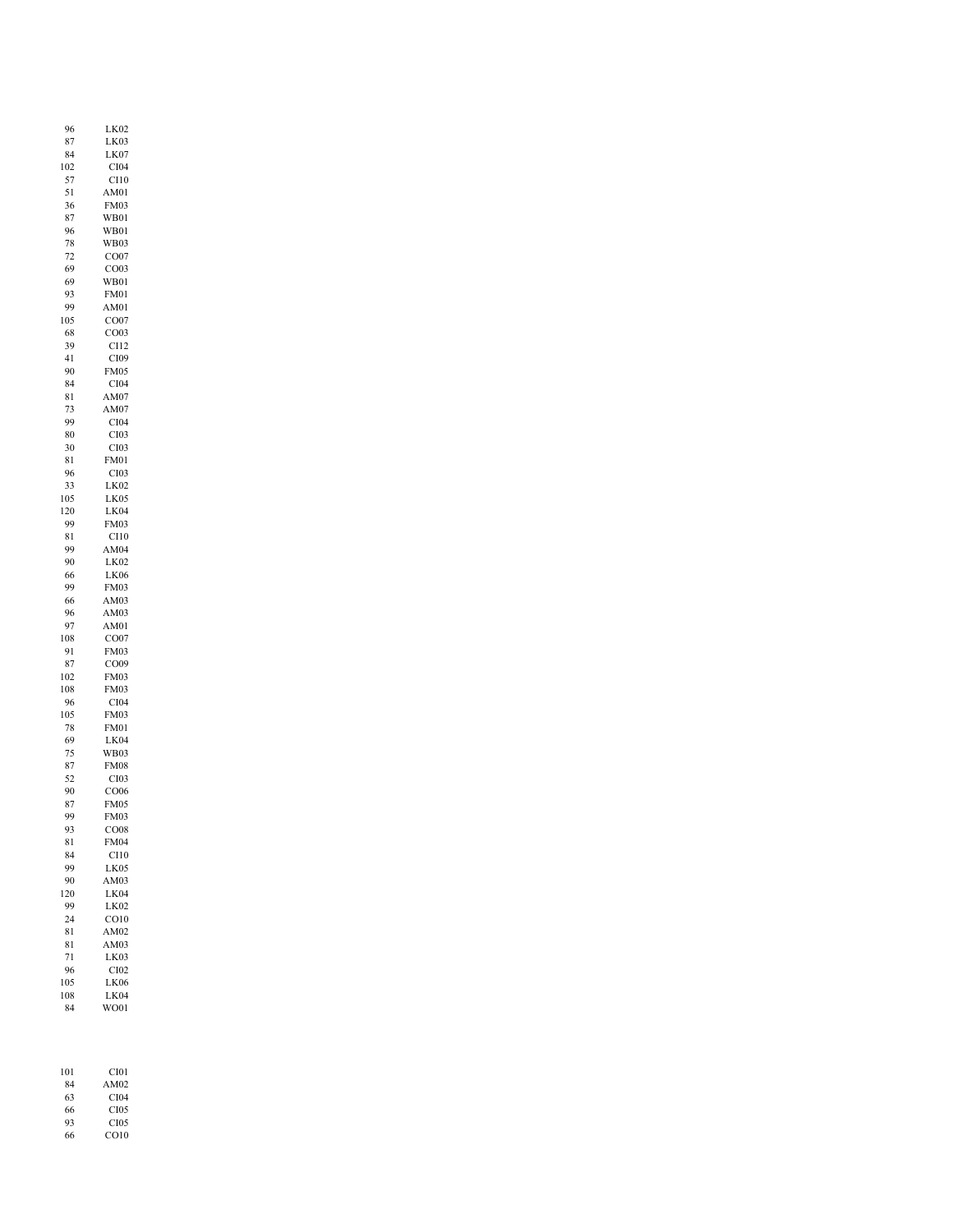| 72  | CO10             |
|-----|------------------|
| 96  | <b>FM08</b>      |
| 96  | <b>FM08</b>      |
| 91  | C101             |
| 105 | C101             |
| 78  | CI03             |
| 78  | CI03             |
| 87  | <b>FM07</b>      |
| 84  | <b>FM07</b>      |
| 84  | CI05             |
| 99  | CI06             |
| 84  | AM02             |
| 84  | AM02             |
| 83  | AM07             |
| 93  | AM02             |
| 21  | AM02             |
| 86  | AM07             |
| 87  | CO06             |
| 93  | CO09             |
| 77  | CO <sub>03</sub> |
| 96  | CI05             |
| 81  | AM07             |
| 102 | CO09             |
| 79  | LK <sub>02</sub> |
| 81  | CO <sub>08</sub> |
| 93  | AM01             |
| 87  | CI02             |
| 99  | CI05             |
| 102 | CI05             |
| 82  | WB01             |
| 102 | WB01             |
| 102 | WO05             |
| 39  | C112             |
| 42  | CI09             |
| 93  | WB01             |
| 81  | CO04             |
| 108 | <b>FM03</b>      |
| 93  | CI07             |
| 105 | WO05             |
| 99  | CO10             |
| 102 | CI05             |
| 65  | LK02             |
| 27  | LK <sub>06</sub> |
| 93  | AM01             |
| 90  | CI04             |
| 105 | WB01             |
| 93  | CO08             |
| 88  | CO10             |
| 77  | CI03             |
| 69  | CO <sub>03</sub> |
| 99  | CI05             |
| 102 | <b>FM04</b>      |
| 102 | FM06             |
| 24  | AM07             |
| 94  | FM01             |
| 78  | CO08             |
| 60  | CO08             |
| 102 | <b>FM04</b>      |
| 99  | LK01             |
| 102 | <b>FM03</b>      |
| 70  | CO01             |
| 102 | WB01             |
| 36  | CI01             |
| 102 | CI04             |
| 105 | CI <sub>01</sub> |
| 102 | CI04             |
| 108 | CO07             |
| 108 | CO07             |
| 54  | CO07             |
| 39  | CIO1             |
| 90  | CI04             |
| 87  | WB02             |
| 63  | CI03             |
| 105 | <b>FM02</b>      |
| 105 | <b>FM03</b>      |
| 99  | AM03             |

 AM02 WB01 CI05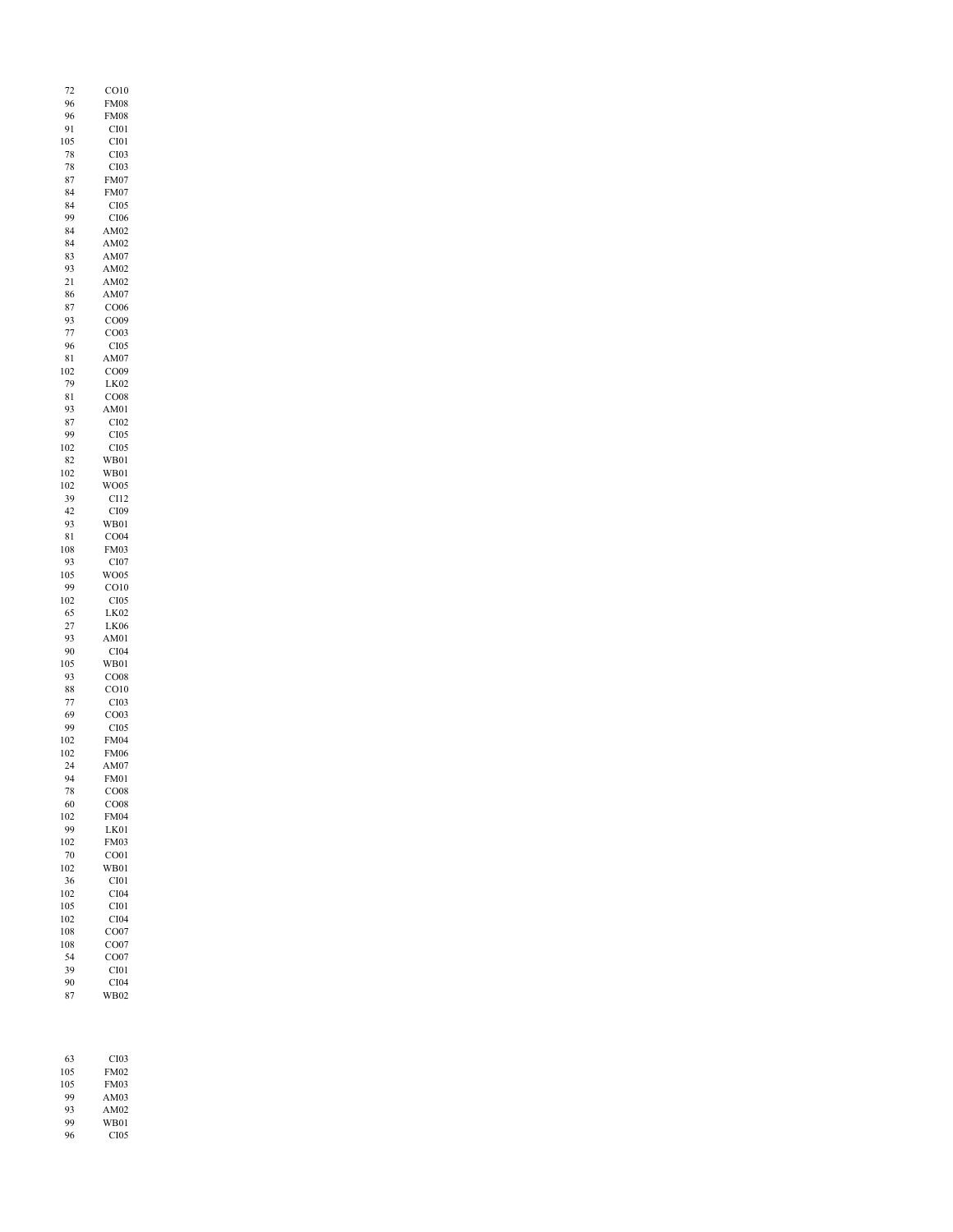| 108      | <b>FM06</b>                     |
|----------|---------------------------------|
| 90       | FM03                            |
| 95       | AM02                            |
|          |                                 |
| 95       | AM04                            |
| 96       | AM02                            |
| 102      | AM04                            |
| 75       | AM02                            |
|          |                                 |
| 72       | FM01                            |
| 108      | C101                            |
| 62       | CI10                            |
| 86       | FM05                            |
|          |                                 |
| 84       | FM05                            |
| 93       | CI01                            |
| 108      | WB01                            |
|          |                                 |
| 102      | C102                            |
| 93       | 2004<br>$\overline{\mathbf{C}}$ |
| 39       | AM02                            |
| 94       | C <sub>I10</sub>                |
|          |                                 |
| 102      | WB02                            |
| $^{21}$  | CI04                            |
| 99       | CO04<br>C                       |
|          |                                 |
| 102      | CO07                            |
| 83       | AM04                            |
| 78       | <b>FM04</b>                     |
|          | <b>FM02</b>                     |
| 102      |                                 |
| 39       | CI05                            |
| 93       | CO09<br>Ç                       |
| 96       | CO <sub>05</sub>                |
|          |                                 |
| 73       | CO <sub>03</sub>                |
| 72       | <b>FM04</b>                     |
| 84       | FM05                            |
|          |                                 |
| 105      | CO07                            |
| 102      | CO07                            |
| 36       | CO <sub>04</sub>                |
| 60       | $\mathsf{C}$                    |
|          | $_{\rm CO02}$                   |
| 102      | <b>FM03</b>                     |
| 114      | LK04                            |
| 102      | CO <sub>04</sub>                |
|          |                                 |
| 83       | LK07                            |
| 81       | WB02                            |
| 84       | WB01                            |
|          |                                 |
| 93       | WB03                            |
| 45       | WB02                            |
| 90       | CO06                            |
| 99       | LK01                            |
|          |                                 |
| 96       | LK02                            |
| 57       |                                 |
|          |                                 |
|          | CI11                            |
| 90       | C <sub>110</sub>                |
| 93       | <b>FM04</b>                     |
| 91       | <b>FM03</b>                     |
|          |                                 |
| 84       | <b>FM01</b>                     |
| 105      | <b>FM06</b>                     |
| 64       | AM07                            |
| 66       | C104                            |
|          |                                 |
| 87       | CO09                            |
| 97       | CI <sub>01</sub>                |
| 90       | <b>FM04</b>                     |
| 93       |                                 |
|          | CO05                            |
| 82       | <b>WB03</b>                     |
| 45       | WO01                            |
| 87       | <b>FM01</b>                     |
|          |                                 |
| 96       | LK04                            |
| 96       | LK02                            |
| 96       | <b>FM04</b>                     |
|          |                                 |
| 89       | LK07                            |
| 93       | <b>FM01</b>                     |
| 87       | AM07                            |
|          |                                 |
| 33       | WB01                            |
| 108      | WB01                            |
| 78       | AM02                            |
| 90       | AM04                            |
|          |                                 |
| 102      | LK05                            |
| 78       | CI02                            |
|          |                                 |
|          |                                 |
|          |                                 |
| 96       | AM03                            |
| 99       | <b>FM04</b>                     |
| 27       | <b>FM02</b>                     |
|          |                                 |
| 84       | <b>FM04</b>                     |
| 108      | WB01                            |
| 63       | <b>WB01</b>                     |
|          |                                 |
| 78<br>90 | WB01<br>CO <sub>01</sub>        |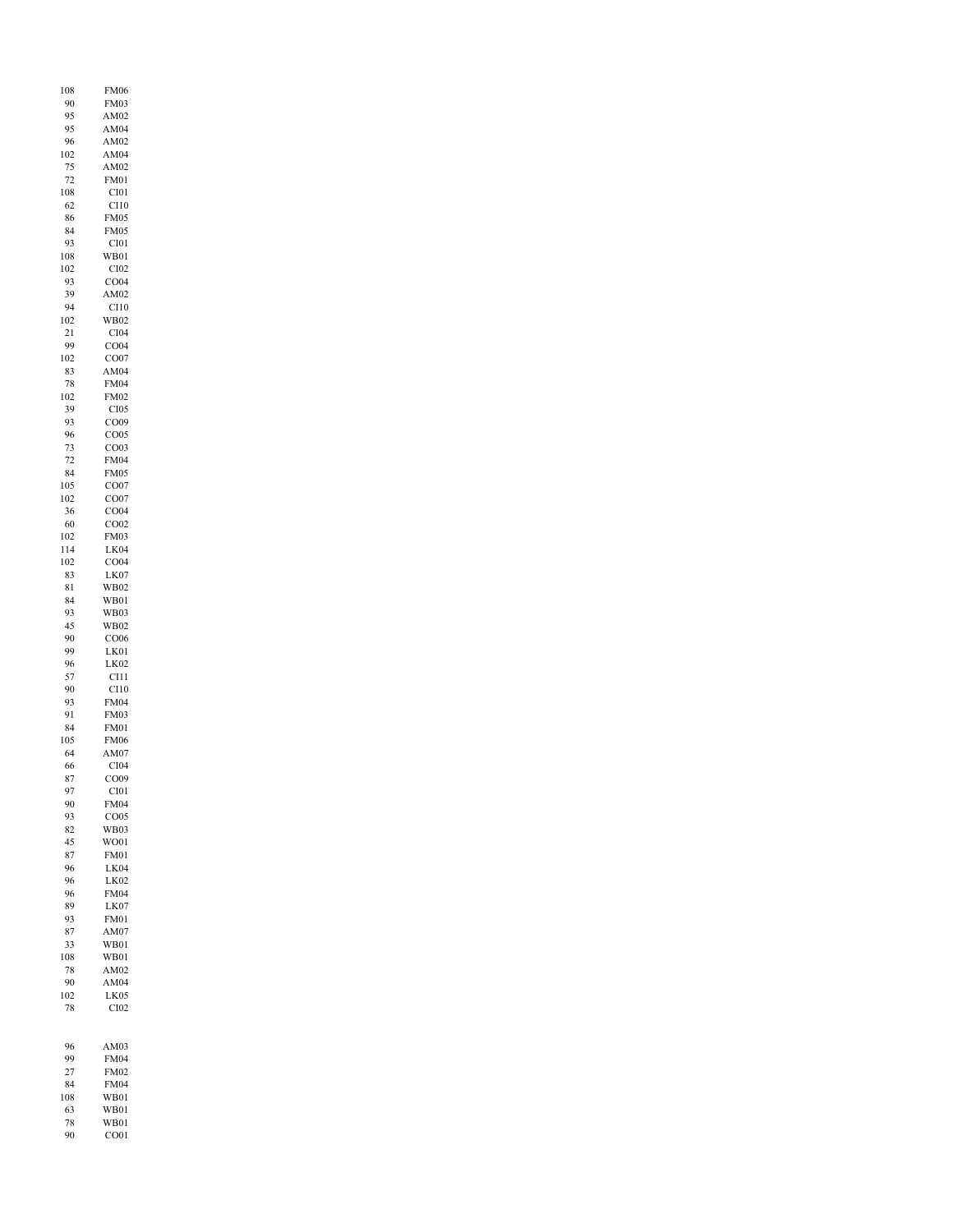| 87              | FM03                   |
|-----------------|------------------------|
| 105             | WB01                   |
| 90              | CO07                   |
| 90              | FM03                   |
| 108             | <b>FM02</b>            |
| 99              | <b>FM04</b>            |
| 51              | LK05                   |
| 96              | LK07                   |
| 63              | <b>FM04</b>            |
| 91              | CO <sub>01</sub>       |
| 99              | <b>FM06</b>            |
| 90              | WB01                   |
| 96              | WO03                   |
| 92              | WO03                   |
| 96              | LK02                   |
| 60              | LK <sub>06</sub>       |
| 89              | LK02                   |
| 93              | AM01                   |
| 82              | AM03                   |
| 87              | AM03                   |
| 94              | FM04                   |
| 93              | <b>FM04</b>            |
| 84              | CO <sub>01</sub>       |
| 77              | <b>FM02</b>            |
| 81              | AM05                   |
| 81              | AM05                   |
| 42              | I09<br>$\mathbf \zeta$ |
| 45              | C112                   |
| 96              | AM02                   |
| 100             | <b>FM04</b>            |
| 99              | CI02                   |
| 108             | CO07                   |
| 87              | CI11                   |
| 57              | CI11                   |
| 96              | CO10                   |
| 90              | AM02                   |
| 66              | WB03                   |
| 93              | LK07                   |
| 77              | CO <sub>03</sub>       |
| 93              | CI03                   |
| 93              | CI03                   |
| 65              | CI <sub>07</sub>       |
| 39              | C <sub>I11</sub>       |
| 57              | CIO1                   |
| 71              | CI04                   |
| 54              | LK04                   |
| 99              | WO03                   |
| 105             | WO03                   |
| 75              | CO <sub>03</sub><br>Ç  |
| 71              | <b>FM06</b>            |
| 54              | LK07                   |
| 87              | LK07                   |
| 108             | LK <sub>06</sub>       |
| 99              | LK02                   |
| 45              | CO <sub>02</sub>       |
| 92              | <b>FM03</b>            |
| 102             | LK01                   |
| 38              | AM05                   |
| 105             | AM01                   |
| 82              | <b>FM01</b>            |
| 93              | <b>LK06</b>            |
| 96              | LK02                   |
| $\overline{21}$ | LK05                   |
| 45              | LK06                   |
| 99              | -<br>LK02              |
| 75              | CO <sub>04</sub>       |
| 92              | CO04                   |
| 26              | <b>FM02</b>            |
| 93              | <b>FM03</b>            |
| 77              | CI06                   |
|                 |                        |
| 63              | WB03                   |
| 67              | WB01                   |
| 93              | WB03                   |
| 96              | WB02                   |
| 102             | WB01                   |
| 114             | WO02                   |
| 90              | LK05                   |
| 30              | LK03                   |
| 87              | LK <sub>02</sub>       |
|                 |                        |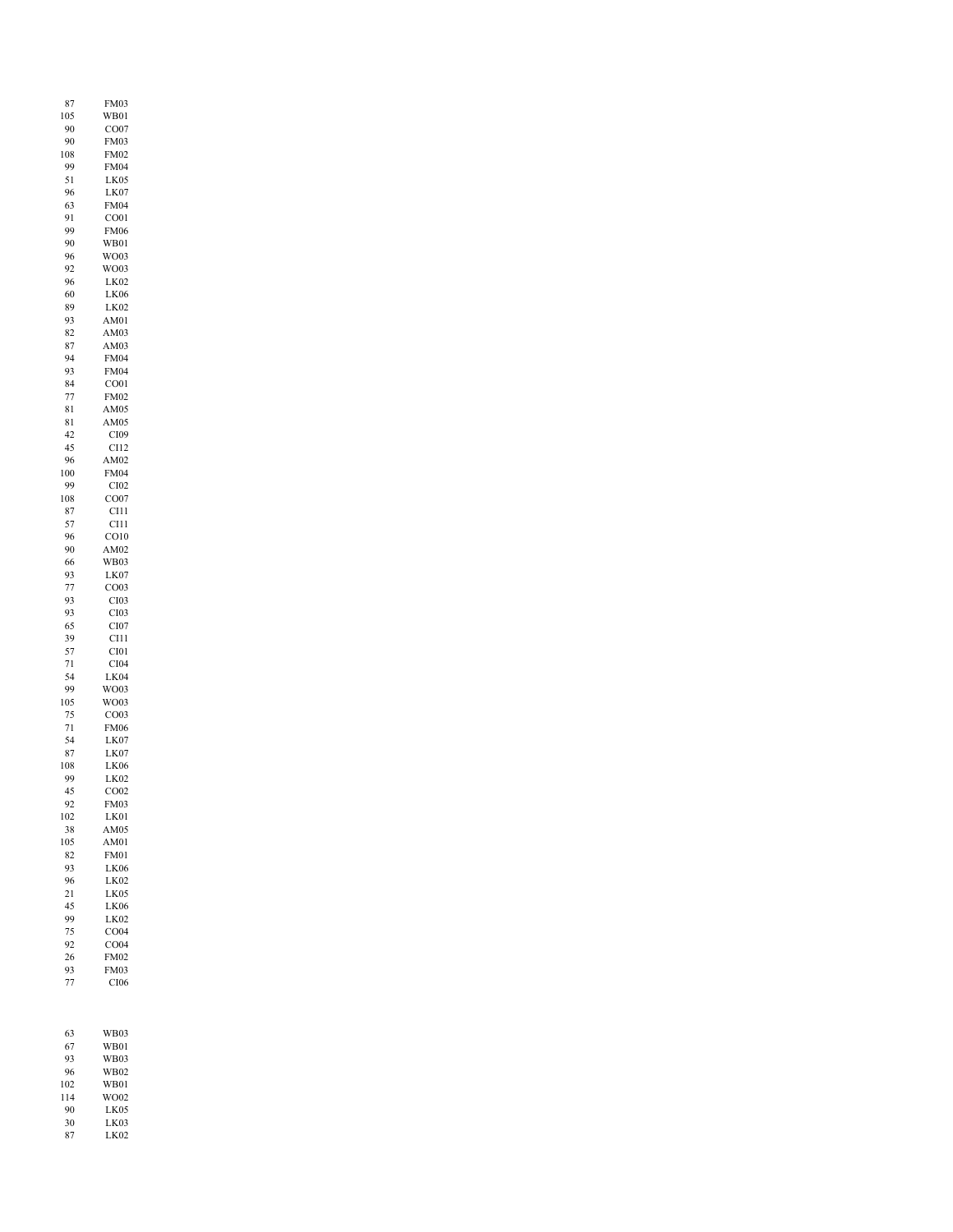| 105       | <b>FM02</b>                |
|-----------|----------------------------|
| 75<br>102 | LK07<br>AM04               |
| 50        | AM02                       |
| 105       | CO07                       |
| 33        | CI09                       |
| 96<br>108 | LK02<br>LK05               |
| 108       | WO01                       |
| 99        | <b>FM02</b>                |
| 114       | LK04                       |
| 72<br>105 | LK01<br>WO05               |
| 57        | CO09                       |
| 48        | CO07                       |
| 108<br>45 | CO07                       |
| 45        | CI12<br>CI09               |
| 79        | C <sub>111</sub>           |
| 48        | <b>FM06</b>                |
| 60        | <b>FM04</b>                |
| 48<br>48  | CI09<br>CI12               |
| 105       | FM06                       |
| 90        | CO07                       |
| 86        | <b>FM03</b>                |
| 96<br>99  | CI10<br>AM01               |
| 104       | CO07                       |
| 51        | <b>FM03</b>                |
| 93        | <b>FM02</b>                |
| 104<br>96 | CI07<br><b>FM03</b>        |
| 108       | <b>FM03</b>                |
| 60        | CI10                       |
| 90        | <b>WB03</b>                |
| 45<br>93  | LK03<br>LK05               |
| 48        | LK03                       |
| 90        | WO01                       |
| 30        | CI07                       |
| 88<br>45  | CO06<br>FM03               |
| 99        | CO04                       |
| 82        | C101                       |
| 75        | CI01                       |
| 90<br>117 | <b>FM06</b><br>WO02        |
| 84        | WO01                       |
| 120       | WO02                       |
| 97        | WB01                       |
| 90<br>51  | CI04<br><b>FM06</b>        |
| 60        | <b>FM04</b>                |
| 63        | <b>FM02</b>                |
| 29        | <b>FM05</b>                |
| 105       | <b>FM03</b>                |
| 87<br>93  | <b>FM03</b><br><b>FM05</b> |
| 105       | CI04                       |
| 99        | CI04                       |
| 92        | CI10<br>CI04               |
| 105<br>87 | C <sub>I</sub> 10          |
| 102       | CI04                       |
| 86        | CI04                       |
| 93        | <b>FM01</b>                |
| 81<br>33  | <b>FM06</b><br>CI10        |
| 27        | <b>FM03</b>                |
|           |                            |
| 24        | <b>FM03</b>                |
| 81        | AM01                       |
| 90<br>48  | WB01<br>LK03               |
| 93        | CI06                       |
| 75        | <b>FM04</b>                |
| 24        | <b>FM04</b>                |
| 27        | <b>FM02</b>                |
| 93        | C101                       |
| 72        | WB01                       |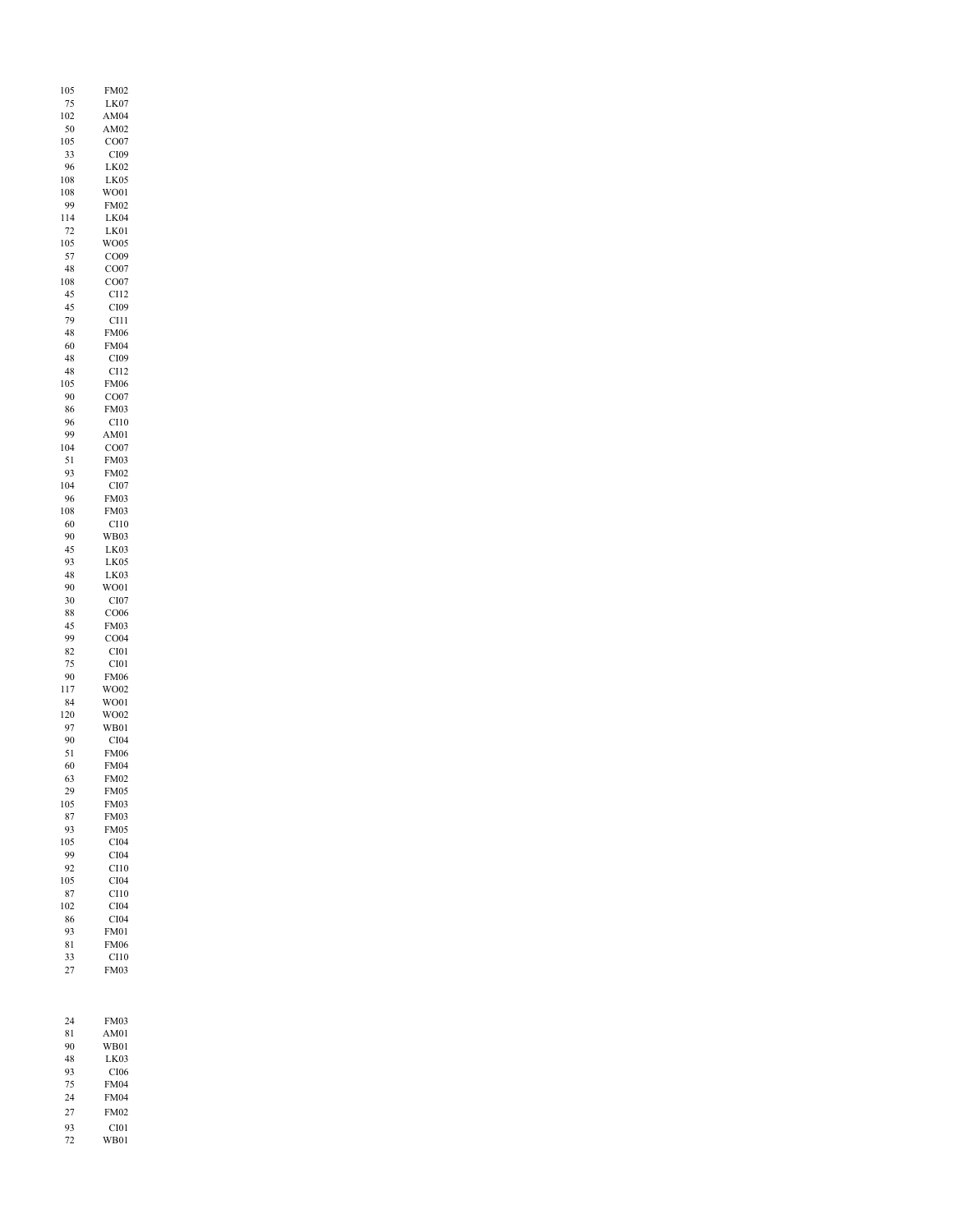| 84              | FM08                     |
|-----------------|--------------------------|
| 42              | WO01                     |
| 84              | CO04                     |
| 92              | AM04                     |
| 93              | 2102<br>C                |
| 28              | AM01                     |
| 30              | WB01                     |
| 90              | <b>FM05</b>              |
| 45              | LK07                     |
| 90              | LK <sub>02</sub>         |
| 111             | LK04                     |
| 75              | CO <sub>03</sub>         |
| 48              | CI09<br>CI12             |
| 45              |                          |
| 102             | CO04                     |
| 102             | WB02                     |
| 27              | CO <sub>04</sub>         |
| 102             | CO <sub>04</sub>         |
| 88              | CO08                     |
| 96              | <b>FM04</b>              |
| 92              | LK07                     |
| 78              | WB03                     |
| 99              | CO04                     |
| 96              | WB03                     |
| 99              | LK06                     |
| 45              | LK07                     |
| 89              | <b>FM02</b>              |
| 90              | CO10                     |
| 108             | CO <sub>07</sub>         |
| 93              | LK <sub>06</sub>         |
| 104             | LK <sub>06</sub>         |
| 105             | LK05                     |
| 87              | LK <sub>06</sub>         |
| 99              | LK <sub>02</sub>         |
| 108             | WO05                     |
| 48              | WB03                     |
| 75              | C108                     |
| 78              | C108                     |
| 78              | CI08                     |
| 84              | CO04                     |
| 99              | CO10                     |
| 93              | CI03                     |
| 84              | CO <sub>03</sub>         |
| 117             | LK <sub>04</sub>         |
| 105             | LK05                     |
| 105             | LK <sub>06</sub>         |
| 105             | FM03                     |
| $\overline{21}$ | CI02                     |
| 99              | CO <sub>04</sub><br>Ç    |
| 84              | <b>FM08</b>              |
| 93              | FM08                     |
| 87              | WB01                     |
| 105             | <b>FM03</b>              |
| 90              | <b>FM07</b>              |
| 93              | <b>FM03</b>              |
| 30              | CI <sub>04</sub>         |
| 102             | CIO1                     |
| 63              | LK04                     |
| 60              | LK02                     |
| 81              | CO <sub>03</sub>         |
| 84              | AM07                     |
| 105             | CO <sub>07</sub>         |
| 102             | AM04                     |
| 93              | WO01                     |
| 108             | WB01                     |
| 90              | CI03                     |
| 93              | AM03                     |
| 96              | <b>FM04</b>              |
|                 |                          |
| 75              | CO <sub>03</sub>         |
| 27              | CO04                     |
| 90              | CO06                     |
|                 |                          |
| 77              | <b>FM02</b>              |
| 42              | CI09                     |
| 45              | CI12                     |
| 90              | <b>FM01</b>              |
|                 | <b>FM06</b>              |
| 108<br>90       | WO01                     |
| 27<br>87        | CO <sub>04</sub><br>CO10 |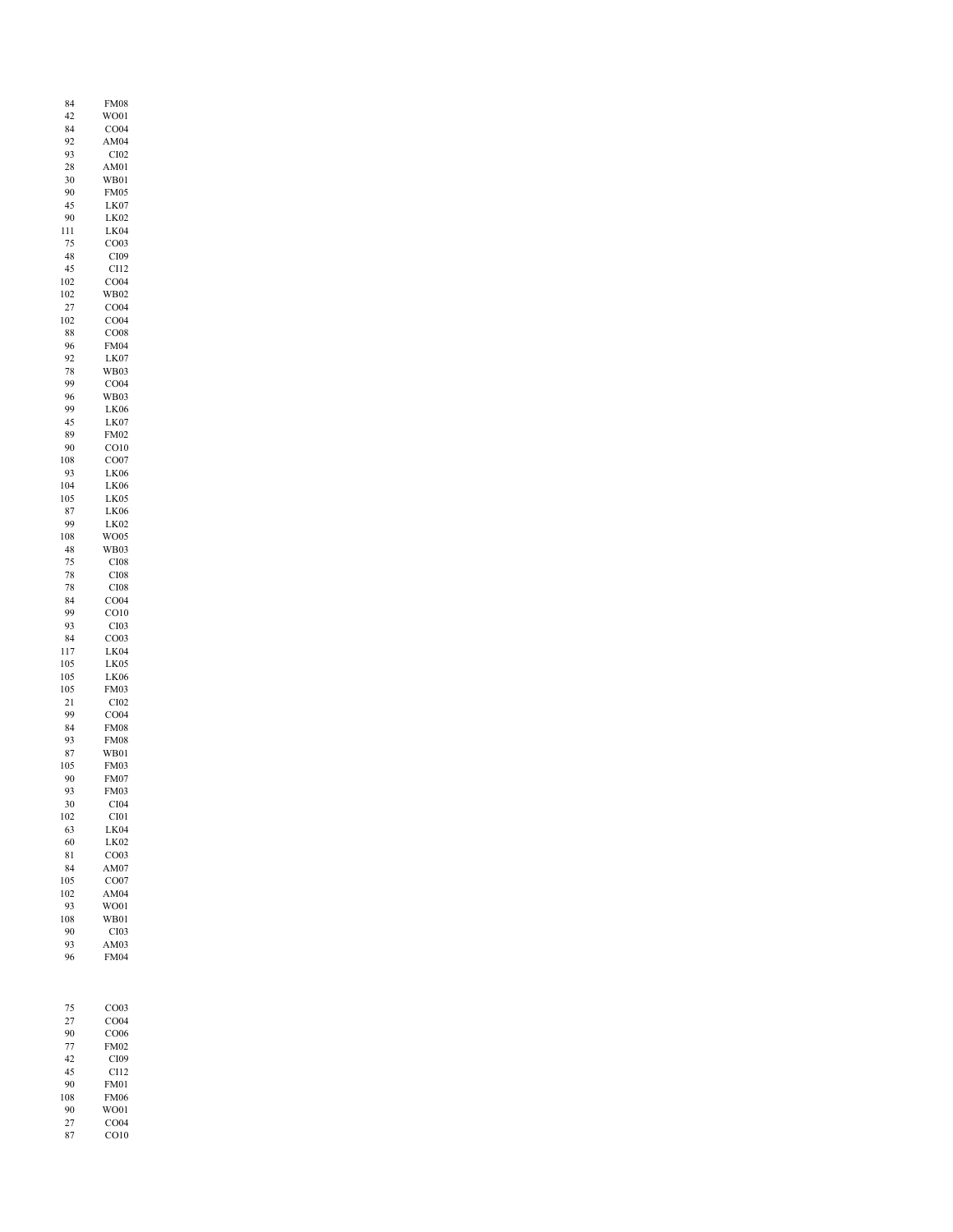| 105        | WB01                            |
|------------|---------------------------------|
| 102        | WO05                            |
| 108        | WO05                            |
| 90         | FM07                            |
| 74         | CO07                            |
| 83         | WO05                            |
| 102        | WO01                            |
| 105        | <b>FM03</b><br><b>FM02</b>      |
| 24<br>108  |                                 |
| 120        | FM03<br>LK04                    |
| 108        | FM03                            |
| 105        | FM02                            |
| 60         | <b>FM03</b>                     |
| 102        | WO05                            |
| 105        | <b>FM03</b>                     |
| 105        | <b>FM06</b>                     |
| 108        | CIO1                            |
| 34         | CIO1                            |
| 96         | CO07                            |
| 58         | CI01                            |
| 65         | CI04                            |
| 58         | FM05                            |
| 30         | CI01                            |
| 87         | <b>FM03</b>                     |
| 57         | CO02                            |
| 79         | FM01                            |
| 105        | AM01                            |
| 33         | CO04                            |
| 105        | CO07                            |
| 101        | WO05                            |
| 67         | C101                            |
| 75         | CI04                            |
| 105        | C101                            |
| 45         | CI04                            |
| 39         | <b>FM02</b>                     |
| 93         | FM02                            |
| 92         | CI05                            |
| 49         | AM01                            |
| 102        | CO07                            |
| 108        | WB01                            |
| 105<br>60  | C101<br>A                       |
| 104        | $_{\rm M01}$<br>CO07            |
| 43         | CI05                            |
| 78         | LK <sub>02</sub>                |
| 40         | LK03                            |
| 90         | AM02                            |
| 27         | CI04                            |
| 102        | CI <sub>04</sub>                |
| 93         | CI04                            |
| 86         | C <sub>I</sub> 10               |
| 108        | WB01                            |
| 80         | LK06                            |
| 102        | WO01                            |
| 102        | <b>FM04</b>                     |
| 102        | <b>FM04</b>                     |
| 102        | <b>FM04</b>                     |
| 84         | CO08                            |
| 87         | WB03                            |
| 87         | <b>FM01</b>                     |
| 81         | AM07                            |
| 99         | WB02                            |
| 90         | C110                            |
| 102<br>102 | CO <sub>04</sub><br><b>FM04</b> |
| 102        | <b>FM02</b>                     |
| 102        | WO03                            |
| 96         | WO03                            |
|            |                                 |
|            |                                 |
| 94         | CO04                            |
| 90         | CI05                            |
| 90         | AM03                            |
| 108        | CO10                            |
| 24         | CI <sub>07</sub>                |
| 71         | CI05                            |
| 99         | CO <sub>05</sub>                |
| 63         | <b>FM01</b>                     |
| 87<br>35   | <b>FM01</b>                     |
| 99         | <b>FM01</b><br><b>FM03</b>      |
|            |                                 |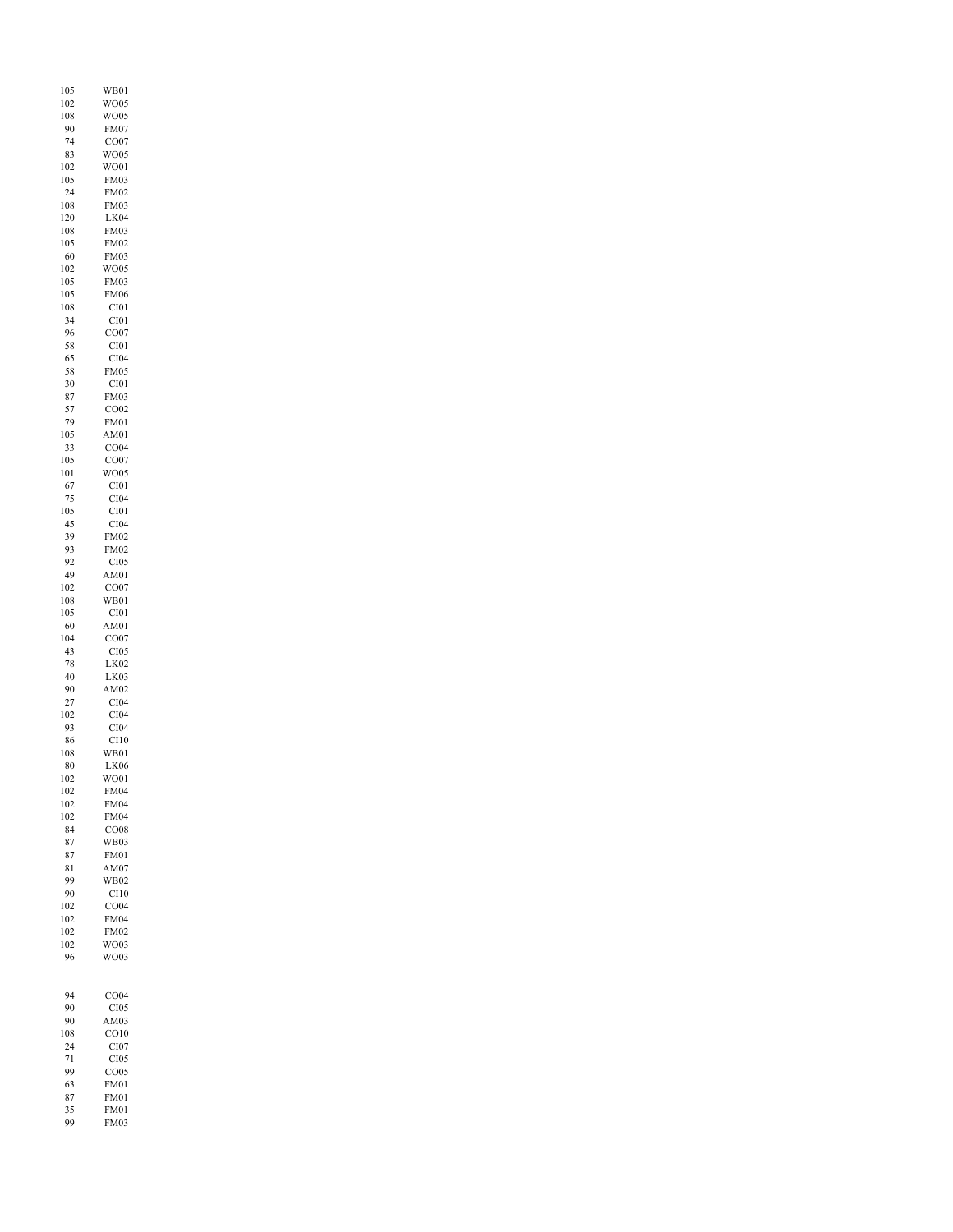| 102              | WO01             |
|------------------|------------------|
| 84               | CI05             |
|                  |                  |
| 75               | CI10             |
| 120              | LK04             |
| 87               | AM07             |
|                  |                  |
| 90               | CI05             |
| 39               | C <sub>112</sub> |
| 43               | CI09             |
|                  |                  |
| 42               | CI09             |
| 39               | CI12             |
|                  | CI09             |
| 21               |                  |
| 96               | WB03             |
| 99               | <b>FM02</b>      |
|                  |                  |
| 90               | AM02             |
| 84               | CO <sub>03</sub> |
| 48               | CO07             |
|                  |                  |
| 105              | WO03             |
| 108              | WO05             |
| 105              | WO03             |
|                  |                  |
| 93               | <b>FM04</b>      |
| 90               | <b>FM05</b>      |
| 93               | LK <sub>02</sub> |
|                  |                  |
| 108              | CI07             |
| 99               | <b>FM04</b>      |
|                  |                  |
| 93               | WO04             |
| 87               | WB03             |
| 96               | WO04             |
|                  |                  |
| 90               | WO04             |
| 111              | WO02             |
| 78               | AM06             |
|                  |                  |
| 96               | WO05             |
| 89               | AM01             |
|                  |                  |
| 93               | C <sub>I10</sub> |
| 95               | CI02             |
| 108              | CI01             |
|                  |                  |
| 60               | AM02             |
| 47               | WB01             |
|                  |                  |
| 44               | AM01             |
| 102              | C101             |
| 93               | AM02             |
|                  |                  |
| 99               | AM04             |
| 90               | CI04             |
| 81               | AM01             |
|                  |                  |
| 99               | CI04             |
| 102              | <b>FM04</b>      |
| 78               | FM01             |
|                  |                  |
| 55               | <b>FM01</b>      |
| 87               | LK03             |
|                  |                  |
| 87               | FM07             |
| 96               | CI04             |
| 102              | CI04             |
|                  |                  |
|                  |                  |
| 93               | C101             |
| 93               | <b>FM05</b>      |
|                  |                  |
| 104              | WO03             |
| 78               | C101             |
|                  | LK <sub>03</sub> |
| 81               |                  |
| 99               | LK05             |
|                  | WO03             |
|                  | WO03             |
|                  |                  |
| 105<br>105<br>96 | AM03             |
| 84               | CI03             |
|                  |                  |
| 99               | C106             |
| 98               | AM01             |
|                  | LK04             |
| 117              |                  |
| 99               | LK05             |
| 96               | CO08             |
|                  | <b>FM02</b>      |
| 62               |                  |
| 89               | CI04             |
|                  |                  |
|                  |                  |
|                  |                  |
|                  | CI04             |
| 42               |                  |
| 102              | CI09             |
| 30               | C112             |
| 21               | CO10             |
| 84               |                  |
|                  | CO06             |
| 99               | CO04             |
| 93               | CIO1             |
|                  |                  |
| 90               | AM03             |
| 72               | CI03             |
| 90               | WO02             |
|                  |                  |
|                  |                  |
| 90               | <b>FM01</b>      |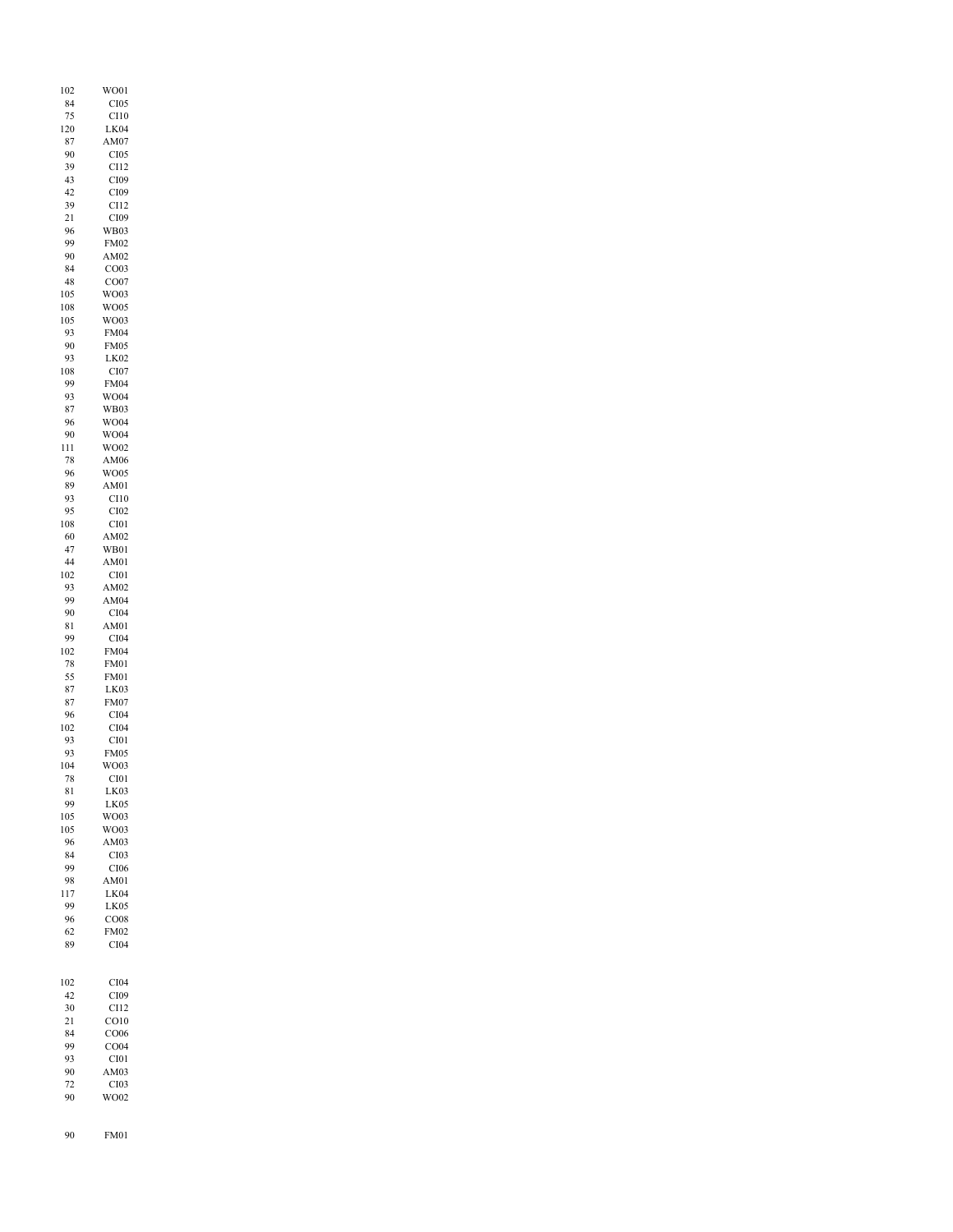| 90              | FM01                            |
|-----------------|---------------------------------|
| 93<br>63        | CO04<br>WO03                    |
| 90              | WO03                            |
| 36              | <b>FM01</b>                     |
| 96              | CI02                            |
| 71<br>72        | WB03<br>AM04                    |
| 96              | CI04                            |
| 102             | <b>FM04</b>                     |
| 99<br>96        | WO05<br>C <sub>I10</sub>        |
| 81              | LK <sub>02</sub>                |
| 24              | CI03                            |
| 90              | AM02<br>CO06                    |
| 78<br>105       | LK04                            |
| 54              | AM03                            |
| 56              | CO10                            |
| 99<br>96        | LK04<br>LK06                    |
| 87              | LK <sub>02</sub>                |
| 30              | AM02                            |
| 63              | AM01                            |
| 87<br>105       | <b>FM05</b><br>LK05             |
| 105             | AM01                            |
| 66              | AM05                            |
| 93<br>96        | WB01<br>CO08                    |
| 102             | CO07                            |
| 68              | CO10                            |
| 66              | AM03                            |
| 81<br>90        | AM03<br>AM03                    |
| 102             | AM04                            |
| $^{21}$         | CO <sub>04</sub>                |
| 102<br>36       | CI02<br>CI09                    |
| 36              | CI12                            |
| 27              | LK <sub>02</sub>                |
| 78<br>82        | CO <sub>03</sub><br><b>FM03</b> |
| 102             | CI05                            |
| 75              | <b>FM06</b>                     |
| 93<br>101       | FM05<br>C101                    |
| 45              | CI09                            |
| 48              | C112                            |
| 69<br>90        | AM02<br>C <sub>I10</sub>        |
| 93              | CI05                            |
| 82              | WO03                            |
| 90              | <b>WB03</b>                     |
| 69<br>83        | AM06<br>C110                    |
| 77              | <b>FM01</b>                     |
| 75              | <b>FM01</b>                     |
| 90<br>96        | AM04<br>AM04                    |
| 87              | <b>FM03</b>                     |
| 84              | CO06                            |
| 57<br>84        | <b>WB01</b><br><b>WB03</b>      |
| 45              | <b>WB01</b>                     |
| $\overline{21}$ | <b>FM01</b>                     |
| 108             | CO07                            |
|                 |                                 |
| 99              | C104                            |
| $\overline{21}$ | C106                            |
| 42<br>39        | C <sub>112</sub><br>CI09        |
| 72              | AM07                            |
| 105             | AM01                            |
| 104<br>84       | CO07<br>AM07                    |
| 90              | WO02                            |
| 99              | WO01                            |
| 93              | CIO1                            |
| 81              | CI04                            |
| 98              | WO05                            |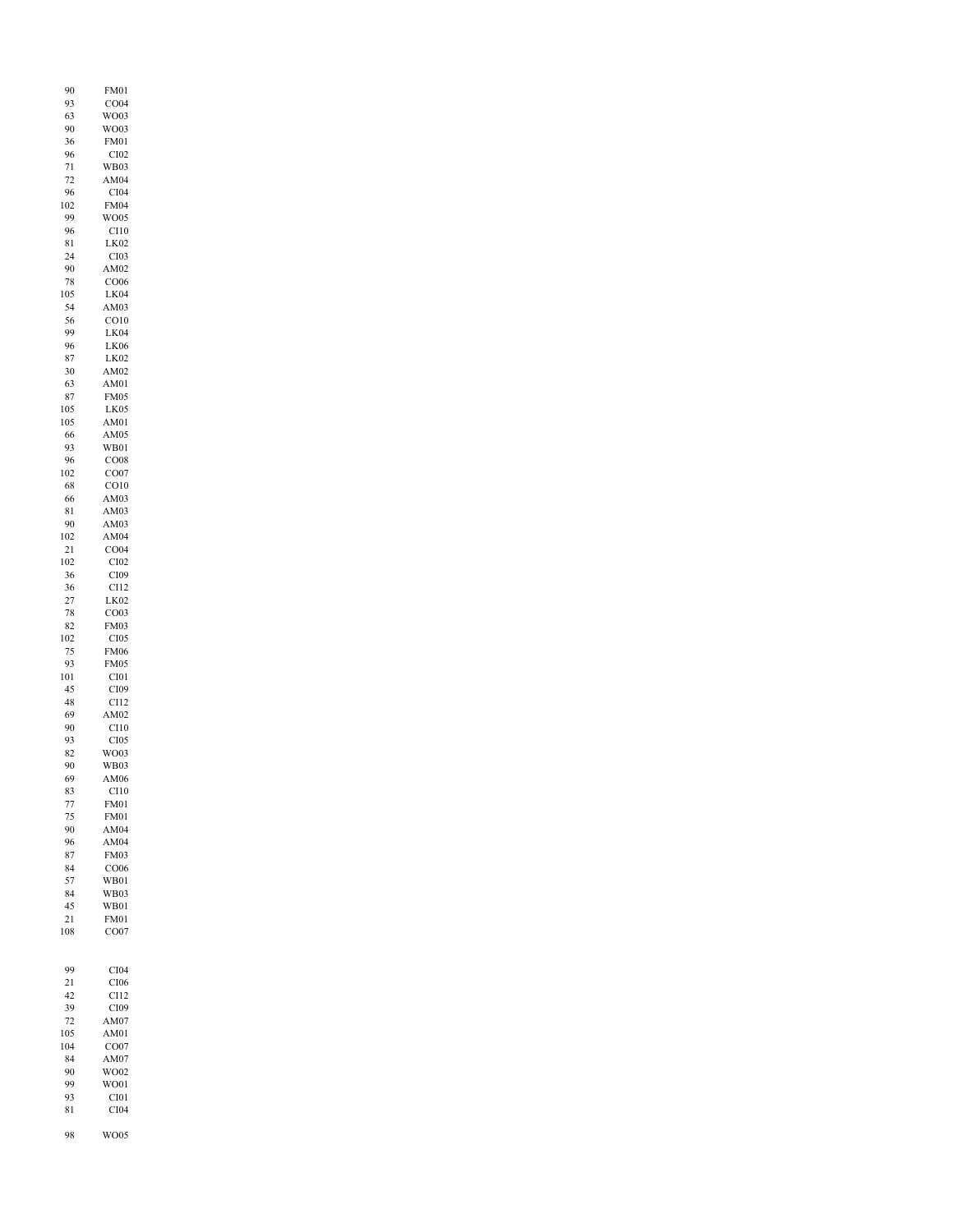| 97        | AM03                     |
|-----------|--------------------------|
| 93        | CO10                     |
| 96        | CO08                     |
| 90        | CO <sub>04</sub><br>CO06 |
| 81<br>108 | CI01                     |
| 105       | CI04                     |
| 93        | CI03                     |
| 31        | CI07                     |
| 81        | WB03                     |
| 102       | CO07                     |
| 105       | <b>FM03</b>              |
| 87        | <b>FM05</b>              |
| 78        | <b>FM02</b>              |
| 114       | WO02                     |
| 81<br>93  | WO01<br>WO05             |
| 96        | AM04                     |
| 105       | <b>FM03</b>              |
| 63        | CO <sub>03</sub>         |
| 84        | <b>FM04</b>              |
| 84        | <b>FM03</b>              |
| 90        | <b>FM03</b>              |
| 64        | CO <sub>04</sub>         |
| 90        | <b>FM03</b>              |
| 93        | AM04                     |
| 105       | LK <sub>06</sub>         |
| 88        | CO08                     |
| 84<br>96  | CO06<br>CO09             |
| 87        | AM06                     |
| 51        | <b>FM04</b>              |
| 105       | WO05                     |
| 72        | CO10                     |
| 93        | CI04                     |
| 90        | C <sub>I10</sub>         |
| 89        | <b>FM01</b>              |
| 67        | FM01                     |
| 105       | <b>FM02</b>              |
| 90        | CO <sub>08</sub>         |
| 48<br>51  | AM04<br>AM04             |
| 102       | CO07                     |
| 96        | CI05                     |
| 93        | WO04                     |
| 105       | LK05                     |
| 54        | WO02                     |
| 108       | WO01                     |
| 90        | CI04                     |
| 105       | LK05                     |
| 102       | CI01                     |
| 96        | CO10<br>CO04             |
| 102<br>87 | CO08                     |
| 102       | WB02                     |
| 95        | AM01                     |
| 105       | CO07                     |
| 93        | AM03                     |
| 96        | WO01                     |
| 96        | LK05                     |
| 87        | WO04                     |
| 102       | WO02                     |
| 84        | WO01<br><b>WO05</b>      |
| 86<br>75  | <b>WB03</b>              |
| 93        | C110                     |
|           |                          |
|           |                          |
| 84        | <b>WB03</b>              |
| 96        | AM02                     |
| 93        | AM02                     |
| 93        | AM02                     |
| 90        | CI10                     |
| 99        | CO10                     |
| 96<br>64  | WO05<br><b>FM04</b>      |
| 99        | AM04                     |
| 102       | CO04                     |
| 90        | CI02                     |
| 96        | AM01                     |
| 104       | AM01                     |
| 86        | CO10                     |
| 36        | AM05                     |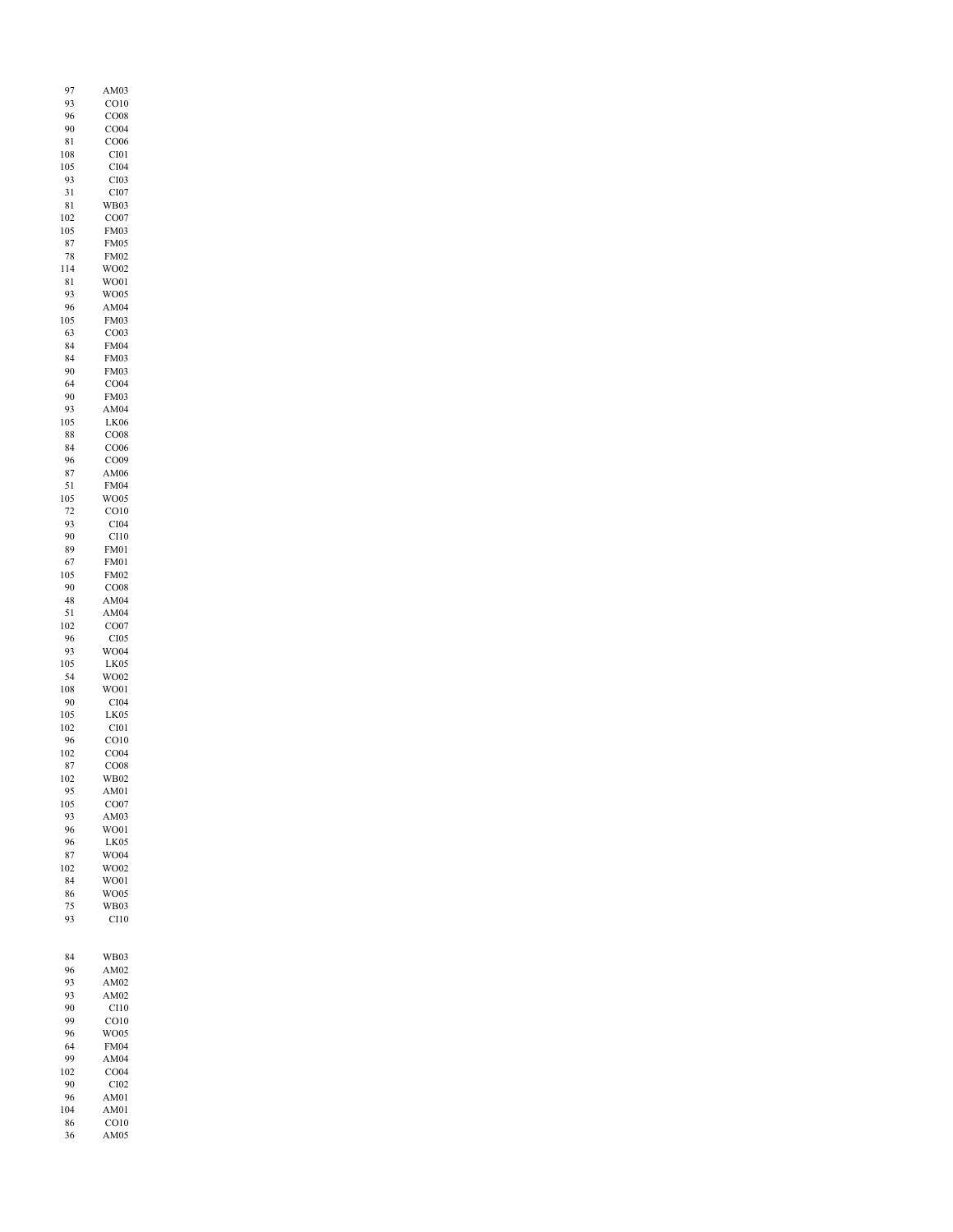| 33  | CO <sub>04</sub> |
|-----|------------------|
| 105 | FM02             |
| 89  | WO04             |
| 105 | <b>FM03</b>      |
| 51  | CO10             |
| 108 | CO10             |
| 79  | AM05             |
| 78  | CO07             |
| 90  | CO07             |
| 75  | FM08             |
|     |                  |
| 90  | AM01             |
| 91  | CO07             |
| 78  | AM07             |
| 99  | WO05             |
| 84  | CO <sub>08</sub> |
| 86  | AM01             |
| 99  | AM04             |
| 99  | WB02             |
| 96  | CI02             |
| 101 | AM01             |
| 35  |                  |
|     | AM03             |
| 45  | CI09             |
| 108 | CO07             |
| 90  | AM01             |
| 93  | WO04             |
| 90  | WO04             |
| 93  | WO04             |
| 102 | FM06             |
| 93  | <b>FM03</b>      |
|     |                  |
| 94  | AM01             |
| 107 | CO07             |
| 38  | WB01             |
| 99  | LK01             |
| 87  | AM05             |
| 108 | LK05             |
| 108 | LK06             |
| 93  | LK01             |
|     |                  |
| 36  | C112             |
| 42  | CI09             |
| 81  | CI10             |
| 36  | CI12             |
| 48  | CI09             |
| 93  | WB03             |
| 93  | <b>FM01</b>      |
| 92  | FM01             |
| 105 | WO05             |
|     |                  |
| 96  | WB03             |
| 82  | WB03             |
| 68  | CO07             |
| 93  | <b>WB03</b>      |
| 84  | AM04             |
| 90  | WO04             |
| 92  | WO04             |
| 59  | CI10             |
| 44  | $_{104}$<br>C    |
| 30  | <b>FM07</b>      |
|     |                  |
| 84  | <b>FM06</b>      |
| 96  | <b>FM01</b>      |
| 87  | CI10             |
| 27  | AM04             |
| 91  | <b>FM02</b>      |
| 84  | CO07             |
| 48  | <b>FM05</b>      |
| 48  | CO <sub>01</sub> |
| 120 | WO02             |
|     |                  |
|     |                  |
|     |                  |
| 102 | AM01             |
| 105 | CO07             |
| 30  | CI07             |
| 84  | <b>FM07</b>      |
| 102 | WO01             |
| 99  | LK05             |
|     |                  |
| 37  | <b>FM03</b>      |
| 96  | <b>FM01</b>      |
| 87  | <b>FM01</b>      |
|     |                  |
|     |                  |
| 93  | LK05             |
| 102 | WO02             |
| 117 | LK04             |
| 99  | LK05             |
|     |                  |
| 60  | <b>FM03</b>      |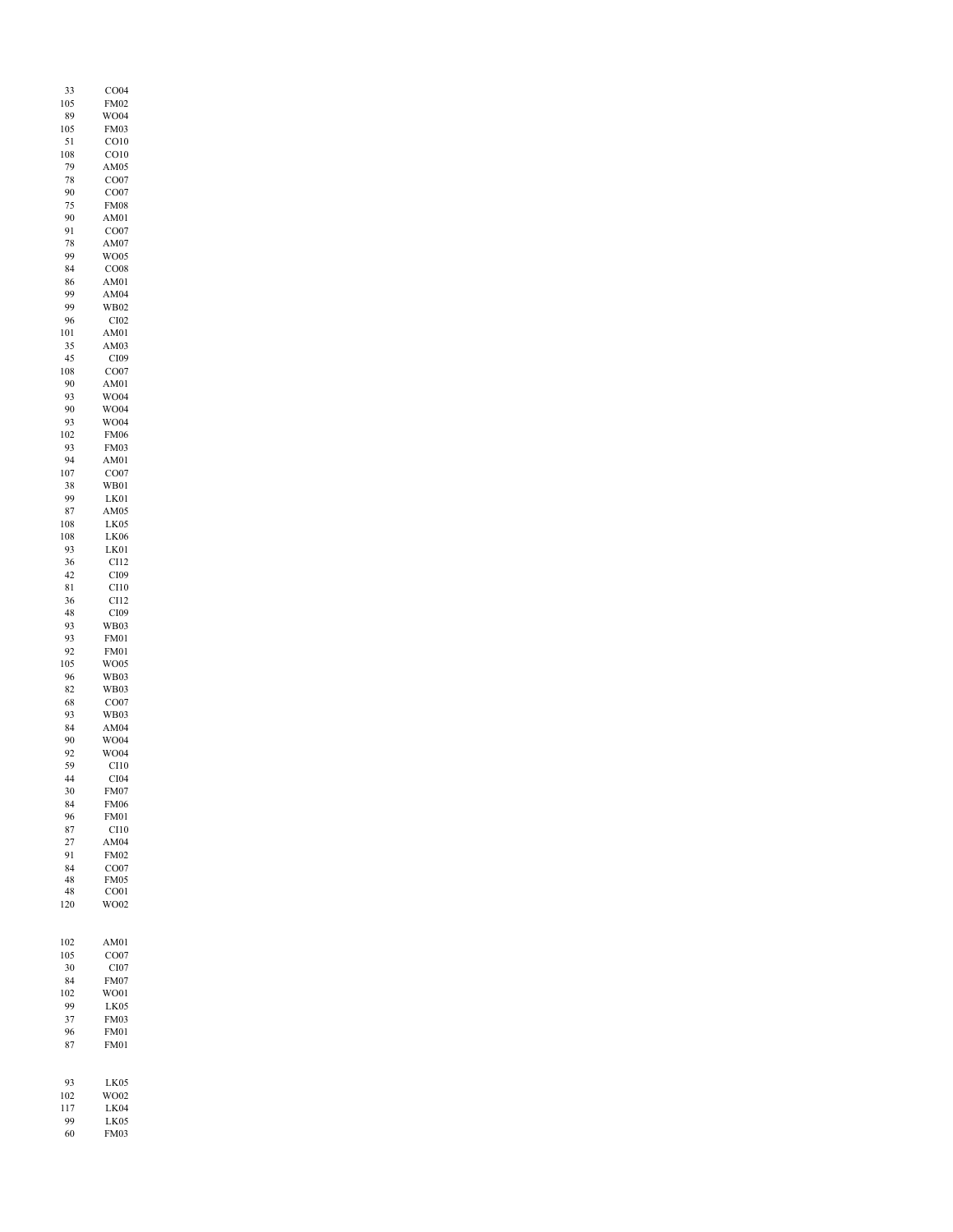| 93      | <b>FM02</b>                  |
|---------|------------------------------|
| 96      | WO04                         |
| 93      | <b>FM02</b>                  |
| 93      | <b>FM02</b>                  |
| 96      | <b>FM02</b>                  |
| 60      | LK03                         |
| 99      | LK05                         |
| 102     | WO01                         |
| 99      | LK <sub>02</sub>             |
|         |                              |
| $^{21}$ | WO04                         |
| 93      | WO04                         |
| 85      | LK03                         |
| 81      | X<br>$_{08}$<br>$\mathsf{C}$ |
| 99      | WO03                         |
| 105     | WO03                         |
| 99      | LK01                         |
| 90      | LK <sub>02</sub>             |
| 27      | WO01                         |
| 90      | LK01                         |
| 98      | <b>FM02</b>                  |
| 108     | $_{\rm CO10}$<br>Ç           |
| 81      | AM02                         |
| 93      | AM03                         |
| 58      | AM02                         |
| 70      | <b>FM04</b>                  |
| 98      | AM04                         |
|         |                              |
| 87      | AM02                         |
| 99      | LK05                         |
| 93      | AM03                         |
| 102     | <b>FM04</b>                  |
| 87      | CI02                         |
| 57      | WO01                         |
| 78      | <b>FM05</b>                  |
| 89      | AM04                         |
| 75      | FM07                         |
| 74      | AM02                         |
| 86      | AM01                         |
| 87      | CO10                         |
| 30      | WB01                         |
| 57      | WB01                         |
| 75      | WB01                         |
| 21      | WB01                         |
| 90      |                              |
|         | CO06                         |
| 90      | CO <sub>06</sub>             |
| 84      | CO <sub>03</sub>             |
| 59      | <b>FM02</b>                  |
| 80      | LK02                         |
| 99      | LK06                         |
| 93      | <b>FM08</b>                  |
| 105     | <b>FM06</b>                  |
| 33      | AM04                         |
| 90      | <b>FM05</b>                  |
| 95      | FM05                         |
| 66      | AM02                         |
| 78      | <b>FM06</b>                  |
| 93      | <b>FM05</b>                  |
| 90      | <b>FM06</b>                  |
| 105     | <b>FM06</b>                  |
| 93      | <b>FM04</b>                  |
| 102     | <b>FM04</b>                  |
| 105     | <b>FM04</b>                  |
| 33      | FM01                         |
| 87      | LK07                         |
| 57      | WB03                         |
|         |                              |
|         |                              |
|         |                              |
| 81      | CO <sub>03</sub>             |
| 91      | WO04                         |
| 60      | LK05                         |
| 96      | WO01                         |
| 120     | WO02                         |
| 99      | WO04                         |
| 75      | CO04                         |
| 36      | <b>FM04</b>                  |
| 102     | WB02                         |
| 51      | CO09                         |
|         |                              |
| 82      | <b>FM05</b>                  |
| 27      | <b>FM05</b>                  |
| 75      | <b>FM04</b>                  |
| 84      | CI08                         |
| 66      | CI08                         |
|         |                              |
| 102     | C101                         |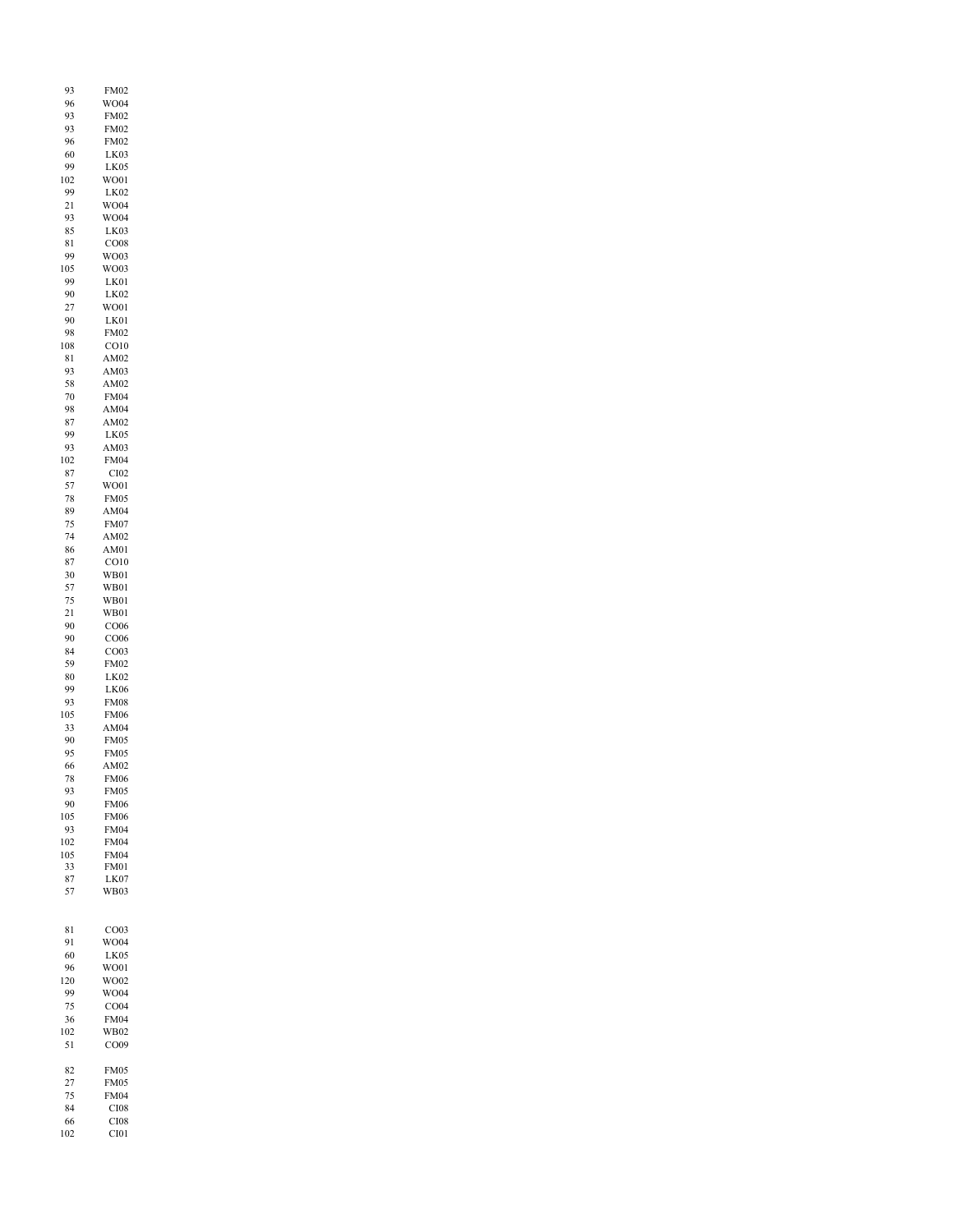| 99  | <b>FM04</b>      |
|-----|------------------|
| 102 | C101             |
| 87  | LK06             |
| 87  | LK05             |
| 60  | LK07             |
| 69  | LK07             |
| 84  | LK07             |
| 99  | CO10             |
| 48  | CI03             |
| 78  | <b>FM08</b>      |
| 48  | AM02             |
| 105 | FM02             |
| 81  | CI08             |
| 105 | CIO1             |
| 99  | <b>FM04</b>      |
|     |                  |
| 69  | WB02             |
| 93  | CO04             |
| 102 | <b>FM02</b>      |
| 90  | WB01             |
| 90  | FM02             |
| 108 | CO07             |
| 90  | CI10             |
| 78  | CO <sub>03</sub> |
| 87  | AM03             |
| 72  | CO06             |
| 120 | LK04             |
| 90  | LK03             |
| 54  | LK07             |
| 90  | LK <sub>02</sub> |
| 99  | LK06             |
|     |                  |
| 96  | LK05             |
| 96  | LK01             |
| 96  | LK03             |
| 96  | LK03             |
| 93  | LK07             |
| 72  | FM07             |
| 93  | CI04             |
| 90  | FM05             |
| 84  | <b>FM05</b>      |
| 21  | FM02             |
| 97  | CO07             |
| 84  | CI04             |
| 33  | FM02             |
| 93  |                  |
|     | AM01             |
| 96  | CO07             |
| 36  | CI04             |
| 81  | CI11             |
| 105 | CO07             |
| 45  | CH <sub>2</sub>  |
| 44  | CI12             |
| 90  | CI04             |
| 93  | CO07<br>C        |
| 90  | AM07             |
| 102 | AM04             |
| 96  | WO03             |
| 87  | WO03             |
| 71  | LK02             |
| 78  | <b>FM04</b>      |
| 99  | <b>FM04</b>      |
| 92  | FM05             |
| 84  | CO <sub>09</sub> |
| 87  | AM05             |
|     |                  |
|     |                  |
|     |                  |
|     |                  |
| 88  | WB03             |
| 48  | CO10             |
| 57  | <b>FM03</b>      |
| 60  | CO <sub>03</sub> |
| 87  | WB03             |
| 84  | LK05             |
| 96  | C101             |
| 57  | CO06             |
| 78  | AM04             |
| 95  | AM04             |
| 108 | CO07             |
|     |                  |
|     |                  |
| 99  | CO10             |
| 24  | CO <sub>04</sub> |
| 105 | WO01             |
| 80  | AM01             |
| 81  | AM01             |
| 97  | CO07             |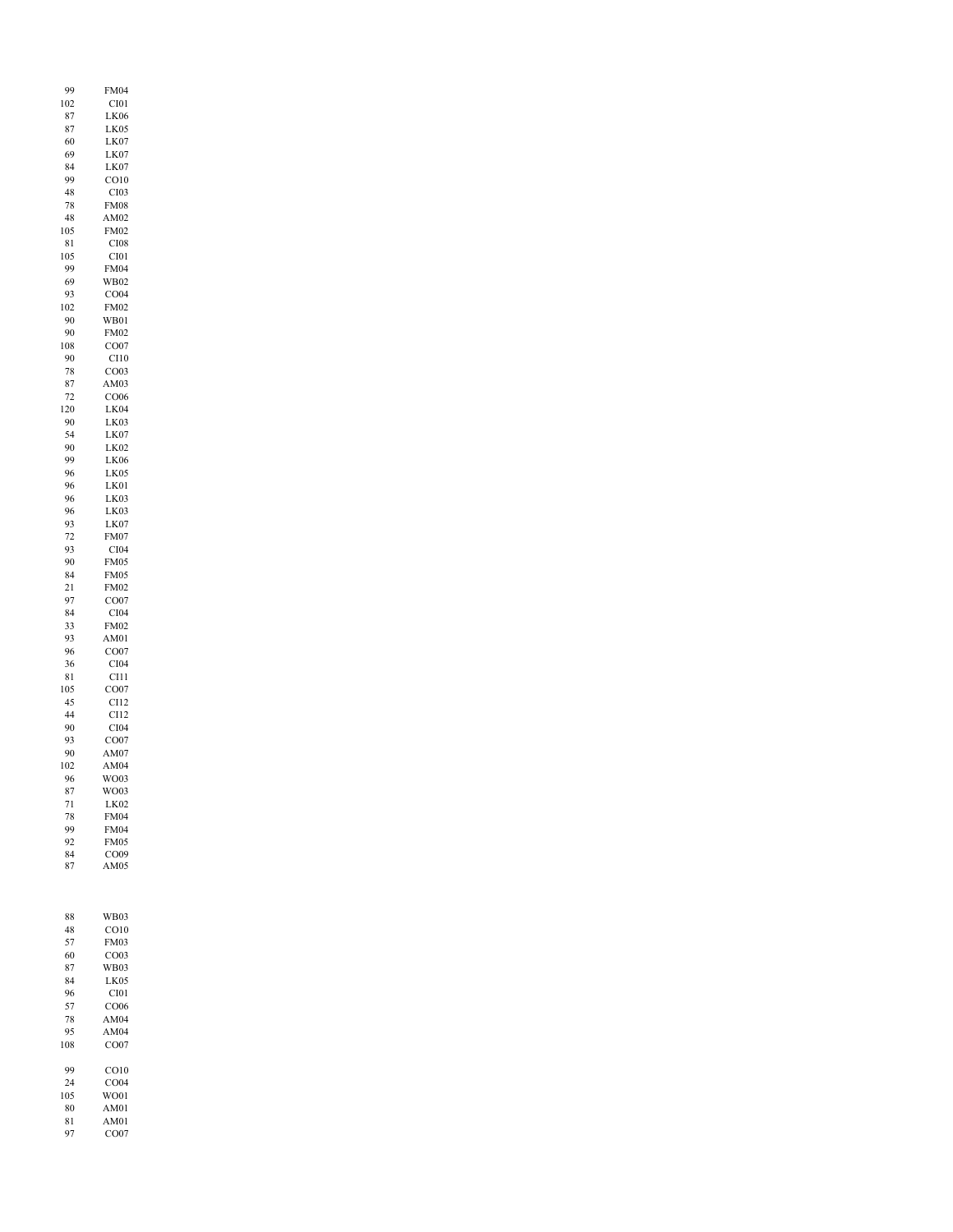| 45<br>75<br>27<br>84<br>87<br>78<br>96<br>102<br>101<br>96<br>72<br>72<br>33<br>63<br>78<br>81<br>95<br>108<br>105<br>99<br>93<br>87<br>108<br>51<br>96<br>36<br>96<br>78<br>55<br>76<br>84<br>87<br>93<br>93<br>105<br>64<br>105<br>99<br>105<br>105<br>93<br>99<br>49<br>84<br>$^{21}$<br>66<br>99<br>99<br>87<br>57<br>84<br>54<br>87<br>96<br>108<br>82<br>87<br>29<br>93 | WO01<br>CO <sub>01</sub><br>WB03<br>CO <sub>03</sub><br><b>FM04</b><br>CO <sub>09</sub><br>LK07<br>AM01<br>CO07<br>CI01<br>AM02<br>AM01<br>WB02<br>CO <sub>03</sub><br>AM03<br><b>FM04</b><br>WO03<br><b>FM06</b><br><b>FM03</b><br>CI01<br>CI03<br>AM06<br><b>FM03</b><br>WO05<br>WO04<br>CI09<br>FM01<br>AM03<br>CO <sub>04</sub><br>CO01<br>C<br>CO07<br>CO08<br>CO08<br>LK02<br><b>FM03</b><br>FM01<br><b>FM04</b><br><b>FM04</b><br>FM04<br><b>FM04</b><br>WO01<br>FM03<br>CI05<br>WO04<br>AM04<br>AM03<br>CI05<br><b>FM04</b><br><b>FM01</b><br>C <sub>110</sub><br><b>FM05</b><br>LK05<br>LK07<br>LK06<br>LK04<br>LK <sub>03</sub><br>LK <sub>02</sub><br>CI09<br>CI01 |
|-------------------------------------------------------------------------------------------------------------------------------------------------------------------------------------------------------------------------------------------------------------------------------------------------------------------------------------------------------------------------------|-------------------------------------------------------------------------------------------------------------------------------------------------------------------------------------------------------------------------------------------------------------------------------------------------------------------------------------------------------------------------------------------------------------------------------------------------------------------------------------------------------------------------------------------------------------------------------------------------------------------------------------------------------------------------------|
| 39                                                                                                                                                                                                                                                                                                                                                                            | LK07                                                                                                                                                                                                                                                                                                                                                                                                                                                                                                                                                                                                                                                                          |
| 90                                                                                                                                                                                                                                                                                                                                                                            | LK03                                                                                                                                                                                                                                                                                                                                                                                                                                                                                                                                                                                                                                                                          |
| 36                                                                                                                                                                                                                                                                                                                                                                            | LK <sub>02</sub>                                                                                                                                                                                                                                                                                                                                                                                                                                                                                                                                                                                                                                                              |
| 36                                                                                                                                                                                                                                                                                                                                                                            | CI12                                                                                                                                                                                                                                                                                                                                                                                                                                                                                                                                                                                                                                                                          |
| 68                                                                                                                                                                                                                                                                                                                                                                            | WO04                                                                                                                                                                                                                                                                                                                                                                                                                                                                                                                                                                                                                                                                          |
| 87                                                                                                                                                                                                                                                                                                                                                                            | AM07                                                                                                                                                                                                                                                                                                                                                                                                                                                                                                                                                                                                                                                                          |
| 97                                                                                                                                                                                                                                                                                                                                                                            | WB02                                                                                                                                                                                                                                                                                                                                                                                                                                                                                                                                                                                                                                                                          |
| 90                                                                                                                                                                                                                                                                                                                                                                            | WO04                                                                                                                                                                                                                                                                                                                                                                                                                                                                                                                                                                                                                                                                          |
| 93                                                                                                                                                                                                                                                                                                                                                                            | CO10                                                                                                                                                                                                                                                                                                                                                                                                                                                                                                                                                                                                                                                                          |
| 105                                                                                                                                                                                                                                                                                                                                                                           | <b>FM06</b>                                                                                                                                                                                                                                                                                                                                                                                                                                                                                                                                                                                                                                                                   |
| 96                                                                                                                                                                                                                                                                                                                                                                            | CI04                                                                                                                                                                                                                                                                                                                                                                                                                                                                                                                                                                                                                                                                          |
| 87                                                                                                                                                                                                                                                                                                                                                                            | CI10                                                                                                                                                                                                                                                                                                                                                                                                                                                                                                                                                                                                                                                                          |
| 108                                                                                                                                                                                                                                                                                                                                                                           | WO05                                                                                                                                                                                                                                                                                                                                                                                                                                                                                                                                                                                                                                                                          |
| 102                                                                                                                                                                                                                                                                                                                                                                           | CO <sub>04</sub>                                                                                                                                                                                                                                                                                                                                                                                                                                                                                                                                                                                                                                                              |
| 99                                                                                                                                                                                                                                                                                                                                                                            | CO04                                                                                                                                                                                                                                                                                                                                                                                                                                                                                                                                                                                                                                                                          |
| 105                                                                                                                                                                                                                                                                                                                                                                           | AM01                                                                                                                                                                                                                                                                                                                                                                                                                                                                                                                                                                                                                                                                          |
| 30                                                                                                                                                                                                                                                                                                                                                                            | CO07                                                                                                                                                                                                                                                                                                                                                                                                                                                                                                                                                                                                                                                                          |
| 102                                                                                                                                                                                                                                                                                                                                                                           | WB02                                                                                                                                                                                                                                                                                                                                                                                                                                                                                                                                                                                                                                                                          |

FM03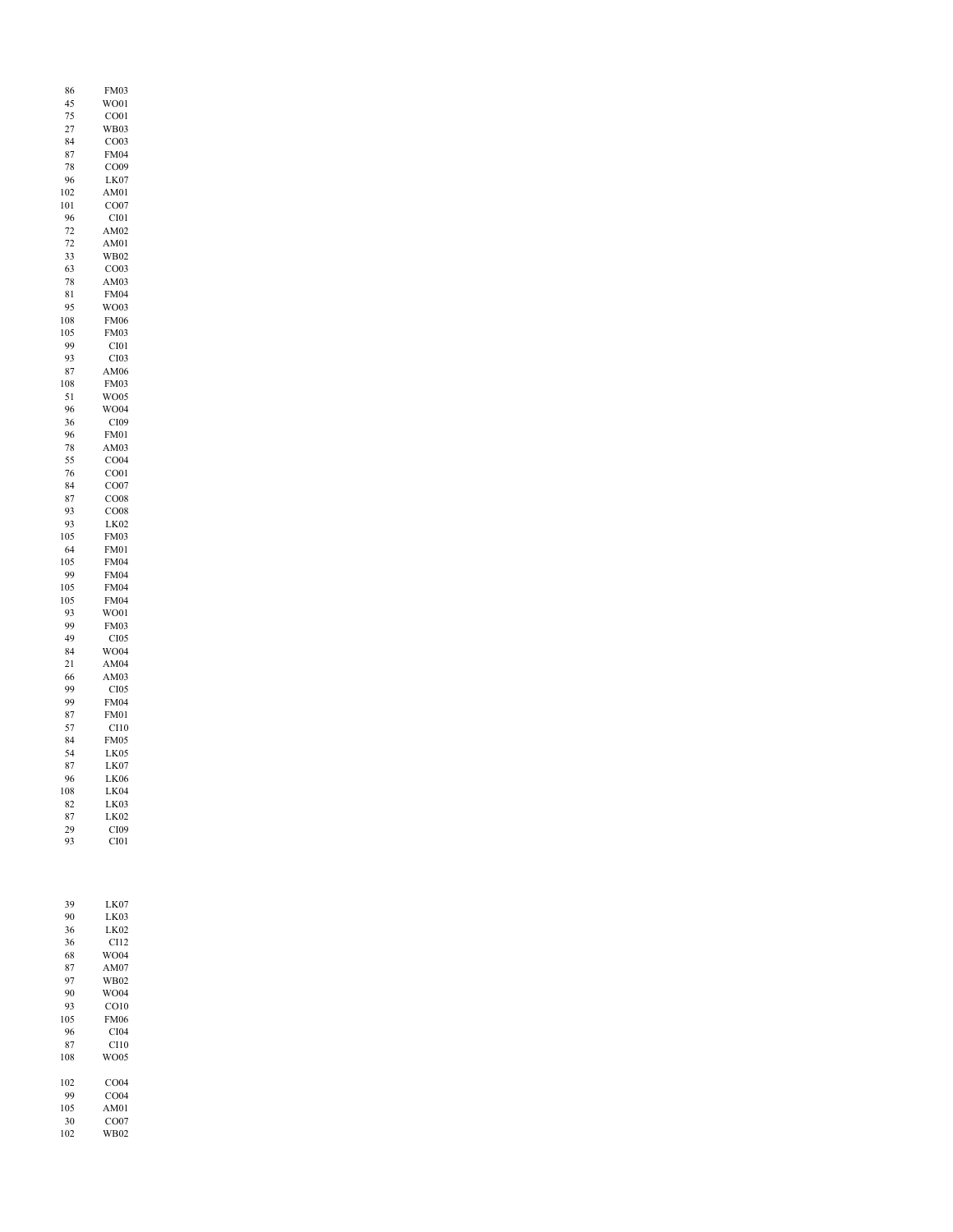| 99        | CO <sub>04</sub>         |
|-----------|--------------------------|
| 96        | AM02                     |
| 45<br>48  | C <sub>112</sub><br>CI09 |
| 102       | CI05                     |
| 96        | CI05                     |
| 78        | AM02                     |
| 45        | CI09                     |
| 42        | CI12                     |
| 42        | CO <sub>02</sub>         |
| 36        | WO01                     |
| 120       | WO02                     |
| 99        | CI05                     |
| 96        | CO08                     |
| 102       | AM04                     |
| 67<br>85  | AM07<br><b>FM02</b>      |
| 105       | <b>FM02</b>              |
| 75        | AM06                     |
| 42        | LK <sub>06</sub>         |
| 54        | WO05                     |
| 108       | <b>FM03</b>              |
| 84        | <b>FM01</b>              |
| 45        | <b>FM07</b>              |
| 99        | CO10                     |
| 99        | WO03                     |
| 99        | WO03                     |
| 42        | AM03                     |
| 105<br>96 | WO01<br>LK05             |
| 36        | CO <sub>01</sub>         |
| 97        | CO07                     |
| 81        | LK06                     |
| 99        | AM03                     |
| 30        | CO <sub>03</sub>         |
| 102       | AM01                     |
| 105       | CO07                     |
| 57        | CO09                     |
| 106       | CI07                     |
| 30        | CI11                     |
| 72        | AM03                     |
| 75        | CO <sub>03</sub>         |
| 74<br>33  | CO <sub>03</sub><br>CO08 |
| 78        | CO08                     |
| 69        | AM02                     |
| 99        | AM03                     |
| 72        | WO03                     |
| 90        | CI06                     |
| 90        | CI06                     |
| 99        | <b>FM06</b>              |
| 90        | <b>FM05</b>              |
| 72        | CI05                     |
| 99        | LK01                     |
| 90        | CO06                     |
| 90        | CO <sub>04</sub><br>CO07 |
| 105<br>98 | CI02                     |
| 108       | WO02                     |
| 102       | CI02                     |
| 27        | CO04                     |
|           |                          |
|           |                          |
| 90        | AM03                     |
| 87        | AM02                     |
| 108<br>24 | WO01<br><b>FM07</b>      |
| 86        | CI04                     |
| 99        | C101                     |
| 71        | CI04                     |
| 98        | CI01                     |
| 99        | CO09                     |
| 93        | CO09                     |
| 102       | CI04                     |
| 108       | CIO1                     |
| 44        | AM02                     |
| 68        | <b>FM04</b>              |
| 93        | FM01                     |
| 60        | CO09                     |
| 93<br>102 | CI01<br>CI04             |
| 64        | CO06                     |
| 120       | LK04                     |
|           |                          |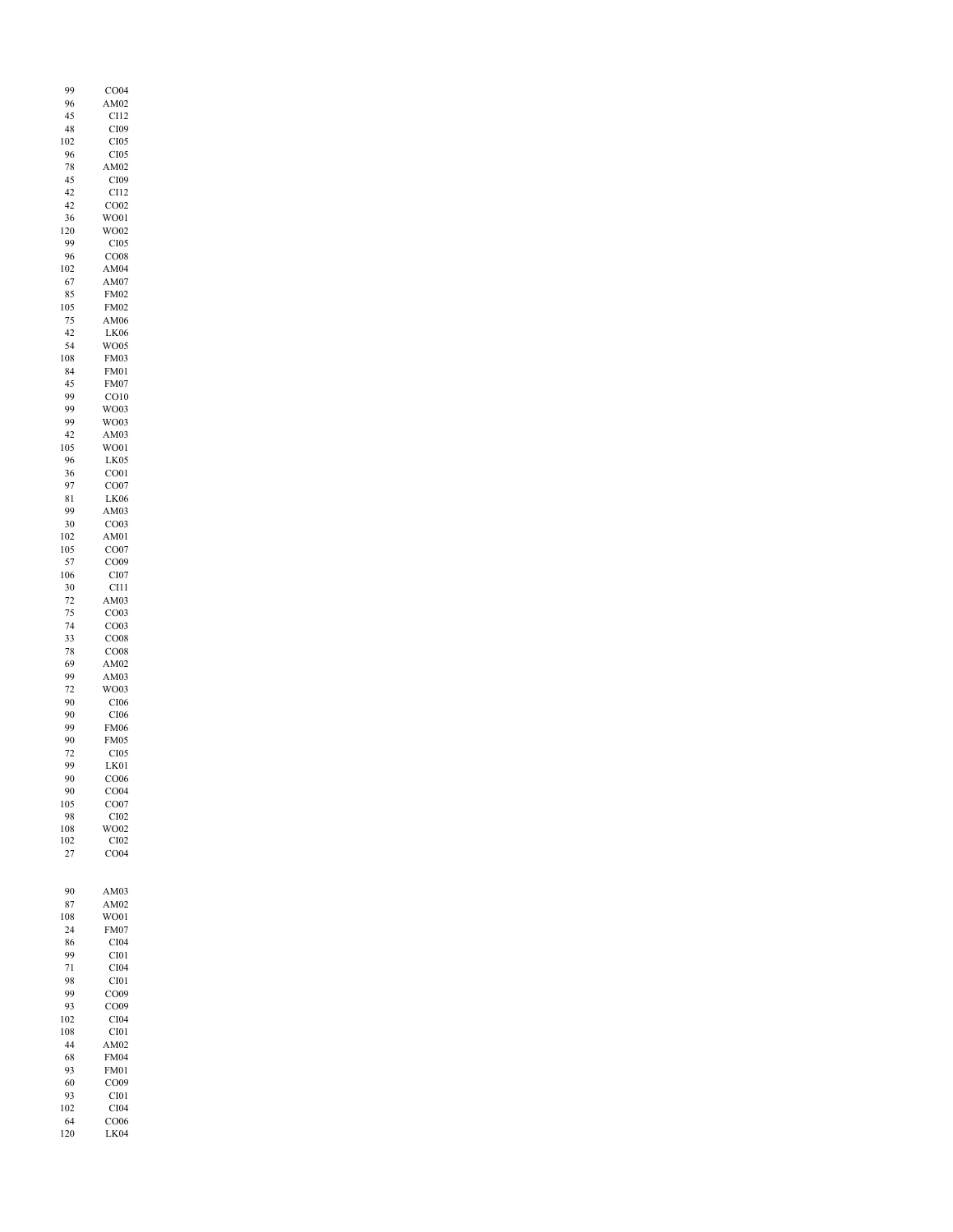| 96<br>105  | LK <sub>02</sub><br>CO07        |  |
|------------|---------------------------------|--|
| 96         | AM01                            |  |
| 105        | AM01                            |  |
| 105<br>51  | CI04<br>CO08                    |  |
| 85         | AM02                            |  |
| 52         | AM03                            |  |
| 84<br>90   | AM02<br>AM04                    |  |
| 102        | CI02                            |  |
| 83         | AM07                            |  |
| 97<br>75   | AM03<br>CO04                    |  |
| 48         | <b>FM04</b>                     |  |
| 108<br>71  | LK05<br>AM02                    |  |
| 96         | AM01                            |  |
| 48         | AM02                            |  |
| 102<br>95  | LK05<br>WB01                    |  |
| 81         | CO07                            |  |
| 97         | AM01                            |  |
| 105<br>55  | WO01<br>FM01                    |  |
| 79         | AM05                            |  |
| 108        | CI01                            |  |
| 82<br>99   | AM04<br>CI01                    |  |
| 93         | $\text{C}102$                   |  |
| 75         | CI06                            |  |
| 63<br>78   | <b>FM07</b><br>AM05             |  |
| 44         | CO08                            |  |
| 87<br>69   | AM01<br>CO07                    |  |
| 90         | <b>FM03</b>                     |  |
| 96         | LK01                            |  |
| 96<br>101  | WO04<br>CO04                    |  |
| 99         | CO10                            |  |
| 117        | WO02                            |  |
| 108<br>120 | LK05<br>WO02                    |  |
| 86         | AM02                            |  |
| 101        | AM01                            |  |
| 107<br>94  | <b>FM03</b><br><b>FM04</b>      |  |
| 96         | CO08                            |  |
| 24         | CO10                            |  |
| 90<br>105  | CO <sub>04</sub><br><b>FM02</b> |  |
| 67         | <b>FM02</b>                     |  |
| 108<br>108 | WB01<br>CI07                    |  |
| 81         | CI03                            |  |
| 93         | CI05                            |  |
| 99<br>98   | CO07<br>CO07                    |  |
| 27         | CI05                            |  |
|            |                                 |  |
| 57         | WB02                            |  |
| 50         | CO06                            |  |
| 41<br>87   | CO <sub>03</sub><br>AM06        |  |
| 105        | LK01                            |  |
| 24         | WO01                            |  |
| 51<br>99   | CO07<br>AM04                    |  |
| 92         | CO07                            |  |
| 66         | <b>FM08</b>                     |  |
| 96<br>105  | <b>FM08</b><br><b>FM03</b>      |  |
| 41         | <b>FM03</b>                     |  |
| 90         | <b>FM07</b>                     |  |
| 99<br>90   | AM03<br>C110                    |  |
| 92         | CI01                            |  |
| 56         | CI01                            |  |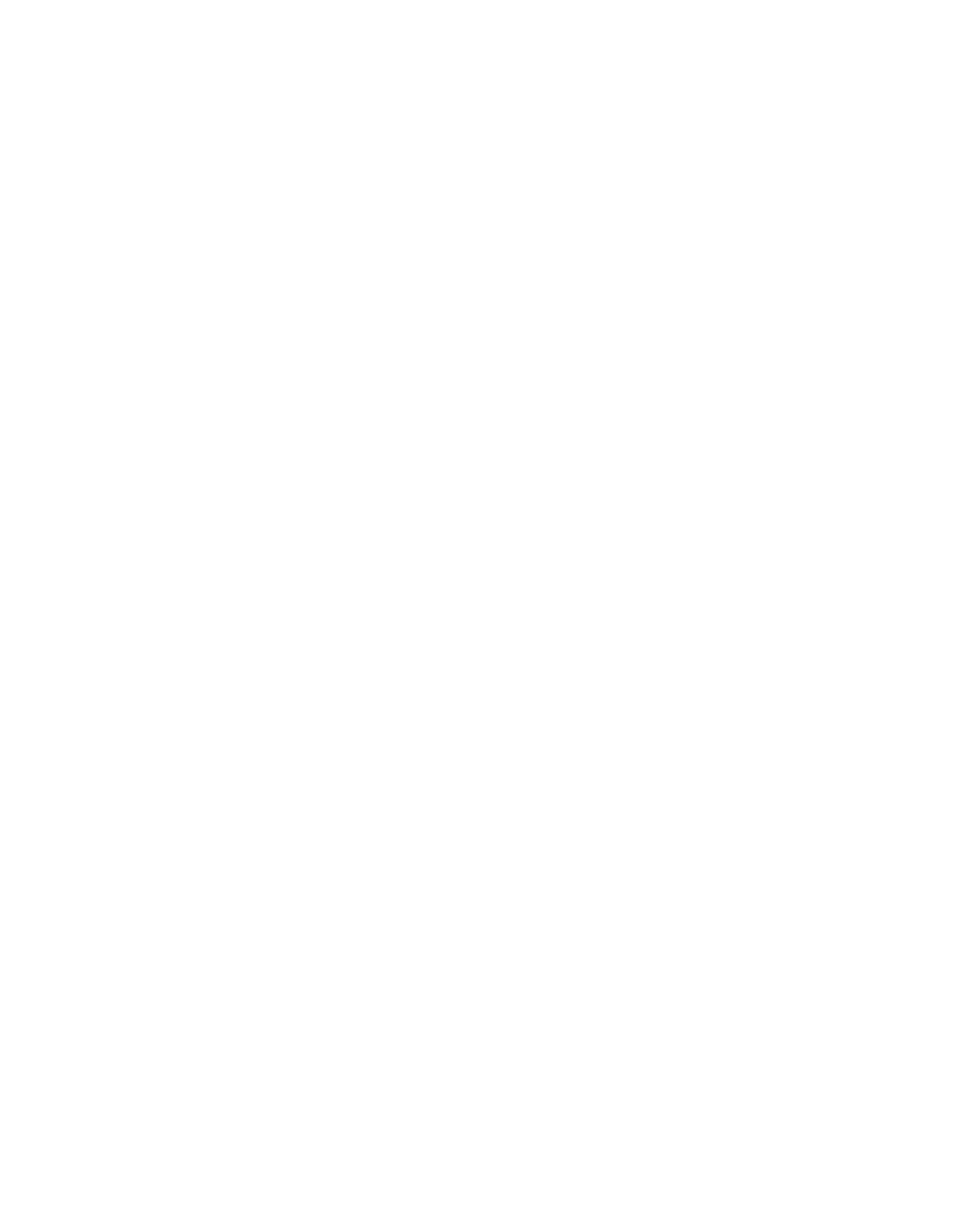### New Haven County USBC **Leagues By Center**

### **Center: Amity Bowl**

| League Name (Abbrev)                | Number | Season        | <b>Begins</b> | Ends        | <b>Time Bowls</b>        | Teams | <b>Bowlers</b> | Senior? |     |
|-------------------------------------|--------|---------------|---------------|-------------|--------------------------|-------|----------------|---------|-----|
|                                     |        |               |               |             |                          |       |                |         |     |
| Gallo Continental (07)              |        | 100895 Winter |               | Sep 04,2014 | Apr 09,2015 Thu 7:00 PM  |       |                | 45      |     |
| Harvey Johns Mixed (02)             |        | 100896 Winter |               | Aug 29,2014 | Apr 10,2015 Fri 7:00 PM  |       | 18             | 96      |     |
| InterValley Firemen (03)            |        | 100897 Winter |               | Sep 03,2014 | Apr 29,2015 Wed 6:30 PM  |       | 19             | 120     |     |
| Pan Am Sikorski Testa Memorial (04) |        | 100898 Winter |               | Sep 02,2014 | Apr 21,2015 Tue 7:00 PM  |       | 22             | 122     |     |
| Sunday Morning Mixed (01)           |        | 977421 Winter |               | Aug 17,2014 | Apr 26,2015 Sun 10:00 AM |       | 17             | 109     |     |
| Thursday Mixed (05)                 |        | 100899 Winter |               | Sep 04,2014 | Apr 16,2015 Thu 5:55 PM  |       |                | 44      |     |
| Tues Morning Early Birds (06)       |        | 100900 Winter |               | Sep 02,2014 | Apr 07,2015 Tue 9:30 AM  |       |                | 15      | Yes |
| Total leagues listed: 7             |        |               |               |             | Center Totals:           |       | 103            | 551     |     |

### **Center: Circle Lanes**

| <b>League Name (Abbrev)</b>     | Number | Season        | <b>Begins</b> | Ends        | <b>Time Bowls</b>        | Teams | <b>Bowlers</b> | Senior? |  |
|---------------------------------|--------|---------------|---------------|-------------|--------------------------|-------|----------------|---------|--|
| Four Horsemen (02)              |        | 100973 Winter |               | Aug 28,2014 | May 14,2015 Thu 7:00 PM  |       | 16             | 95      |  |
| Friday Night Misfits (03)       |        | 100974 Winter |               | Sep 06,2014 | Apr 17,2015 Fri 7:00 PM  |       | 15             | 82      |  |
| Guilford Gals (06)              |        | 100975 Winter |               | Sep 08,2014 | Apr 27,2015 Mon 8:00 PM  |       | $\circ$        | 26      |  |
| Guilford Merchants (10)         |        | 100976 Winter |               | Sep 02,2014 | Apr 13,2015 Tue 7:00 PM  |       | 13             | 83      |  |
| HALL OF FAME (00)               |        | 100947 Winter |               | Aug 01,2014 | Jul 31,2015 Mon 8:00 AM  |       | 52             | 52      |  |
| Monday Night Mixed - 1 (09)     |        | 100930 Winter |               | Sep 08,2014 | Dec 22,2014 Mon 7:00 PM  |       | 17             | 85      |  |
| Monday Night Mixed - 2 (12)     |        | 100950 Winter |               | Jan 12,2015 | May 18,2015 Mon 7:00 PM  |       | 17             | 75      |  |
| Railroad (05)                   |        | 100978 Winter |               | Sep 04,2014 | May 14,2015 Thu 6:30 PM  |       | 18             | 87      |  |
| Saturday Nite Mixed (04)        |        | 100979 Winter |               | Sep 06,2014 | May 02,2015 Sat 6:30 PM  |       | 20             | 119     |  |
| Sidney Alston (11)              |        | 100980 Winter |               | Oct 07,2014 | May 17,2015 Sun 3:00 PM  |       |                | 20      |  |
| Sunday Morning Adult/Child (08) |        | 100981 Winter |               | Sep 07,2014 | Mar 15,2015 Sun 10:30 AM |       |                | 19      |  |
| Wednesday Social League (01)    |        | 100977 Winter |               | Aug 27,2014 | May 13,2015 Wed 6:30 PM  |       | 22             | 156     |  |
| Willie Thompson Memorial (07)   |        | 123456 Winter |               | Sep 08,2014 | May 11,2015 Mon 6:30 PM  |       |                | 34      |  |
| Total leagues listed: 13        |        |               |               |             | <b>Cener Totals:</b>     |       | 221            | 933     |  |

### **Center: Colony Lanes**

| Number<br>Season | <b>Begins</b> | Time Bowls              | Teams | Senior?<br><b>Bowlers</b> |                |
|------------------|---------------|-------------------------|-------|---------------------------|----------------|
| 100901 Winter    | Sep 07,2014   | May 10,2015 Sun 4:45 PM |       | 20                        |                |
| 100902 Winter    | Sep 05,2014   | May 08,2015 Fri 7:00 PM |       | 175                       |                |
| 100903 Winter    | Sep 03,2014   | Apr 29,2015 Wed 7:00 PM |       | 106                       |                |
| 100904 Winter    | Sep 08,2014   | Apr 06,2015 Mon 5:30 PM |       | 14                        |                |
| 100905 Winter    | Sep 02,2014   | Apr 21,2015 Tue 7:00 PM |       | 124                       |                |
| 100906 Winter    | Aug 27,2014   | Apr 01,2015 Wed 7:00 PM |       | 46                        |                |
| 100907 Winter    | Aug 25,2014   | Apr 06,2015 Mon 7:00 PM |       | 83                        |                |
| 100908 Winter    | Aug 25,2014   | Apr 27,2015 Mon 8:00 PM |       | 27                        |                |
| 100909 Winter    | Sep 07,2014   | May 03.2015 Sun 7:00 PM |       | 66                        |                |
| 100910 Winter    | Sep 04,2014   | Apr 23,2015 Thu 7:00 PM |       | 45                        |                |
| 100911 Winter    | Sep 03,2014   | May 06.2015 Wed 9:30 AM |       | 20                        |                |
|                  |               |                         | Ends  | 18                        | 32<br>16<br>10 |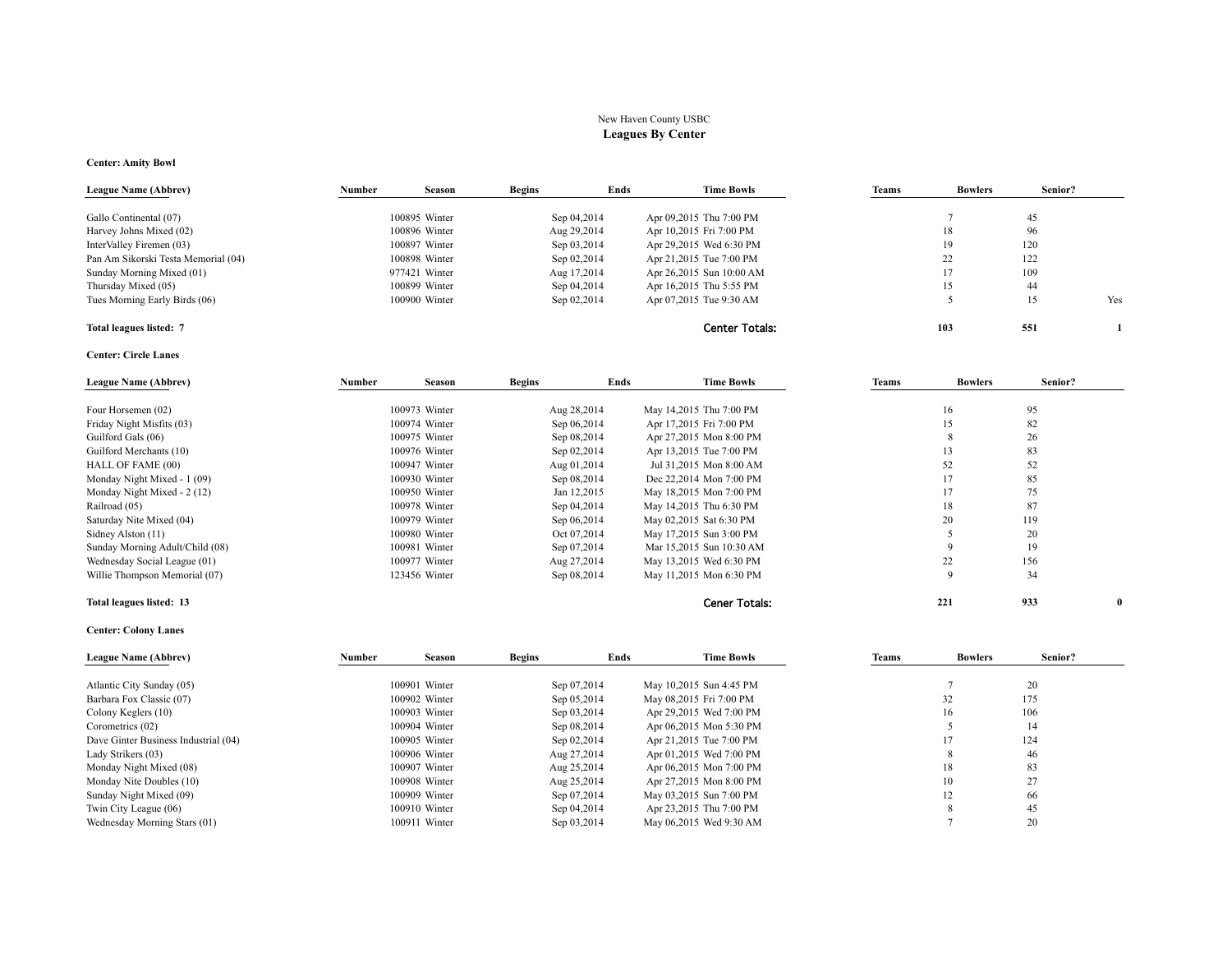| Total leagues listed: 11 | <b>Center Totals:</b> | 140 | 726 |  |
|--------------------------|-----------------------|-----|-----|--|
|                          |                       |     |     |  |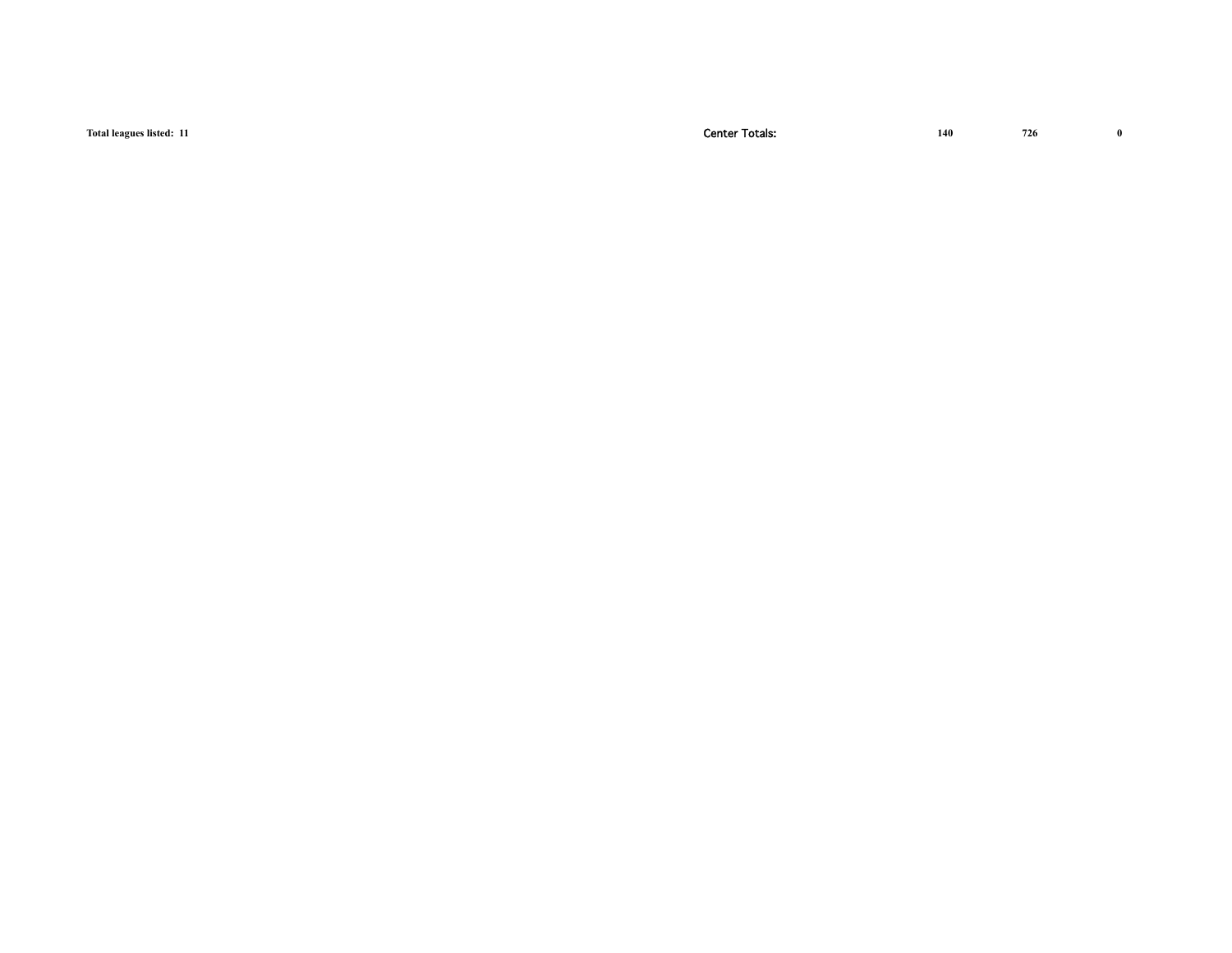### **Center: Lakewood Lanes**

| League Name (Abbrev)               | Season<br>Number | <b>Begins</b><br>Ends | <b>Time Bowls</b>        | <b>Teams</b> | <b>Bowlers</b> | Senior?      |
|------------------------------------|------------------|-----------------------|--------------------------|--------------|----------------|--------------|
| Friday Businessmen Classic (06)    | 100912 Winter    | Aug 29,2014           | May 01,2015 Fri 6:00 PM  |              | 64<br>10       |              |
| Friday Funtime Mix (08)            | 100913 Winter    | Aug 29,2014           | Apr 24,2015 Fri 6:00 PM  |              | 22             |              |
| Monday 4 Man Classic (05)          | 100914 Winter    | Aug 25,2014           | May 04,2015 Mon 7:00 PM  |              | 83<br>18       |              |
| Saturday Funtime Invitational (03) | 100915 Winter    | Sep 06,2014           | Apr 25,2015 Sat 6:00 PM  |              | 49             |              |
| Silva Memorial Mixed (01)          | 100916 Winter    | Sep 05,2014           | May 01,2015 Fri 6:00 PM  |              | 39             |              |
| Tuesday Night Mixed (07)           | 100917 Winter    | Sep 02,2014           | Apr 07,2015 Tue 6:15 PM  |              | 43             |              |
| Ty Bullard Memorial Sun Dbls (04)  | 100918 Winter    | Sep 07,2014           | May 31,2015 Sun 10:15 AM |              | 66<br>26       |              |
| Wed Businessman's (02)             | 100919 Winter    | Aug 27,2014           | May 07,2015 Wed 6:10 PM  |              | 87<br>12       |              |
| Total leagues listed: 8            |                  |                       | <b>Center Totals:</b>    | 100          | 453            | $\mathbf{0}$ |

### **Center: Milford Lanes**

| <b>League Name (Abbrev)</b> | Number | Season        | <b>Begins</b> | Ends        | <b>Time Bowls</b>       | Teams |     | <b>Bowlers</b> | Senior? |     |
|-----------------------------|--------|---------------|---------------|-------------|-------------------------|-------|-----|----------------|---------|-----|
|                             |        |               |               |             |                         |       |     |                |         |     |
| Blade Shop (01)             |        | 100886 Winter |               | Aug 27,2014 | Apr 15,2015 Wed 4:40 PM |       | 13  |                | 96      |     |
| Fairlanes Best (03)         |        | 100887 Winter |               | Aug 28,2014 | May 07,2015 Thu 6:30 PM |       | 26  |                | 175     |     |
| Far Mill River (07)         |        | 100948 Winter |               | Sep 08,2014 | May 31,2015 Mon 6:30 PM |       | 16  |                | 63      |     |
| Milford Industrial (05)     |        | 100889 Winter |               | Aug 28,2014 | Apr 23,2015 Thu 6:30 PM |       | 16  |                | 103     |     |
| Red Bush (08)               |        | 100890 Winter |               | Sep 03,2014 | Apr 22,2015 Wed 7:30 PM |       | 16  |                | 34      |     |
| Sunday Nite Mixed (04)      |        | 100891 Winter |               | Aug 24,2014 | May 10,2015 Sun 6:00 PM |       | 32  |                | 164     |     |
| Tom McConnell (06)          |        | 100892 Winter |               | Aug 26,2014 | Apr 28,2015 Tue 9:30 AM |       | 16  |                | 59      | Yes |
| Tuesday Rec (02)            |        | 100893 Winter |               | Aug 26,2014 | Apr 28,2015 Tue 6:30 PM |       | 34  |                | 161     |     |
| Total leagues listed: 8     |        |               |               |             | Center Totals:          |       | 169 |                | 855     |     |

### **Center: Wallingford Bowl**

| League Name (Abbrev)             | Number | Season        | Begins | Ends        | <b>Time Bowls</b>       | Teams | <b>Bowlers</b> | Senior? |  |
|----------------------------------|--------|---------------|--------|-------------|-------------------------|-------|----------------|---------|--|
|                                  |        |               |        |             |                         |       |                |         |  |
| Monday Invitational Triples (02) |        | 100921 Winter |        | Sep 08,2014 | Apr 27,2015 Mon 8:00 PM |       |                | 54      |  |
| Rainbow League (03)              |        | 100922 Winter |        | Sep 04,2014 | May 07,2015 Thu 7:30 PM |       | 16             | 81      |  |
| Wednesday Night Rec (01)         |        | 100923 Winter |        | Aug 27,2014 | May 06,2015 Wed 7:00 PM |       | 20             | 109     |  |
| Total leagues listed: 3          |        |               |        |             | <b>Center Totals:</b>   |       |                | 244     |  |

### **Center: Wolcott Lanes**

| League Name (Abbrev)        | Number | Season        | <b>Begins</b> | Ends        | <b>Time Bowls</b>        | <b>Teams</b> | <b>Bowlers</b> | Senior? |  |
|-----------------------------|--------|---------------|---------------|-------------|--------------------------|--------------|----------------|---------|--|
|                             |        |               |               |             |                          |              |                |         |  |
| City Wide Mixed (03)        |        | 100925 Winter |               | Aug 24,2014 | May 03,2015 Sun 5:30 PM  |              |                | 53      |  |
| Friday Night Mixed (04)     |        | 100926 Winter |               | Sep 05,2014 | Apr 24,2015 Fri 7:00 PM  |              | 20             | 114     |  |
| Mona Lisa Classic (01)      |        | 100927 Winter |               | Aug 28,2014 | May 07,2015 Thu 8:00 PM  |              | 16             | 110     |  |
| Sunday Morning Doubles (02) |        | 100924 Winter |               | Sep 07,2014 | May 03,2015 Sun 10:30 AM |              | 20             | 58      |  |
| Wolcott Industrial (05)     |        | 100928 Winter |               | Aug 27,2014 | Apr 29,2015 Wed 6:30 PM  |              | 12             | 70      |  |
| Total leagues listed: 5     |        |               |               |             | <b>Center Totals:</b>    |              | 79             | 405     |  |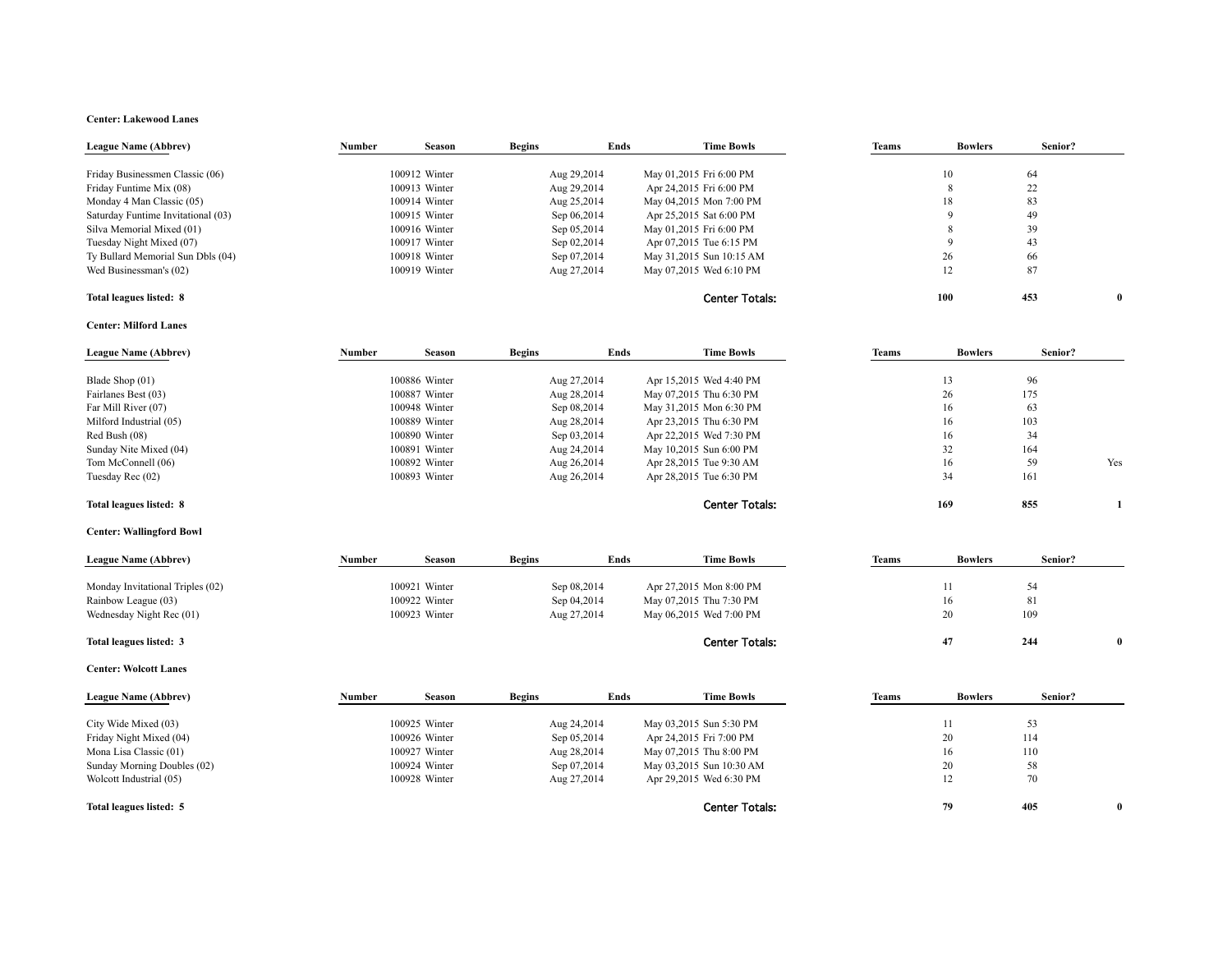### **Type**

Adult Mixed Adult Mixed Adult Mixed Adult Mixed Adult Mixed Adult Mixed Adult Women

### **Type**

Adult Men Adult Mixed Adult Women Adult Men Adult Mixed Adult Mixed Adult Mixed Adult Mixed Adult Mixed Adult Mixed Adult and Youth Adult Mixed Adult Mixed

### **Type**

Adult Mixed Adult Mixed Adult Men Adult Mixed Adult Men Adult Women Adult Mixed Adult Mixed Adult Mixed Adult Men Adult Women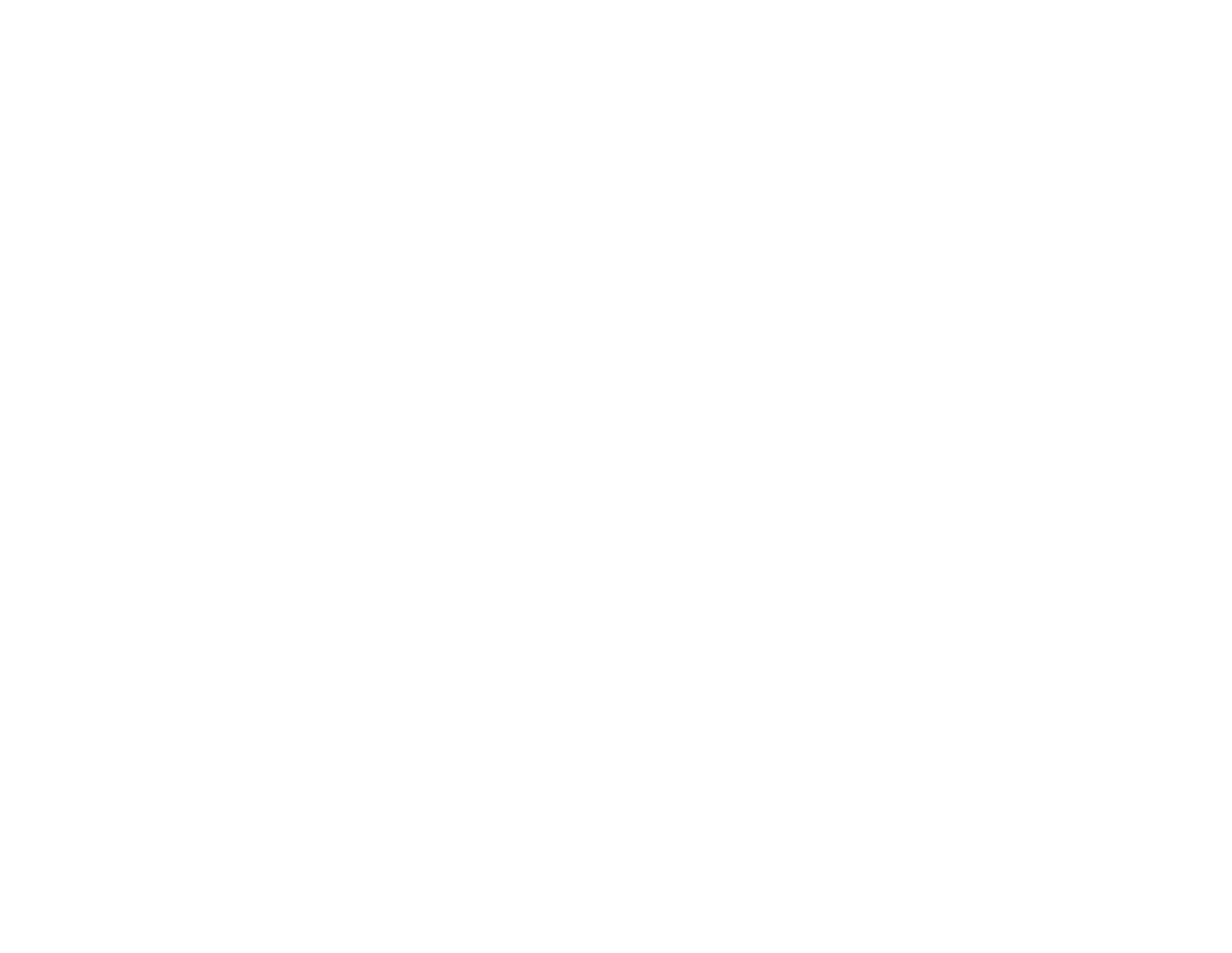### **Type**

Adult Men Adult Mixed Adult Mixed Adult Mixed Adult Mixed Adult Mixed Adult Mixed Adult Mixed

### **Type**

Adult Mixed Adult Mixed Adult Mixed Adult Men Adult Mixed Adult Mixed Adult Men Adult Mixed

### **Type**

Adult Mixed Adult Mixed Adult Mixed

### **Type**

Adult Mixed Adult Mixed Adult Men Adult Mixed Adult Men